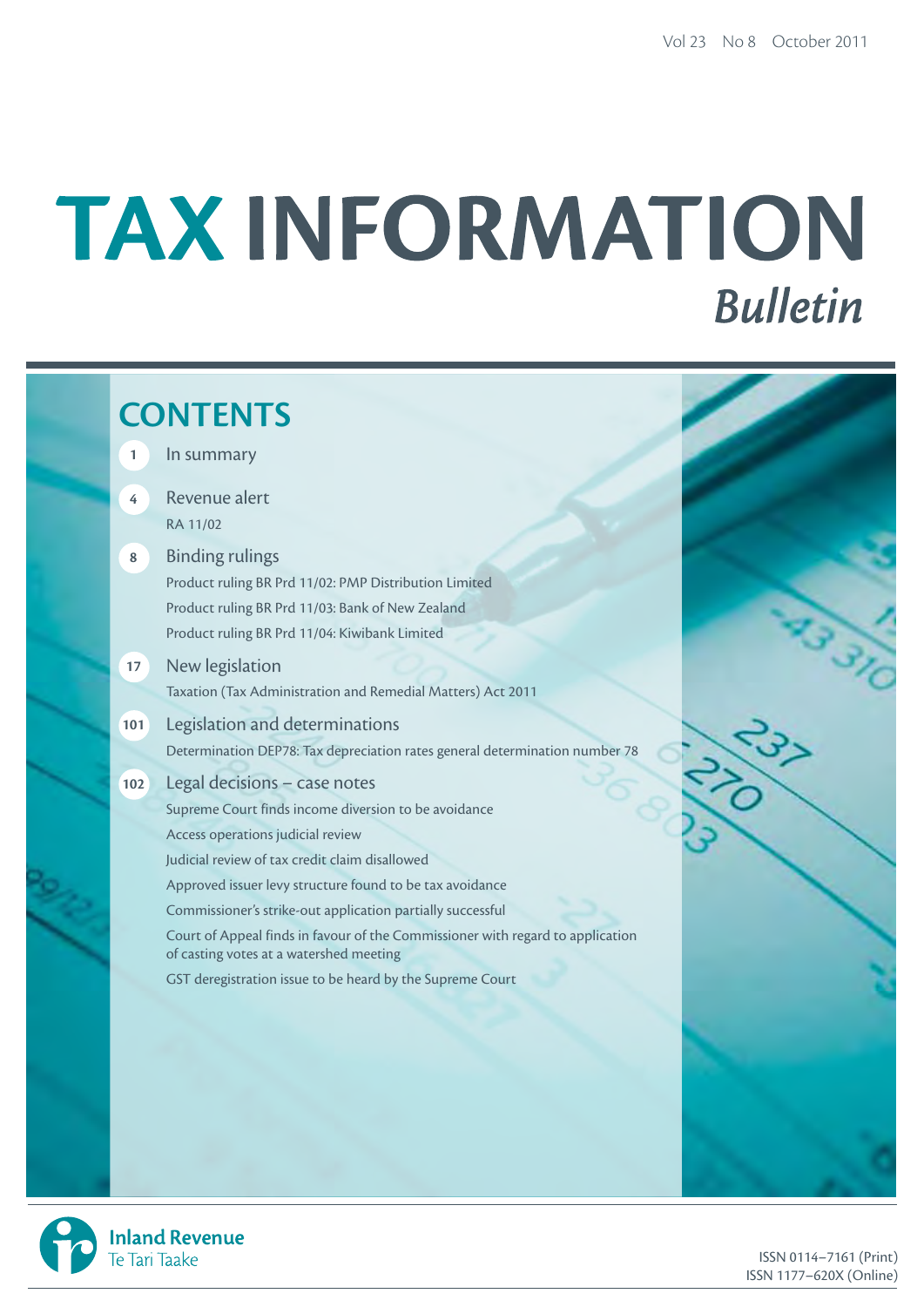# **YOUR OPPORTUNITY TO COMMENT**

Inland Revenue regularly produces a number of statements and rulings aimed at explaining how taxation law affects taxpayers and their agents. Because we are keen to produce items that accurately and fairly reflect taxation legislation and are useful in practical situations, your input into the process, as a user of that legislation, is highly valued.

A list of the items we are currently inviting submissions on can be found at **www.ird.govt.nz**. On the homepage, click on "Public consultation" in the right-hand navigation. Here you will find drafts we are currently consulting on as well as a list of expired items. You can email your submissions to us at **public.consultation@ird.govt.nz** or post them to:

Public Consultation Office of the Chief Tax Counsel Inland Revenue PO Box 2198 Wellington 6140

You can also subscribe to receive regular email updates when we publish new draft items for comment.

Below is a selection of items we are working on as at the time of publication. If you would like a copy of an item please contact us as soon as possible to ensure your views are taken into account. You can get a copy of the draft from **www.ird.govt.nz/public-consultation/** or call the Team Manager, Technical Services Unit on 04 890 6143.

| <b>Ref</b>     | Draft type/title                                                                                                                                    | Description/background information                                                                                                                                                                                                                                                                                                                                                                                                                                                                                                                                                                                                                                                                                                                                | <b>Comment deadline</b> |
|----------------|-----------------------------------------------------------------------------------------------------------------------------------------------------|-------------------------------------------------------------------------------------------------------------------------------------------------------------------------------------------------------------------------------------------------------------------------------------------------------------------------------------------------------------------------------------------------------------------------------------------------------------------------------------------------------------------------------------------------------------------------------------------------------------------------------------------------------------------------------------------------------------------------------------------------------------------|-------------------------|
| <b>INS0033</b> | Deductibility of company<br>administration costs                                                                                                    | This interpretation statement considers whether a range of<br>expenditure incurred by companies is deductible under the<br>Income Tax Act 2007. Please note the consultation period<br>for this draft is shorter than normal; if you are intending<br>to comment, please contact Public Consultation as soon<br>as possible. The expenditure is of a type that is incurred<br>by companies as a result of their inherent nature and the<br>regulatory environment applicable to them. The costs<br>considered include audit fees, annual/special meetings of<br>shareholders, costs associated with paying dividends, registered<br>exchange listing fees, share registry costs, costs of filing<br>statutory returns, and associated legal and accounting costs. |                         |
| QWB0092        | Income tax - look-through<br>companies and interest<br>deductibility                                                                                | This item questions whether interest will still be deductible<br>where a loss-attributing qualifying company becomes a look-<br>through company. In particular, it examines the effect of the tax<br>transparency provisions set out in section HB 1(4) of the Income<br>Tax Act 2007. Please note the consultation period for this draft<br>is shorter than normal; if you are intending to comment, please<br>contact Public Consultation as soon as possible.                                                                                                                                                                                                                                                                                                  |                         |
| ED0139         | Draft standard practice statement:<br>Application of discretion in section<br>81(1B) of the Tax Administration<br>Act 1994 - the secrecy provisions | This draft standard practice statement sets out the factors<br>28 October 2011<br>that Inland Revenue must take into account, and the process<br>that will be followed, when disclosing tax secret information to<br>third parties.                                                                                                                                                                                                                                                                                                                                                                                                                                                                                                                               |                         |
| ED0140         | Questions we've been asked -<br>Depreciation of commercial fit-out                                                                                  | 18 November 2011<br>This draft QWBA clarifies that a taxpayer cannot re-characterise<br>a part of a commercial building into components of commercial<br>fit-out to claim depreciation when those items had not<br>previously been identified as separate depreciable property.                                                                                                                                                                                                                                                                                                                                                                                                                                                                                   |                         |

## **Clarification – to TIB Vol 23, No 1 (February 2011)**

The definition of "deductions" in the loss limitation formula for the look-through company rules on page 53 has been clarified to include the current tax year for an owner's share of capital loss amounts in the formula. The definition on page 53 should be read as follows (emphasis added to show changes): *deductions* is the owner's share of the LTC's deductions **in the preceding tax years**, and capital losses in the **current and** preceding years (in which the company was an LTC).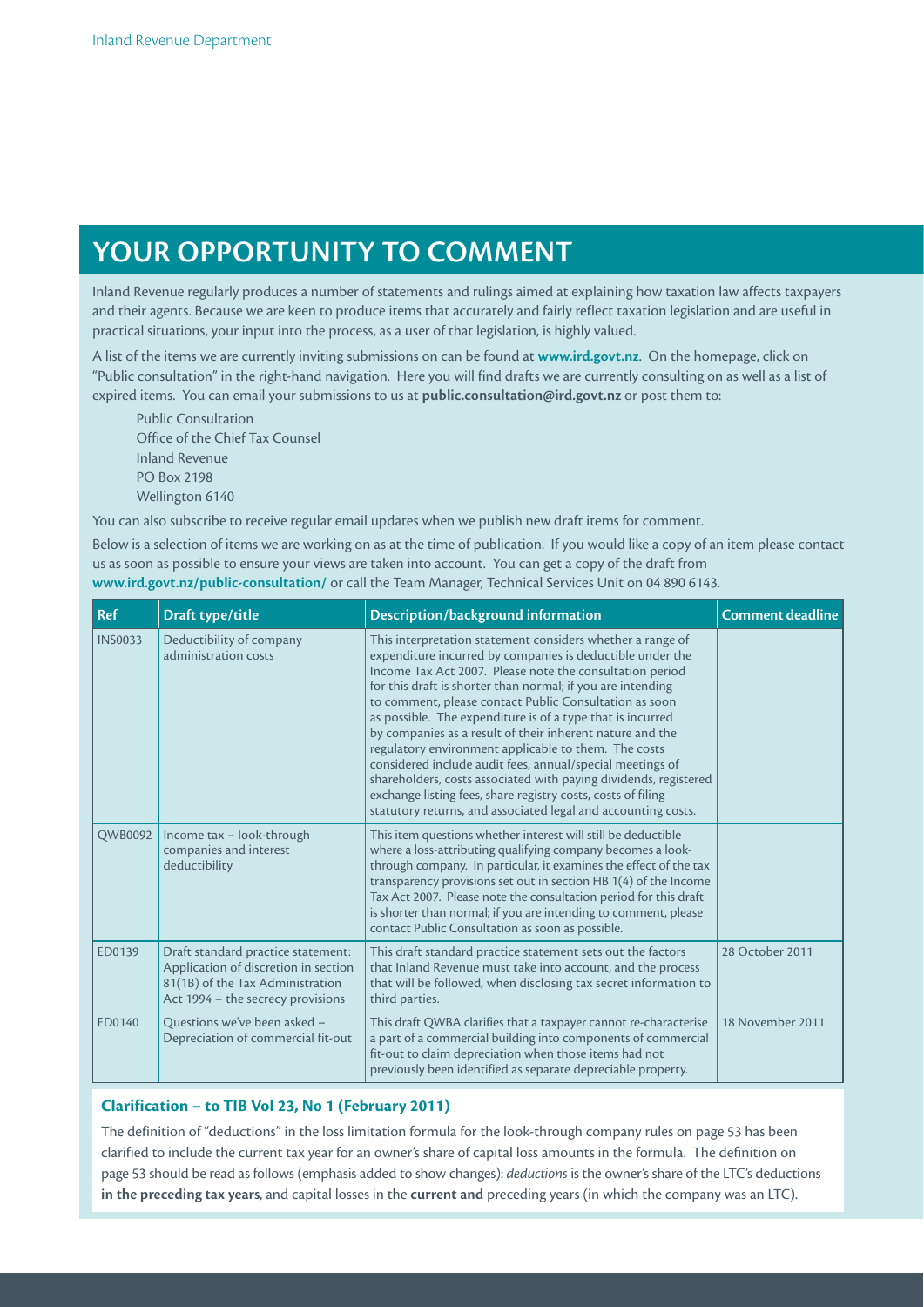# **IN SUMMARY**

## Revenue alert

## **RA 11/02**

This Revenue Alert updates the Commissioner's view on the matter of business structuring for tax avoidance following the Supreme Court's decision in *Penny and Hooper v CIR* [2011] NZSC 95.

## Binding rulings

## **Product ruling BR Prd 11/02: PMP Distribution Limited**

This product ruling applies to the engagement of deliverers by PMP Distribution Ltd for the delivery of unaddressed newspapers, leaflets, brochures, catalogues, advertising material, samples and other similar items to households and other premises.

## **Product ruling BR Prd 11/03: Bank of New Zealand**

This product ruling applies to the offering by BNZ of Fly Buys points to Fly Buys members who invest in either of two portfolio investment entity funds promoted by BNZ.

## **Product ruling BR Prd 11/04: Kiwibank Limited**

This product ruling applies to the Kiwibank Mortgage Offset product to be offered by Kiwibank Limited to its customers.

## New legislation

**Taxation (Tax Administration and Remedial Matters) Act 2011** Gift duty abolition Disputes process Changes to the secrecy and information sharing rules Foreign investment PIEs Provisional tax pooling Deductibility of use-of-money interest Listed PIEs – grouping of tax losses Shareholder continuity: Directors' knowledge provision Corporate spinouts Working for Families – dependent child's income Timing of base price adjustment (BPA) when changing from fair value method to another method Business interruption insurance: Timing of derivation Foreign shares held by active insurance CFCs Extending the amalgamation tax rules to Building Societies Canterbury earthquake relief measures Relief from use-of-money interest for foreign workers in New Zealand after the Canterbury earthquakes Qualifying companies transitioning to look-through company rules

**4**

**8**

**9**

**13**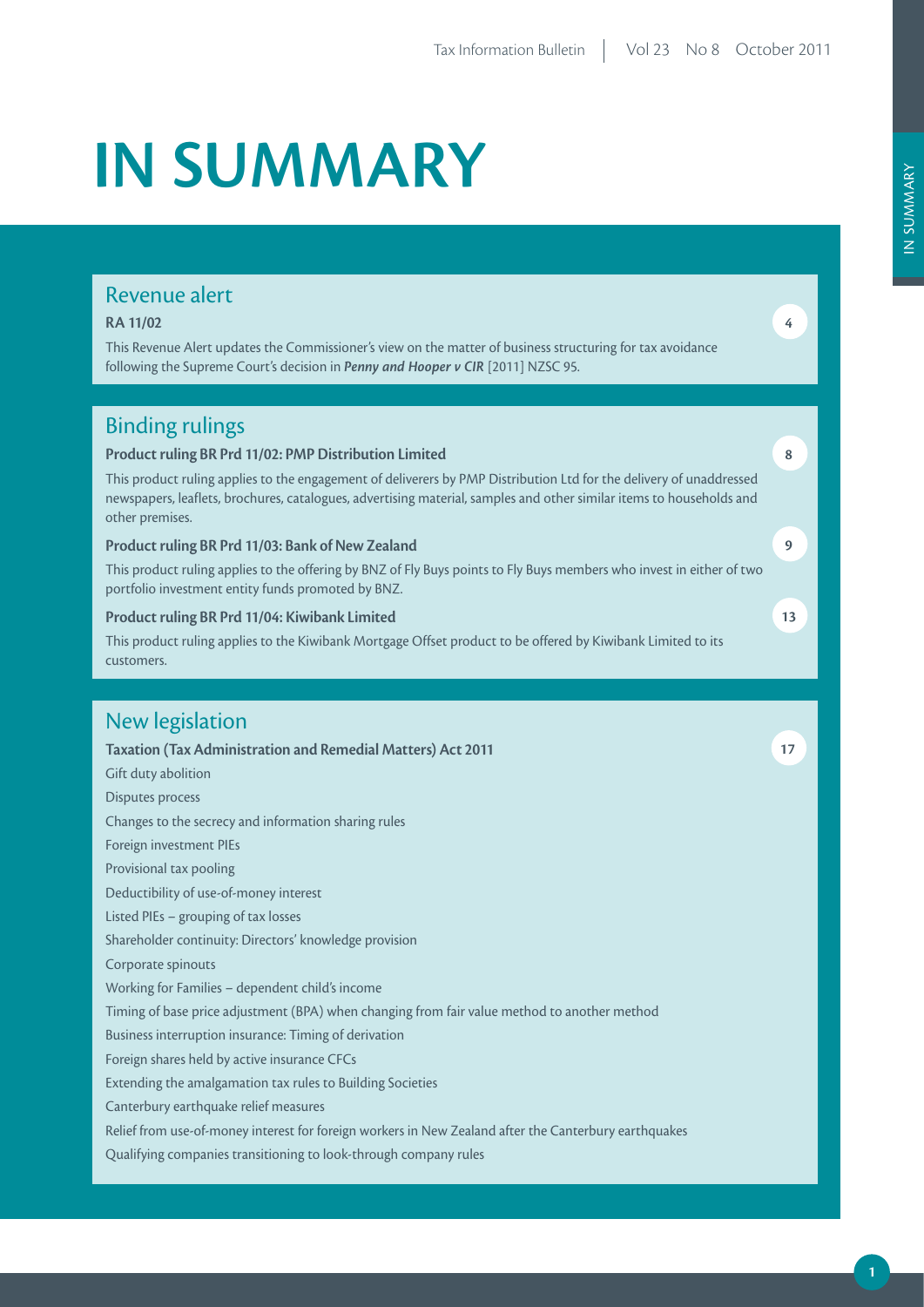| New legislation (continued)<br>Defined benefit funds and employer superannuation contribution tax (ESCT)<br>New definition of "document"<br>Rearrangement of forestry interests to facilitate a treaty settlement<br>Authority for the Commissioner of Inland Revenue to impose fees for credit card payments |    |
|---------------------------------------------------------------------------------------------------------------------------------------------------------------------------------------------------------------------------------------------------------------------------------------------------------------|----|
| <b>GST</b> amendments                                                                                                                                                                                                                                                                                         |    |
| GST treatment of certain emissions unit transactions                                                                                                                                                                                                                                                          |    |
| Overseas donee status                                                                                                                                                                                                                                                                                         |    |
| <b>Remedial matters</b>                                                                                                                                                                                                                                                                                       | 81 |
| Definition of revenue account property - non-Kyoto greenhouse gas units                                                                                                                                                                                                                                       |    |
| Amendments to the PIE rules                                                                                                                                                                                                                                                                                   |    |
| Attributable CFC amount                                                                                                                                                                                                                                                                                       |    |
| Amendments to tax status of New Zealand Superannuation Fund                                                                                                                                                                                                                                                   |    |
| Fair dividend rate method: quick sale gain amount                                                                                                                                                                                                                                                             |    |
| Dividends paid within a New Zealand wholly owned group                                                                                                                                                                                                                                                        |    |
| Rewrite remedial items                                                                                                                                                                                                                                                                                        |    |
| Disposal of petroleum mining assets to related parties                                                                                                                                                                                                                                                        |    |
| Base price adjustment calculation                                                                                                                                                                                                                                                                             |    |
| Apportioning interest deductions and wholly owned groups                                                                                                                                                                                                                                                      |    |
| Thin capitalisation - on-lending concession                                                                                                                                                                                                                                                                   |    |
| Foreign tax credits and income with multiple sources                                                                                                                                                                                                                                                          |    |
| Foreign tax credit - calculation of New Zealand tax payable on foreign sourced income                                                                                                                                                                                                                         |    |
| Imputation credit for overpaid provisional tax transferred within a group                                                                                                                                                                                                                                     |    |
| Further income tax payable for debit balance in imputation credit account                                                                                                                                                                                                                                     |    |
| <b>BETA</b> debit rules                                                                                                                                                                                                                                                                                       |    |
| Meaning of employee                                                                                                                                                                                                                                                                                           |    |
| Tracing of shareholder interests                                                                                                                                                                                                                                                                              |    |
| Lump sum payments on the occasion of retirement                                                                                                                                                                                                                                                               |    |
| Rewrite maintenance items                                                                                                                                                                                                                                                                                     |    |
| Gains on liabilities of controlled foreign companies                                                                                                                                                                                                                                                          |    |
| Thin capitalisation - concession for groups with low interest deductions                                                                                                                                                                                                                                      |    |
| Ring-fenced losses of controlled foreign companies - losses incurred prior to active income exemption<br>Fixed-rate share remedial amendment                                                                                                                                                                  |    |
|                                                                                                                                                                                                                                                                                                               |    |
| Integral fees where the modified fair value method applies<br>Anti-arbitrage rules for the use of the fair value method                                                                                                                                                                                       |    |
|                                                                                                                                                                                                                                                                                                               |    |

## Legislation and determinations

**Determination DEP78: Tax depreciation rates general determination number 78** This determination adds a new asset class "Plumbing display products and custom display stand" to the "Manufacturers (not elsewhere specified)" and the "Shops" industry categories.

**101**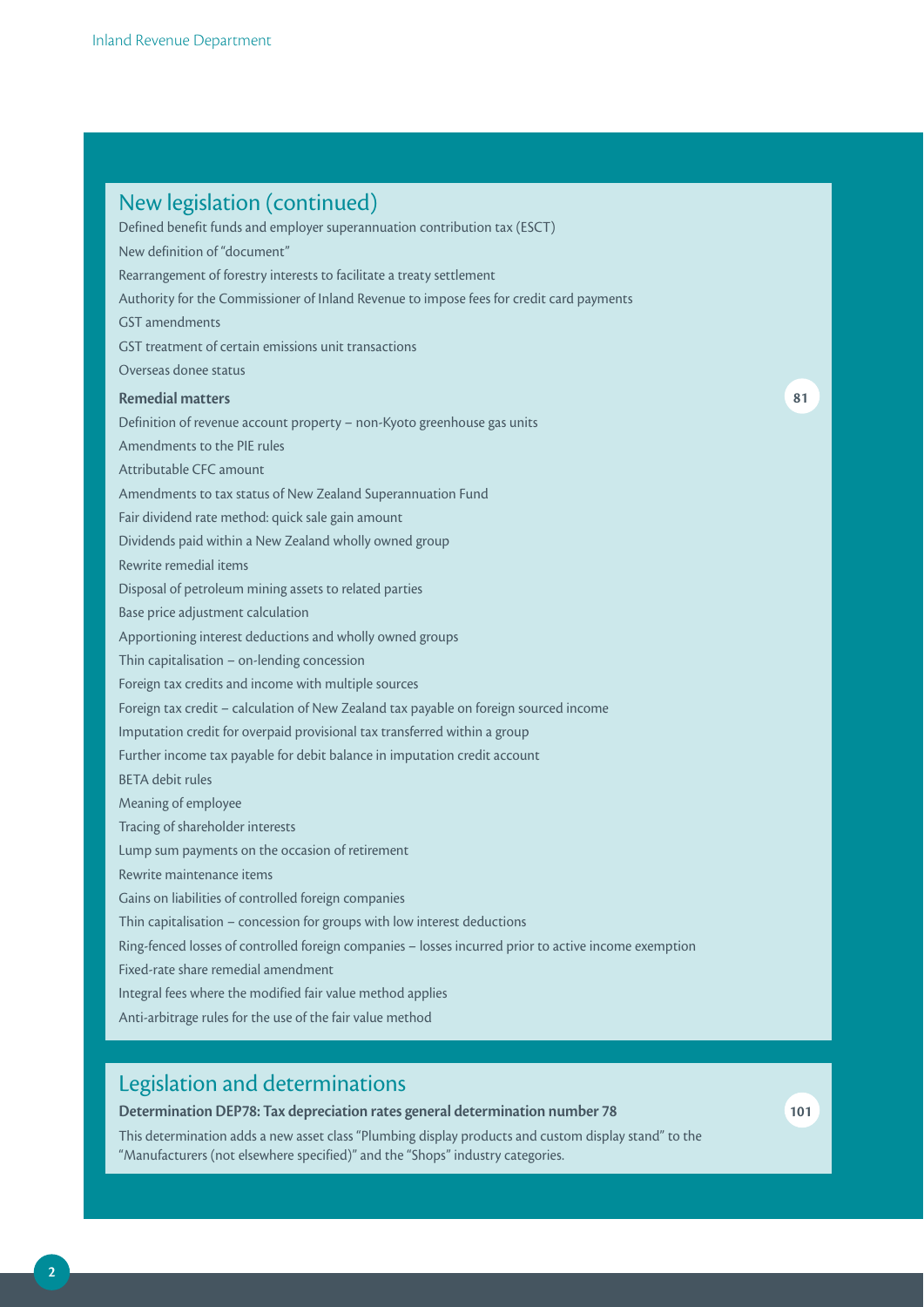| Legal decisions - case notes                                                                                                                                                                                                                                                                                                                                                                                                                                                                                                                                                                                                                                                               |     |
|--------------------------------------------------------------------------------------------------------------------------------------------------------------------------------------------------------------------------------------------------------------------------------------------------------------------------------------------------------------------------------------------------------------------------------------------------------------------------------------------------------------------------------------------------------------------------------------------------------------------------------------------------------------------------------------------|-----|
| Supreme Court finds income diversion to be avoidance                                                                                                                                                                                                                                                                                                                                                                                                                                                                                                                                                                                                                                       | 102 |
| Two surgeons who used companies and trusts to divert what was previously personal income were held by the<br>Supreme Court to have avoided tax under section BG 1 of the Income Tax Act 1994. The structures they used<br>were of themselves legitimate, but they were used in conjunction with artificially low salaries, paid to the surgeons<br>personally, which amounted to tax avoidance.                                                                                                                                                                                                                                                                                            |     |
| Access operations judicial review                                                                                                                                                                                                                                                                                                                                                                                                                                                                                                                                                                                                                                                          | 104 |
| Judicial review proceedings were filed by the applicants challenging the lawfulness and reasonableness of search and<br>seizure operations undertaken by the Commissioner, pursuant to section 16 of the Tax Administration Act 1994, on<br>a number of business premises and private residences.                                                                                                                                                                                                                                                                                                                                                                                          |     |
| Judicial review of tax credit claim disallowed                                                                                                                                                                                                                                                                                                                                                                                                                                                                                                                                                                                                                                             | 106 |
| A taxpayer's claim of tax credit against the Commissioner resulting from tax paid on compensation by the Accident<br>Compensation Corporation was struck out for being untenable and for abuse of process.                                                                                                                                                                                                                                                                                                                                                                                                                                                                                 |     |
| Approved issuer levy structure found to be tax avoidance                                                                                                                                                                                                                                                                                                                                                                                                                                                                                                                                                                                                                                   | 107 |
| Taxpayer WI Ltd ("WIL") is a Hong Kong resident company. It incorporated a company VI Limited ("VIL") in<br>New Zealand. WIL made substantial loans to VIL which were converted to redeemable preference shares in VIL. The<br>Commissioner asserted that WIL was a New Zealand tax resident and accordingly should have resident withholding<br>tax as opposed to payment of an approved issuer levy. The Commissioner also asserted that the structure had a<br>purpose or effect of avoiding non-resident withholding tax as tax avoidance. The Taxation Review Authority found<br>in favour of the Commissioner on issues 1 to 4 but concluded that a shortfall penalty did not apply. |     |
| Commissioner's strike-out application partially successful                                                                                                                                                                                                                                                                                                                                                                                                                                                                                                                                                                                                                                 | 109 |
| The Commissioner was only successful in part in attempting to strike out the taxpayer's claim of misfeasance in<br>public office by the Commissioner.                                                                                                                                                                                                                                                                                                                                                                                                                                                                                                                                      |     |
| Court of Appeal finds in favour of the Commissioner with regard to application of casting votes at a<br>watershed meeting                                                                                                                                                                                                                                                                                                                                                                                                                                                                                                                                                                  | 110 |
| A casting vote can only be used to break a deadlock between a number of creditors for or against a DOCA. It<br>cannot be used to overcome a shortfall in support from the creditors representing 75% of the company's total debt.<br>Furthermore any DOCA which does not take into account the Commissioner's preferential debt in liquidation may<br>be terminated by the Courts.                                                                                                                                                                                                                                                                                                         |     |
| GST deregistration issue to be heard by the Supreme Court                                                                                                                                                                                                                                                                                                                                                                                                                                                                                                                                                                                                                                  | 111 |
| The Supreme Court has granted the appellant leave to appeal.                                                                                                                                                                                                                                                                                                                                                                                                                                                                                                                                                                                                                               |     |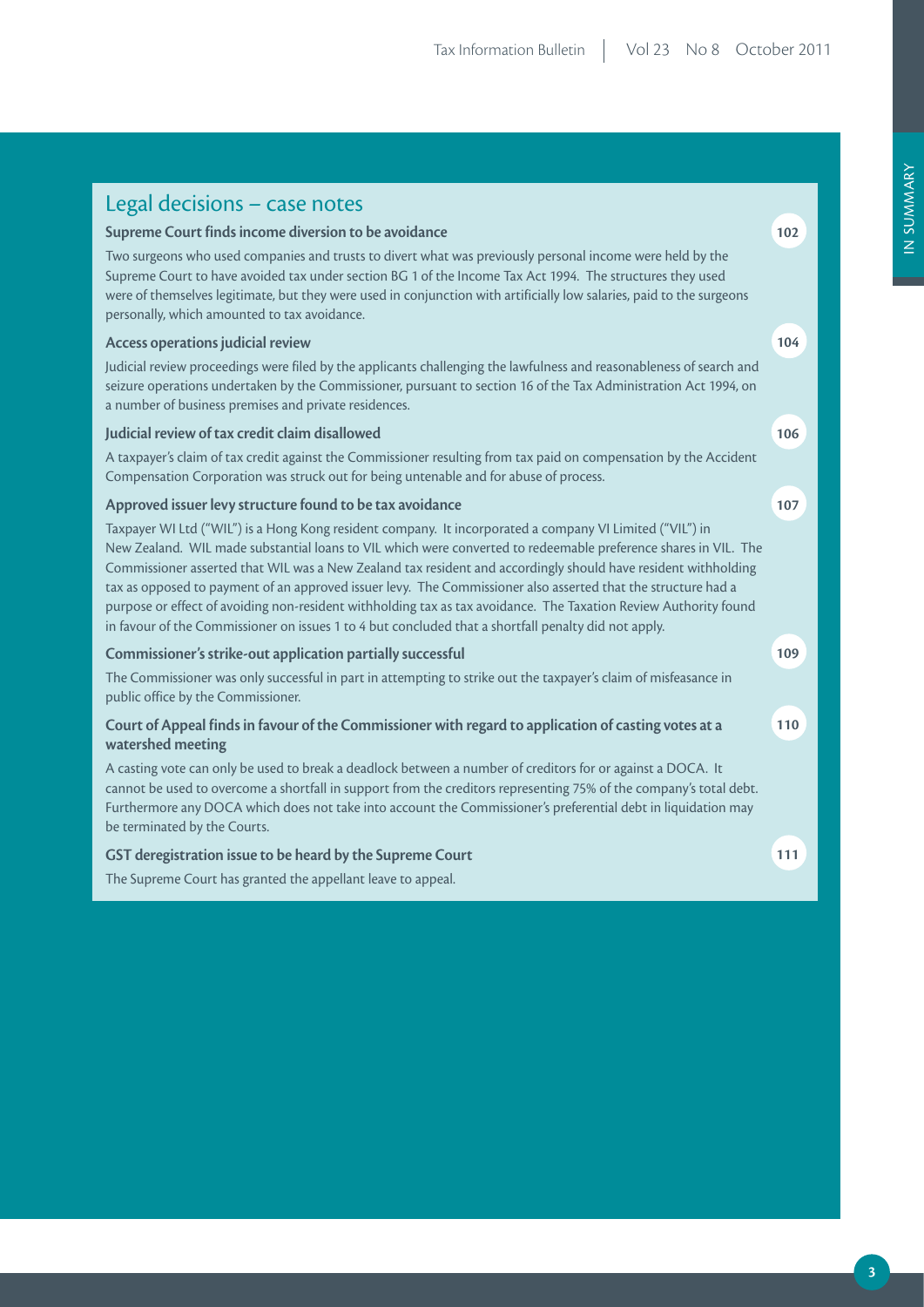# **REVENUE ALERT**

Revenue alerts inform taxpayers and tax agents about significant and/or emerging tax planning issues or arrangements where Inland Revenue has concerns and is undertaking further risk assessment and investigative activities.

## RA 11/02: DIVERTING PERSONAL SERVICES INCOME BY STRUCTURING REVENUE EARNING ACTIVITIES THROUGH AN ASSOCIATED ENTITY SUCH AS A TRADING TRUST OR A COMPANY – THE CIRCUMSTANCES WHEN INLAND REVENUE WILL CONSIDER THIS ARRANGEMENT IS TAX AVOIDANCE

## **Explanation**

A Revenue Alert is issued by the Commissioner of Inland Revenue and provides information about a significant and/or emerging tax planning issue that is of concern to Inland Revenue. At the time an Alert is issued, risk assessments will already be underway to determine the level of risk and to consider appropriate responses.

A Revenue Alert will identify:

- the issue (which may be a scheme, arrangement, or particular transaction) which the Commissioner believes may be contrary to the law or is inconsistent with policy;
- the common features of the issue;
- **•**  our current view; and
- **•**  our current approach.

An Alert should not be interpreted as being Inland Revenue's final position. Rather, an Alert outlines the Commissioner's current view on how the law should be applied. For any Alert we issue it is likely that some investigatory work has already been carried out.

If people have entered into an arrangement similar to the one described or are thinking about it, they should talk to their tax advisor and/or to Inland Revenue for advice about tax implications.

**Note:** This Revenue Alert updates the Commissioner's view on this matter following the Supreme Court's decision in *Penny and Hooper v CIR* [2011] NZSC 95. It replaces Revenue Alerts RA 08/01 issued in March 2008 and RA 10/01 issued in June 2010.

#### **Key issues**

- **•**  The use of companies, trusts and other business structures does not of itself give rise to avoidance concerns;
- **•**  However, the use of those structures can provide the controllers of the business with an opportunity to divert income away from themselves;
- **•**  When the business involves the provision of services, whether that diversion is legitimate or not requires a focus on two issues:
	- *Is that individual controller appropriately compensated for his or her skill and exertion?* This requires an examination of the respective drivers of profit for the particular services provider and how the profits of the business are actually distributed.
	- I*f not, are there any valid commercial reasons for the individual receiving a reduced level of remuneration?* Here the focus is on whether there are particular reasons why the individual is accepting an unreasonably low level of remuneration.
- **•**  We will be concerned with arrangements where the compensation received by the individual is artificially low while related entities benefit (or the individual ultimately benefits), and any commercial reasons for that transaction do not justify the low level of remuneration.

## **Introduction**

Inland Revenue has always been concerned about arrangements involving taxpayers who arrange to effectively divert to an associated entity some or all of the income they earn (or could earn) from a business or activity of supplying personal services—where it has the effect of taking advantage of lower marginal income tax rates payable by that entity and/or by family members as beneficiaries or shareholders of that entity. Other tax-linked benefits (such as certain entitlements and obligations such as child support) may also arise under the arrangement.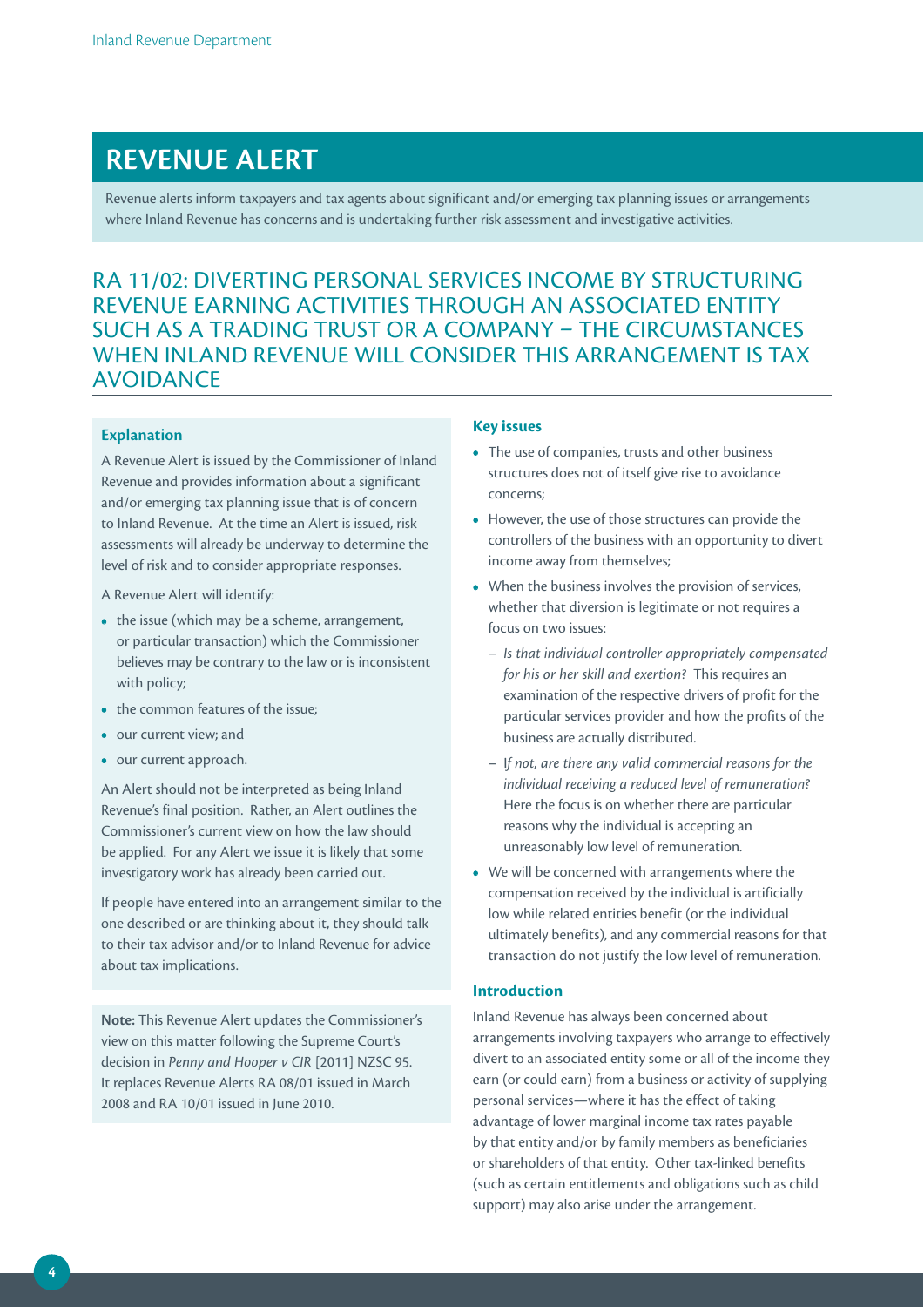There are legitimate reasons for using entities such as trusts or companies in many business situations. Therefore the mere use of alternative business structures will not, on its own, amount to a tax avoidance arrangement. Further, the profit generated by the business may not be wholly generated by the individual and there may also be good non-tax reasons as to why the controller of a business receives significantly less of the business's profits than would otherwise be the case.

However, where the business involves the provision of services, we are likely to examine closely any arrangement where the individual service provider (usually the real owner or owners or controllers of the business) is not receiving a significant portion of the profits derived from the business. This is particularly so where there is an absence of other business profit drivers and other non-tax reasons do not justify the level of remuneration received by the individual.

Inland Revenue's position in this regard has recently been confirmed by the Supreme Court's judgment in *Penny and Hooper v CIR*. That decision confirms that income substantially generated by the direct personal skills, experience or labour of an individual should generally be subject to tax in the hands of that individual. The individual's contribution to the business should be properly reflected in the income returned by that individual—either through an appropriate salary or other taxable distributions to the individual.

We consider that the Supreme Court's analysis endorses earlier cases decided in this area, and potentially applies to any type of services provided by an individual to third parties.

We will closely examine situations where an arrangement has the effect of diverting a substantial amount of that personal exertion income but the benefit of those diverted funds is still enjoyed, directly or indirectly, by the individual or their family or associates. We will generally focus on the most serious and artificial cases—where the arrangement results in a substantial proportion of the income generated by the business being diverted away from the individual service providers.

In many cases, taxpayers entering into these types of arrangements are also benefiting from reduced child support liabilities or student loan repayment obligations. In some cases taxpayers are structuring their remuneration at a level that will allow them access (or greater access) to other non-income-tax benefits that rely on income calculated for tax purposes.

## **Features**

It is often a combination of factors, such as those listed below, that concern us. Where income is generated from the supply of services provided by individuals, a combination of some or all of the following factors may result in us looking more closely at a business structure:

- 1. The controllers of the business arrange for an entity, such as a trading trust or company, to operate and own the business. The operating entity engages or employs them (or contracts for their services);
- 2. Where the business has been transferred, the business operates substantially as it did before its transfer to the operating entity;
- 3. The business may not in substance be operated according to the terms of the arrangements entered into. This includes examining the agreements themselves, the manner in which they are actually implemented and also whether the overall arrangement is commercial having regard to a comparison with relevant standard business practices;
- 4. The degree to which the individual service providers or their family ultimately control the entity, its economic product and cash flows from the business;
- 5. Whether there is a redistribution of the underlying income from the entity to the person or to family members, usually via a trust but there are other mechanisms, for example, by way of employment of the family members perhaps at inflated salaries, or related party loans or the payment of management and other service fees to associates; and
- 6. The extent to which, as a consequence of the arrangement, significant tax benefits are obtained, eg, where the entity and/or any beneficiaries or shareholders pay lower marginal tax rates than would have been payable by the taxpayer, but for the arrangement.

In certain circumstances, notwithstanding that all or most of the above factors may be present, the arrangement will still not constitute tax avoidance. This is because there are legitimate reasons for adopting particular business structures (such as asset protection, limited liability and business continuity). Businesses can also legitimately make decisions about whether or not, or the extent to which, profits are to be retained or distributed, for example.

There is also nothing preventing individuals, or entities related to the individual service provider, from owning the business and receiving distributions of profit reflecting that ownership. Further, it may be appropriate in certain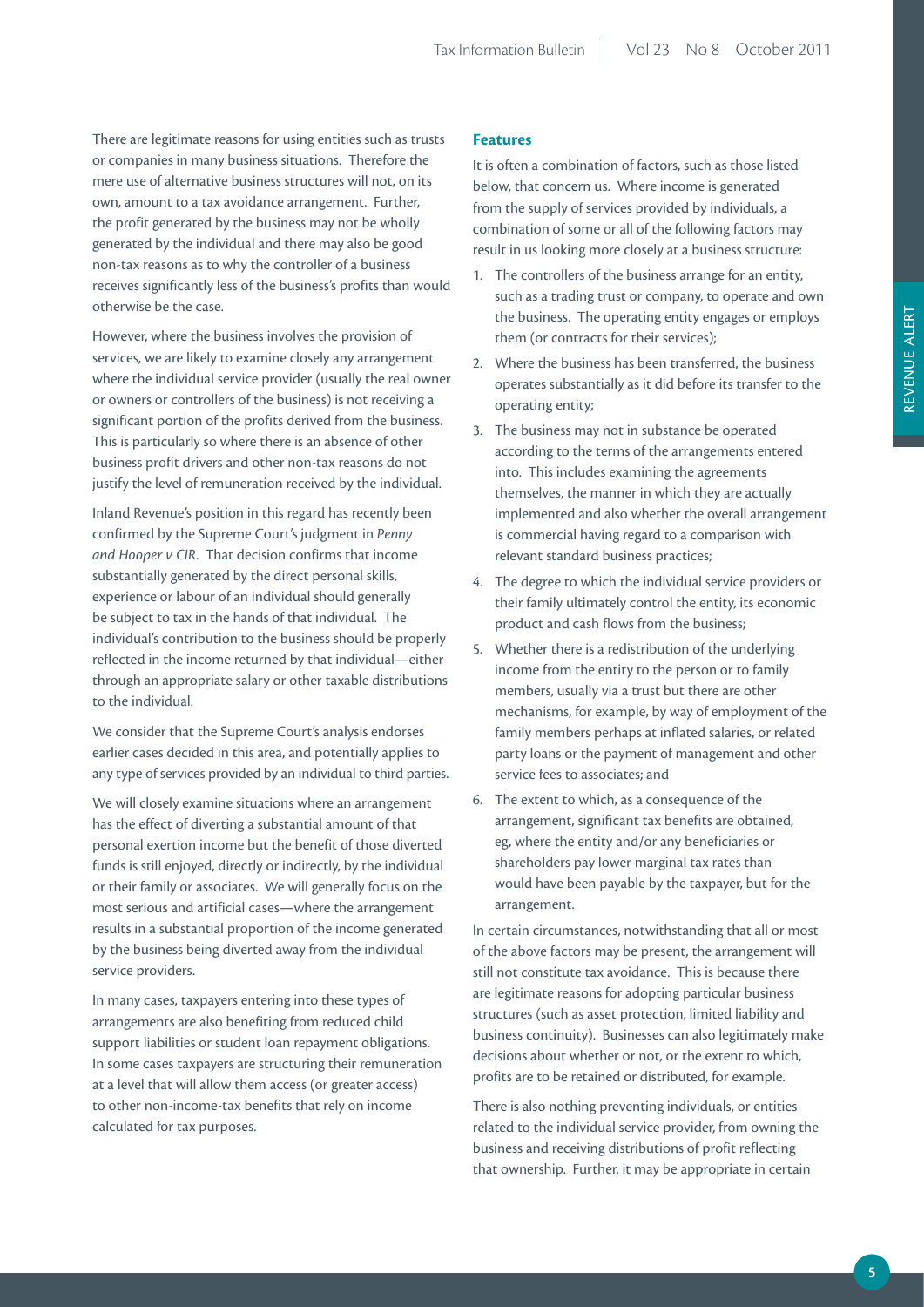circumstances for family members or associated entities to receive funds from the business as:

- an employee or service provider; and/or
- an owner of capital equipment used by the business.

However, in those circumstances care needs to be taken that the relevant transactions can be commercially justified. We will be more concerned with arrangements that have non-arm's-length factors present, especially where the individual service providers are not adequately remunerated for their contribution to the business. We will look at the totality of the arrangements.

Businesses need to have a valid commercial basis for the way in which profits are distributed, especially in the form of remuneration paid to individuals they employ or contract to provide services. The profits of a service entity will generally be driven by a combination of the following:

- **•**  *The controllers of the business' personal skill, judgement and exertion:* The more specialised and marketable those attributes are, the greater the remuneration should be;
- **•**  *The use of capital assets:* Where the business and not the individual owns significant assets that are used to generate business income, the owners of the business are entitled to a appropriate return on those assets;
- **•**  *Services provided by other staff:* Similarly, where the business employs other skilled staff, some of the business income generated can be seen as contributing to the business' profits and not the individual business controllers. The greater the number of specialist staff employed in the business, the more influential this will be;
- **•**  *Intangible assets:* Sometimes the profits of a service business may also be improved through matters such as business know-how or other intellectual property owned by the business. As with capital assets, an appropriate return on such assets can be expected by the business; and
- **•**  *Return on business risks:* This may be influenced by factors such as who has legal liability for the business or its funding. For example, who carries the reputational risk for the business, who is liable to the industry body for any wrongdoing, what insurance policies are in place, and who guarantees any borrowings. Where the structure does little to remove those risks from the controller, the controller's overall remuneration should reflect those risks.

We recognise that it can sometimes be difficult to determine an appropriate remuneration for the individual. There is no exact science to weighing up the extent to which the individual is responsible for the business's profit (instead of other profit drivers). However, we consider that in most circumstances, the main profit driver of a

service business is the personal skills and exertions of the controllers of the business—particularly where the business does not require a great deal of capital.

In those circumstances, we would expect the compensation received by those individuals (whether by way of salary, service fees, distributions of profits or any combination of them) to be significantly more than the return received by entities associated with the business. We will particularly weigh that against what happens to other forms of distribution from the business received by the associated entities (such as loans, dividends, salaries, service fees, trust distributions etc).

Given our focus on the more artificial arrangements, and the resources available to us, we are more likely to examine arrangements where the total remuneration and profit distributions received by the individual service provider are less than 80% of the total distributions received by the controller, his/her family and associated entities.

The department's approach focuses on the commercial reality of the business, and not on "market" salaries, or comparable industry averages.

For that reason, we agree with both the Court of Appeal and the Supreme Court on this point, that there may be particular reasons as to why the controllers of the business may not be adequately remunerated in a particular year. Examples of this include:

- **•**  Adverse business conditions mean that the business's profits are down but most of those profits are still paid out to the individual service providers;
- **•**  It is financially prudent to retain some profits in the business because it is anticipated that the business may experience financial difficulties in the near future;
- **•**  The profits are set aside to acquire business assets in the next financial year; or
- The business relates to a charity and the individual receives less to ensure the charity's return is maximised.

There may be other non-tax reasons why a business may pay the individual less than an arm's-length party would receive over the short term. However, in those circumstances, we would accordingly expect to see no significant distributions being made to entities associated with the individual.

## **Current view**

Inland Revenue considers that arrangements that exhibit a combination of the above features may constitute an avoidance arrangement in terms of sections BG 1 or GB 44 of the Income Tax Act 2007. Such cases fall outside the contemplation of Parliament.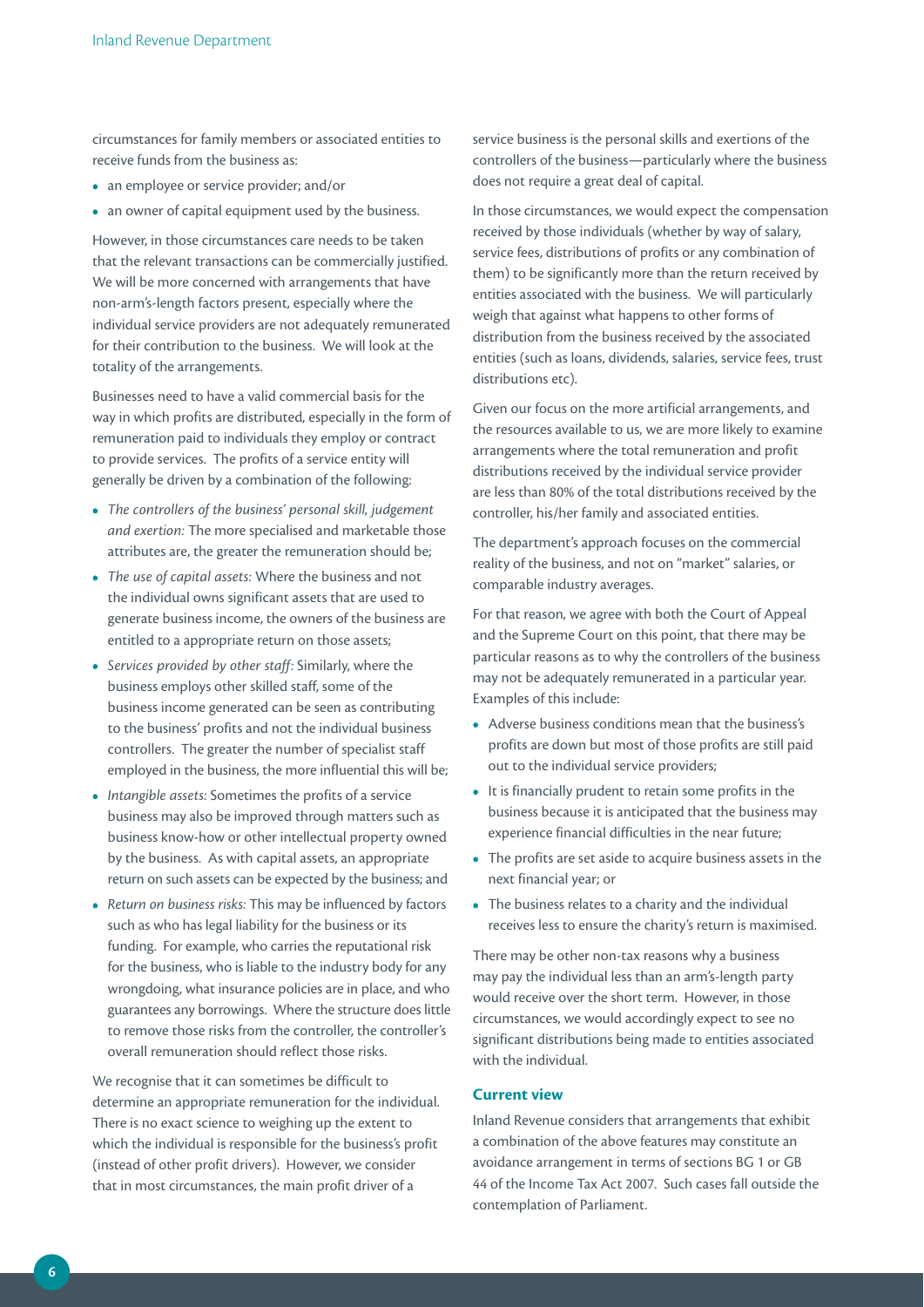To determine whether or not there has been tax avoidance we will look at all aspects of these arrangements including all documentation, and the actual behaviours of the persons involved.

In summary, whether or not the arrangement under consideration is a tax avoidance arrangement in relation to the tax payable on the entity's distributed profits in any given income year will depend on an examination of:

- the reality of the service provider's business structure and how it operates commercially;
- whether and how the profits of the business have been distributed in substance—including whether the individual and their family continue to receive the benefit of all profit distributions from the business;
- whether the remuneration received by the individual service provider appropriately reflects the individual's contribution to the business's profit; and
- whether there are particular non-tax reasons justifying a departure from that standard.

Options available to Inland Revenue on reconstruction include deeming all of the income to have been derived by the individual (in extreme circumstances), or deeming that individual to have received some other amount of remuneration personally (eg, an amount that more properly reflects the individual's contribution to the business's profits).

## **Current status**

Inland Revenue has investigated a number of these arrangements over recent years. Where we still consider, after initiating the tax disputes process, that the arrangement is tax avoidance, amended assessments will be issued which attribute some or all of the diverted income to the taxpayer, to counteract the tax benefit resulting from the use of this arrangement. Some of those investigations and disputes were deferred awaiting the Supreme Court's decision in *Penny and Hooper.*

We will also continue to investigate similar arrangements where there are significant tax benefits. Many other arrangements involving service providers share some features of the arrangements considered in *Penny and Hooper* but have their own particular characteristics. We will take those factors into account in any investigation but the Revenue Alert seeks to highlight the general issues we consider relevant to such arrangements. Where the tax avoidance rules apply, we will take steps to counteract the tax benefits obtained.

Late payment penalties and use of money interest may be applied to people entering into the type of arrangement described in this Revenue Alert.

Shortfall penalties may also apply, although these may be reduced where a voluntary disclosure is made.

**If you consider that our concerns may apply to your situation, we recommend you discuss the matter with your tax advisor** or with us, and consider making a voluntary disclosure.

This Revenue Alert is issued on 1 September 2011.

## **Graham Tubb**

Group Tax Counsel, Legal & Technical Services

## **References to consider**

The following related references will assist taxpayers with determining whether their arrangement is subject to the avoidance provisions in the Revenue Acts.

| Subject                                       | Tax avoidance                                                             |  |
|-----------------------------------------------|---------------------------------------------------------------------------|--|
| Acts                                          | Income Tax Act 2004, sections BG 1,<br>GB 1, GC 14B, GC 28 ITA            |  |
|                                               | Income Tax Act 2007, sections BG 1,<br>GA 1, GB 27, GB 44                 |  |
| <b>Standard practice</b><br><b>statements</b> | SPS 09/02: Voluntary disclosures                                          |  |
| Forms and guides                              | Voluntary disclosure (IR 281), Putting<br>your tax returns right (IR 280) |  |
| <b>Revenue alerts</b>                         | RA 08/01, RA 10/01                                                        |  |
| Case law                                      | Penny and Hooper v CIR [2011]<br>NZSC 95                                  |  |
|                                               | Krukzeiner v CIR (No. 3) (2010)<br>24 NZTC 24,563                         |  |
|                                               | Ben Nevis Forestry Ventures Limited<br>v CIR [2009] 2 NZLR 289            |  |
|                                               | Peate v FCT (1962) 9 AITR 3                                               |  |
|                                               | CIR v Penny and Hooper [2010]<br><b>NZCA 231</b>                          |  |
|                                               | Hadlee & Sydney Bridge Nominees<br>Ltd v CIR (1993) 15 NZTC 10,106        |  |
|                                               | Case Z24 (2010) 24 NZTC 14,354                                            |  |
|                                               | Case W33 (2004) 23 NZTC 11,321                                            |  |
|                                               | Case Y1 (2007) NZTC 13,001                                                |  |
|                                               | Wells v CIR (1973) 1 NZTC 61,094                                          |  |
|                                               | Halliwell v CIR (1977) 3 NZTC 61,208                                      |  |
|                                               | Shine and Laird v CIR (1981) 5 NZTC<br>61,058                             |  |
|                                               | FCT v Gulland, Watson (1985)<br>17 ATR 1                                  |  |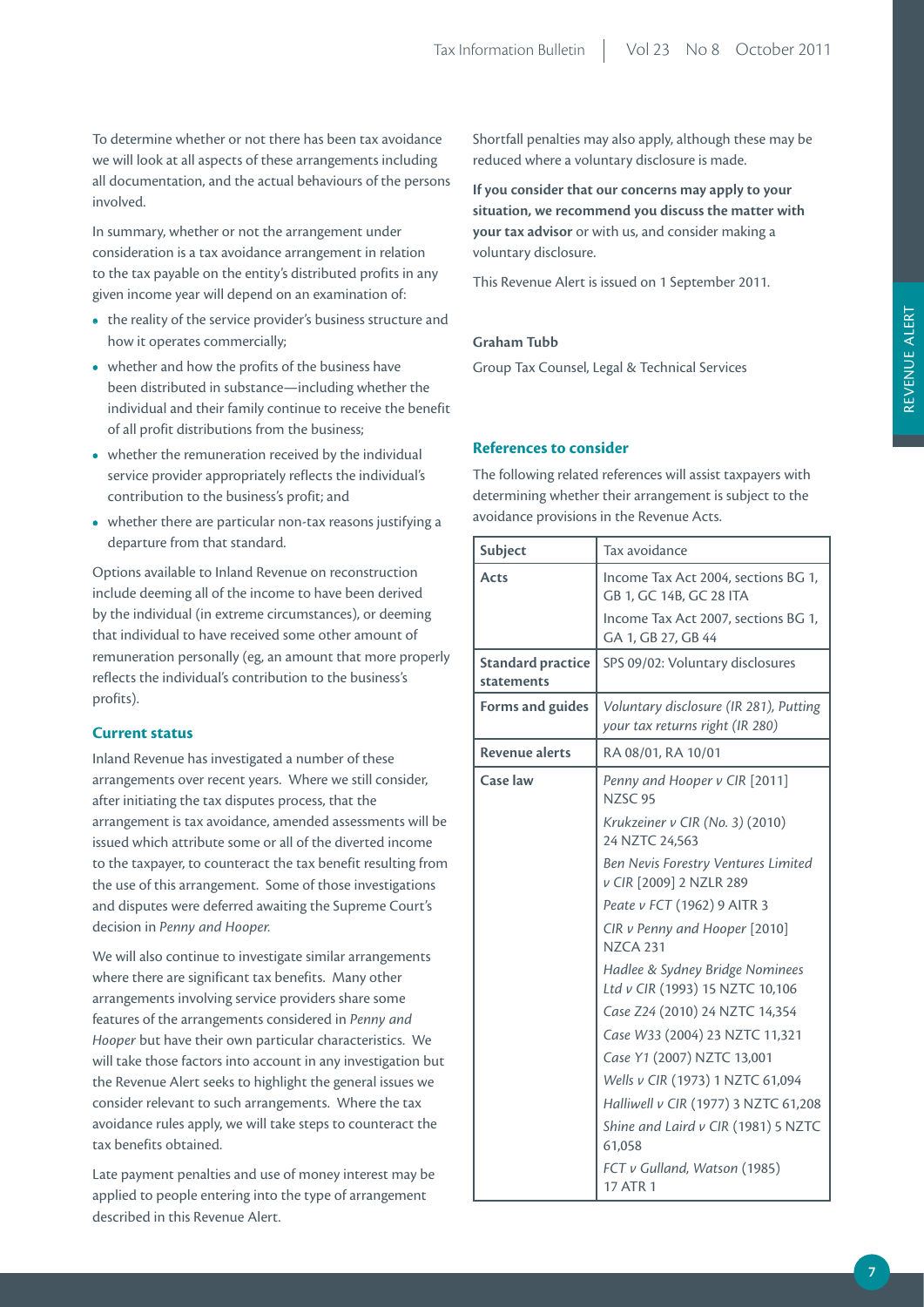# **BINDING RULINGS**

This section of the *TIB* contains binding rulings that the Commissioner of Inland Revenue has issued recently. The Commissioner can issue binding rulings in certain situations. Inland Revenue is bound to follow such a ruling if a taxpayer to whom the ruling applies calculates their tax liability based on it.

For full details of how binding rulings work, see *Adjudication & Rulings: A guide to binding rulings (IR 715)* or pages 1–6 of the *TIB* Vol 6, No 12 (May 1995) or pages 1–3 of Vol 7, No 2 (August 1995). You can download these publications free from our website at **www.ird.govt.nz**

## PRODUCT RULING BR PRD 11/02: PMP DISTRIBUTION LIMITED

This is a product ruling made under section 91F of the Tax Administration Act 1994.

## **Name of the person who applied for the Ruling**

This Ruling has been applied for by PMP Distribution Limited.

## **Taxation Laws**

All legislative references are to the Income Tax Act 2007 unless otherwise stated.

This Ruling applies in respect of section(s):

- **•**  BD 2, DA 1, DA 2(4), RA 5, RD 1, RD 2, RD 3, RD 5, RD 6, RD 7, RD 8 and YA 1
- **•**  6(3)(b) of the Goods and Services Tax Act 1985 ("GST Act").

## **The Arrangement to which this Ruling applies**

The Arrangement is the engagement of deliverers by PMP Distribution pursuant to the Deliverers' Handbook and Contract ("the Contract") for the delivery of unaddressed newspapers, leaflets, brochures, catalogues, advertising material, samples and other similar items to households and other premises throughout New Zealand.

PMP Distribution carries on the business of distributing newspapers, leaflets, brochures, catalogues, advertising material, samples and other similar items to households and other premises throughout New Zealand.

PMP Distribution engages the deliverers pursuant to a standard form contract that includes a deliverers' handbook and conditions that the deliverers agree to abide by when entering the contract with PMP Distribution. Conditions include the requirement to deliver particular items, within a specified period, to each house, flat or other premises located within a designated area, by placing one of each item in each letterbox (or other specified location).

The deliverers are paid specified rates per item delivered, depending on the weight of the item.

The Contract is in the Appendix to this Ruling.

## **Conditions stipulated by the Commissioner**

This Ruling is made subject to the following condition:

a) The relationship between PMP Distribution and the deliverers is, and during the period of this Ruling will continue to be, entirely in accordance with the Contract and no other collateral contracts, agreements, terms or conditions, written or otherwise, relate to the engagement of the deliverers.

## **How the Taxation Laws apply to the Arrangement**

Subject in all respects to any assumption or condition stated above, the Taxation Laws apply to the Arrangement as follows:

- **•**  For the purposes of the PAYE rules, any payment PMP Distribution makes to a deliverer pursuant to the Contract will not be "salary or wages" or "extra pay" or a "schedular payment" within the meaning of those terms as defined in sections RD 5, RD 7 and RD 8 respectively.
- **•**  For the purposes of section DA 2(4), any payment PMP Distribution makes to a deliverer pursuant to the Contract will not be "income from employment".
- **•**  For the purposes of the PAYE rules, any payment made to a deliverer by PMP Distribution will not be a "schedular payment" (as defined in Schedule 4) to the extent that such payment does not relate to mail delivery for any item the carriage of which requires PMP Distribution to be registered as a postal operator under the Postal Services Act 1998 (ie, addressed mail).
- **•**  For the purposes of the GST Act, the provision of services by any deliverer, under the Contract, will not be excluded from the definition of "taxable activity" (as defined in section 6 of the GST Act) by section 6(3)(b) of the GST Act.

## **The period or income year for which this Ruling applies**

This Ruling will apply for the period beginning on 1 July 2010 and ending on 30 June 2014.

This Ruling is signed by me on the 14th day of July 2011.

**Tracey Lloyd**  Investigations Manager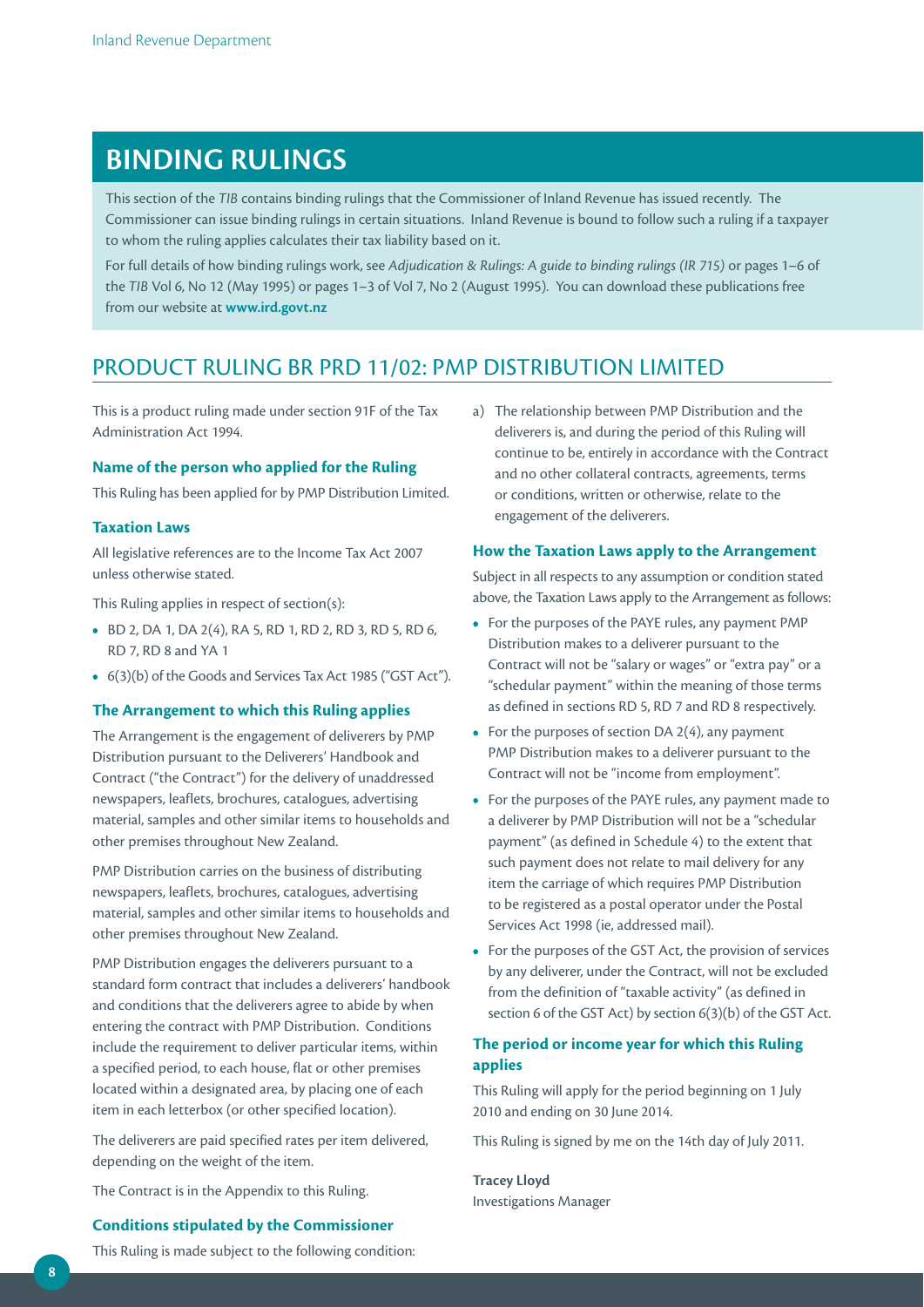## PRODUCT RULING BR PRD 11/03: BANK OF NEW ZEALAND

This is a product ruling made under section 91F of the Tax Administration Act 1994.

## **Name of the person who applied for the Ruling**

This Ruling has been applied for by Bank of New Zealand.

## **Taxation Laws**

All legislative references are to the Income Tax Act 2007 unless otherwise stated.

This Ruling applies in respect of sections CA 1(2), CC 3, CC 4, CC 7, and HM 36.

## **The Arrangement to which this Ruling applies**

The Arrangement is the offering by Bank of New Zealand (BNZ) of Fly Buys points to Fly Buys members who invest in either of two portfolio investment entity (PIE) funds promoted by BNZ (the BNZ Term PIE and the BNZ Cash PIE, collectively the Funds).

This Ruling does not apply to Fly Buys members who habitually redeem Fly Buys points for rewards and then sell the rewards, who redeem Fly Buys points for the purpose of selling rewards, or who receive the relevant Fly Buys points in the course of carrying on a business.

 Further details of the Arrangement are set out in the paragraphs below.

## **Background**

- 1. BNZ Investment Services Limited (the Manager), which is a wholly owned subsidiary of BNZ, is the Issuer and Manager of each Fund. Each Fund is a unit trust established under, and as defined in, the Unit Trusts Act 1960. A prospectus for the Funds has been registered with the Registrar of Companies. An investment statement for each Fund is available from any BNZ store. The respective investment statements set out the terms of the Funds.
- 2. Customers can invest in each Fund by filling out the relevant application form (provided in the respective investment statement) and depositing money into the account of a person (currently BNZ Investment Services Nominees Limited) nominated by the Trustee of the Funds (New Zealand Guardian Trust Company Limited). On acceptance of the application form, and clearance of the deposit made in the nominated account, the Manager will subsequently issue units to the investors in that Fund. Each Fund is a multi-rate PIE through which investors are taxed based on their prescribed investor rate (PIR).

## *Key features of the Funds*

- 3. The relevant terms applying to both Funds include the following:
	- **•**  Each Fund invests solely in a New Zealand dollar interest bearing account with BNZ.
	- **•**  An investment made in the Funds does not represent a bank deposit or other liability of BNZ.
	- An investor does not have a direct interest in any particular deposit made by a Fund with BNZ.
	- **•**  For their investment, investors acquire units in the Funds. Each unit represents an undivided beneficial interest in the assets of the Fund as a whole and does not give the investor an interest in any particular property of the Fund.
	- **•**  An investor and their associated persons cannot hold more than 20% of the units in either Fund.
	- **•**  Payments can be made at any BNZ store or with any BNZ Partner.
	- **•**  Selling and transferring units in the Funds to another person is permitted only with the Manager's approval. In the Manager's opinion there is no established market for sales or transfers.
	- **•**  An investor's units in a Fund are recorded in the investor's name.
	- **•**  A unit of each Fund has a fixed price of \$1.
- 4. Terms specific to the Term PIE include the following:
	- **•**  Investments are not term deposits but operate similarly.
	- **•**  Each unit is issued for an agreed term and for an agreed rate of return. At the time of investing an investor must select either a maturity date or term for the investment.
	- **•**  A minimum of \$5,000 must be maintained in each investment (or other such amount as the Manager may prescribe from time to time).
	- **•**  Throughout the term of the investment, distribution dates will be calculated based on the frequency of returns selected on the application form.
	- **•**  Investors' returns are always made by the issue of further units in the Term PIE. Investors can elect that these units be redeemed with the proceeds being paid into a nominated account.
	- An investor cannot withdraw their investment before the maturity date except in exceptional circumstances and the Manager agrees at its discretion. A break fee will apply for early withdrawals.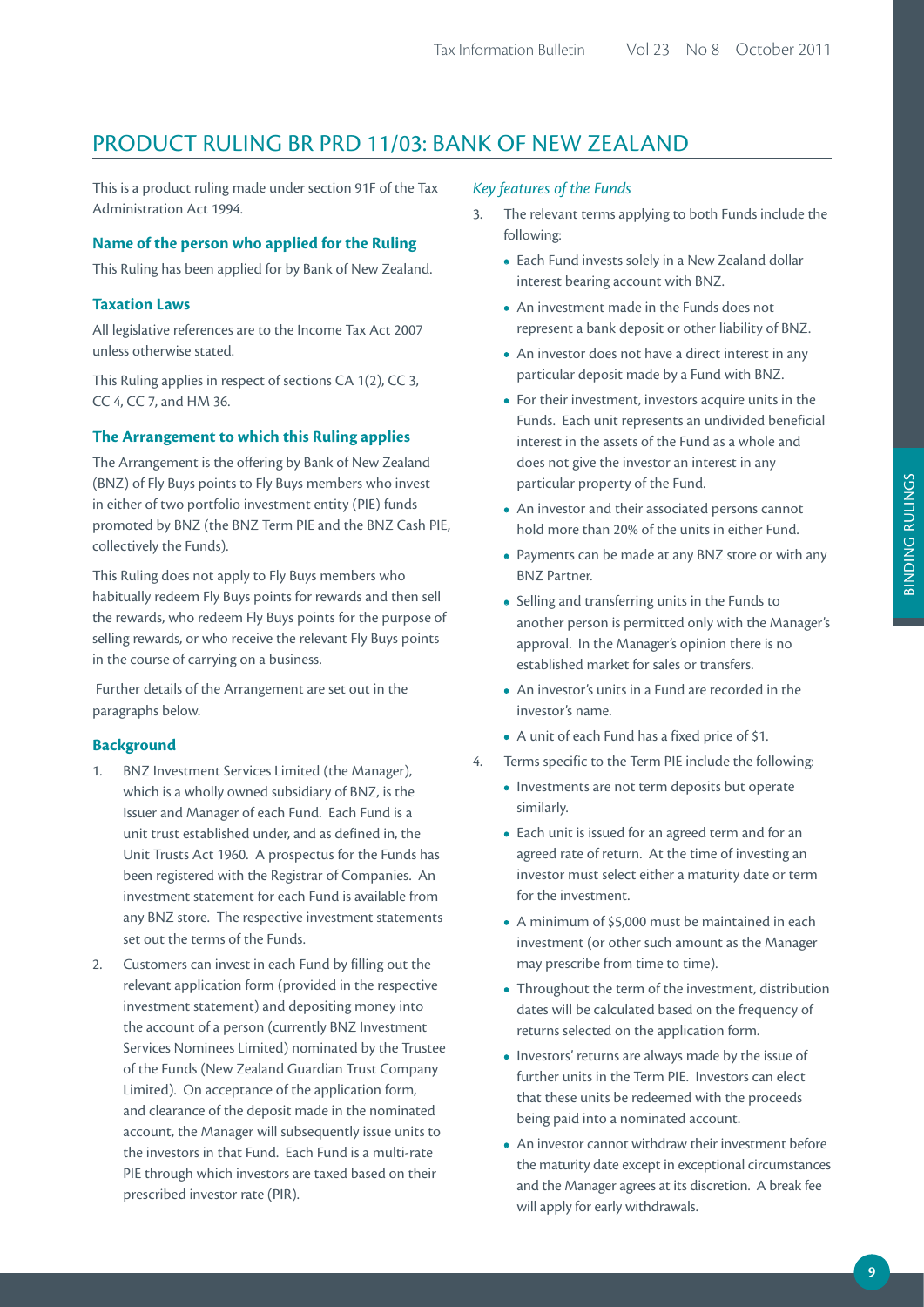- 5. Terms specific to the Cash PIE include the following:
	- The initial investment by an investor must be at least \$1,000 (or other such amount as the Manager may prescribe from time to time). The investor may make further investments at any time provided that each further investment is at least \$250 (or other such amount as the Manager may prescribe from time to time).
	- **•**  An investor can withdraw all or part of their investment at any time (subject to the minimum balance requirement of the Cash PIE noted below). If an investor withdraws part of their investment, the Manager may deem the investor to have requested to withdraw also the number of units (if any) required to be cancelled to reflect tax paid or payable by the Fund on income attributed to the investor at their notified PIR. No exit fees are currently payable. The minimum amount that an investor can withdraw from the Fund is \$500 (or other such amount as the Manager may prescribe from time to time).
	- An investor must maintain at least \$1,000 worth of units (or other such amount as the Manager may prescribe from time to time) unless the investor wishes to withdraw their entire investment. The Manager can require redemption of all remaining units should the investment fall below \$1,000 (or other such amount as the Manager may prescribe from time to time).
	- **•**  Returns are distributed to investors on a monthly basis by the issue of further units in the Cash PIE.
	- **•**  The interest rate payable on the Cash PIE's deposits is the main factor that will affect investors' returns. As at the date of this Ruling, no fees are payable by investors in the Cash PIE.

## *Fly Buys*

- 6. Fly Buys is New Zealand's largest loyalty programme. Fly Buys is administered by Loyalty New Zealand Limited (Loyalty NZ) which is jointly owned by BNZ, Foodstuffs Ventures (NZ) Limited, IAG New Zealand Limited, and Z Energy Limited, each company having a 25% shareholding. BNZ and Loyalty NZ are therefore not associated persons (as defined in section YB 2).
- 7. More than 70% of New Zealand households actively engage in the Fly Buys programme and it has high brand recognition with New Zealand consumers.
- 8. Membership of Fly Buys is free. Under the programme, Fly Buys points are recorded in a member's points record for qualifying purchases of goods and services from participating retailers. At the date of this Ruling, the programme has over 40 participating retailers.
- 9. Each participating retailer and Loyalty NZ agree on the level of Fly Buys points that may be awarded to members by Loyalty NZ. By way of example, as at the date of this Ruling, Z Energy Limited awards 1 point per 20 litres of fuel purchased, New World awards 1 point per \$25 spent, and Contact Energy awards 1 point per \$50 spent. Participating retailers may also offer bonus points from time to time.
- 10. From time to time, Loyalty NZ provides members with a points summary setting out the opening points balance, points recorded and deducted during the period, and the closing points balance.
- 11. A member who has sufficient points credited with the Fly Buys programme may request a reward from the then current reward schedule made available by Loyalty NZ. Requests must be made by the member personally. in a way specified by Loyalty NZ from time to time. The number of points required to claim a reward is subject to change without notice. In the reward schedule as at the date of this Ruling, a member requires a minimum of 80 points to claim a reward. All rewards are subject to availability. Kinds of reward include: accommodation, appliances, books, electronics, flights, food and drink, music, tools, and toys. At Loyalty NZ's option, rewards are posted or delivered to the address of the member, or made available for collection at a location notified to the member. The number of points for redemption of a reward claimed is deducted from the balance in the member's points record, with the oldest points being deducted first. Points that are awarded but not used by a member within 36 months expire, and are deducted from the balance in the member's points record.
- 12. Fly Buys points cannot be sold, transferred, or assigned for cash or other consideration under the Fly Buys Terms and Conditions. The Fly Buys Terms and Conditions do not, however, prohibit rewards received from being sold, transferred, or assigned for cash or other consideration. Fly Buys points cannot be redeemed for, or refunded in, cash.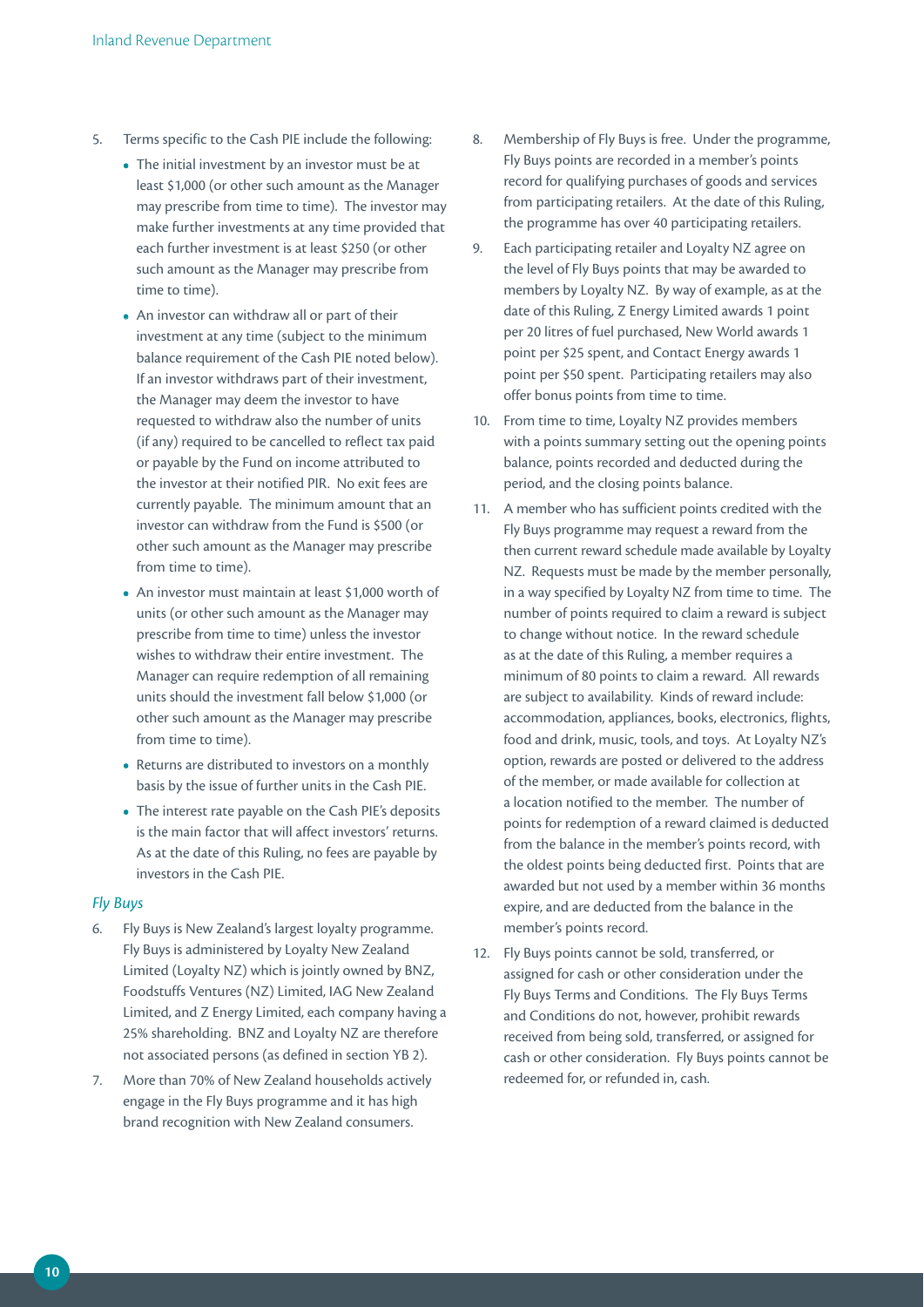## *Fly Buys and BNZ*

13. As at the date of this Ruling, BNZ offers Fly Buys points on several of its products (the level of which may change from time to time) as follows:

## **Credit Cards**

| Classic Visa or<br>MasterCard                                   | \$50 spend on purchases<br>$= 1$ point                             |  |  |  |
|-----------------------------------------------------------------|--------------------------------------------------------------------|--|--|--|
| Classic American Express \$25 spend on purchases                | $= 1$ point                                                        |  |  |  |
| Gold Visa or MasterCard                                         | \$40 spend on purchases<br>$= 1$ point                             |  |  |  |
| Gold American Express                                           | \$20 spend on purchases<br>$= 1$ point                             |  |  |  |
| All Blacks Master Card                                          | \$40 spend on purchases<br>$= 1$ point                             |  |  |  |
| <b>BNZ Platinum Visa</b>                                        | 20 Platinum reward<br>$points = 1 point$                           |  |  |  |
| Insurance                                                       |                                                                    |  |  |  |
| Life insurance, travel<br>insurance and general<br>insurance    | \$20 spend on premiums<br>$= 1$ point                              |  |  |  |
| Home Loans (annual average balance)                             |                                                                    |  |  |  |
| Less than \$50,000<br>\$50,000-\$149,999<br>More than \$149,999 | 108 points per year<br>408 points per year<br>1008 points per year |  |  |  |
| Out of the Box Banking                                          | 50 points per banking<br>combo selected                            |  |  |  |
| <b>Foreign Exchange</b>                                         | $NZ$ \$100 = 1 point                                               |  |  |  |

## *Fly Buys and the Funds*

- 14. Under the Arrangement, BNZ will offer Fly Buys points to Fly Buys members who invest in either Fund. Those Fly Buys points will be credited to the member's points record by Loyalty NZ at the direction of BNZ. Fly Buys points may be offered to investors in several ways (all, none, or some of which may be offered at any time). The ways of awarding Fly Buys points that form part of this Arrangement are by awarding:
	- points on opening a new investment in a Fund;
	- **•**  points on re-investing a maturing Term PIE investment into a new Term PIE investment;
	- points to investors who choose to receive their investment information online;
	- points on an annual basis assuming the minimum balance is maintained;
	- points on a points per unit held basis;
	- **•**  points annually based on the average balance for the year;
- points on a monthly basis based on the average balance per month;
- points when an investor reaches a certain saving hurdle in addition to any points awarded per dollar invested;
- points based on the term of the investment:
- points to investors who set up regular investment amounts by automatic payment or other regular contribution method.
- 15. From time to time, BNZ may also consider additional ways to award Fly Buys points in respect of each Fund. This Ruling does not consider or rule on the tax treatment of other ways of awarding Fly Buys points.
- 16. The Funds pay a market rate of return on amounts invested with them, independently of any Fly Buys points awarded. Investors in each Fund will be entitled to receive the same pre-tax rate of return on their units in the Fund, regardless of whether they hold a Fly Buys membership. Investors who are not Fly Buys members or members who do not provide their membership number to the Manager will not receive points, and will not receive any other reward from BNZ or Loyalty NZ in lieu of the points. A member cannot require BNZ or Loyalty NZ to pay a cash amount in substitution for points.
- 17. At present, the cost to BNZ of the Fly Buys points awarded to the investors in a Fund, does not impact on the rate of return BNZ pays to a Fund (and therefore the rate of return a Fund pays to individual investors). In any event, the cost to BNZ of awarding Fly Buys points will only ever be taken into account in determining the rate of return payable by BNZ to the Fund to the extent the total costs incurred by BNZ in relation to the Fund are taken into account in determining that rate and the costs associated with the award of Fly Buys points are included in those total costs.
- 18. An investment in each Fund is a separate contractual arrangement to a member's Fly Buys membership and each one can (and does) exist without the other. BNZ and Loyalty NZ reserve the right to withdraw or amend any points offer at any time, and this does not affect a member's return from their investment in each Fund or give them any contractual basis to terminate that investment. Members have no recourse against the Fund if the advertised points are not awarded because of the failure of Loyalty NZ.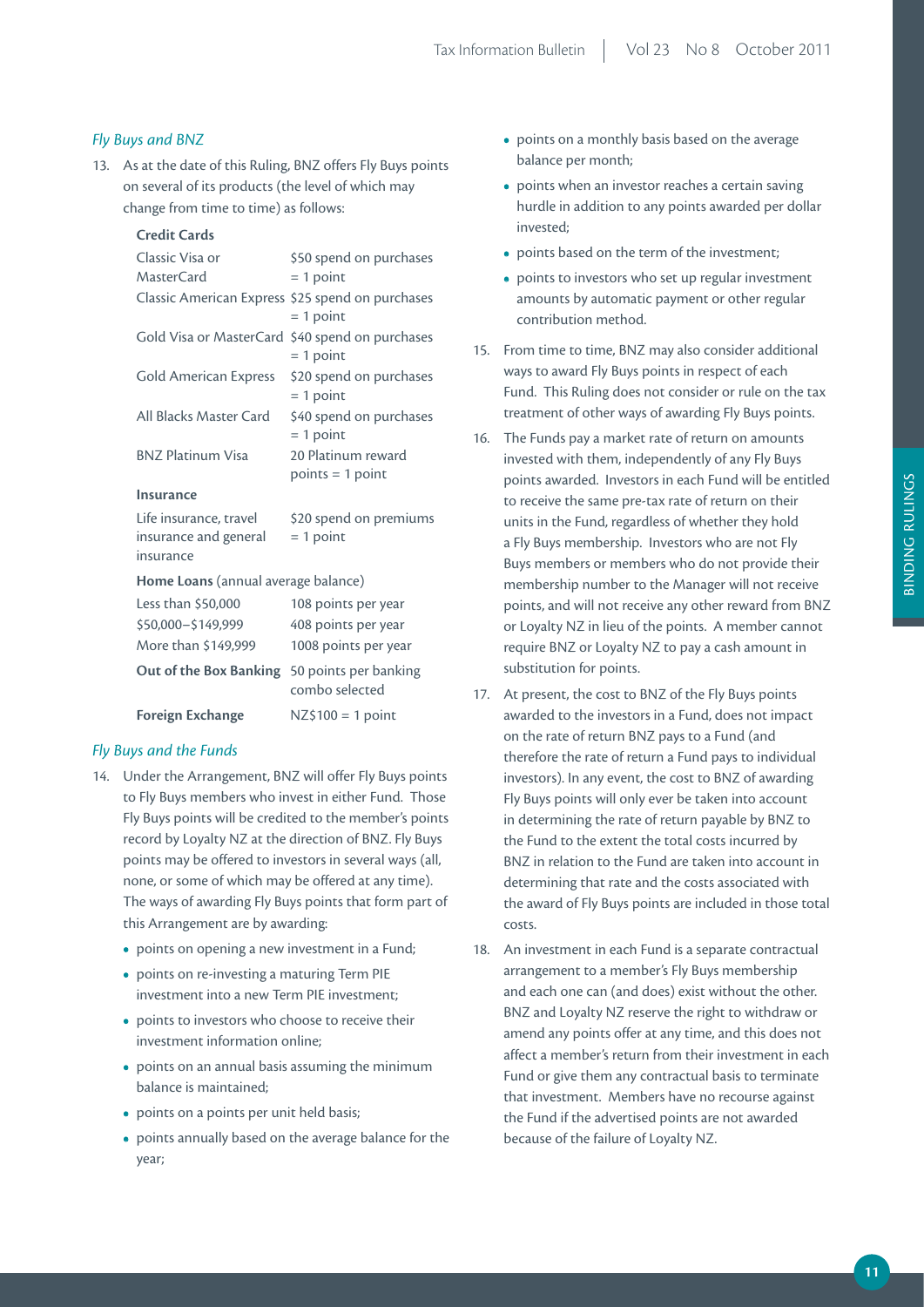## *How Fly Buys points will be awarded*

- 19. Investors in each Fund who are Fly Buys members will be able to record their Fly Buys membership number on their application form. The Manager will pass this information on to BNZ. The Manager (and therefore each Fund and the underlying investors) does not have any additional costs associated with the award of points.
- 20. BNZ will send regular data to Loyalty NZ to enable the points to be awarded to each Fly Buys member for the relevant period. (This information will include Fly Buys points in relation to the Funds, and any other BNZ product offering Fly Buys points.) Loyalty NZ, through its relationship with the Fly Buys member, will credit the requisite number of points to the member's points record.
- 21. Points awarded by all participating retailers are recorded in a similar manner. The points awarded by BNZ to a Fly Buys member will accumulate alongside points awarded to that member from other participating retailers. At this point the points are homogenous. Fly Buys does, however, track when points are awarded to measure whether the points have expired.
- 22. BNZ will share with Loyalty NZ the revenue generated by investors purchasing units in each Fund, in consideration for Loyalty NZ promoting, and for the administration of, the Fly Buys programme.
- 23. It is possible that from time to time BNZ may promote a product with a bonus level of points (eg, on initial investment). The total volume of Fly Buys points awarded under the Arrangement to an investor in an income year and any reward those points may be redeemed for are not significant compared with the return to the investor from their investment in the Funds.

## **Conditions stipulated by the Commissioner**

This Ruling is made subject to the following conditions:

- a) Each Fund pays a market rate of return to investors.
- b) The award of Fly Buys points will only ever be taken into account in determining the rate of return payable by BNZ to each Fund (and therefore the rate of return each Fund pays to its individual investors) to the extent the total costs incurred by BNZ in relation to the Fund's deposit with BNZ are taken into account in determining that rate and the costs associated with the award of Fly Buys points are included in those total costs.

## **How the Taxation Laws apply to the Arrangement**

Subject in all respects to any condition stated above, the Taxation Laws apply to the Arrangement as follows:

- **•**  No income arises to a Fly Buys member under section CA 1(2) when the member receives Fly Buys points.
- **•**  No income arises to a Fly Buys member under section CC 3(1) when the member receives Fly Buys points.
- **•**  No interest income arises to a Fly Buys member under section CC 4(1) when the member receives Fly Buys points.
- **•**  No deemed interest income arises to a Fly Buys member under section CC 7 when the member receives Fly Buys points.
- The award of Fly Buys points is not attributed PIE income for an investor under section HM 36.

## **The period or income year for which this Ruling applies**

This Ruling will apply for the period beginning on 23 September 2011 and ending on 30 September 2014.

This Ruling is signed by me on the 22nd day of July 2011.

## **Fiona Heiford**

Manager (Taxpayer Rulings)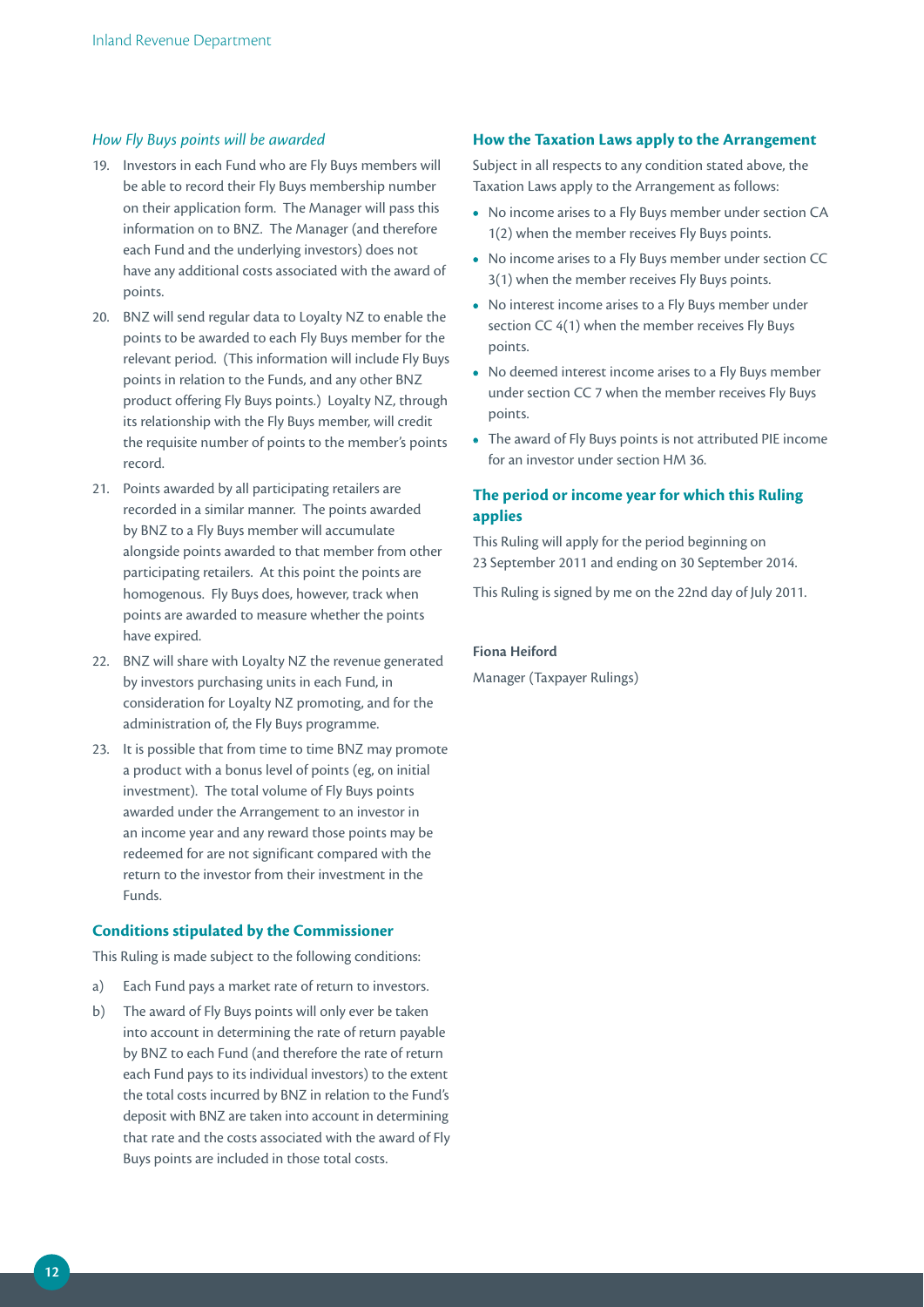## PRODUCT RULING BR PRD 11/04: KIWIBANK LIMITED

This is a product ruling made under section 91F of the Tax Administration Act 1994.

## **Name of the person who applied for the Ruling**

This Ruling has been applied for by Kiwibank Limited ("Kiwibank").

## **Taxation laws**

This Ruling applies in respect of:

- **•**  sections BG 1, CC 7, EW 15, EW 31, GA 1, RE 1 to RE 10, RF 2, RF 3 and RF 4 of the Income Tax Act 2007
- **•**  sections 86F and 86I of the Stamp and Cheque Duties Act 1971
- the section 2 definition of "disposition of property" in the Estate and Gift Duty Act 1968.

Legislative references are to the Income Tax Act 2007 unless otherwise stated.

## **The Arrangement to which this Ruling applies**

The Arrangement is a product that Kiwibank intends to offer to its customers. The product is to be marketed as the Kiwibank Offset Mortgage. For the purposes of this application, the Kiwibank Offset Mortgage is referred to as "the product" or "the Arrangement".

The product allows a customer to elect that interest payable by the customer on a loan made by Kiwibank should be calculated by offsetting the balance of the loan against the aggregate credit balances of certain nominated transaction and savings and investments bank accounts (hereafter referred to as "credit accounts") held by either that customer or, certain other eligible persons. Interest is payable on the net notional balance of these combined accounts.

This Ruling does not consider the tax consequences of any arrangement under which a credit account holder agrees to offset his or her credit account balance against another person's home loan account balance in return for valuable consideration.

Further details of the Arrangement are set out below.

## **Background**

1. The product is a new feature that Kiwibank is seeking to offer to new and existing customers. The product is intended to enhance Kiwibank's competitiveness and to give Kiwibank customers a new way to manage their money. The product can affect the way in which interest is calculated on home loans offered by Kiwibank that have an agreed fixed periodic

repayment arrangement (also referred to as the "table portion" of a home loan).

- 2. Kiwibank also offers home loans with a revolving credit feature whereby amounts can be repaid or reborrowed at any time provided the principal, interest, fees and costs on the home loans do not exceed the specified maximum credit limit (also referred to as the "revolving portion" of a home loan). The product does not apply to "revolving portion" home loans.
- 3. In overall commercial terms, the economic consequences for a customer of using the product, or using a revolving portion home loan product bearing a variable interest rate, are broadly the same.
- 4. Currently, customers of Kiwibank may elect for their table portion home loan to have one or more of three components: fixed, variable, and construction components.
- 5. The "fixed component" of the home loan is subject to a fixed interest rate for a fixed term. Customers may repay all or part of a fixed component at any time, although in certain circumstances they may be charged with a fixed rate break cost for making any repayment that exceeds an early repayment limit agreed with Kiwibank.
- 6. The "variable component" of the home loan is subject to a variable interest rate. Customers may repay all or part of a variable component of a home loan at any time without any break costs.
- 7. The "construction component" of the home loan is available where the home loan is obtained for the purpose of buying land and building a house on it or renovating a house on land the borrower already owns. The construction component of the home loan is subject to a variable interest rate and can be borrowed in stages (as opposed to a fixed or variable component which must be borrowed in a lump sum).
- 8. Kiwibank recognises that customers may have a range of accounts, including various deposit and loan accounts. Therefore, Kiwibank is introducing with the product a new component called an "offset variable component".
- 9. When a customer elects that all or part of a home loan is to have an offset variable component, interest accruing on that home loan, or that portion of the home loan, is to be calculated by reference to a notional balance. The notional balance is calculated by offsetting the debit balance of the offset variable component of the home loan against the total credit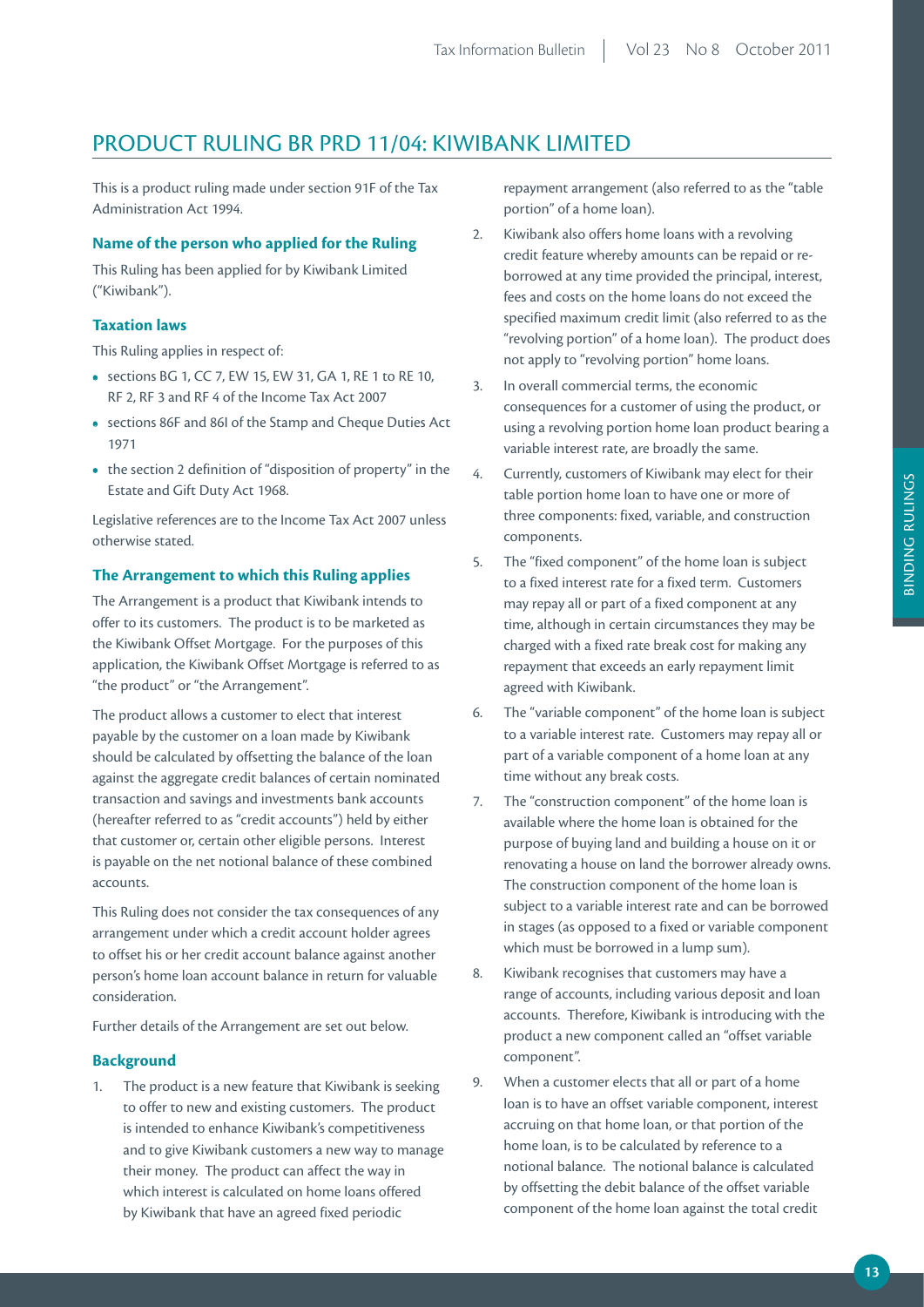balances of nominated everyday banking and savings and investments accounts (referred to as the "credit accounts"). This lowers the interest payable and the variable component of the home loan. Therefore, it results in a greater proportion of a customer's regular loan repayments being applied in reduction of the principal of the offset variable component of the home loan.

- 10. This new feature effectively treats a group of accounts in a collective or aggregated manner for the purposes of calculating interest accrued on the offset variable component of the home loan. This new feature is intended to make the Kiwibank overall banking relationship more attractive to current and potential customers.
- 11. Outlined in this section are the primary features of the product:
	- **•** interest calculations
	- **•**  eligibility requirements
	- **•**  other features
	- **•**  terms and conditions
	- **•**  groups of account.

## *Interest calculations*

## *Calculations of interest on an offset variable component of a home loan*

- 12. Interest payable on an offset variable component of the nominated home loan is calculated by reference to a notional balance. This notional balance is determined, for the purposes of that calculation only, by reducing the balance of the offset variable component of the home loan by the aggregate of the credit balances of the nominated credit accounts.
- 13. The rate of interest applicable to the product is the "offset variable interest rate" that is specified from time to time to be applicable to the product. The offset variable interest rate is one of several different rates that Kiwibank uses under its Home Loan Terms and Conditions. The offset variable interest rate may be above or below Kiwibank's variable interest rate. Initially, the offset variable interest rate will be set below the variable interest rate to attract new customers.
- 14. Interest is *not* calculated separately in respect of each account and then offset. Instead, a net notional balance is calculated across all the relevant accounts. The notional balance equals the offset variable component of the home loan less (ie, "offset" against) the credit balances of up to eight nominated credit accounts. Interest is then payable on that net balance

at the offset variable interest rate. This is the case as a matter of law (in terms of the terms of contractual relationship under the Home Loan Agreement and the terms and conditions applicable to home loans offered by Kiwibank) and as a matter of practice (in terms of Kiwibank's computer and accounting systems).

- 15. The offsetting is solely for the purpose of calculating the notional balance on which interest is calculated. There is no actual transfer of funds, no set-off or "netting" of funds together in an account, and no transfer of any interest in or entitlement to funds. Importantly, the customer has no legal entitlement to interest on credit balances. This is the case, even if the customer's total credit balances exceed the customer's home loan balance.
- 16. Interest is calculated on a daily basis and is debited to the home loan account on a regular basis. Loan repayments are credited periodically into the home loan accounts, which will pay the periodic interest and reduce the principal outstanding. Such payments are made from a Kiwibank account that the customer has selected. This account may be an account that the customer has nominated to participate in the product.
- 17. The offsetting aspect of the product essentially offers the same economic benefits to customers as a revolving portion home loan in terms of reduced interest costs (through a reduced balance on which interest is calculated) and consequently accelerated loan repayment. With a revolving portion home loan, funds that would otherwise be in a savings or cheque account are paid into the loan account (but are available to be redrawn).

#### *No interest is payable on credit accounts*

18. No interest is payable by Kiwibank on the credit balances of the credit accounts that customers have nominated to participate in the product. This is regardless of whether those credit balances exceed the debit balance of the home loan facility. This means that if the debit balance of a home loan facility is less than the aggregate of the credit balances of the nominated credit accounts, no interest is paid or payable by Kiwibank.

#### *Eligibility requirements*

- 19. The product is only available to:
	- **•**  an individual who holds a home loan with Kiwibank
	- **•**  two individuals who are married, in a civil union, or in a de facto relationship and who hold a home loan with Kiwibank.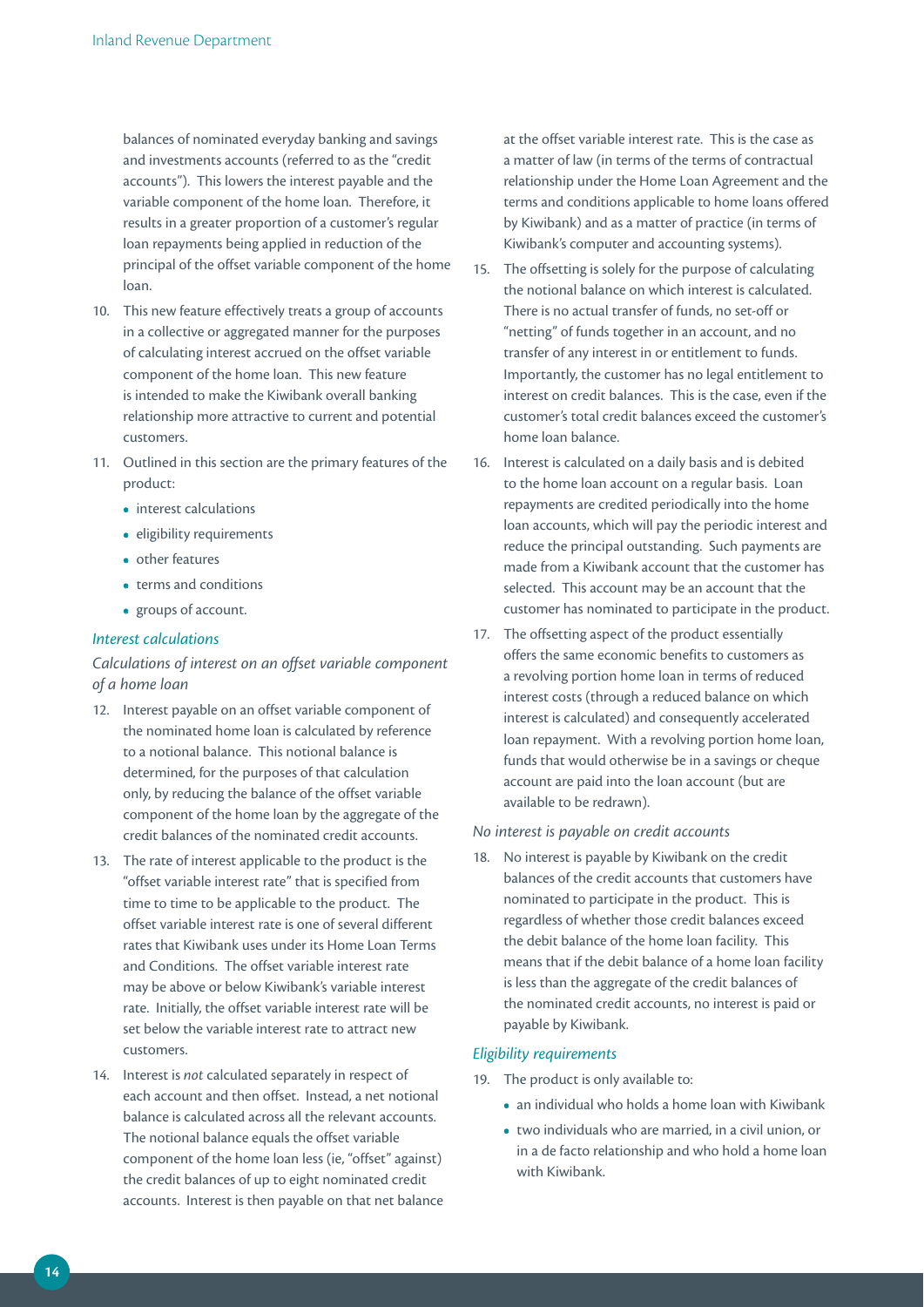- 20. Additional people who may elect to offset their Kiwibank credit account against the home loan of a customer are:
	- child or children of the customer (or one of the customers)
	- parent or parents of the customer (or one of the customers).
- 21. Children and parents of customers may have a registered address with Kiwibank that is different from that of the customers.
- 22. An offset variable component of a home loan may be offset by up to eight credit accounts of the customers or other eligible people.

## *Other features of an offset variable component*

- 23. The offset variable component is not an independent product; it is a component of a home loan. The following features (amongst others) apply to the offset variable component along with the other components of a table portion home loan:
	- **•**  Interest is calculated on a daily basis, and is debited to the home loan account on each specific payment date.
	- **•**  Customers may repay all or part of an offset variable component of a home loan at any time without any break costs.
	- **•**  The interest and principal of an offset variable component are repayable by way of regular payment cycles over the term of the offset variable component, except in relation to any applicable interest-only period. Only interest payments are required to be made during an interest only period.
	- **•**  All amounts owing under the table portion (including any offset variable component and other components) must be repaid in full on the last day of the home loan term.
	- **•**  The offset variable interest rate can vary at any time. Kiwibank will give the customer notice before changing the rate:
		- − If the offset variable interest rate increases, the customer's regular payments for the offset variable component will automatically increase if this is necessary to enable the customer to pay off the offset variable component over the agreed term.
		- − If the offset variable interest rate decreases, the customer's regular payments for the offset variable component will remain the same, so the term of the home loan will shorten. However, the customer can elect to reduce the amount of

the regular payment so that the offset variable component can be repaid over the same term.

- The product will be offered to customers having an existing variable rate table portion home loan facility. If an existing customer elects to convert a part or all of an existing variable rate table portion home loan to have an offset variable component, the customer must agree that Kiwibank's applicable terms and conditions for the product will apply. All new customers will sign new terms and conditions applicable to all Kiwibank accounts, which will, by definition, include the terms and conditions applicable to the product.
- **•**  A customer may have more than one loan account to which the terms and conditions of the product apply, but each such loan account is treated separately.
- **•**  A transaction or deposit account (eg, everyday banking and savings and investments accounts) may be nominated to link to a single home loan account only under the product terms and conditions.
- **•**  A monthly fee will be charged to the customer of the home loan account. The fee is charged against one of the customer's Kiwibank accounts other than the home loan account.

#### *Terms and conditions for the product*

- 24. Each Kiwibank home loan is documented under a collection of documents:
	- The Home Loan Terms and Conditions, which are contained in a booklet that Kiwibank issues (as amended and updated from time to time) and which set out the generic provisions applicable to all Kiwibank home loan facilities.
	- **•**  The Home Loan Agreement, which contains specific provisions about the home loan facility that is being made available to a specific customer, including the amount and timing of regular payments calculated on a basis that will repay the loan over the applicable term.
	- **•** The General Terms and Conditions, which contains the terms that govern the general banking relationship between Kiwibank and its customers. The General Terms and Conditions may also contain specific terms and conditions that apply to particular accounts and services. If any part of the General Terms and Conditions and the Home Loan Terms and Conditions conflict, then the Home Loan Terms and Conditions will prevail.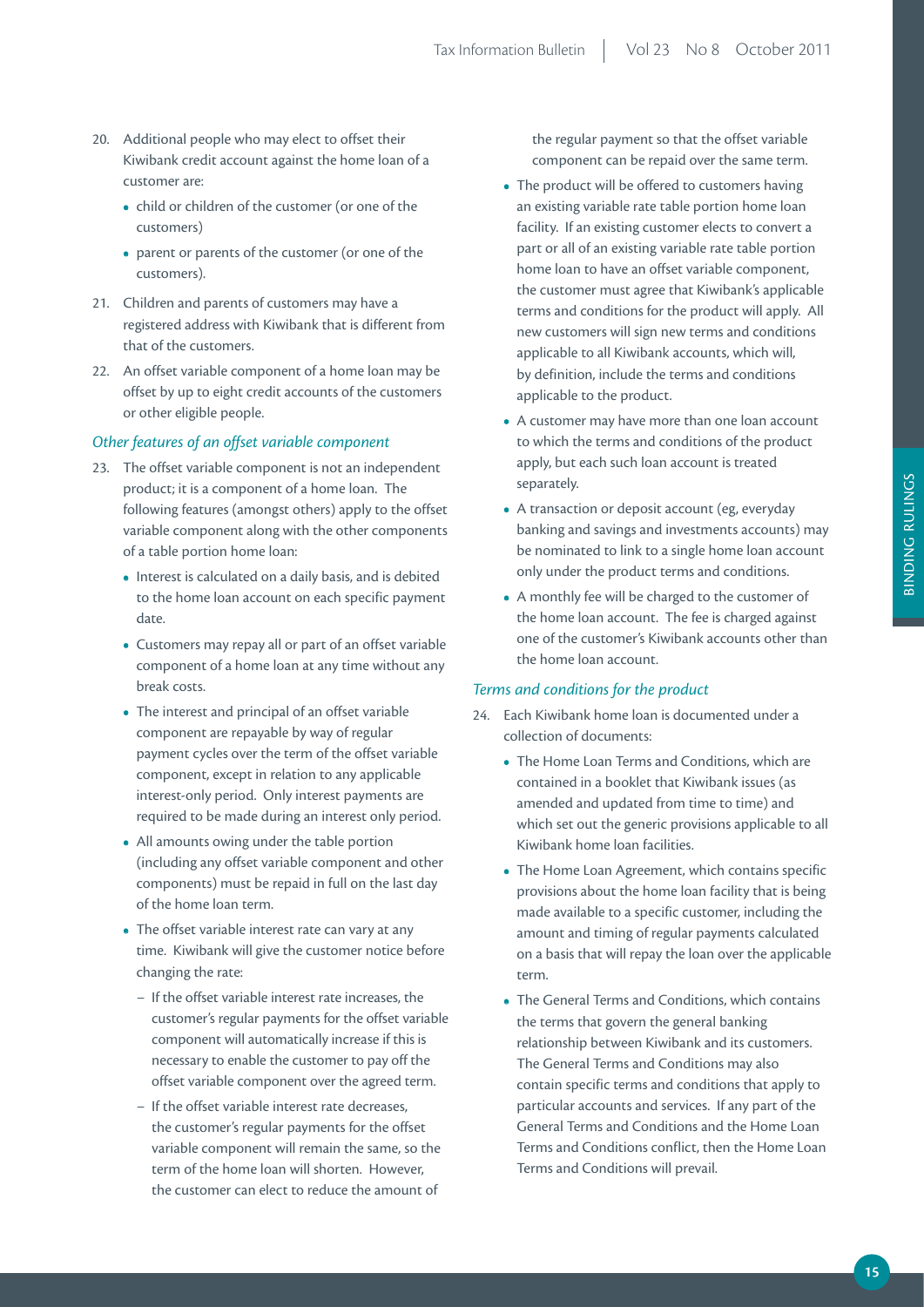## *Groups of accounts*

- 25. The product is based on a group of participating accounts. The following rules explain the accounts that may be included in the group.
- 26. The accounts of an individual, or the individual and joint accounts of married, de facto, and civil union couples, any of their children, and any of their parents may be combined as part of one group.
- 27. To illustrate, Sarah and Peter have a home loan facility with Kiwibank. Sarah, Peter and their child Michael each have a savings account with Kiwibank. Sarah and Peter's home loan facility could be offset by any or all of the credit balances of the various accounts held by Sarah, Peter and Michael.
- 28. Borrowers of the home loan facility and owner of other transaction accounts nominated for the offset feature must be either:
	- **•**  all residents of New Zealand for tax purposes; or
	- **•**  all non-residents of New Zealand for tax purposes.
- 29. Companies, trusts and sole traders are ineligible to participate in this product.

## **Conditions stipulated by the Commissioner**

The amount of interest payable under the product is determined by Kiwibank in accordance with arm's length market interest rates.

## **How the Taxation Laws apply to the Applicant and the Arrangement**

Subject in all respects to any condition stated above, the Taxation Laws apply to the Applicant and the Arrangement as follows.

## *Financial arrangements rules*

For the purposes of applying sections EW 15 and EW 31 in calculating income and expenditure arising under the operation of the "financial arrangements rules" (as defined in section EW 1(2)), no amount of consideration is paid or is payable by virtue of a debit balance of a home loan account being offset by a credit balance of a credit account under the Arrangement.

## *Section CC 7*

No income arises under section CC 7 for Kiwibank or its customers in relation to the Arrangement.

## *Resident withholding tax, non-resident withholding tax, and approved issuer levy*

For the purposes of the resident withholding tax rules (as defined in section RE 1(1)) and the non-resident withholding tax rules (as defined in section RF 1(1)), there is no payment of, or entitlement to, interest in relation to the credit accounts participating under the Arrangement that would give rise to an obligation to deduct resident withholding tax or non-resident withholding tax or to pay approved issuer levy.

#### *Tax avoidance*

Section BG 1 does not apply to the Arrangement.

## *Gift duty*

Where the balance of a credit account owned by one person is offset against the balance of the offset variable component of a home loan account of another person, there is no "disposition of property" (as defined under section 2(2) of the Estate and Gift Duty Act 1968). Therefore, gift duty does not apply.

## **The period or income year for which this Ruling applies**

The Ruling will apply for the period beginning on 27 May 2011 and ending on 31 May 2016.

This Ruling is signed by me on the 26th day of August 2011.

## **Fiona Heiford**

Manager, Taxpayer Rulings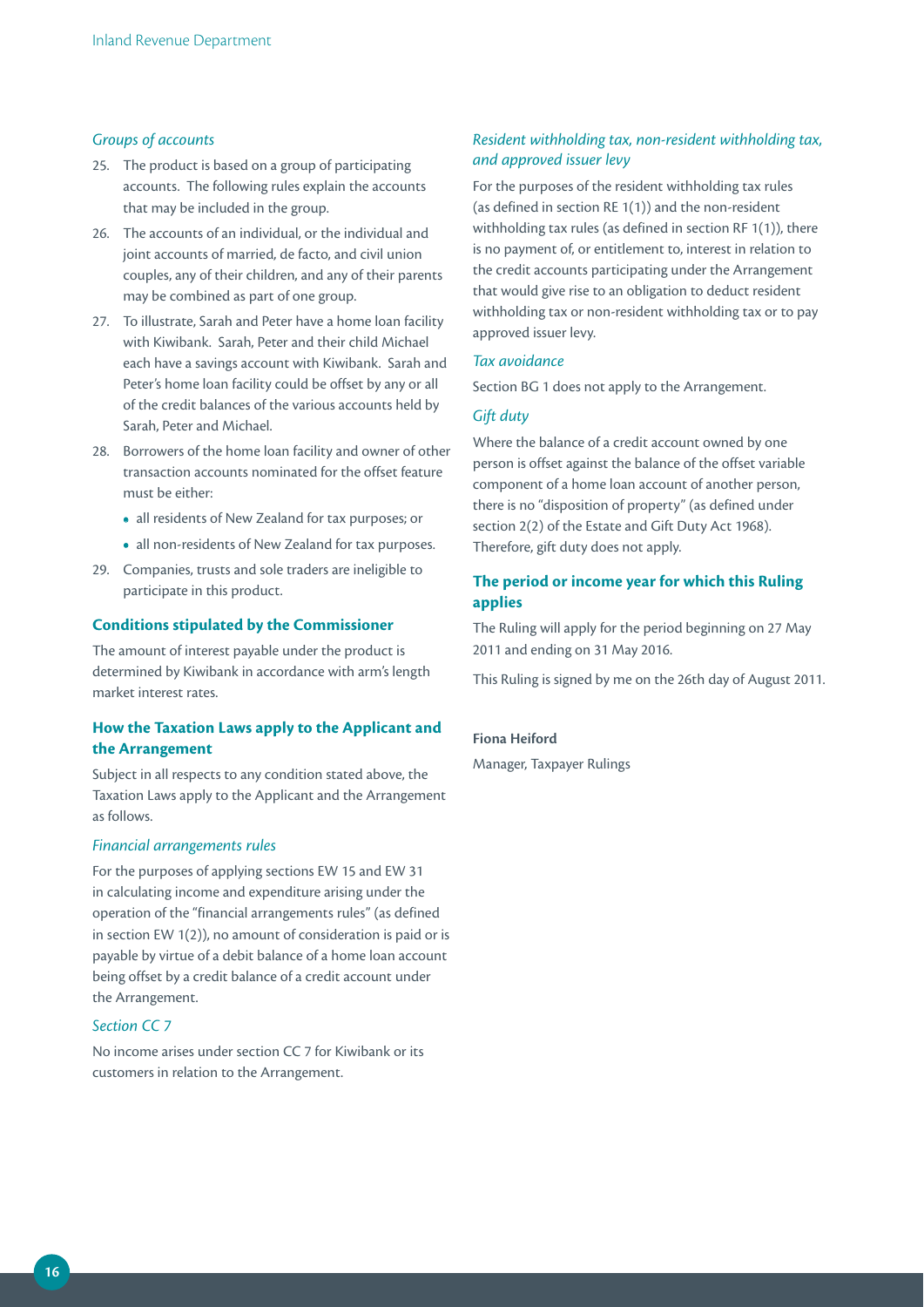## **NEW LEGISLATION**

This section of the *TIB* covers new legislation, changes to legislation including general and remedial amendments, and Orders in Council.

## TAXATION (TAX ADMINISTRATION AND REMEDIAL MATTERS) ACT 2011

The Taxation (Tax Administration and Remedial Matters) Bill was introduced into Parliament on 23 November 2010. It received its first reading on 7 December 2010, its second reading on 14 July 2011 and the third reading on 16 August 2011.

The new legislation brings into effect improvements to the tax administration system, abolishes gift duty, makes improvements to the tax disputes process and clarifies the tax pooling rules. It also reduces tax for non-residents investing through New Zealand portfolio investment entities.

Several changes to the bill were made by Supplementary Order Papers Nos 220, 254 and 263 following the bill's introduction, mainly to deal with tax issues arising from the Canterbury earthquakes of 2010 and 2011.

The resulting Act received Royal assent on 29 August 2011.

The new Act amends the Income Tax Act 1994, Income Tax Act 2004, Income Tax Act 2007, Tax Administration Act 1994, Goods and Services Tax Act 1985, New Zealand Superannuation and Retirement Income Act 2001, KiwiSaver Act 2006, Taxation Review Authorities Act 1994, Taxation Review Authorities Regulations 1998, and the Estate and Gift Duties Act 1968.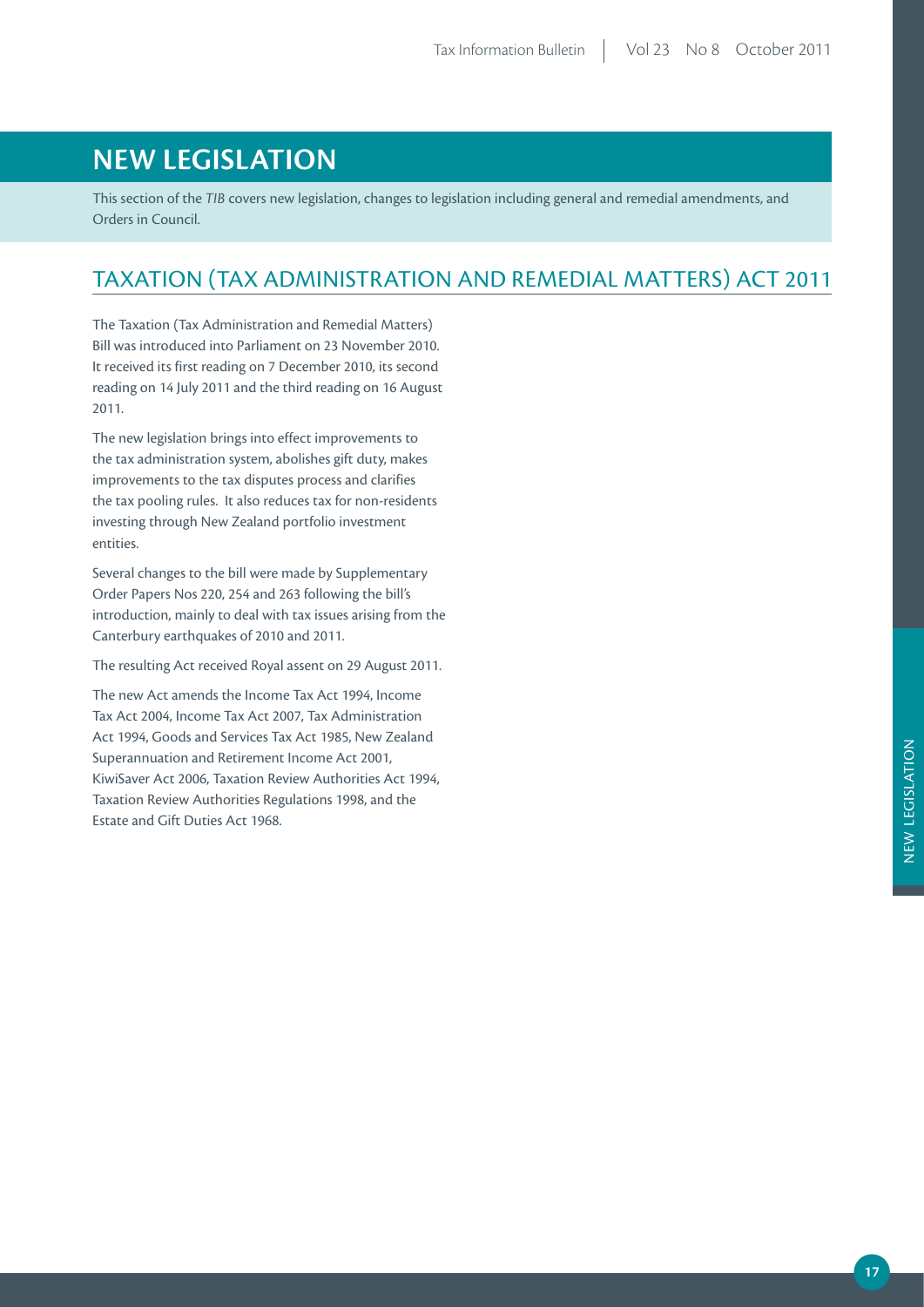## GIFT DUTY ABOLITION

#### *Sections 2(2) and 61 of the Estate and Gift Duties Act 1968*

The new legislation abolishes gift duty for dispositions of property made on or after 1 October 2011. The change follows a review of gift duty, which revealed that the compliance costs far outweigh both the revenue it collects and the limited protections it has offered to prevent tax avoidance, social assistance targeting and defeat of creditors.

The definition of a "gift" in section 2 of the Estate and Gift Duties Act 1968 (EGDA) is amended so that the term refers only to dispositions of property before 1 October 2011. The Bill also amends section 61 of the EGDA to ensure that gift duty is payable only for gifts made from the Act's commencement until 1 October 2011.

## **Background**

Gift duty has existed in New Zealand since 1885. Its original purpose was to protect the estate duty base (by discouraging the gifting of assets before death) and to raise revenue. When estate duty was abolished in 1992, the government of the day decided to retain gift duty to protect against income tax avoidance and social assistance targeting until alternative protection measures could be introduced.

Ministers and officials have received frequent requests for exemptions from gift duty and for a review of the gift duty thresholds over the past few years. The thresholds of \$27,000 for non-dutiable gifts and \$12,000 for the filing of gift statements were set in 1984 and have not been revised since. In addition, administration of gift duty has become antiquated, with no provision for the electronic filing of gift statements or any form of payment other than by cheque. Further, the valuation of annuities for the purposes of gifts under the EGDA is set according to life expectancy data that is more than 25 years out of date.

With this background, a review of gift duty was initiated. Options considered included:

- narrowing the scope of gift duty to apply only to gifts between individuals, trusts and closely held companies;
- raising the thresholds at which gift duty applies;
- removing the requirement to file gift statements for nonliable gifts;
- **•**  introducing electronic systems for the filing of gift statements and payment of gift duty; and
- **•**  updating life-expectancy tables for valuing annuities under the Estate and Gift Duties Act 1968.

As the review progressed, a strong case for outright abolition emerged. Some of the concerns which existed in 1992 have been addressed or reduced by the strengthening of existing legislative provisions. Remaining areas of concern were scrutinised in consultation with the Treasury, the Ministry of Economic Development, Ministry of Justice, Ministry of Health, New Zealand Police, the Ministry of Social Development, and Housing New Zealand Corporation. None of these agencies opposed gift duty abolition and several have said they will make administrative changes to support its abolition.

The review concluded that gift duty no longer raises any significant revenue and imposes a high level of compliance costs on the private sector. The protections offered by gift duty in the areas of income tax, creditors and social assistance have been incidental rather than intended policy goals. The analysis undertaken across government revealed that the protection gift duty offers is inefficient, limited and outweighed by the significant compliance costs that it imposes on the private sector. Therefore Ministers decided to abolish gift duty and an effective date of 1 October 2011 was chosen to provide certainty for the private sector.

The government agencies mentioned above will monitor the effects of gift duty abolition on their respective areas of responsibility. Inland Revenue will also co-ordinate, in due course, a post-implementation review to ensure there are no unintended consequences arising from the abolition of gift duty.

## **Key features**

- **•**  Gift duty will not be payable for dispositions of property made on or after 1 October 2011.
- **•**  Gift statements will not need to be filed for dispositions of property made on or after 1 October 2011.
- **•**  Gift duty and gift statements will remain due for dispositions of property made prior to 1 October 2011.

## **Application date**

The new legislation abolishes gift duty for dispositions of property made on or after 1 October 2011. The EGDA remains effective with respect to dispositions of property before this date.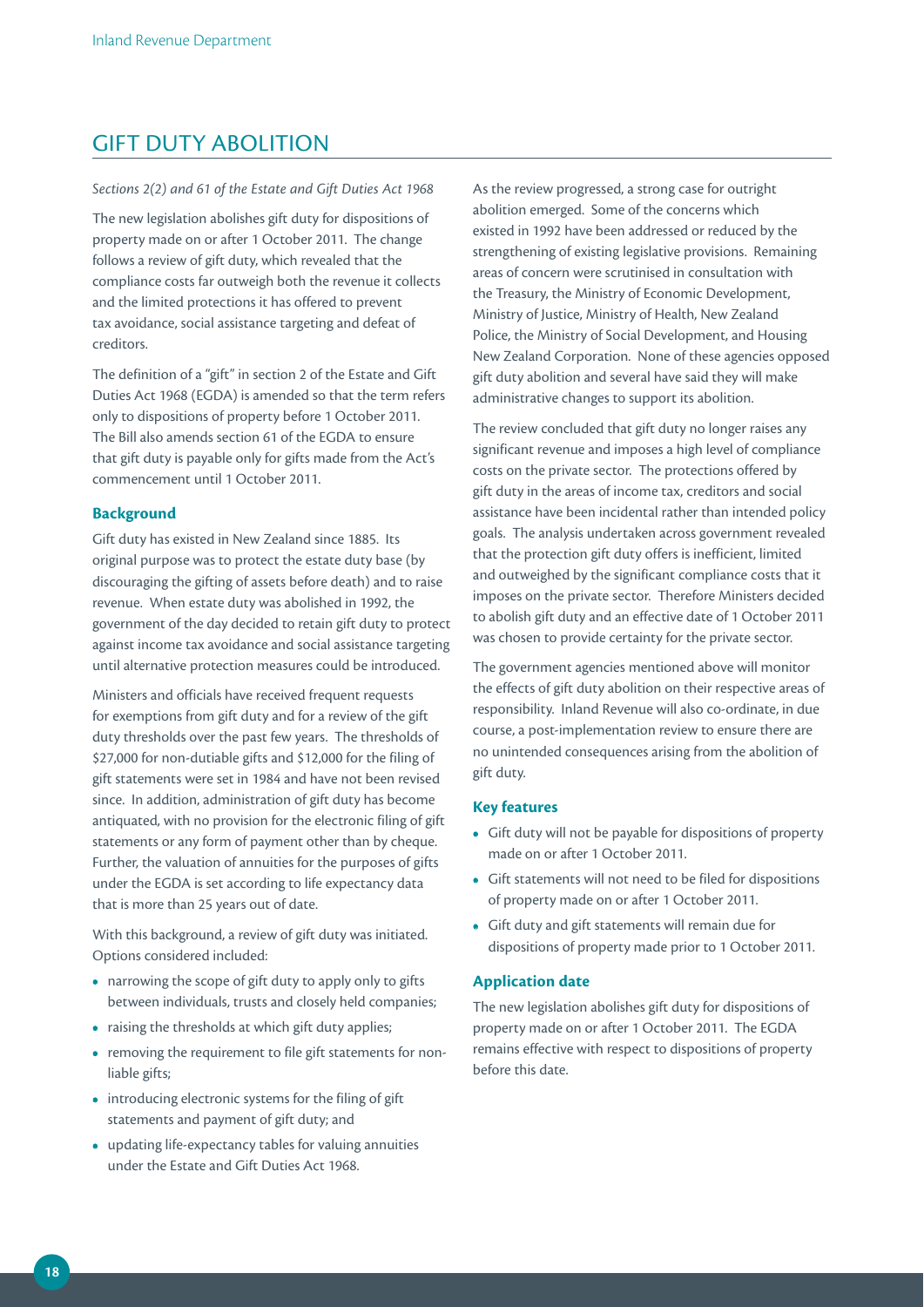## **Detailed analysis**

## *Record keeping requirements*

Gift statements will not be required for dispositions of property made on or after 1 October 2011. However, requirements to ensure the legal certainty of gifts, such as deeds of gift for trusts, are unchanged. Taxpayers may, therefore, still need to consult a lawyer when making a gift.

## *Income tax implications*

The abolition of gift duty does not have any impact on income tax anti-avoidance rules. As has always been the case, a gift may be deemed to be part of a wider arrangement of tax avoidance under section BG 1 of the Income Tax Act 2007.

There is a range of provisions in the Income Tax Act 2007 designed to directly ensure integrity around arrangements involving gifts, in addition to the general anti-avoidance provisions. These include:

- section HC 35, the minor beneficiary income rule;
- section EW 38, which provides for the disposal of financial arrangements for less than fully adequate consideration;1
- section HD 15, which creates joint and several liability of company directors and controlling or interested shareholders where a company enters into an arrangement that results in an inability to meet its tax liability;
- **•**  sections CD 6, which deems there to be a dividend for transfers of value from a company to an individual;
- subpart CX, which treats certain gifts to employees as a fringe benefit;
- **•**  sections FC 1 and FC 2, which provides for the treatment of distributions from companies and trusts, gifts, and transfers of assets and liabilities upon death as disposals and acquisitions at market value; and
- section GC 1, which provides rules for disposal of trading stock for less than fully adequate consideration.

Additionally, the Goods and Services Tax Act 1985 provides rules for dealing with transactions when goods and services are supplied to final consumers at non-arm's length terms, refer section 10(3).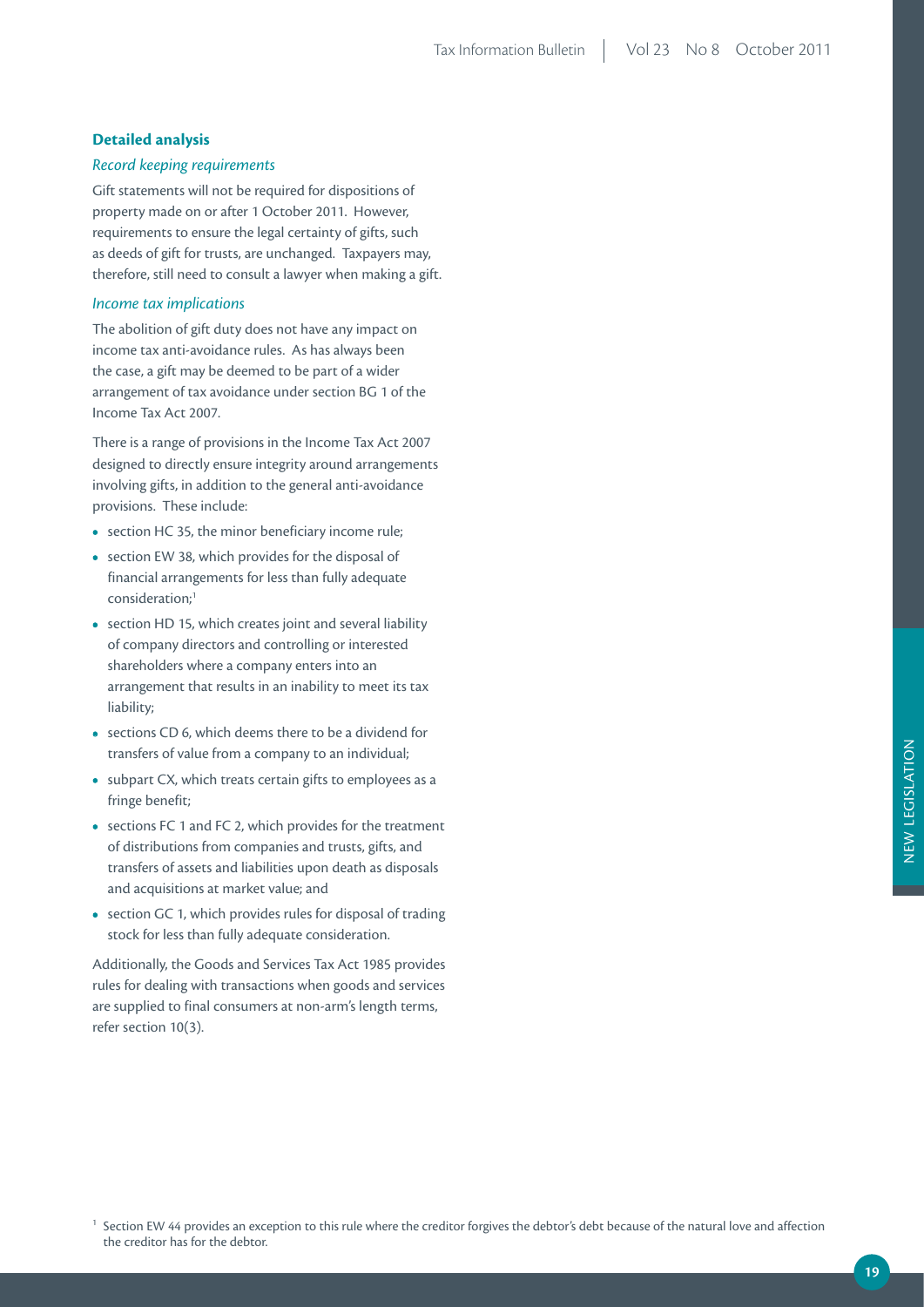## DISPUTES PROCESS

## **REMOVING THE SMALL CLAIMS IURISDICTION OF THE TRA**

*Sections 3(1), 89E, 89N(1)(vii), 138N(2) and 138O of the Tax Administration Act 1994; sections 13A(b)(ii), 13B and 26A(2) of the Taxation Review Authorities Act 1994; regulations 2, 5, 7, 12(2), Part 3, 27(2), 28(b) and the schedule to the Taxation Review Authorities Regulations 1998*

## **Key features**

These provisions have been amended or repealed to reflect the fact that the right to have a dispute heard before the small claims jurisdiction of the Taxation Review Authority (TRA) has been removed.

## **Background**

The small claims jurisdiction of the TRA was established in 1996 as part of the major overhaul of the tax disputes system that took place at that time. The aim of establishing the small claims jurisdiction was to provide taxpayers with a truncated process whereby simple disputes could be heard quickly.

The small claims jurisdiction was used less than 10 times between its establishment and the introduction of the Taxation (Tax Administration and Remedial Matters) Bill 2010. There may be numerous reasons why taxpayers did not elect to use this forum, including that the eligibility criteria were relatively restrictive and there was no appeal right against a decision of the TRA acting in its small claims capacity.

The removal of the small claims jurisdiction should not impede the access of smaller tax disputes to the judiciary. An Inland Revenue standard practice statement (SPS 10/04) sets out a number of criteria under which the Commissioner will agree to a truncated disputes process. From a small claims perspective, the key criterion is that a truncated process will be agreed to when the core tax in dispute is under \$75,000. This practice will allow taxpayers to have a dispute heard by the TRA's general jurisdiction at around the same time as they would have been able to elect to the small claims jurisdiction under the repealed provisions. The Commissioner intends to release new standard practice statements on the disputes process that reflect these legislative changes. It is anticipated that, under these revised standard practice statements, the \$75,000 threshold will be applicable to both taxpayer- and Commissioner-initiated disputes.

It is also important to note that the TRA acting in its general jurisdiction is not necessarily more formal than the TRA acting in its small claims jurisdiction. Taxpayers are

able to represent themselves if they wish. As a Commission of Inquiry, the TRA has considerable flexibility in the procedures adopted, including the ability to ask questions to ensure that the "right" result is reached, irrespective of the tax or legal expertise of the presenting parties.

## **Application date**

A taxpayer's right to elect for their dispute to be heard in the small claims jurisdiction was removed from 29 August 2011.

## **EVIDENCE EXCLUSION RULE**

*Section 138G of the Tax Administration Act 1994; sections 17(2A) and 17(2B) of the Taxation Review Authorities Act 1994*

## **Key features**

The evidence exclusion rule (EER) is contained in section 138G of the TAA. If a tax dispute reaches a hearing authority, the EER previously limited the parties to the issues, propositions of law, facts and evidence contained in their respective Statements of Position (SOP). This rule has been relaxed so that the parties are now only limited to the issues and propositions of law contained in their SOP.

## **Background**

When a party to a tax dispute issues a SOP, section 89M of the TAA requires the SOP to contain:

- an outline of the facts on which they intend to rely;
- an outline of the evidence on which they intend to rely;
- **•**  an outline of the issues they consider will arise; and
- **•**  the propositions of law on which they intend to rely.

Section 138G reinforced these requirements by providing that, if SOPs have been issued and the dispute reached a hearing authority, the parties could only raise the facts, evidence, issues and propositions of law disclosed in their SOP (subject to some discretion afforded to the hearing authority).

The EER was designed to encourage an "all cards on the table" approach to tax disputes. If a party is prevented from using undisclosed material in court, they are effectively compelled to provide the other party with all the material they have that supports their contentions. Another way of looking at the issue is that the EER prevented "trial by ambush", where one party could choose to withhold key information until the dispute has reached the courts.

The policy underlying the EER remains relevant. However, the EER in its previous form had the unintended consequence of encouraging parties to a dispute to produce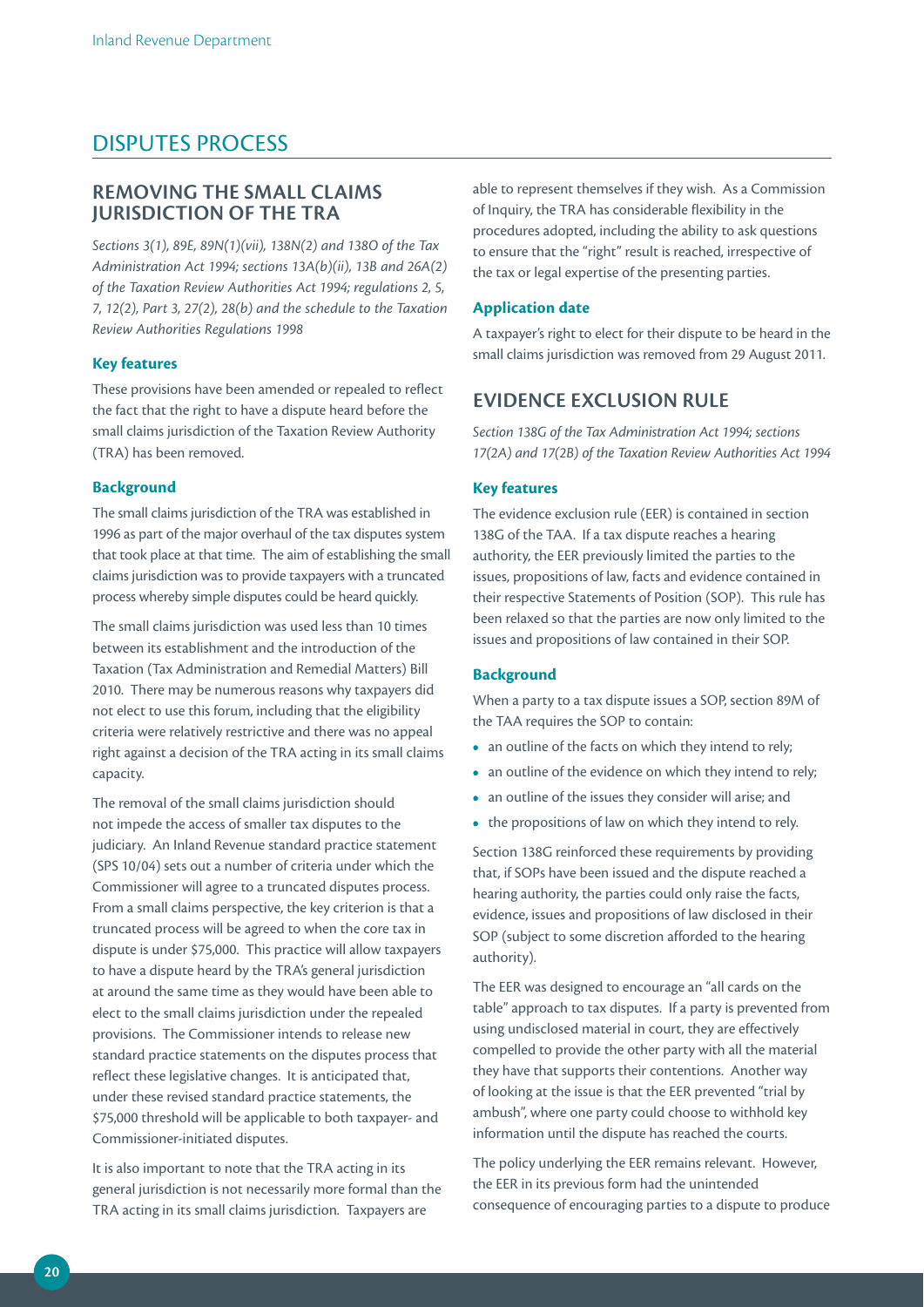very lengthy SOPs. The party issuing the SOP may include every potentially relevant fact or piece of evidence in their SOP for fear of being denied the ability to raise information at the court stage. This in turn necessitates the other party having to respond to the relevant parts of the original SOP, as well as set out the differing interpretation and version of events. The result is that SOPs can be large unwieldy documents, a significant portion of which may be irrelevant to the ultimate resolution of the dispute.

The amendments therefore relax the EER so that parties will still be bound to the issues and propositions of law contained in their SOP, but not the facts and evidence. This should allow the parties to enter the challenge phase of a dispute knowing that the dispute has been adequately framed, by issues and propositions of law that cannot easily be amended. However, parties will have more flexibility to introduce new facts and evidence at the hearing authority stage. It is important to note that relaxing the EER does not alter the requirements of the SOP—meaning that the parties are still required to provide an outline of the facts and evidence on which they intend to rely. The difference is that whether new facts and evidence can be raised will be left to the discretion of the relevant hearing authority.

The changes do not affect disputes that reach a hearing authority for which SOPs have not been issued (that is, a truncated dispute). Such disputes remain outside the scope of the EER.

## **Application date**

The EER is relaxed in respect of disputes when a disclosure notice was issued on or after 29 August 2011.

## **EXCEPTIONAL CIRCUMSTANCES**

*Sections 3(1), 89K, 89L, 108 and 108A of the Tax Administration Act 1994*

## **Key features**

The circumstances in which the Commissioner can accept documents filed out of time in the disputes process have been widened and rules put in place to make the Commissioner's refusal to accept late documents challengeable in the TRA.

The exceptional circumstances test for the Commissioner has also been amended to bring it more in line with the test that applies to taxpayers.

## **Background**

The disputes process requires a taxpayer to produce certain documents within a statutory "response period". If documents are not received within the response period the taxpayer is treated as having accepted the position adopted by the Commissioner. This effectively results in the dispute coming to a close in the Commissioner's favour.

However, a taxpayer can file a document outside the response period when exceptional circumstances exist. Exceptional circumstances generally exist when an event outside the control of the taxpayer has prevented the timely filing of a document. An example of an exceptional circumstance is a natural disaster that affects the taxpayer's immediate environment. However, the courts have considered other instances to determine where the boundaries of exceptional circumstances lie, particularly in the context of the similarly worded test in section 138D of the TAA.2

The definition of "exceptional circumstances" in section 89K has not actually been amended. Instead the circumstances in which late documents can be accepted have been expanded to include situations where the Commissioner considers that the disputant has a demonstrable intention to enter into or continue the disputes process at the relevant time. It is anticipated that forthcoming revised standard practice statements on the disputes process will set out in more detail how the Commissioner intends to interpret this provision.

The revised rule applies to the three response periods that apply to a taxpayer engaged in the disputes process under Part IVA. These are the response periods for rejecting a Notice of Proposed Adjustment (NOPA) from the Commissioner, issuing a NOPA and issuing a Statement of Position (SOP). The expanded test does not apply to the response period for issuing a challenge under section 138, in particular, the exceptional circumstances test under section 138D(2) remains unchanged.

If the Commissioner does not exercise the discretion to accept a late document in favour of the taxpayer, the Commissioner must issue a refusal notice, advising the taxpayer of that decision, within one month of the taxpayer sending the relevant notice.<sup>3</sup> In the event that the Commissioner fails to issue a refusal notice within that onemonth period, such a notice is treated as being provided at the expiry of that month.<sup>4</sup>

NEW LEGISLATION NEW LEGISLATION

<sup>2</sup> See, for example, *TRA No 11/09* (2011) 25 NZTC 1-002 (in respect of section 89K) and *CIR v Fuji Xerox NZ Limited* (2002) 20 NZTC 17,470 (CA) (in respect of section 138D).

 $3$  Section 89K(4)

 $4$  Section 89K(5)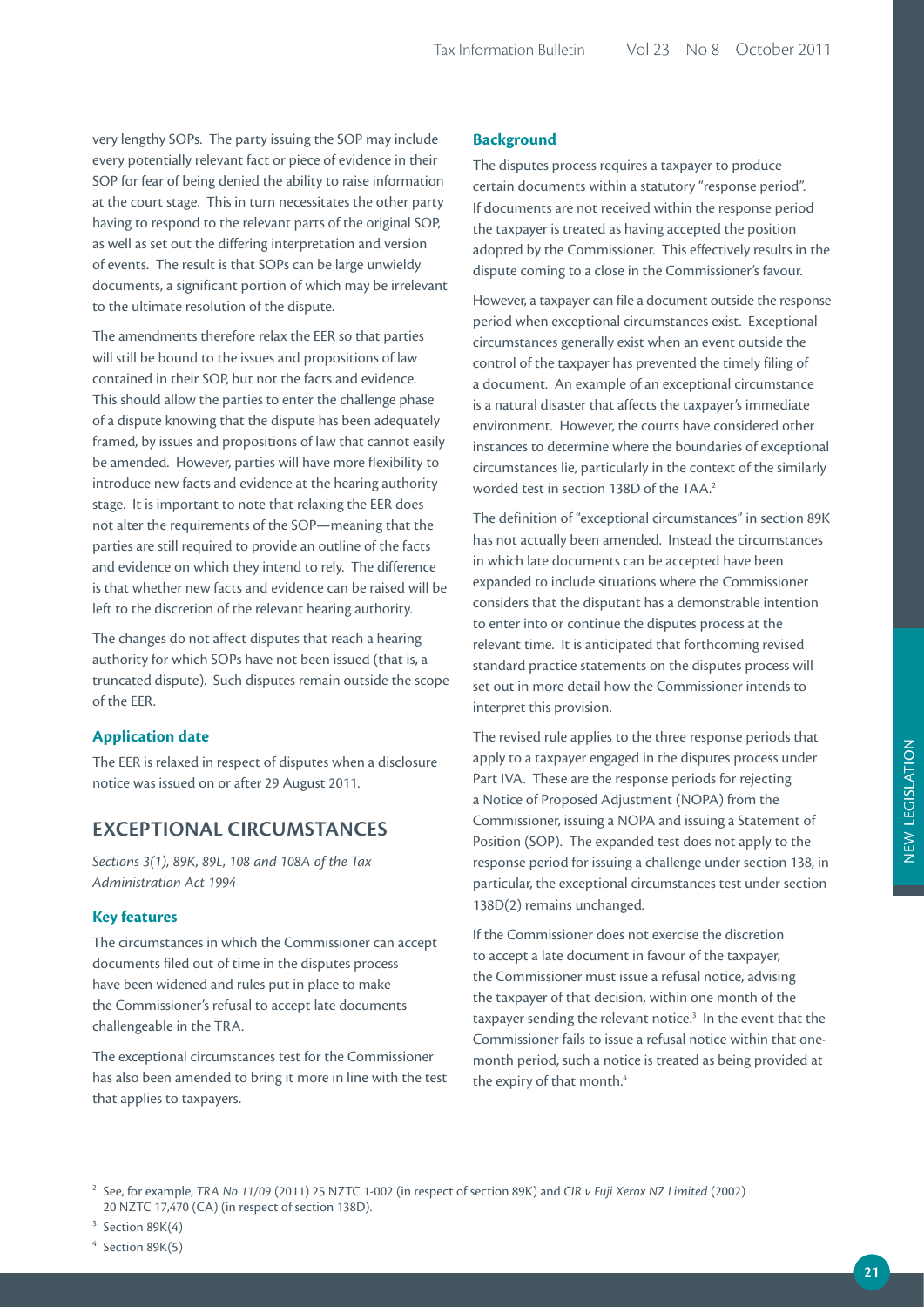Receipt of an actual or deemed refusal notice allows the taxpayer the right to challenge the notice in the TRA (and the definition of "challenge" in section 3(1) has been updated to reflect this). The challenge must be filed with the TRA within two months of the refusal notice. Because section 89K(6) confers a direct challenge right, the taxpayer is not required to dispute the refusal notice through the issue of a NOPA. In other words, there is no need to start an entirely separate dispute in respect of the refusal notice any disagreement over the notice can be challenged directly in the TRA.

To reflect the fact that the substantive dispute will effectively be "on hold" in the event that a refusal notice is challenged, the statutory time bars in sections 108 and 108A have been extended to include this period. The extension will be for the period between the date of the refusal notice and the date the subsequent challenge is judged successful by a court or, alternatively, the date the Commissioner concedes.

The exceptional circumstances test that applies to the Commissioner, in section 89L(3), has also been amended to remove reference to changes to a tax law, a new law or a court decision made during the response period.

## **Application date**

The revised exceptional circumstances test applies from 29 August 2011.

## **CHALLENGE NOTICES**

*Sections 3(1), 89H, 89J, 89L, 89M, 89P and 138B(3) of the Tax Administration Act 1994*

## **Key features**

A statutory notice called a "challenge notice" has been introduced to mark the conclusion of a taxpayer-initiated dispute. These challenge notices will form the basis for any subsequent challenge in the courts. The Commissioner must issue a challenge notice within four years of a dispute being commenced.

## **Background**

Under the previous rules, a taxpayer could effectively optout of a dispute they had initiated at any time following receipt of the Commissioner's Notice of Response (NOR). This created an asymmetry between disputes initiated by the Commissioner and those initiated by a taxpayer.

Under a Commissioner-initiated dispute (ie, a dispute where the NOPA is issued by the Commissioner), the combined effect of Part IVA was that the Commissioner could generally not issue an amended assessment until after the SOPs had been exchanged. By contrast, a taxpayer could technically initiate a dispute with a NOPA, wait for the Commissioner's NOR and then immediately challenge the assessment in the TRA.

This result created many difficulties. By definition, the Commissioner was generally not aware of an impending taxpayer-initiated dispute until the NOPA was received. The Commissioner therefore had only the two-month response period for the NOR to essentially reach a final view of the adjustment proposed. This runs counter to the "all cards on the table" philosophy underlying the disputes system especially when it is considered that the Commissioner may wish to conduct an audit as well as issue the NOR within the two-month response period.

To ensure that the full disputes process is followed irrespective of which party commenced the process (other than in defined circumstances, such as when the parties agree to a truncated process), a "challenge notice" has been created to mark the conclusion of a taxpayerinitiated dispute.<sup>5</sup> A challenge notice must state that the Commissioner will not be issuing an amended assessment that includes or takes into account the adjustment proposed by the taxpayer and that a challenge may proceed.6 The challenge notice is therefore equivalent to an amended assessment for taxpayer-initiated disputes and signals the end of the disputes process under Part IVA and the start of the challenge process under Part VIIIA.

Like an amended assessment, a challenge notice has a time period within which it must be issued. Given that an amended assessment must be issued within four years of the end of the tax year in which the relevant return is provided, section 89O imposes a similar four-year restriction on the challenge notice. The four-year period commences on the date the taxpayer issues their NOPA. If the Commissioner fails to issue a challenge notice within the four-year period, the taxpayer's proposed adjustment is deemed to be accepted.<sup>7</sup>

 $5$  "Challenge notice" is now a defined term in section 3(1)

 $6$  Section 89P(4)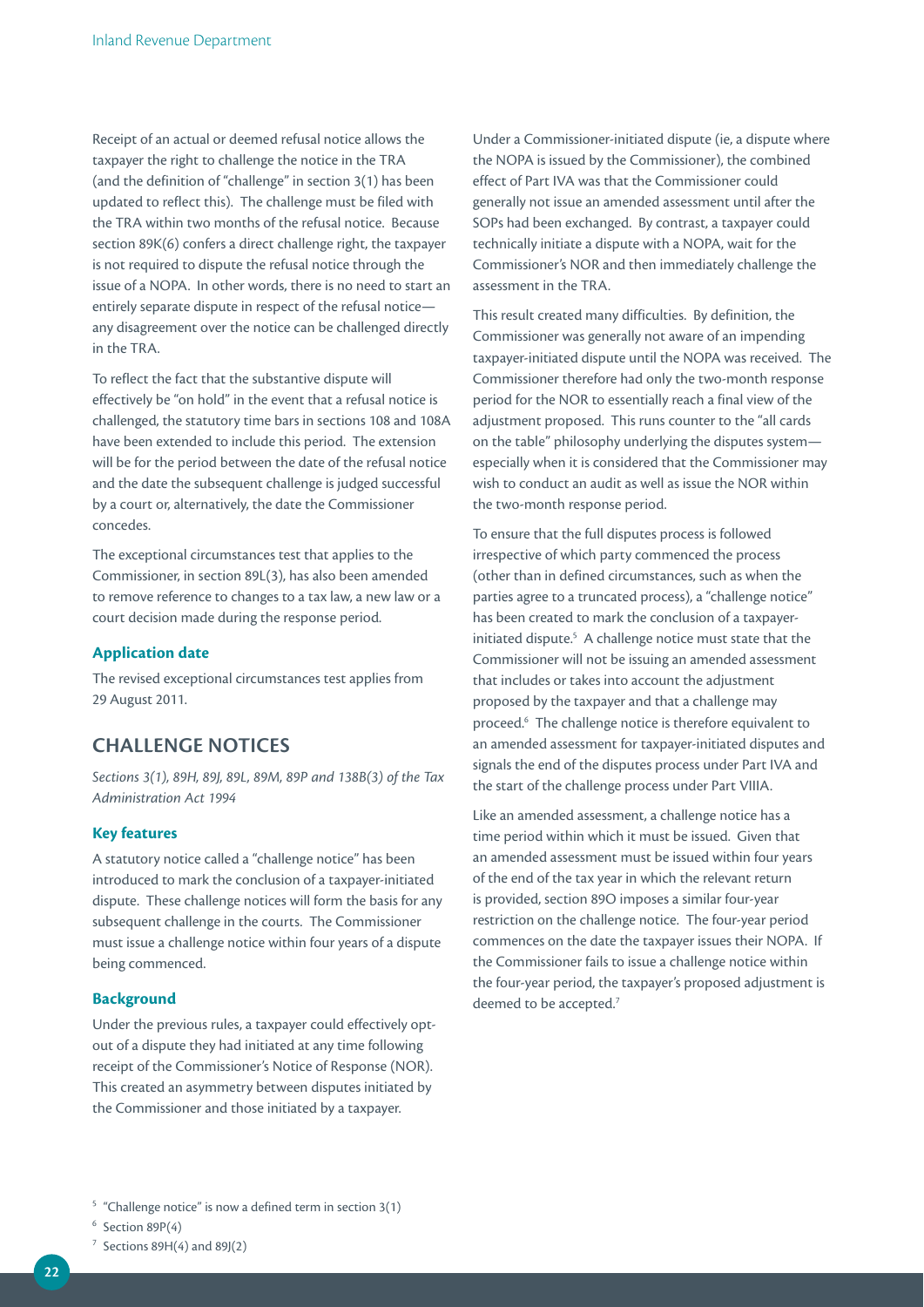Under section 89N(3), the Commissioner cannot issue an amended assessment until after the taxpayer's SOP has been considered, unless an exception listed in section 89N(1)(c) applies. To create a parallel for the issue of a challenge notice, section 89P(3) provides that a challenge notice cannot be issued until after the Commissioner has issued a SOP, with the exceptions in section 89N(1)(c) still being relevant. No challenge notice is necessary to the extent that a dispute has ended.<sup>8</sup>

If exceptional circumstances exist, the Commissioner can apply to the High Court for an extension of the four-year timeframe for issuing a challenge notice.<sup>9</sup>

To reflect the existence of the challenge notice, the challenge provisions in section 138B(3) have been amended. A taxpayer can now challenge an assessment when they have issued a NOPA only if the Commissioner has issued a challenge notice. This rule replaces the previous regime (discussed above) under which a taxpayer could opt-out of such disputes after receipt of any "written disputable decision" from the Commissioner rejecting a proposed adjustment.

Consistent with the policy of completing the full disputes process in appropriate cases, section 89M has also been amended to clarify that the Commissioner must issue a SOP in response to a taxpayer's SOP in a taxpayer-initiated dispute.

## **Application date**

Because the challenge notice is only relevant for taxpayerinitiated disputes, these changes apply in respect of disputes for which a taxpayer's NOPA was issued after 29 August 2011.

## **REMEDIAL DISPUTES CHANGES**

## **Definition of "disputable decision"**

*Section 3(1) of the Tax Administration Act 1994*

The definition of "disputable decision" has been amended to avoid a duplication that previously existed and to confirm that most notices provided by the Commissioner as part of the disputes process are themselves not "disputable decisions". This is to avoid the possibility of, for example, a SOP being treated as a disputable decision, which can itself be the subject of a taxpayer NOPA. The Act already provides mechanisms to respond to disputes documents.

## *Application date*

This change applies from 29 August 2011.

## **Extinguishing tax losses**

## *Section 89C(1b) of the Tax Administration Act 1994*

Section 89C lists a number of circumstances where the Commissioner is able to issue an amended assessment without having to first issue a NOPA. Subsection (1b) has been added to clarify that the Commissioner does not need to issue a NOPA when the Commissioner has made a decision to write-off tax debt under section 177C. This clarifies that write-off decisions are not intended to be subject to the dispute process.

## *Application date*

This change applies from 29 August 2011.

## **TRA regulations**

*Regulations 4 and 11(2) of the Taxation Review Authorities Regulations 1998*

Regulation 4 has been amended so that it refers to the District Court Rules currently in force, being the District Court Rules 2009. Regulation 11(2) has been amended so that the Commissioner must file and serve a notice of defence within 25 working days of service of a notice of claim (previously 40 working days). This aligns the TRA timeframes with those that operate for standard track proceedings in the High Court.

#### *Application date*

This change applies from 29 August 2011.

## **Shortened process for taxpayer initiated disputes in limited circumstances**

*Section 138B(4) of the Tax Administration Act 1994*

Two of the situations in which the Commissioner can bypass the disputes process under section 89C are:

- when the relevant facts and law are identical to those for another assessment for the taxpayer in another period;
- when the assessment will correct a tax position taken by the taxpayer as a consequence of a tax position taken by another taxpayer.

The first of these covers circumstances where a taxpayer has adopted the same tax position in more than one tax period. The second relates to when one taxpayer's position is dependent on the position of another taxpayer, for example, when losses have been transferred between group companies and the denial of those losses will automatically mean they were unable to be transferred. The Commissioner being able to bypass the disputes process in these circumstances reflects that a second dispute may be unnecessary if the outcome is entirely contingent on the result of another dispute.

<sup>8</sup> Section 89P(2)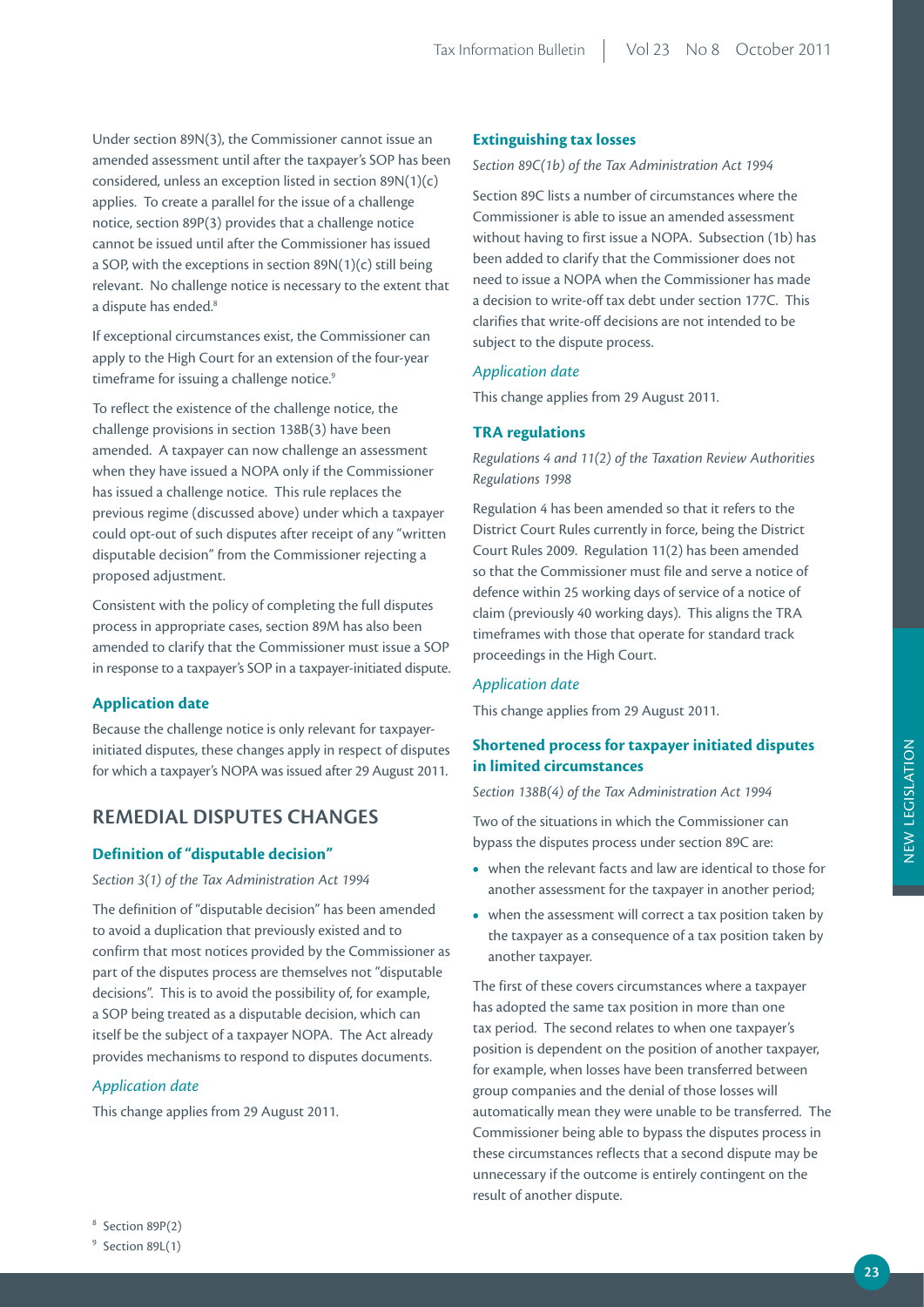The new section 138B(4) provides a mirror process for taxpayer-initiated disputes. Under section 138B(4), the taxpayer must notify the Commissioner in writing setting out the proposed adjustment and sufficient details to identify how the adjustment fits into one of the two categories for a fast-track procedure. The two categories are broadly identical to those available to the Commissioner under section 89C (discussed above):

- **•**  The adjustment is in relation to a matter for which the material facts and relevant law are identical to those for another assessment for the taxpayer for another period.
- **•**  The adjustment corrects a tax position taken by the taxpayer or an associated person as a consequence or result of an incorrect tax position taken by another taxpayer—
- in either case when the other position is the subject of, or was the subject of, court proceedings.

In appropriate cases, this process should allow these subsequent disputes to "catch up" to the main dispute so that the hearing authority can consolidate them if it sees fit.

## *Application date*

Because these truncated proceedings are only relevant for taxpayer-initiated disputes, these changes apply in respect of disputes for which a taxpayer's NOPA was issued after 29 August 2011.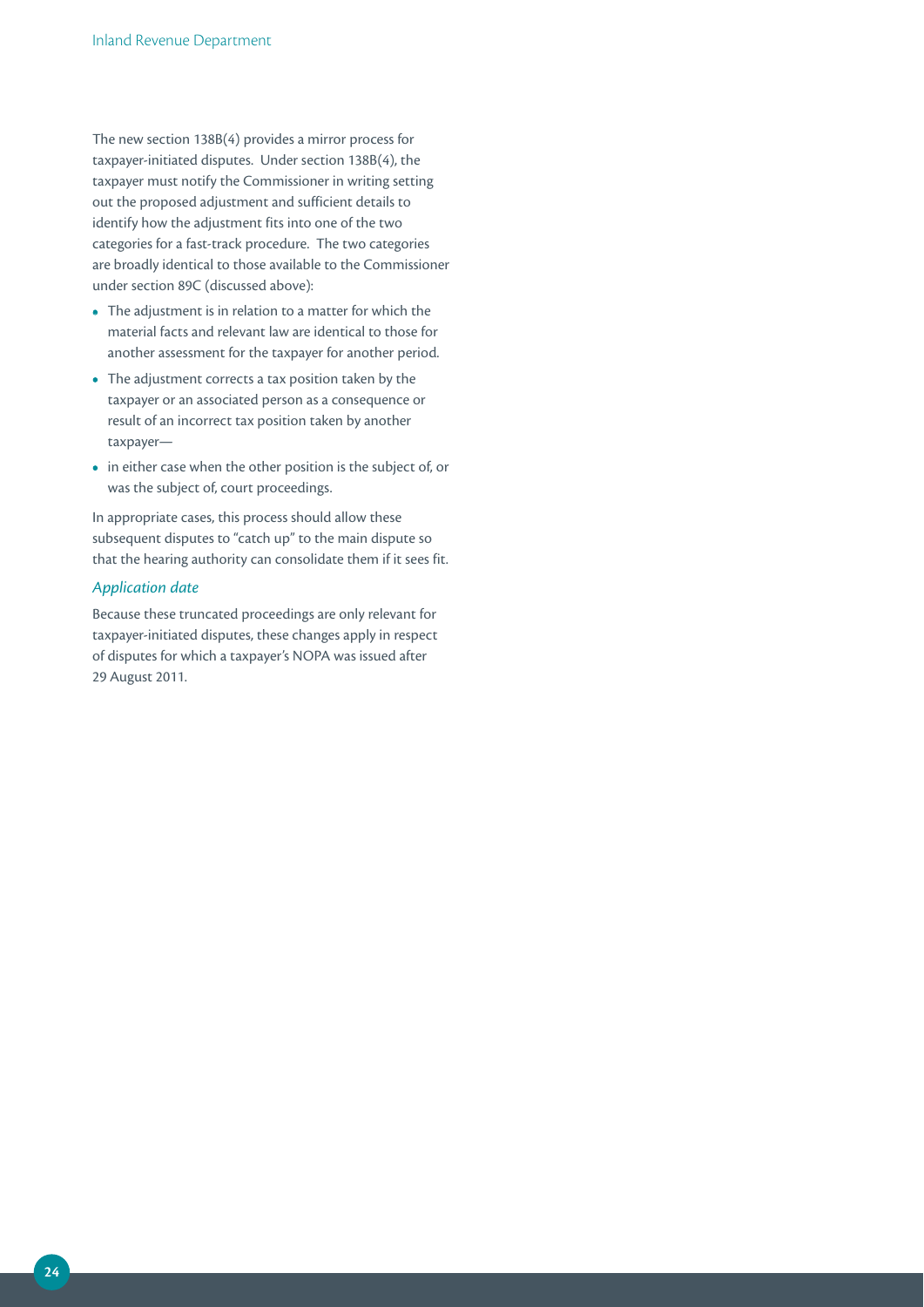## CHANGES TO THE SECRECY AND INFORMATION SHARING RULES

*Section 81(1) and new section 81BA of the Tax Administration Act 1994* 

Amendments have been made to the Tax Administration Act 1994 to:

- **•**  relax the taxpayer secrecy rules for tax administration purposes; and
- facilitate the sharing of tax information between Inland Revenue and other government agencies.

## **Background**

In June 2010, the discussion document *Making Tax Easier*, was released for consultation, alongside an online forum seeking feedback on a range of proposals aimed at making the tax system easier and more efficient for taxpayers to interact with. Included were proposals concerning the operation of Inland Revenue's tax secrecy rules.

Inland Revenue is subject to a strict obligation of secrecy in relation to the information it collects and holds. The general rule, contained in section 81 of the Tax Administration Act 1994, requires all employees of Inland Revenue to keep secret all matters that come to their knowledge relating to the Acts administered by Inland Revenue. This is subject to a number of exceptions, for purposes both related, and unrelated, to the administration of the tax system.

The operation of the New Zealand tax system is heavily reliant on taxpayers voluntarily complying with their obligations. For taxpayers to be willing to comply with their obligations, it is critical that they trust Inland Revenue. Appropriate treatment of taxpayer information is an important aspect of building and maintaining this trust.

However, Inland Revenue also needs to be able to disclose information to taxpayers and third parties in certain circumstances, in order to efficiently operate the tax system. There are also certain situations when disclosure, while not directly related to the operation of the tax system, has been considered important enough by Government that a specific exception to the secrecy rule has had to be enacted.

Therefore changes have been made to Inland Revenue's information disclosure rules. First, to relax the taxpayer secrecy rules, to extend the ability of the Commissioner to release taxpayer specific information for the purposes of administering the tax system, subject to certain criteria (section 81(1)) and secondly, in relation to Inland Revenue's ability to share information with other government agencies (new section 81BA).

## **Key features**

## *Section 81(1) of the Tax Administration Act – Disclosures for tax administration purposes*

The Act amends the secrecy rule contained in section 81 of the Tax Administration Act 1994 to give the Commissioner of Inland Revenue greater discretion to release taxpayer information for the purpose of administering the tax system more efficiently. The new rule only permits disclosures that are made in the course of the Commissioner's duties—that is, the disclosure must be for the purpose of executing or supporting the execution of a duty of the Commissioner.

In deciding whether to exercise the discretion to release information, the Commissioner must consider his obligation to use best endeavours to protect the integrity of the tax system, the importance of promoting compliance, especially voluntary compliance, the resources available to him, any personal or commercial impact of the communication, and the public availability of the information. Following consideration of these factors, the Commissioner may release information if the communication is considered reasonable, having regard to the purpose of the disclosure and these factors.

A draft standard practice statement has been released for comments, setting out how the new rules will be administered in different situations. (See inside front cover for link.) The statement outlines the process for disclosure and the level at which different types of disclosure are signed off. It also provides examples of situations where disclosure will and will not be permitted under the new rules.

Inland Revenue will in future include information regarding the use of the new secrecy rules in its annual report. This will constitute a brief summary of the use of the provision over the previous year in particular noting any issues or areas of complaints that have arisen.

## *New section 81BA of the Tax Administration Act – Sharing information with other Government agencies*

The Act also introduces changes to facilitate the sharing of tax information between Inland Revenue and other government agencies. This will allow more efficient use of information collected by Inland Revenue and reduce the need for individuals to provide duplicated information to multiple government agencies. The Act allows an Order in Council to be made, authorising the sharing of Inland Revenue information with another government agency.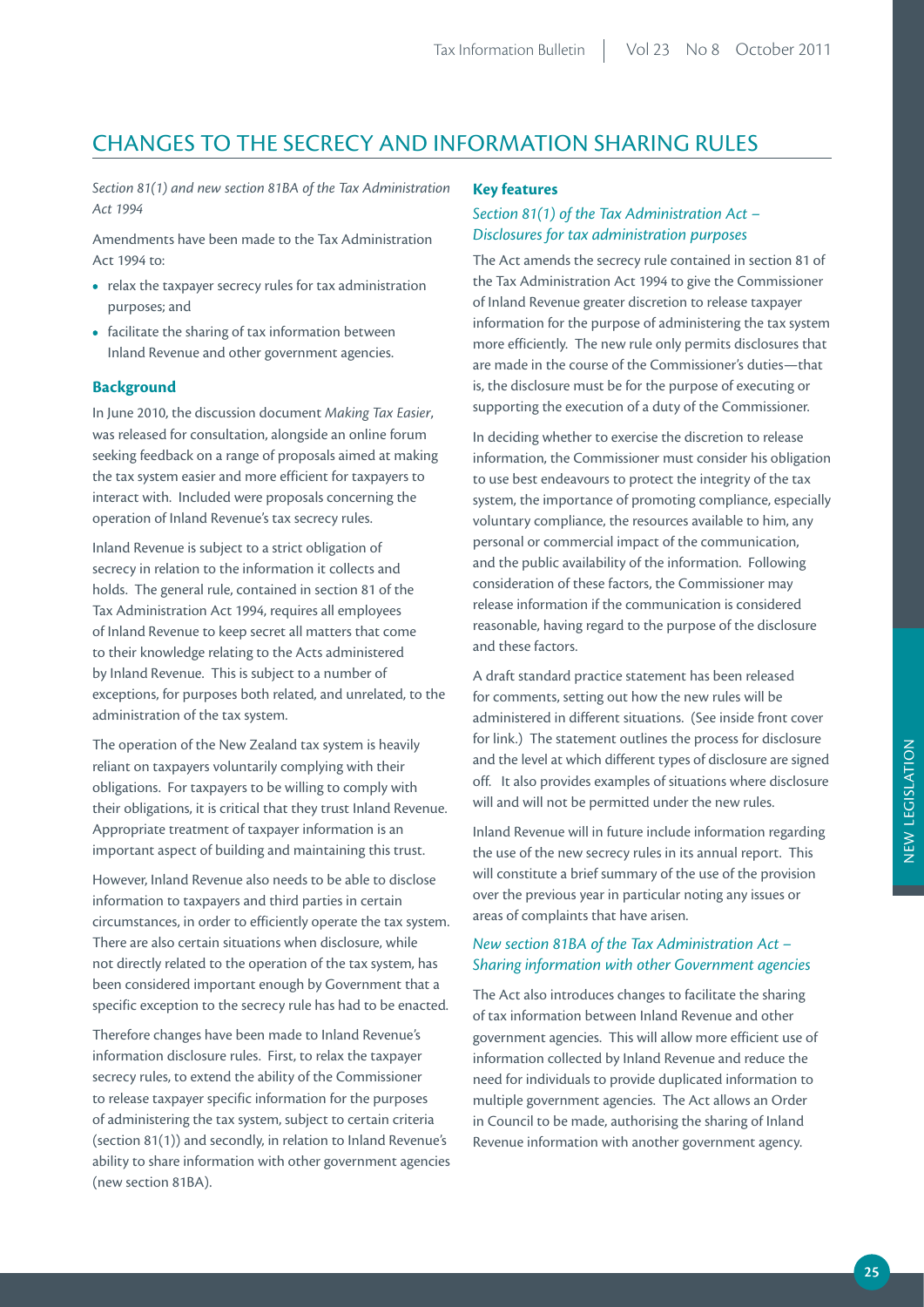Inland Revenue can communicate the information if it is already available to Inland Revenue, it is reasonable and practicable for the Commissioner to do so and certain criteria are satisfied. The criteria are:

- the government agency seeking access to the information must have the ability and authority to collect the information in its own right;
- it is either inefficient for the agency seeking access to collect and/or verify the information itself, or there must be compliance benefits to individuals for the information to be shared rather than collected separately;
- **•**  an Order in Council is made to specify and authorise the nature, type or class of the information to be shared with another government agency; and
- the Commissioner and the government agency have entered into a memorandum that states the purpose of the communication of the information, the use that may be made of the information, and the arrangements that may be made of the information, and the arrangements for the control, security, subsequent disclosure, and accuracy of the information, including access to it by taxpayers, as well as providing for monitoring arrangements.

The final decision on whether information should be shared with another agency will be made by Cabinet. Before recommending a sharing arrangement to Cabinet the Minister must consult with the Privacy Commissioner, the agencies that may be affected by the proposed order, and any organisations considered by the Minister to represent the interests of those likely to be substantially affected by the proposed information sharing arrangement. Further, the Minister must determine that the information to be shared is not so sensitive that it will unduly inhibit individuals from providing accurate information in the future.

The changes seek to strike an appropriate balance between individuals' privacy rights and a more efficient and effective government service. Several privacy safeguards are built into the legislative framework, such as the requirement that information shared must be information that the requesting agency is authorised and able to collect in its own right. In addition, Inland Revenue and the agency seeking access to the information must enter into a memorandum of understanding, covering a range of specified matters, including safeguards for the information being shared.

The first information sharing arrangement is likely to be with the Ministry of Social Development. Inland Revenue currently has eight information-matching agreements with the Ministry under the current Privacy Act 1993.

In several of these matches Inland Revenue is unable to provide information until the Ministry has sent information to Inland Revenue on selected individuals and a match has been found. Inland Revenue is currently unable to, for example, advise the Ministry of cases of benefit overpayment it becomes aware of, unless an information matching request has been generated by the Ministry in respect of the individual concerned.

The Act includes provision for a review of the information sharing framework after five years of operation to consider any impact on the privacy of individuals, the impact on the tax system, and whether any further amendments to the law are necessary.

## **Application date**

Section 81(1) and new section 81BA came into force on 29 August 2011.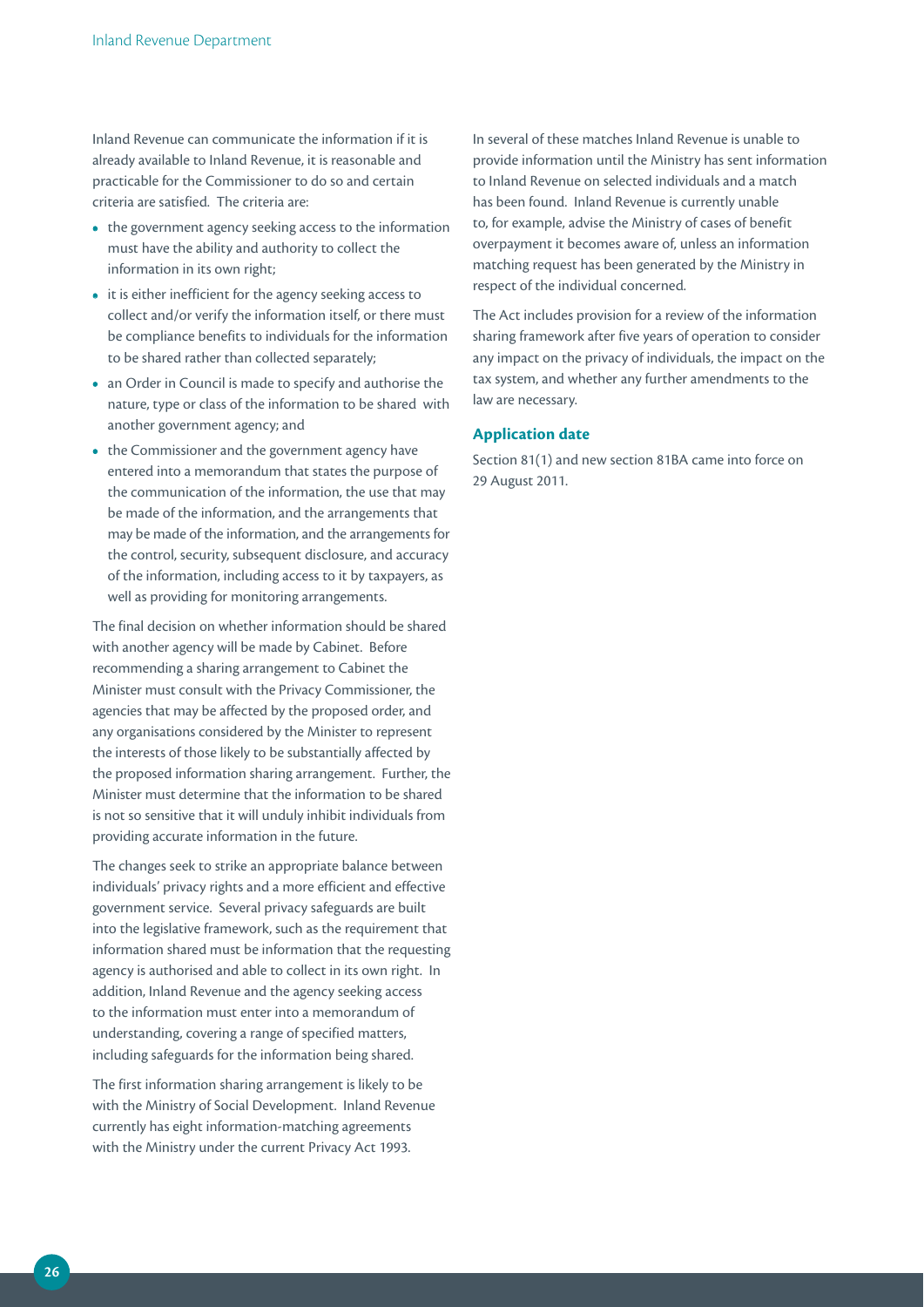## FOREIGN INVESTMENT PIES

*Sections CP 1, CX 56, CX 56B, DB 54B, HM 1, HM 2, HM 6, HM 6B, HM 7, HM 8, HM 11 to 13, HM 19B, HM 19C, HM 31 to 33, HM 35C, HM 41, HM 44, HM 44B, HM 47, HM 51, HM 53, HM 55C to 55H, HM 60, HM 61, HM 64, HM 65, HM 71B, HM 82, IC 3, LS 1, LS 2, YA 1 and schedule 6 of the Income Tax Act 2007; sections 28D, 31B and 31C of the Tax Administration Act 1994*

These new rules for foreign investment PIEs aim to align the tax treatment of non-resident investors in PIEs with the tax treatment of direct investors. Resident investors in a foreign investment PIE will continue to be taxed as if they were in an ordinary PIE.

## **Background**

When the portfolio investment entity (PIE) rules were originally developed in 2007, the focus was ensuring that the rules operated properly for resident investors in KiwiSaver funds. The rules were designed so the tax treatment of a resident investor in a PIE roughly matched that of direct investment into the PIE's underlying assets. This required reasonably complex rules in a number of areas. Given the complexity of the new rules and the systems changes for managed funds it was not practical at that time to also provide non-resident investors in a PIE a tax treatment similar to that of direct investors.

Non-resident investors are currently taxed at a flat 28 percent on their PIE income, regardless of the income's source and type. In many instances this rate is much higher than that which would apply had the investor invested directly into the PIE's underlying assets. For example, a non-resident investing in a foreign company would not be subject to New Zealand tax. This is because of the general principle underlying the tax system that non-residents should only be subject to tax on their New Zealand-sourced income. Despite this, such an investment through an ordinary PIE would be taxed at 28 percent.

The PIE rules have had time to bed down and the relevant legislation is now relatively settled. At the same time, various reports (most recently, the report of the International Funds Services Development Group) noted there is the potential for New Zealand to become a "financial hub", providing back-office services to international managed funds. To take advantage of such an opportunity, the over-taxation of non-resident investors in PIEs would need to be resolved. This is the objective of the new foreign investment PIE rules.

## **Key features**

- **•**  The Act introduces two new categories of PIE: "foreign investment zero-rate PIE" (referred to as "zero-rate PIEs") and "foreign investment variable-rate PIE" (referred to as "variable-rate PIEs"). The rules for these PIEs aim to align the tax treatment of non-resident investors in the PIE with the tax treatment of direct non-resident investors. Resident investors in a foreign investment PIE will continue to be taxed as if they were in an ordinary PIE.
- **•**  The new rules are optional. PIEs do not need to elect to become one of the new types of PIE and can continue to apply the existing rules, where PIEs are taxed at 28 percent on the income attributable to non-residents.
- **•**  Zero-rate PIEs are generally only able to invest offshore. De minimis levels of New Zealand-sourced income are allowed, however. This allows such a PIE to finance its day-to-day operations with a New Zealand bank account, for example.
- **•**  Zero-rate PIEs are taxed at zero percent on all PIE income attributable to certain non-residents.
- **•**  Variable-rate PIEs can invest into both New Zealand and offshore assets.
- **•**  Variable-rate PIEs face a variety of different tax rates on income attributable to non-residents, depending on the type and source of the income.

## **Application date**

The rules for zero-rate PIEs apply from the date of Royal Assent of the Act on 29 August 2011. The rules for variablerate PIEs will apply from 1 April 2012.

## **Detailed analysis**

## *Introductory provisions*

*Sections HM 2, HM 6 and YA 1*

Section HM 2 has been amended to include the two types of foreign investment PIE in the list of PIE types. Additionally, section HM 6 has been amended to set out the intended effects for investors in foreign investment PIEs—namely:

- that for a "notified foreign investor" in a foreign investment PIE, the PIE has a tax liability that resembles that of the investor if they were to make the investment directly; and
- **•**  a notified foreign investor should have no tax liability on their PIE income unless they have been treated as a notified foreign investor when they do not in fact meet the relevant requirements.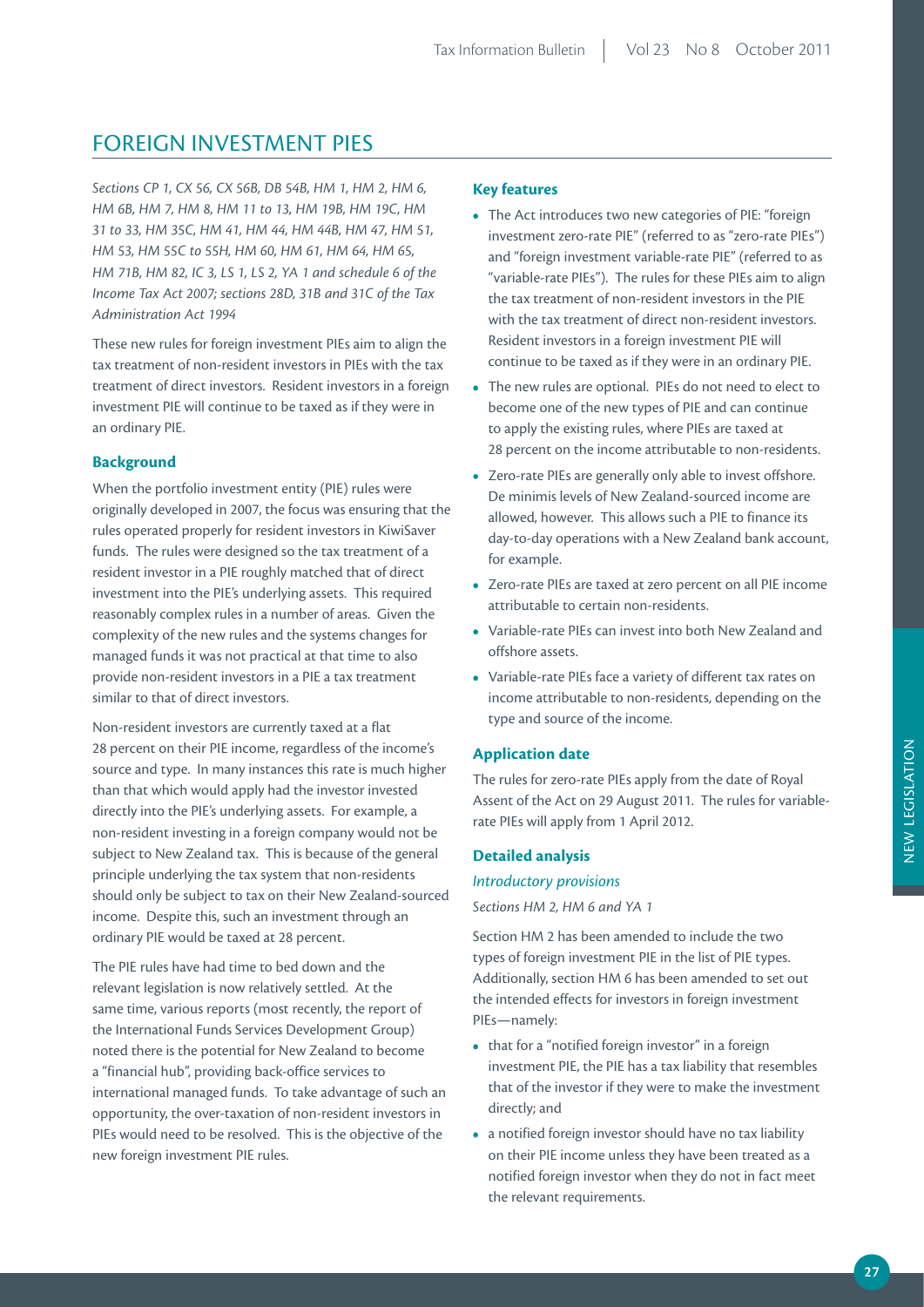A "notified foreign investor" is essentially a non-resident who has elected for the new rules to apply to them and has supplied the required information to the PIE. This concept is described more fully below.

Definitions have been inserted in section YA 1 for "foreign investment PIE", "foreign investment variable-rate PIE", "foreign investment zero-rate PIE" and "notified foreign investor".

## *Notified foreign investors*

## *Sections CX 56, HM 55D and YA 1*

The new tax treatment of investors in a foreign investment PIE applies to those who elect to become a "notified foreign investor". The relevant criteria for this election are set out in section HM 55D.

The general rule is that a notified foreign investor must be a non-resident. Specifically, a person cannot be:

- **•** resident in New Zealand;
- a controlled foreign company;
- **•**  a non-portfolio foreign investment fund; or
- **•**  a non-resident trustee of a trust other than a foreign trust.

To target what is a non-portfolio foreign investment fund (FIF), the legislated restriction is that the item "income interest" in section EX 50(4) cannot be 10% or more for an investor. In effect, this means that if a FIF has a New Zealand-resident investor entitled to 10% or more of its income, either directly or indirectly, that FIF cannot elect to be a notified foreign investor.

A non-resident trustee of trusts other than foreign trusts cannot be a notified foreign investor. Such trustees are not taxed in the same way as other non-residents, so it is not appropriate for them to be treated as notified foreign investors. Similarly, resident trustees of foreign trusts are not able to be notified foreign investors as such trustees are taxed as New Zealand residents on any New Zealandsourced trustee income.

In addition to a person not being one of the types described above, in order to be treated as a notified foreign investor, a person must also provide the PIE with the information set out in section 28D(1) of the Tax Administration Act 1994. Examples of required information are the person's name, address, country, and their tax file number in their home country (if applicable).

If an investor in a foreign investment PIE meets these requirements, the investor can notify the foreign investment PIE that they wish to be treated as a notified foreign investor. If the person meets the relevant criteria, they then become a notified foreign investor. Special rules apply when a person transitions to or from being a notified foreign

investor as set out in section HM 55E. See "Change in status of investors in foreign investment PIEs" later in this section for more detail.

#### *PIE relying on notification*

Investors must self-assess that they are a person who can be a notified foreign investor. Accordingly, a foreign investment PIE can rely on an investor's notification that they should be treated as a notified foreign investor.

The investor must provide the PIE with the information set out in section 28D(1) of the Tax Administration Act. If the investor does not, the PIE is unable to treat the investor as a notified foreign investor.

## *Ineligible investor treated as a notified foreign investor*

If an investor has been treated as a notified foreign investor when they do not in fact meet the relevant requirements, the investor will generally be treated in the same way as a resident investor who notifies a PIE of a tax rate that is too low. That is, section CX 56 will not apply to the PIE income attributed to them, so the income will not be excluded. If this is the case the investor should include the attributed PIE income in their tax return and is able to claim a tax credit for any tax paid by the PIE on their behalf.

An exception to this general rule is if one of the transitional rules in section HM 55E apply. These are described in more detail below.

## *Commissioner can override notification*

Although a PIE is able to rely on an investor's notification that they are eligible to be a notified foreign investor, section HM 55D(6) provides that the Commissioner of Inland Revenue is able to advise the PIE to disregard the investor's notification and treat them as an ordinary nonresident investing in a PIE, taxed at 28%. This notification must be on reasonable grounds.

## *Calculation of income and tax liability for notified foreign investors*

*Sections DB 54B, HM 35C, HM 47, HM 55F, HM 64, HM 65 and schedule 6*

Foreign investment PIEs have special rules for calculating PIE income attributed to notified foreign investors and the associated tax liability.

## *Calculating income*

The aim of the foreign investment PIE regime is to tax PIE income attributed to non-resident investors in a similar manner to a direct non-resident investor. To reflect this, expenses incurred in relation to notified foreign investors are non-deductible. This is provided by section DB 54B. Further, the calculation formulae in sections HM 35 to 47 are modified so any expenses cannot be subtracted from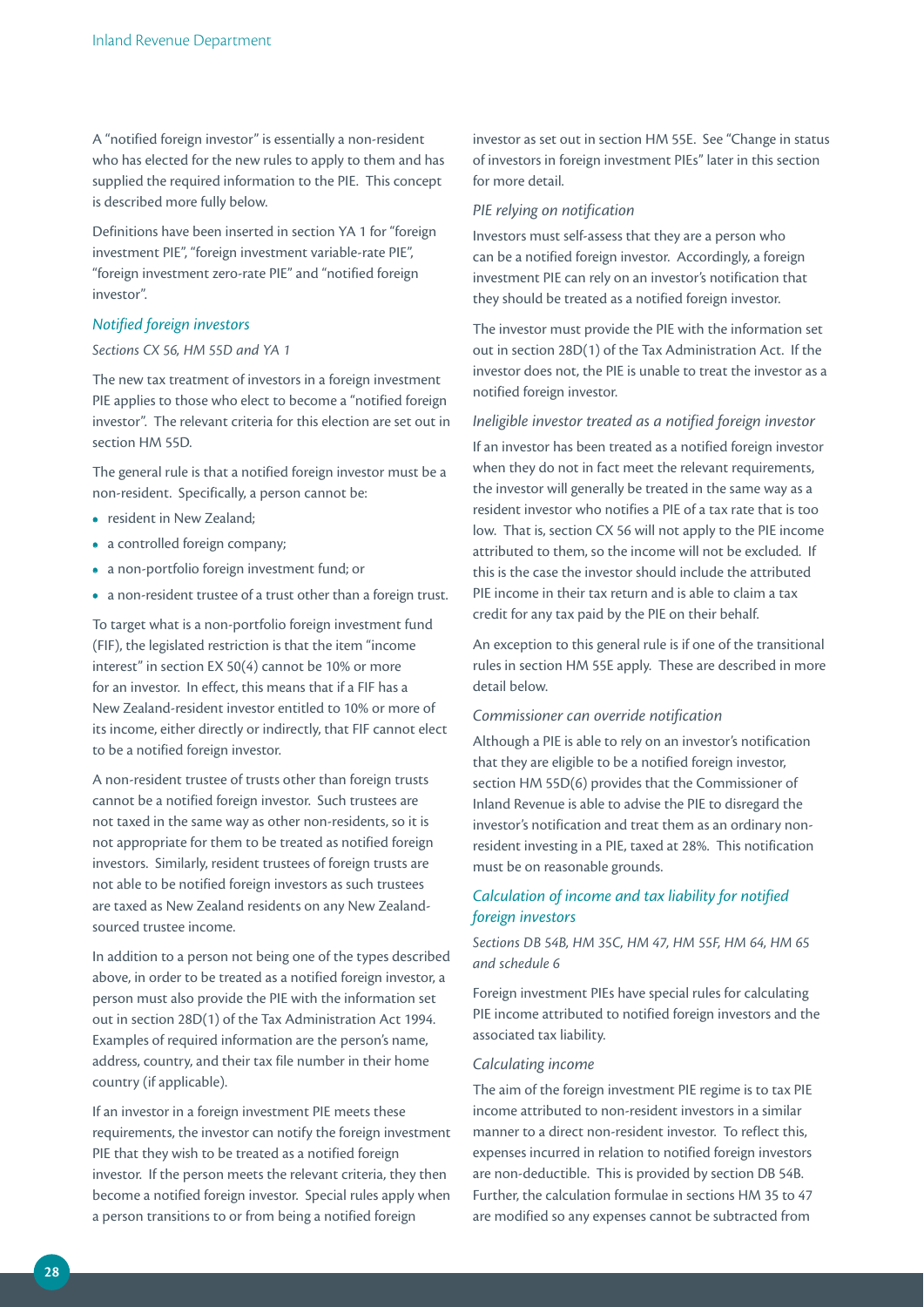the income of a notified foreign investor. Carry-forward losses and land losses are similarly set to zero. It should be noted, however, that streaming is not allowed. Expenses and losses must still be attributed to notified foreign investors even though they cannot be utilised by them.

Section HM 35C(2) provides that, for the purpose of the calculations in sections HM 35 to 47, for each investor class, a foreign investment PIE must treat the notified foreign investors of that class as if they were in a separate notional investor class. The purpose of this rule is to split each investor class in two – one part containing investors to whom the normal PIE rules apply and one part containing notified foreign investors.

Importantly, it is not intended that a foreign investment PIE be forced to create a notional investor class for its notified foreign investors if there is a better way for the PIE to create the same result.

#### **Example**

In the current calculation period, ABC, a PIE, has derived \$1000 in assessable income and incurred \$100 of expenses deriving that income. In addition, ABC has \$200 of formation losses that it can use in the period.

ABC has 2 investors, Rachael and Grant, who are each entitled to 50% of its distributions (for simplicity, assume that ABC does not need to meet the "investor in" requirements of the PIE rules). Rachael is a notified foreign investor and Grant is a resident investor with a 28% prescribed investor rate.

ABC must attribute Rachael's share of its expenses and formation losses; however, it cannot use these to reduce Rachael's net income. Her attributed PIE income is therefore equivalent to her share of the PIE's assessable income, ie \$500.

As Grant is an ordinary resident investor he is able to benefit from ABC's expenses and formation losses. Grant will have attributed PIE income of \$350, which is his share of ABC's income less his share of the expenses and formation losses.

The \$50 of expenses and \$100 of formation losses that ABC was not able to utilise (as they were attributed to a notified foreign investor) are exhausted. They cannot be used in a later period.

## *Correction of errors*

PIEs, on occasion, erroneously attribute an amount of income to an investor. In some cases it is not possible to directly undo this error, for example due to the passage of time. In such cases a PIE will often attribute an investor,

in the current period, an offsetting negative amount of income, which effectively undoes the earlier error.

It is not intended for such an adjustment to be affected by section HM 35C, which modifies section HM 35 so expenses cannot be subtracted from a notified foreign investor's income. Such adjustments are considered to be accounting entries designed to correct earlier errors, so do not form part of the legislated formulae.

## *Calculation of tax liability*

Section HM 47 is amended to establish how a notified foreign investor's tax liability should be calculated. Subsection (2B) clarifies that, for a notified foreign investor, the calculation in subsection (3) must be done for each investment type and source. This requirement is only relevant for variable-rate PIEs, for which different tax rates apply for different investment types and sources.

Linking in with this is section HM 55F(2), which requires a variable-rate PIE to identify the source and type (if it is not a foreign-sourced amount) of all amounts attributed to notified foreign investors. The different tax rates for income of differing types and sources are set out in schedule 6, table 1B. The requirement to perform the calculation in subsection (3) for each investment type and source does not apply to a zero-rate PIE, as all its income attributed to a notified foreign investor is taxed at the same rate (0%).

There is no change in the tax liability calculation for investors other than for notified foreign investors in either type of foreign investment PIE.

Finally, if a notified foreign investor's tax liability is negative, new section HM 55F(6) provides that no tax credit arises.

## *Optional flow-through rule*

*Section HM 6B*

PIEs often use a tiered investment structure, where retail PIEs invest through larger wholesale PIEs. New section HM 6B provides an optional flow-through rule to ensure this structure is compatible with foreign investment PIEs.

## *Full flow-through*

Sections HM 6B(1) and (2) provide a rule ultimately designed to be used by variable-rate PIEs, however, the rule can be used by any type of PIE.

The flow-through rule allows a PIE (PIE A) to be treated as if it has derived another PIE's (PIE B's) income directly. If PIE A applies the flow-through rule, income from PIE B would not be "attributed PIE income" but would retain its character. This includes notional income, such as income under the fair dividend rate (FDR) regime, which is not paid to B but is deemed to be derived by it nonetheless.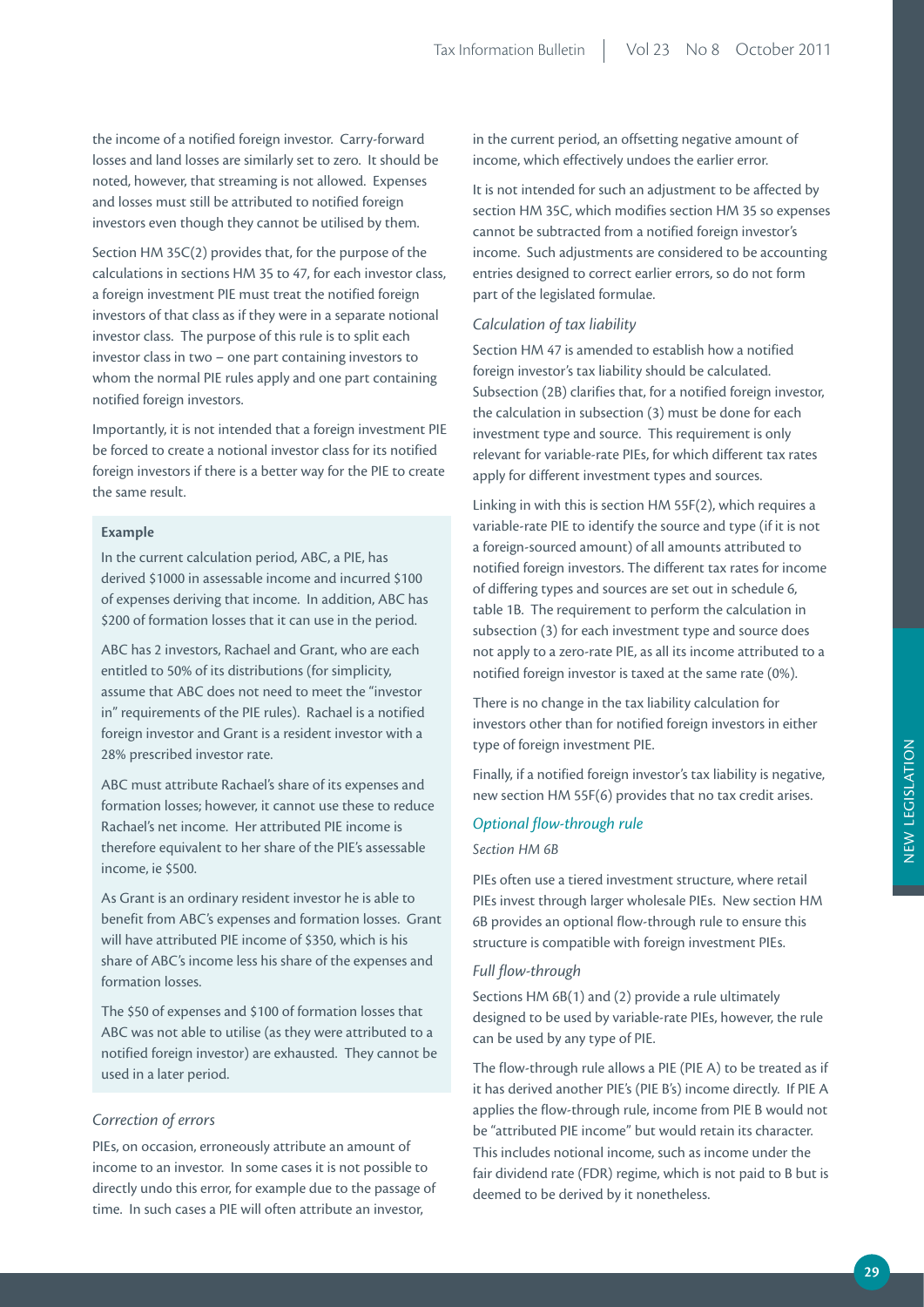The intention is that expenses charged to A by B will also be treated as incurred by A. This should be the case regardless of whether the charge is explicit (ie, an invoice sent to A) or implicit (ie, B takes out its charges from what it attributes to A). Nevertheless, these expenses will not be deductible if they are attributed to notified foreign investors or if there is no nexus with assessable income (for example, they were incurred in deriving untaxed amounts).

The flow-through rule is designed to look through multiple levels of PIE. For example, say PIE A invested into PIE B, which in turn invested into PIE C. B could use the flowthrough rule for the income it derives from C, and in turn A could use the flow-through rule for the income it derives from B. In effect, A will be treated as if it has derived its share of C's income directly.

Applying the optional flow-through rule requires information about the gross receipts from each investment source and type to flow between PIEs each attribution period. The rule cannot be used unless this information is available. As such, if the information is not available, any attributed PIE income should be treated as such, and accordingly will have a New Zealand source.

## **Example**

R is a retail PIE that invests solely into W, a wholesale PIE. R holds 20% of the units in W, so is entitled to 20% of W's income. R is a variable-rate PIE while W is an ordinary PIE.

In the latest calculation period, W has derived the following amounts of New Zealand-sourced income:

- **•**  \$1,000 interest income;
- **•**  \$2,000 fully imputed dividends;
- \$5,000 from a foreign currency hedge.

W has also derived \$10,000 in foreign-sourced amounts.

R is able to get this information from W, which is sufficient information to apply the flow-through rule, and chooses to apply the flow-through. Accordingly, R is treated as deriving its share of W's income. Specifically:

- \$200 New Zealand-sourced interest income:
- \$400 New Zealand-sourced fully imputed dividends;
- **•**  \$1,000 New Zealand-sourced non-interest financial arrangement income; and
- **•**  \$2,000 foreign-sourced income.

*Variable-rate PIE treating amounts as foreign-sourced* Section HM 6B(3) provides a flow-through rule that allows it to treat income derived from a zero-rate PIE (or a PIE eligible to become a zero-rate PIE) as a foreign-sourced

amount. This is on the basis that the ultimate investments will generally be offshore.

A similar rule operates for zero-rate PIEs, allowing such PIEs to derive income from a zero-rate PIE (or a PIE eligible to become a zero-rate PIE) although, on its face, the income will be New Zealand sourced. This is described in the section "Allowable amounts".

## *Modified residence rules*

## *Sections HM 8(2) and HM 19B(2)*

Section HM 19B(2) is designed to clarify that a zero-rate PIE will be treated as resident in New Zealand provided it is a unit trust to which the Unit Trust Act applies and has a New Zealand resident trustee. The clarification is necessary because unit trusts are not incorporated, so country of incorporation cannot be used to determine residence. No such clarification is necessary for PIEs that are companies, as place of incorporation is available to determine residence for companies.

The section is not intended to restrict the types of entity eligible to become a zero-rate PIE.

## *Investment types and sources*

*Sections HM 11, HM 12, HM 19B(1) and HM 19C* 

Sections HM 19B(1) and HM 19C set out the rules for the investment types and sources that zero-rate PIEs and variable-rate PIEs, respectively, are able to derive. It is important to note that the "investment-out" restrictions of HM 11 to HM 13 that apply to ordinary PIEs also generally apply to foreign investment PIEs.

A zero-rate is only able to derive a foreign sourced amount or an allowable amount (a concept defined by section HM 55G).

It is intended that the measurement of whether or not a zero-rate PIE's New Zealand-sourced income falls within the criteria of allowable amounts should only be done quarterly (as per section HM 55H). If a zero-rate PIE inadvertently breaches one of the allowable amount thresholds, the PIE will generally have a quarter to remedy the breach. That said, it is not intended that this rule should be used by a PIE to intentionally derive New Zealand sourced income in between the quarterly tests.

A variable-rate PIE is able to derive both foreign sourced amounts and New Zealand sourced amounts. However, variable-rate PIEs are not able to invest in New Zealand land (or rights or options in relation to land), nor are they able to derive income from New Zealand land. Non-residents can generally deduct expenses incurred in deriving income from land, so allowing such investment would greatly complicate the foreign investment PIE rules.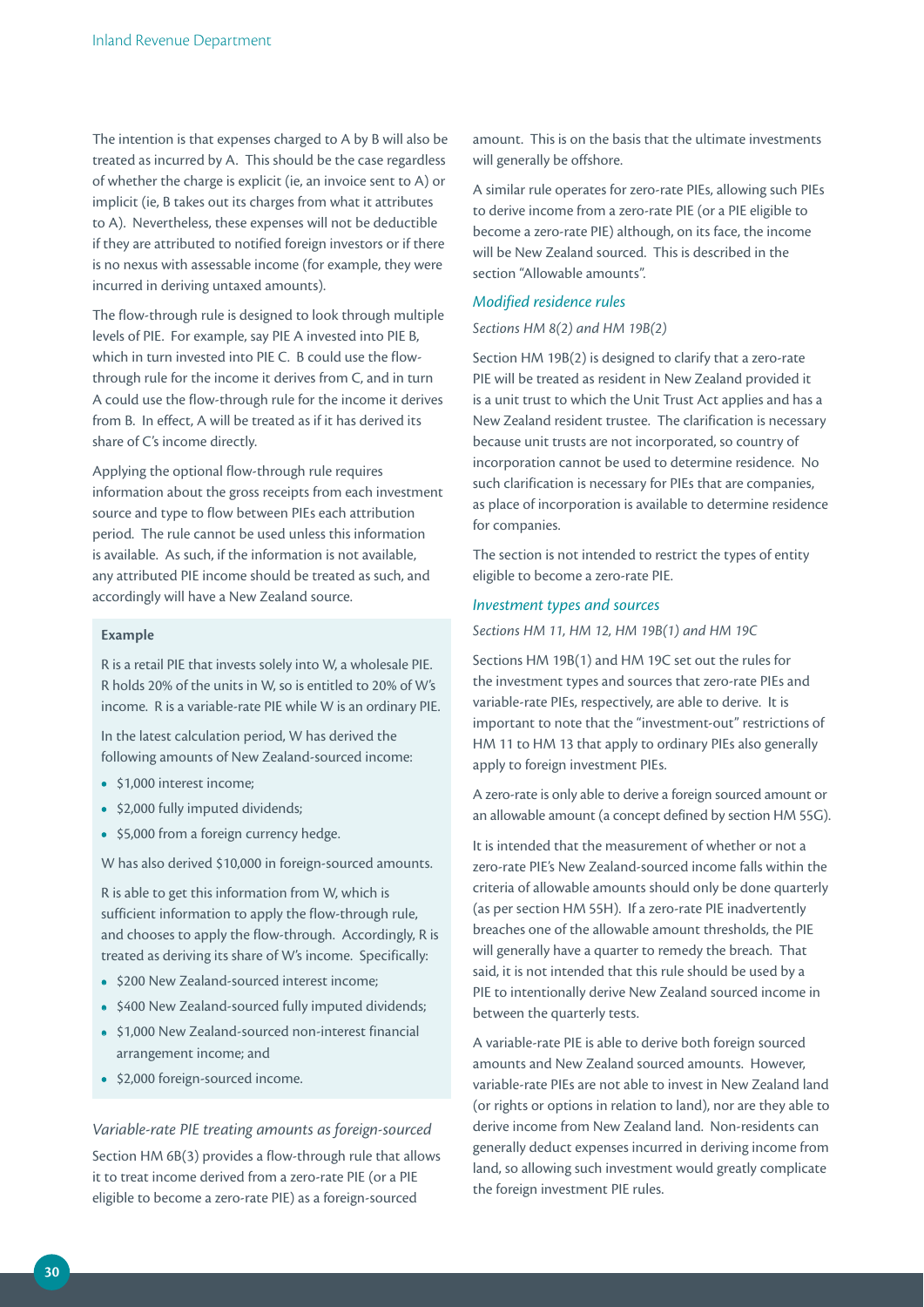Both variable-rate and zero-rate PIEs are able to invest in land not situated in New Zealand. Variable-rate PIEs can also invest in New Zealand companies that own land, although there are limits on the percentage of ownership the PIE can have.

As with zero-rate PIEs, variable-rate PIEs are also generally given a "grace period", designed to allow corrections of any inadvertent breaches of these rules.

## *Modified investment-out test*

## *Section HM 13*

PIEs are generally only able to hold up to 20% of the voting rights in ordinary companies (or, for unit trusts, 20% of the interests in that trust). This restriction is extended for foreign investment PIEs so that it also applies to land investment companies and entities that qualify for PIE status. In effect, foreign investment PIEs can only exceed the 20% limit on investments in other PIEs (including foreign investment PIEs) and foreign PIE equivalents.

The reason for this broad 20% ownership restriction is to ensure the non-deductibility of expenses attributed to notified foreign investors. Allowing a foreign investment PIE to have controlling interests in subsidiary companies could provide opportunities for that PIE to shift non-deductible expenses to its subsidiary entities, where the expenses may be deductible. The same concern does not arise with controlling interests in subsidiary PIEs due to the operation of the flow-through rule. Thus, the ownership restriction does not apply to such investments.

## *Rules for the treatment of investors*

## *Section HM 32(3)*

Section HM 32(3) provides that, if a person notifies a PIE that they wish to be treated as a notified foreign investor, that person is treated as having notified the PIE of a tax rate for the purposes of section HM 32(1). The default rate therefore does not apply for the person.

## *Foreign investment PIEs and PIE proxies*

## *Section HM 33*

The rules for PIE proxies have been modified to cater for foreign investment PIEs. If a PIE proxy chooses to provide the benefits to its non-resident investors of the foreign investment PIE rules, it must:

- **•**  act as a proxy for a foreign investment PIE;
- **•**  obtain the PIE's income details in order to apply the appropriate tax rates to each type and source of income if acting for a variable-rate PIE; and
- **•**  collect any information from the investor required by the PIE (such as the investor's country of residence, which is required under section HM 55D(4)).

These new provisions only apply to proxies that choose to act for foreign investment PIEs. There is no change in the treatment of proxies that act only for ordinary PIEs.

## *No provisional tax option for foreign investment PIEs Sections HM 41(3) and HM 44*

Foreign investment PIEs are unable to use the provisional tax option for calculating their tax liability. The rationale for this restriction was that, given the nature of PIEs that pay provisional tax, it was considered they would be unable to comply with the new rules.

#### *Ability to withhold NRWT*

## *Sections HM 44 and CX 56B*

Instead of paying tax on behalf of a notified foreign investor, a foreign investment PIE has the option of withholding non-resident withholding tax (NRWT) on distributions of unimputed dividends paid out to the investor. If the PIE received partially imputed dividends from a New Zealand company, it would be able to use this option to the extent the dividends were unimputed. For example, if it received a \$100 dividend with \$20 of imputation credits attached, and the PIE distributed the full \$100, it could withhold NRWT on \$48.57 of the distribution.

As NRWT is a withholding tax, this option can only be applied to amounts actually distributed. Note that, due to the fungibility of money, it is only required that the PIE distribute an amount equivalent to what it has in unimputed dividends. This distribution must be made on or before the date the PIE would otherwise be required to pay PIE tax on the amount.

For example, if the PIE were an "exit PIE" (ie, pays tax under section HM 42), it would generally have until 30 April after the end of the tax year to make a distribution and withhold NRWT. However, if a notified foreign investor reached an exit period, the PIE would generally need to make the distribution one month after the end of the month in which the exit period fell in order to be able to apply this NRWT option.

If a PIE elects to withhold NRWT on an amount on behalf of a notified foreign investor, that amount is not included in the investor's assessable income in section HM 35(3) or their income in section HM 36(3). As such, it does not constitute income that the PIE must pay tax on, nor is it included in the investor's attributed PIE income. Further, section CX 56, which normally deems distributions from a PIE to be excluded, does not apply. In all, this is to clarify that the NRWT is a tax borne by the investor, not the PIE.

Finally, section CX 56B does not apply to the extent a distribution has had NRWT withheld on it. This means the income is not excluded income of the investor. If the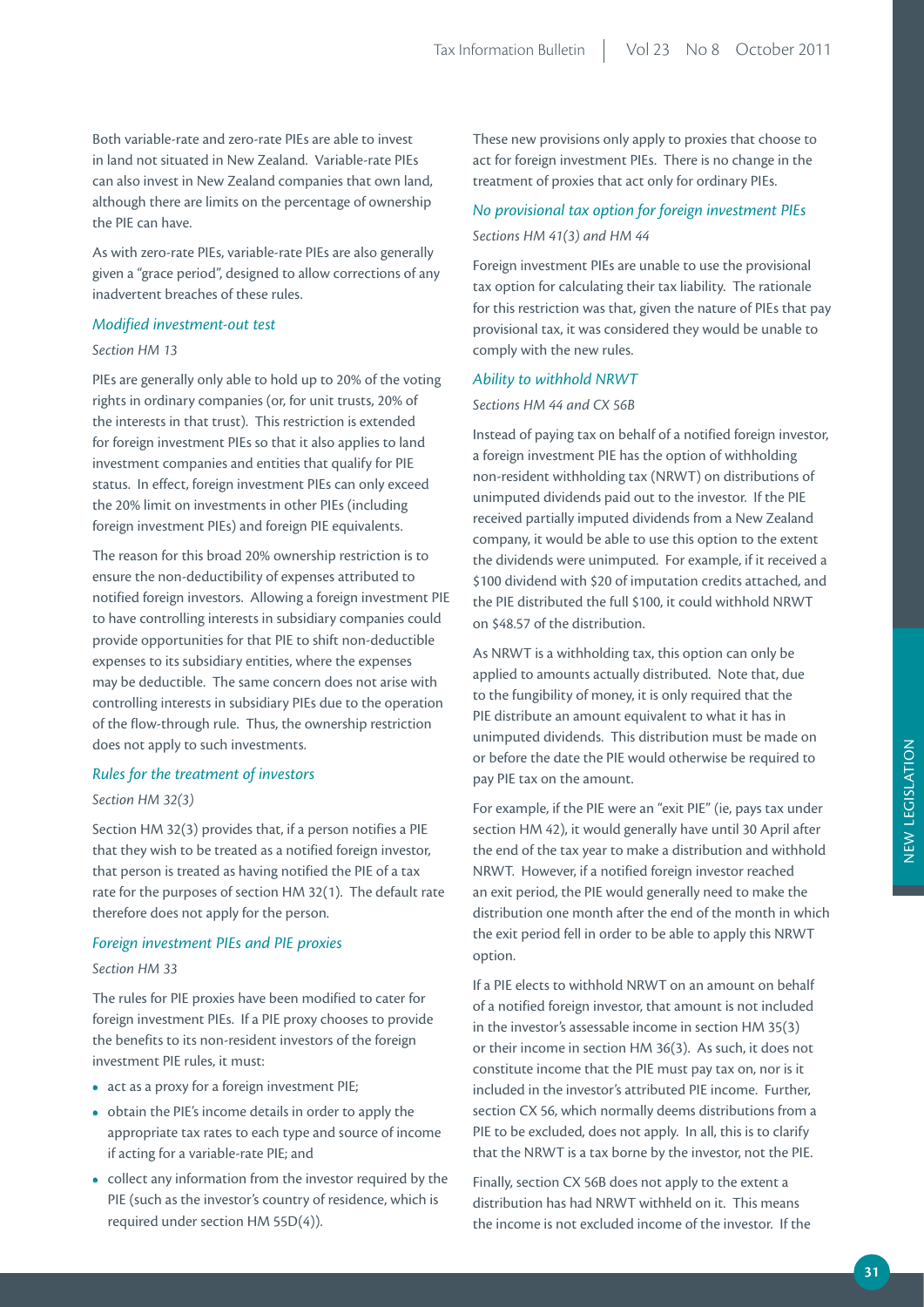amount distributed exceeds the amount that has been subject to NRWT, the balance continues to be excluded.

## **Example**

Z has elected to become a variable-rate foreign investment PIE. Z has derived \$400 in income, constituting:

- **•**  \$200 New Zealand-sourced partially imputed dividends (\$200 cash dividend with \$40 of imputation credits attached);
- **•**  \$200 foreign-sourced amounts.

Z has decided it will distribute all of this income to its investors.

Z has two investors: Sarah, who has elected to be a notified foreign investor, and Frank, who is a resident investor with a 28% prescribed investor rate (for simplicity, assume that Z does not need to meet the "investor in" requirements of the PIE rules). Each investor holds 50% of the units in Z.

Since Sarah is a notified foreign investor, Z has decided to withhold NRWT on the payment to her. Sarah's share of Z's dividends is \$100 and \$20 of imputation credits, which is equivalent to \$51.43 in fully imputed dividends and \$48.57 in unimputed dividends. Z therefore withholds NRWT on \$48.57 of its distribution, which is \$7.29 (assuming the applicable NRWT rate is 15%).

The income that Z has withheld NRWT on ceases to be attributed PIE income of Sarah's—her attributed PIE income is now \$151.43. Z must pay tax on this amount as usual; however, since it only consists of fully imputed dividends and foreign-sourced amounts, the applicable tax rate is 0%.

Net of tax, Sarah receives \$192.71.

As Frank is a resident investor, Z must pay tax on income attributed to him as normal. Frank's share of Z's income is \$200 (plus \$20 of imputation credits) and Z must pay tax on this. Net of tax and after accounting for the imputation credits, Frank receives \$158.40.

## *Use of tax credits by foreign investment PIEs*

## *Sections LS 1, HM 51 and HM 53*

The intention of the new rules is that notified foreign investors in foreign investment PIEs are unable to utilise foreign tax credits and imputation credits attributed to them. Other credits can be utilised by notified foreign investors, but we do not expect this to be a common occurrence. PIEs generally hold RWT exemption certificates so it would be unusual for a notified foreign investor to be attributed an RWT credit in relation to interest earned.

Nevertheless, if this were to happen, the PIE would be able to utilise this credit on the investor's behalf. In turn, the investor would be taxed at the rate generally charged on interest paid to non-residents. Overall, the treatment should match that afforded to a non-resident investing directly.

It is important to note that a foreign investment PIE cannot stream its tax credits. It must still attribute its credits amongst investors as stipulated by section HM 50, despite the fact that credits attributed to notified foreign investors will generally not be able to be used.

## *Modified source rules*

### *Section HM 55C*

For foreign investment PIEs, certain source rules are overridden in some situations. Income attributed to a notified foreign investor is not deemed to have a New Zealand source merely because:

- **•**  a foreign investment PIE carries on a business in New Zealand; or
- the income is derived from a contract made or performed in New Zealand, provided the income from the contract relates to the PIE's offshore investments.

The restriction that a contract's income must relate to the PIE's offshore investment is designed to cover arrangements such as foreign currency hedges or derivatives to increase or decrease exposure to foreign share markets—even if that contract is entered into with a New Zealand counterparty. The restriction was put in place as otherwise the rule could be too far-reaching. Some contracts may only be given a New Zealand source by the operation of section YD 4(3) (contracts made or performed in New Zealand). Overriding it without qualification would therefore be risky.

Importantly, if there is some other reason for an amount to have a New Zealand source, the income will continue to be treated as having a New Zealand source under section YD 4(18).

## *Zero percent rate for transitional residents*

## *Sections CX 56, HM 55D(8) and schedule 6, table 1*

Transitional residents are generally not taxed on their non-New Zealand sourced investment income. Accordingly, transitional residents are able to invest in zero-rate PIEs and be taxed at a 0% tax rate. Similar rules that apply to notified foreign investors are intended to also apply to such transitional residents, for example, fees and expenses should not be deductible to such investors and credits should not be able to be utilised by them. Similar transitional rules to those that apply to notified foreign investors who become or cease to be non-residents in a tax year also apply.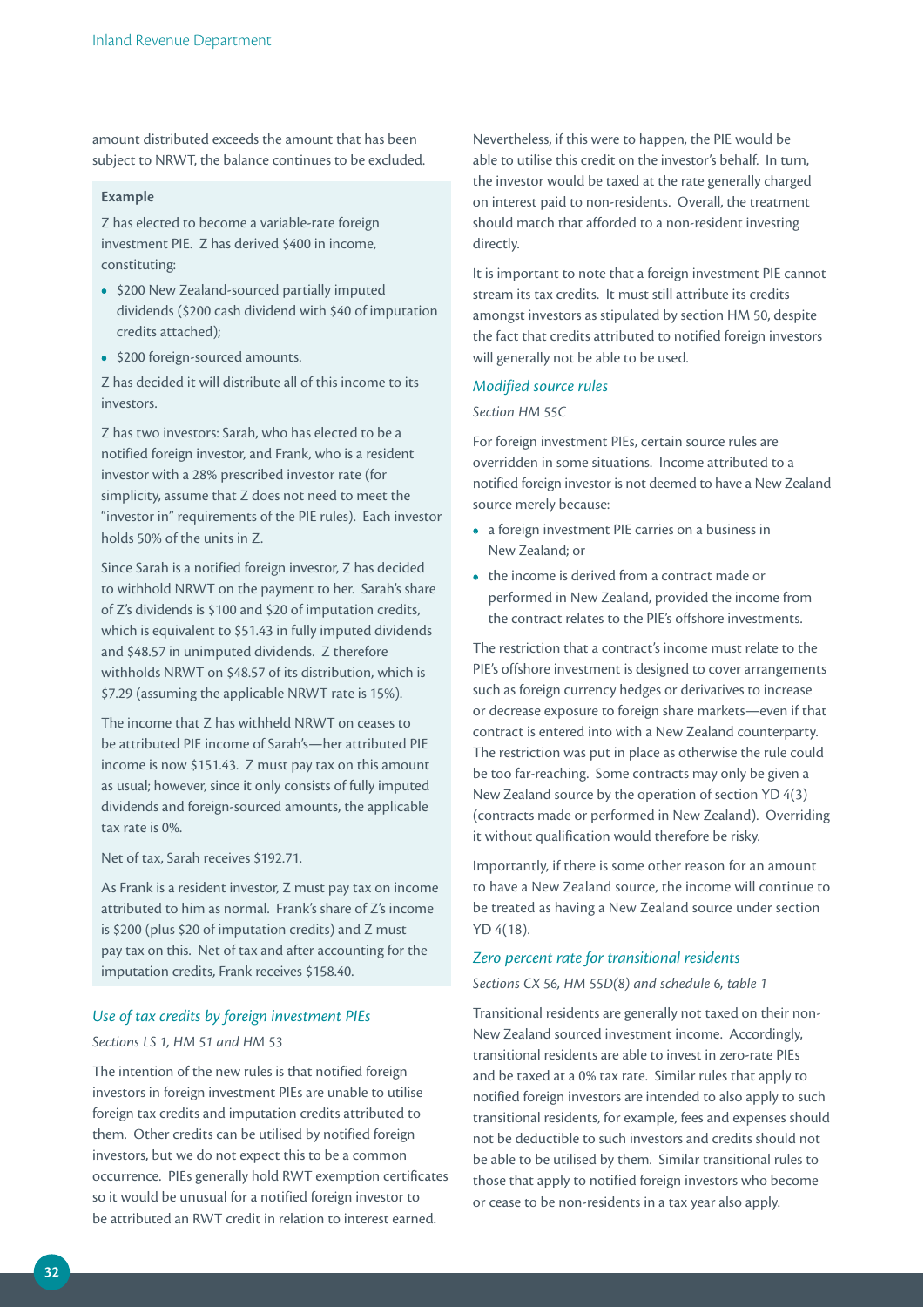It should be noted that transitional residents cannot be notified foreign investors; they are only able to elect a 0% tax rate in zero-rate PIEs. This is on the basis that, while transitional residents are generally not taxed on their foreign-sourced investment income, they are taxed as a New Zealand resident on any New Zealand-sourced income. Allowing transitional residents to elect to be a notified foreign investor would therefore be inappropriate.

## *Change in status of investors in foreign investment PIEs*

## *Sections CX 56 and HM 55E*

Transitional rules can apply when a person changes to or from being a notified foreign investor. These rules are designed to simplify when an investor transitions to and from being a New Zealand resident. The rules reflect that a person's change of residency can be retrospective by the operation of the "183-day rule" in section YD 1(3) and that not all PIEs will be able to apply an investor's new status immediately.

Section CX 56 applies to an investor if that investor has become or ceased to be a New Zealand-resident in the tax year. For such an investor, any attributed PIE income will be excluded income, even if the investor is treated as a notified foreign investor when they are resident.

Similarly, section HM 55E does not require a foreign investment PIE to change an investor's status as soon as they are notified. At the latest the change needs to be effected by the start of the next tax year, but must be as soon as is practicable by the PIE. If a PIE's systems are able to change an investor's status quickly, it cannot defer the change to the start of the next tax year. As described above, if there is a delay in changing an investor's status, there are no consequences for that investor.

## *Allowable amounts for foreign investment zero rate PIEs Sections HM 19B, HM 55G and HM 55H*

Zero-rate PIEs are generally only supposed to derive foreignsourced amounts. However, it is acknowledged that such PIEs will, in some situations need to derive some New Zealand-sourced income. Accordingly, zero-rate PIEs are permitted to derive the following "allowable amounts".

## *Income from financial arrangements*

Zero-rate PIEs are able to derive income from financial arrangements with a New Zealand-source in two situations. The first situation is if the arrangements do not pay interest and relate to the PIE's offshore investments. "Offshore investments" in this context is intended to have a similar meaning to that in the modified source rules, discussed above.

The second situation is if the arrangements pay only interest income and have a term of 90 days or less (or no term at all). This exemption only applies if the total value of the PIE's financial arrangements that have a term of 90 days or less (but not including any non-interest arrangements as described above), is less than 5% of the total value of the PIE's investments (including the value of any non-interest arrangements).

In both cases, "interest" is intended to have its defined meaning, that is, a payment made for money lent to any person.

The purpose of the first exemption is to allow zero-rate PIEs to enter into derivatives (such as foreign currency hedges) in New Zealand. The purpose of the second exemption is to allow these PIEs to have New Zealand bank accounts to fund day-to-day management costs.

## **Example**

A variable rate PIE has the following New Zealandsourced financial arrangements:

- **•**  \$5,000 in a 30-day term deposit, paying interest at 5% p.a.;
- **•**  \$10,000 in an on-call account, paying interest at 1.43% p.a.;
- **•**  a foreign-exchange hedge (which does not pay any interest), designed to remove the effect of currency fluctuations on its offshore investments, with a market value of \$7500.

The total value of all of the PIE's other investments is currently \$285,000 and the income from these investments does not have a New Zealand source.

The total value of the PIE's investments is \$307,500. The PIE has \$15000 in interest-bearing financial arrangements with a term of 90 days or less, or no term at all. As a percent of total investments this is 4.88%.

The PIE therefore meets the requirement of deriving only foreign-sourced amounts and "allowable amounts". The PIE's New Zealand-sourced financial arrangements that pay interest both have a term of 90 days or less and constitute less than 5% of the PIE's investment portfolio. The only other New Zealand-sourced income that the PIE could derive is from a non-interest bearing financial arrangement that relates to the PIE's offshore investments.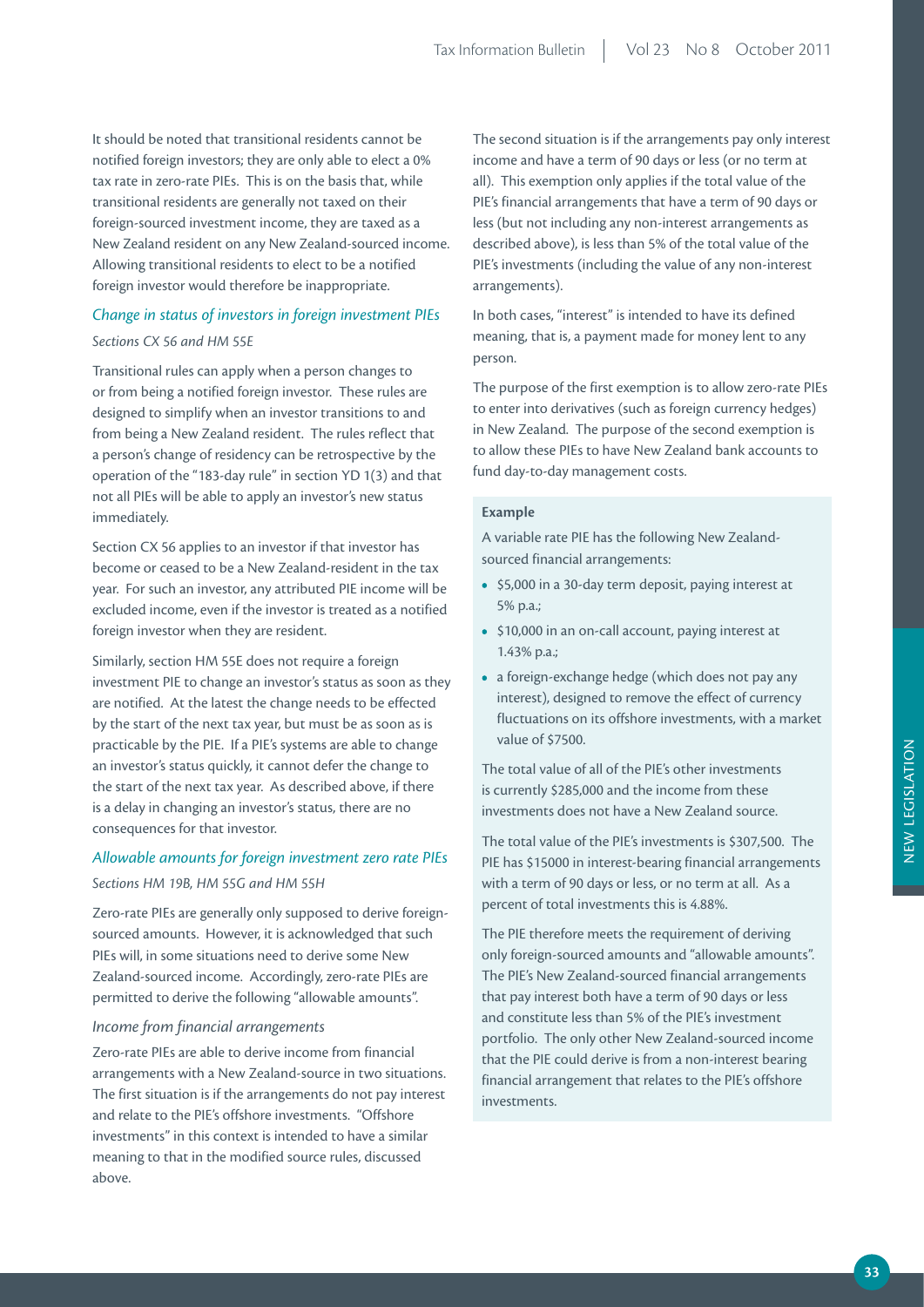## *Income from dividends*

Zero-rate PIEs are also able to derive income from New Zealand dividends if the total value of all shares held by the PIE in New Zealand-resident companies is less than 1% of its investments.

The purpose of this exemption is to allow PIEs that track a global share index to be zero-rate PIEs, even though they may have a small exposure to New Zealand equity.

## *Income from other foreign investment zero-rate PIEs*

Income from other zero-rate PIEs (or PIEs that could be zero-rate PIEs if they elected to be one) also count as an "allowable amount". This is on the basis that the ultimate investments of the PIE will be offshore. This forms a similar flow-through rule provided to variable-rate PIEs by section HM 6B(3).

## *Breaches of the foreign investment PIE rules Section HM 55H*

Section HM 55H provides special breach rules for the additional requirements of foreign investment PIEs. The existing breach rules also apply to foreign investment PIEs where a requirement of being a normal PIE is not met.

As with the original PIE rules, it is intended that whether or not a foreign investment PIE meets the relevant rules is to be tested every quarter. This is because requiring more frequent testing would be excessively costly from a compliance perspective. However, there are certain requirements that, if breached, have immediate consequences.

## *Zero-rate PIEs*

Zero-rate PIEs are only allowed to derive foreign-sourced and "allowable" amounts. As described above, certain thresholds apply to some of these allowable amounts, for example, there is a maximum of 1% of total assets in New Zealand shares. If one of these thresholds is exceeded, that breach must be remedied on the last day of the next quarter (when the PIE will again do its quarterly check). If the breach is not remedied, the foreign investment zero-rate PIE will become a foreign investment variable-rate PIE on the first day of the third quarter.

If, on the other hand, a zero-rate PIE derives an amount other than an allowable amount or a foreign sourced amount, the PIE will become a foreign investment variablerate PIE immediately. The reason for this difference is that it was considered very unlikely that a PIE could inadvertently derive an amount other than a foreign-sourced or allowable amount, but it is feasible that a PIE could inadvertently breach a threshold for an allowable amount from time to time.

## *Foreign investment variable rate PIEs*

Variable-rate PIEs are required to meet the requirements of sections HM 55F(3) and HM 19C. Among other things, these provisions require the PIE to identify the source and type of amounts of income derived. If one of these criteria is not met, then, similar to a foreign investment zero-rate PIE, the PIE will have until the last day of the next quarter to remedy the breach. If this is not done, the PIE will become an ordinary multi-rate PIE from the first day of the third quarter.

#### *Transitional rule*

The rules for foreign investment variable-rate PIEs do not come into force until 1 April 2012. Therefore, section HM 55H(5) provides that if a foreign investment zero-rate PIE breaches one of the rules and loses its status before 1 April 2012, it will become a multi-rate PIE.

#### *Election to be a foreign investor PIE*

#### *Sections HM 71B and HM 72*

Section HM 71B provides that an entity can elect to become a foreign investment PIE if it:

- **•**  is, or is eligible to be, a multi-rate PIE;
- **•**  has, or intends to have, non-resident investors; and
- **•**  does not use the provisional tax option of section HM 44 to pay its tax if the entity is a PIE.

The entity's election will have to include which type of foreign investment PIE it wishes to become. Finally, the existing rules providing when an entity's election to become a PIE take effect have been modified to also apply to entities becoming foreign investment PIEs.

## *Modified grouping rules*

## *Section IC 3*

New subsection IC 3(2D) provides that a foreign investment PIE cannot be part of a group of companies that includes a land investment company. In other words, a foreign investment PIE is only able to group with wholly-owned PIEs.

## *Yearly request of information*

*Section 31C of the Tax Administration Act 1994*

Section 31C of the Tax Administration Act 1994 has been modified to provide that a foreign investment PIE must, at least once a year, ask its notified foreign investors to confirm that:

- **•**  they are still eligible to be a notified foreign investor; and
- the information the PIE is required to collect under section 28D(1) of the Tax Administration Act 1994 has not changed.

If the PIE receives no response, the PIE may continue to treat the investor as a notified foreign investor.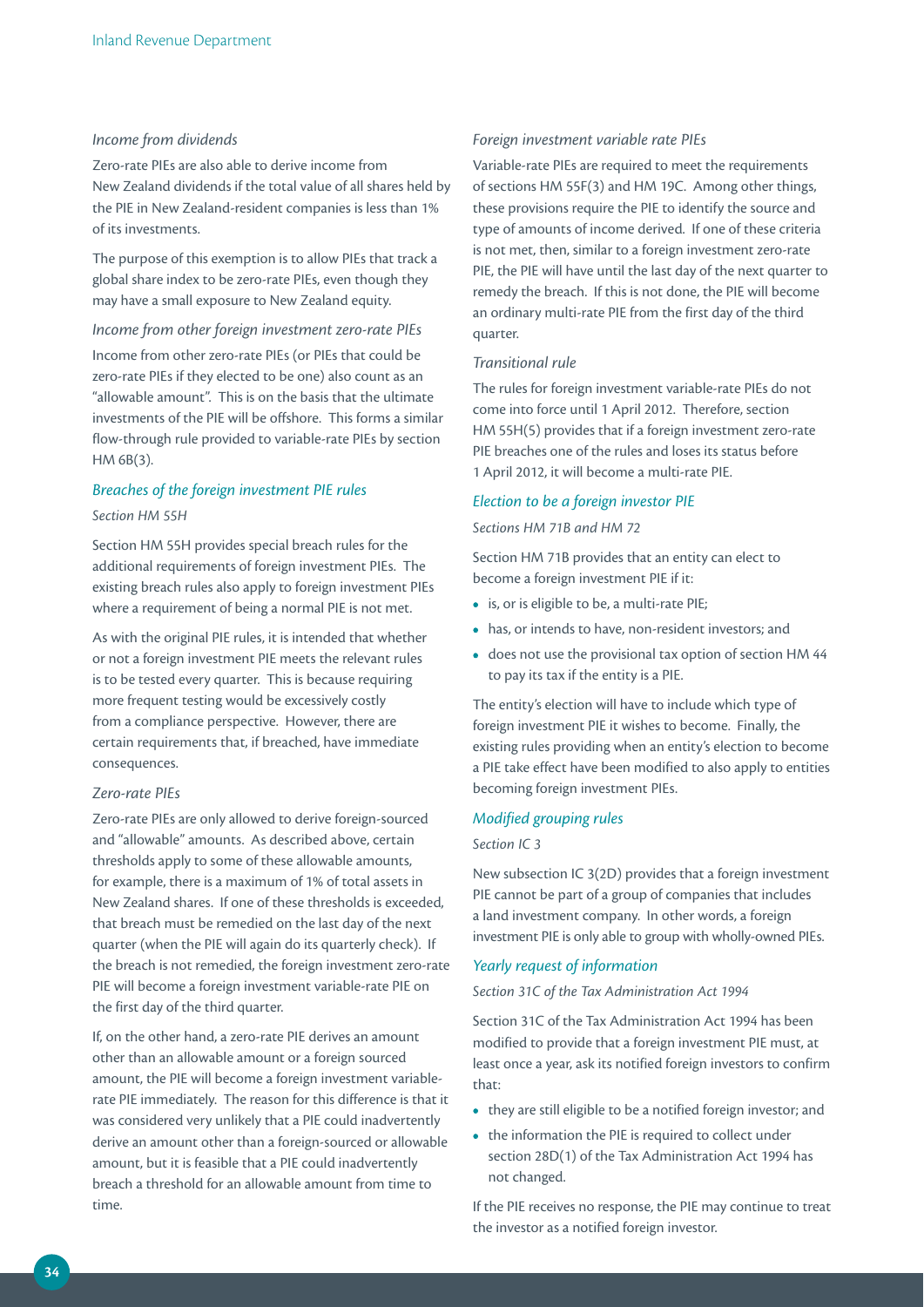# PROVISIONAL TAX POOLING

*Sections RP 17, RP 17(2), RP 17B(3) & (4),RP 17B(4B), RP 17B(5) & (7) to (11), RP 19(3), RP 19B, RP (20) and DB 4B of the Income Tax Act 2007 and 157(10) of the Tax Administration Act 1994*

A number of amendments have been made to the provisional tax pooling rules to ensure the legislation is simpler, fairer and is applied consistently across different tax types. A number of these changes either legislate operational concessions that previously applied to the tax pooling rules prior to amendments being made in 2009 or more correctly reflect the policy intent of the rules than they do currently.

# **Background**

The tax pooling rules were introduced in April 2003 and allow compliant taxpayers to reduce their exposure to use-of-money interest on under-payments as a result of uncertainty about their provisional tax payments by purchasing funds from, or depositing funds with, a tax pooling intermediary.

Tax pooling generally involves a taxpayer depositing money with a tax pooling intermediary. The intermediary deposits that money in the intermediary's pooling account with Inland Revenue. The deposit earns interest. Tax payments deposited with an intermediary remain part of the tax pool until the taxpayer directs the intermediary to transfer the credit to the taxpayer's own account with the Commissioner. Alternatively, a taxpayer may sell their funds to another taxpayer, who is also a client of the same pooling intermediary. Or they may request a refund directly from the pooling intermediary.

Tax pooling allows provisional taxpayers to potentially access money at lower interest rates than if they failed to pay provisional tax on the due date and were subject to use-of-money interest. It also enables taxpayers who have overpaid their tax to get a higher return from selling the funds than they would receive from Inland Revenue.

A review of the legislation applying to tax pooling intermediaries was undertaken to ensure the rules were working as intended. As a result, a number of amendments were made to the tax pooling legislation in 2009, and some of Inland Revenue's administrative practices were also discontinued. However the amended tax pooling rules were perceived by some intermediaries and stakeholders as being less flexible than previously.

The amendments below aim to address this problem while still reflecting the original policy intent of the tax pooling rules.

Clarifications at the end of this item set out how the legislative changes affect the administration of the tax pooling rules. There are also clarifications on existing tax pooling policies and legislation.

# **Key features**

The major changes to the tax pooling rules are:

- **•**  extending the time limit available to satisfy an obligation to pay provisional or terminal tax (a new 75-day time limit);
- the time limit for meeting provisional or terminal tax no longer applies to the use of own deposited funds, provided the return is filed on time;
- **•**  enabling taxpayers to use purchased funds in a tax pooling account towards the payment of a future provisional or terminal tax liability if certain criteria are met;
- **•**  allowing members in a group of companies to use pooling deposits made or purchased by any member of the same group in certain circumstances;
- extending the use of pooling funds to voluntary disclosures for certain non income tax revenues where there has been no previous assessment;
- **•**  correcting an omission that prevented tax pooling funds being used in cases where a return was filed but no assessment resulted, where the obligation quantified in the return was subsequently increased through an assessment;
- **•**  a discretion for the Commissioner to allow taxpayers to use tax pooling in certain cases of income tax or RWT voluntary disclosures where no return has previously been filed;
- removing the unintended ability to use tax pooling funds to eliminate imputation account debit closing balances;
- **•**  extending the definition of increased "amount of tax" to reflect the policy intent; and
- **•**  clarifying the effective date of tax pooling funds received when deduction notices are applied.

# **Application date**

The changes apply from the date of Royal assent, being 29 August 2011.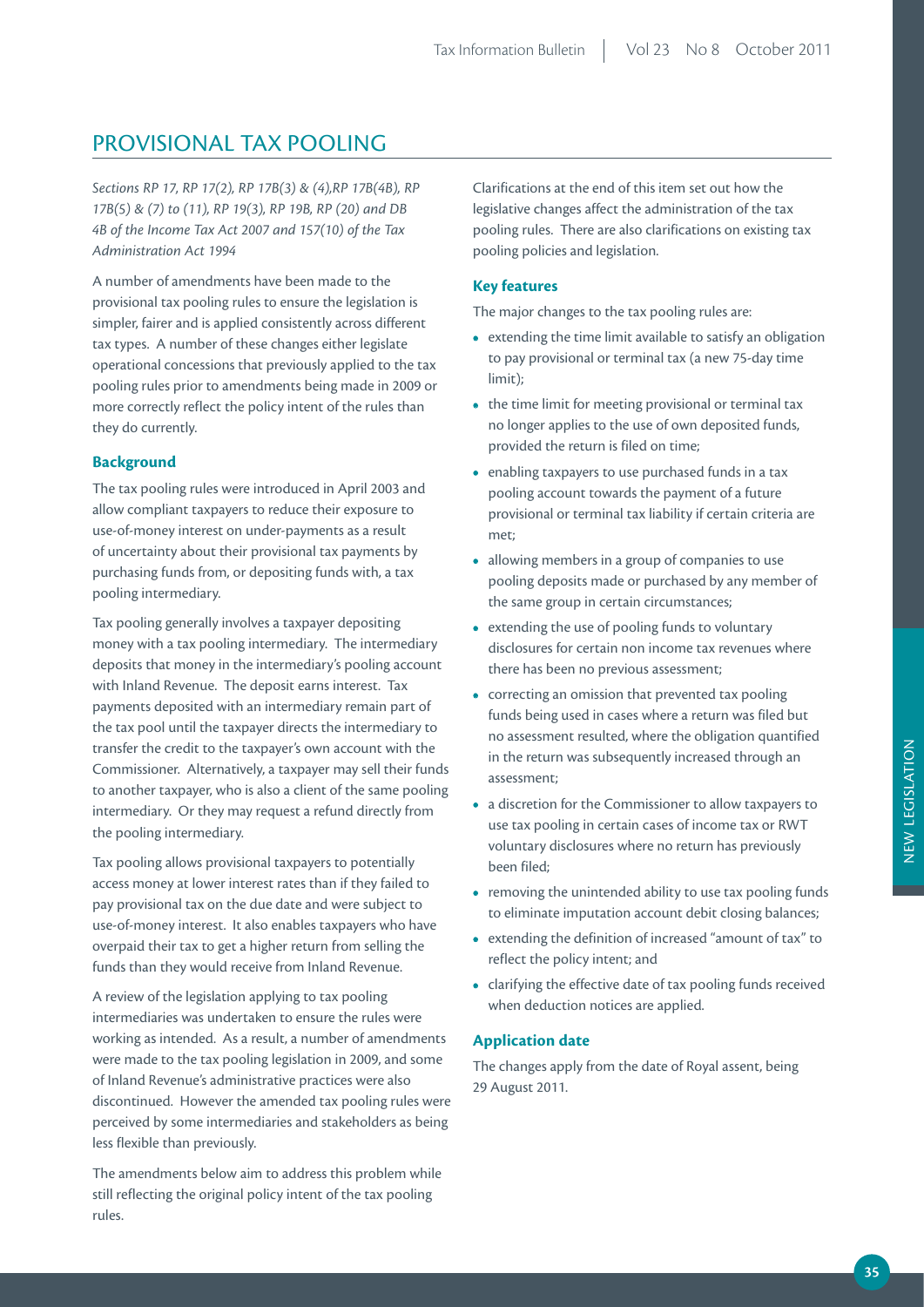## **Detailed analysis**

## *New time limit to meet provisional or terminal tax liabilities*

Previously all taxpayers were required to access funds in pooling accounts within 60 days of their terminal tax date in order to apply the pooling deposits against a provisional tax or an income tax liability effective at the date the deposit was originally made.

Changes have been made to section RP 17B(4) to provide more time for taxpayers who use funds in a pooling account—at back-dated effective credit dates—held by a tax pooling intermediary to meet their provisional or terminal tax liabilities.

The changes are being made because for some taxpayers the previous time limit of 60 days meant that the last day to use tax credits from a tax pooling account fell before the date when the tax returns are due to be filed, and potentially before tax liabilities have been determined by the taxpayer. This was an issue for some early balance dates (mostly December balance dates).

New subsection RP 17B(4)(a) provides that all taxpayers using a provisional tax pooling intermediary will have 75 days from their terminal tax date for the tax year to access funds held by a tax pooling intermediary to meet their provisional or terminal tax liabilities at backdated effective dates.

There are exceptions to this rule explained below.

New subsection RP 17B(4)(b) extends the time limit to 76 days from terminal tax date for persons with an October, November and December balance date, where the terminal tax date falls in a tax year that is a leap year.

## **Example 1 – early balance dates**

Alex, a self-employed Wellington taxpayer, has an approved balance date of 31 October and has an extension of time until 31 March 2012 to file her 2011 income tax return. Alex's 2011 terminal tax date is 7 November 2011.

If Alex chooses to use tax pooling funds to pay any of her 2011 provisional or terminal tax obligations, her tax pooling intermediary will have until 21 January 2012 to request Inland Revenue to transfer tax pooling funds to her tax account with the Commissioner. Since 21 January 2012 is a Saturday, a tax pooling intermediary will have until Monday 23 January 2012 to make the transfer request for Alex.

**Note**: 23 January 2012 is also Wellington Anniversary day. However Alex's tax pooling intermediary will not get an extra day to make her transfer request, unless the tax pooling intermediary's business operation was based in Wellington (in which case the extra day will apply to all clients of that intermediary whose 75th day following their terminal tax date falls on 23 January 2012).

#### **Example 2 – early balance dates**

A Wellington company has an approved 31 December balance date and an extension of time until 31 March 2012 to file its 2011 income tax return. The company's 2011 terminal tax date is 15 January 2012. Because this day is a Sunday the company has until Monday 16 January 2012 to pay its terminal tax.

If the company chooses to use tax pooling funds to pay any of its 2011 provisional or terminal tax obligations, its tax pooling intermediary will have until 31 March 2012 (ie, 76 days) to request Inland Revenue to transfer tax pooling funds to the company's tax account with the Commissioner. This is because the company's 2011 terminal tax date of 15 January 2012 falls in the 2012 tax year which is a leap year.

Since 31 March 2012 is a Saturday, a tax pooling intermediary will have until Monday 2 April 2012 to make the transfer request in respect of the company.

**Note**: The 75 days (76 days in a leap year) are counted from the day commencing after the terminal tax date, even if that day is not a working day.

## *Treatment of a taxpayer's deposits in a pooling account*

Currently the time limit also applies to the use of a taxpayer's own deposited funds (the funds that a taxpayer deposits (as per section RP 18) into a pooling account themselves) as well as purchased funds<sup>10</sup>. New subsection RP 17B(4)(c) removes the time limit restriction where the amount that is to be transferred is a person's own deposited funds (under section RP 18) subject to a return being filed on time.

Therefore provided a person's return filing requirements have been met, there is no longer any time limit for transfer of these funds for meeting provisional and terminal tax liabilities. The return filing requirement applies only to the tax year for which the tax pooling funds are intended to be used.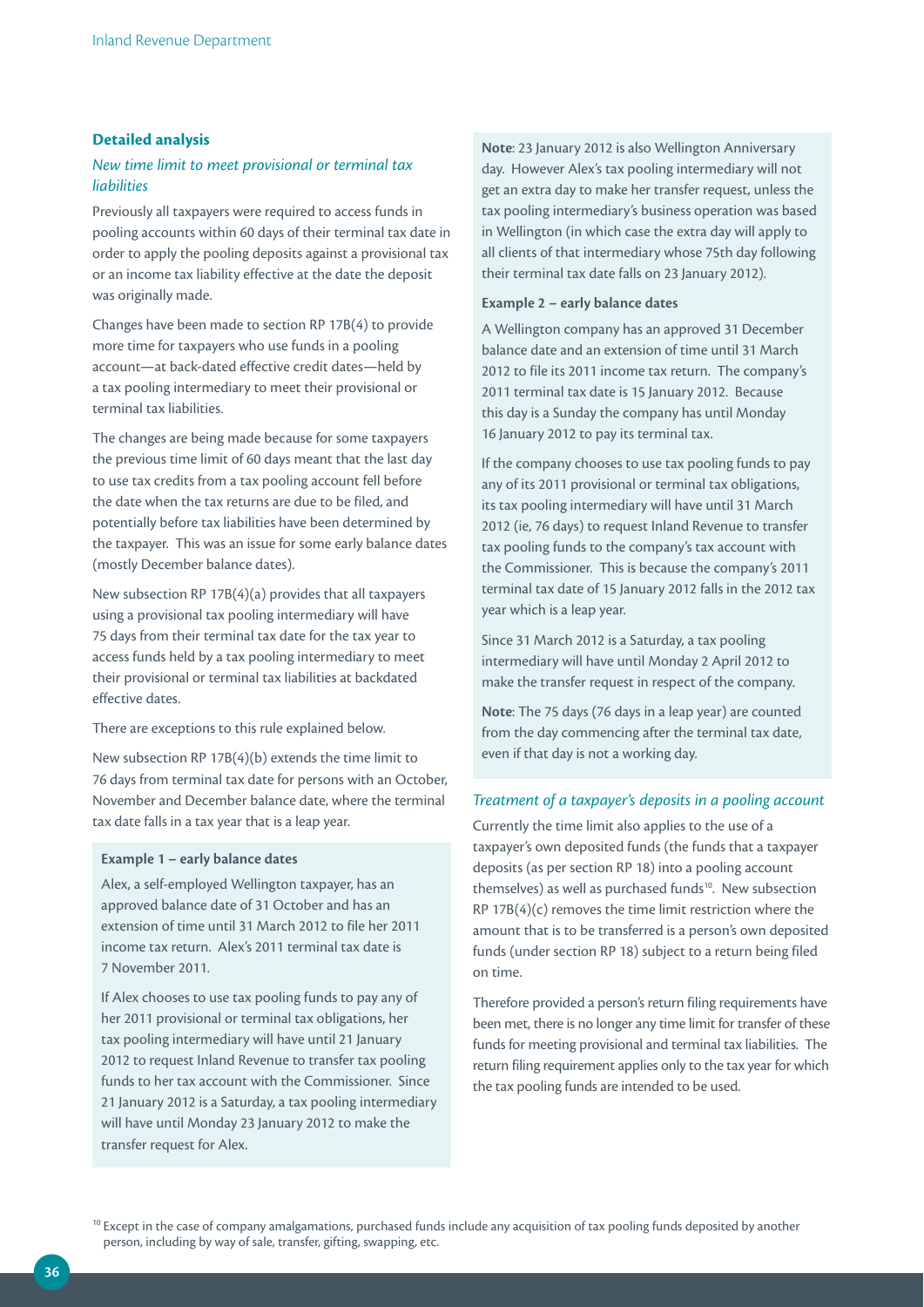This amendment means that people who use amounts that they have deposited will be able to transfer the total amount of their deposit as long as they do so within 75 days of their terminal date if they have not filed their tax return, or at any time if they have filed their return.

New subsections RP 17(2) and RP 17B(4)(4B) provide for the use of amounts deposited by a person to pay provisional tax, terminal tax, an increase in an assessment of tax or other obligations as if it had itself deposited the funds. This applies if the person is a member of a group of companies at the time an amount is deposited; so that each company of a group is able to use those deposited funds.

The treatment of "own deposited funds" as provided for in new subsection RP  $17B(4)(c)$  therefore extends to these group companies. This removes the time limit for the use of own funds where a person is a member of the same group of companies based on the membership of the group at the time of deposit or purchase, and use of the tax pooling funds—provided the return filing requirements have been met.

For imputation purposes if a member (company A) of a group of companies (which is not an imputation group) makes a deposit of own funds only company A receives an imputation credit at the time of the deposit. If company A uses any of these deposited funds to pay its own income tax or provisional tax obligations, no further imputation debits or credits arise as a result of the transfer of its own deposited funds from the tax pooling account to its income tax account.

However, if another member of the group (company B), who must have been a member of that group at the time the deposit was made by company A, uses the deposit to pay income tax or provisional tax, then an imputation credit will arise for company B when the deposit is transferred from the tax pooling account to company B's income tax account and an imputation debit will arise for company A. An imputation credit arises for company B on the effective date of the transfer and an imputation debit arises for Company A on the date the Commissioner processes the transfer request from the tax pooling account to company B's income tax account.

Company C, a member of the group, can use a deposit made by Company A to meet a non-income tax obligation (such as an increased GST obligation) by direct transfer of the deposit into their own GST account.

No imputation credit will arise for company C, but an imputation debit will still arise for company A on the date the Commissioner processes the transfer request from the tax pooling account to company C's GST account.

Company C can only use the deposit if they are a member of the group at the time the deposit was made.

The treatment of imputation credits and debits for members of the same group is intended to be similar to the way the imputation rules apply if company A transferred its own deposited funds to its income tax account and then requested transfers under the transfer rules to other members of the group, or to meet company A's obligations to pay other non income tax obligations.

The amendment also ensures that funds paid directly to a tax pool are treated similarly to those paid directly to the Commissioner. Once transferred from the tax pool to the taxpayer's tax account section 173L and 173M of the Tax Administration Act allows excess tax to be transferred within the taxpayer's account or to related parties at the date the tax was paid. There is no time limit on such transfers. There are no changes to transfers of "own funds" back into a tax pooling account (ie, the effective date of all such transfers will continue to be the date of request).

New subsection RP 17B(7) limits the amount a taxpayer may request an intermediary to transfer:

- **•**  Section RP 17B(7)(a) applies to purchased funds and limits these to the actual obligation owing (subject to section RP 19B, explained below).
- Section RP 17B(7)(b) ensures no limit applies to a taxpayer using their own deposited funds if they have complied with their return filing obligations for the applicable tax year.
- **•**  Section RP 17B(7)(c) and (d) limit the amount of all tax pooling transfers (whether own funds or purchased funds) to the increased amount of tax payable or the amount of deferred tax payable, as applicable.

In practice, the requirement to file a tax return in order for a taxpayer to access their own deposited funds will not necessarily prevent the taxpayer from using these funds if the return for the applicable tax year is not filed.

The purpose of the return filing requirement is, firstly, to ensure that taxpayers who use their own deposited funds comply with their other tax obligations and, secondly, to consider, on a case by case basis, if a request complies with other legislative provisions. Where taxpayer's use of their own deposited funds is found to be done in a manner that contravenes other legislative provisions and this becomes possible solely because they have not filed their tax return, the Commissioner may not allow the funds to be transferred, or if already processed will amend or reverse the transfer.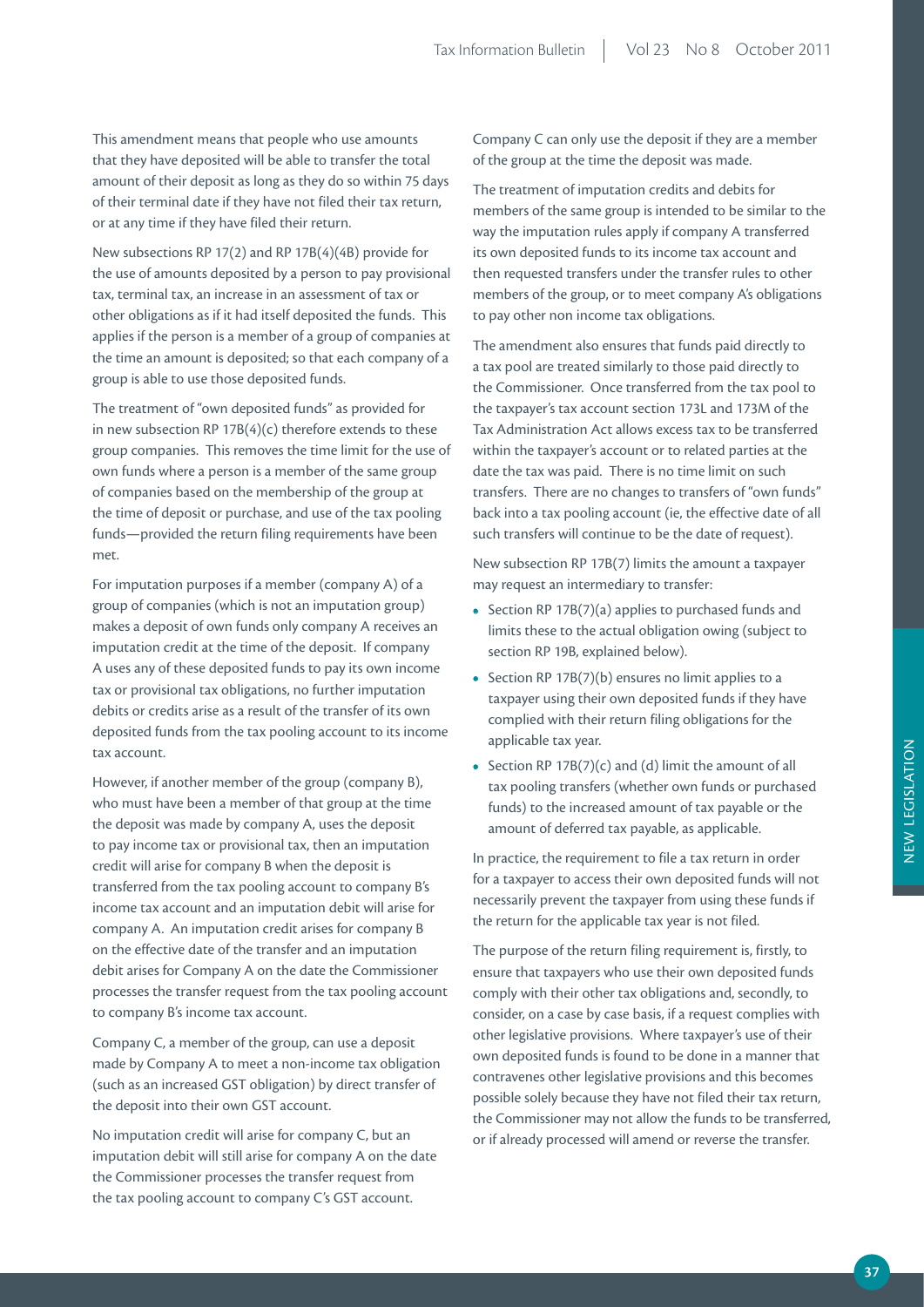#### **Example 3 – use of "own deposited funds"**

Rokky Ltd has a 31 March balance date and did not file its 2011 income tax return by 7 July 2011 (the company does not have a tax agent or an individual extension of time). The company's 2011 terminal tax date is 7 February 2012.

If the company chooses to use its own deposit tax pooling funds to pay any of its 2011 provisional or terminal tax obligations, its tax pooling intermediary will have until 22 April 2012 to request Inland Revenue to transfer tax pooling funds to its tax account with the Commissioner. Since 22 April 2012 is a Sunday, a tax pooling intermediary will have until Monday 23 April 2012 to make the transfer request in respect of the company.

The company fails to ask its tax pooling intermediary to transfer its own deposited funds by 23 April 2012. On 24 April 2012 the company asks its tax pooling intermediary to transfer its own deposited funds with backdated effective dates towards its 2012 provisional tax obligations.

The company then requests the Commissioner (under the Transfer Rules in Part XB of the TAA) to transfer the funds from the company's 2012 tax year to its 2011 tax year retaining the backdated effective dates.

#### **Example 4 – use of purchased funds**

Julia paid \$63,000 of 2011 provisional tax in three instalments. By 31 March 2011 Julia thought she might owe some terminal tax so she then purchased \$9,000 of tax pooling funds (one third at each of her 2011 provisional tax instalment dates of 28 August 2010, 15 January and 7 May 2011) to mitigate the use-ofmoney interest otherwise payable.

Julia files her 2011 income tax return on 7 July 2011 showing terminal tax to pay of \$6,000 due by 7 February 2012. Julia asks her tax pooling intermediary to request transfer of her \$9,000 to her 2011 tax account at the backdated effective dates she purchased these funds. The tax pooling intermediary makes the transfer request on 17 February 2012.

The Commissioner will only allow Julia to receive a total of \$6,000 at backdated effective dates into her 2011 tax account as that is the amount she owes for the 2011 tax year.

The remaining \$3,000 (ie, \$1,000 purchased at each of 28 August 2010, 15 January and 7 May 2011), if transferred into her 2011 income tax account, will have the effective dates changed to the date of request (ie, 17 February 2011).

Alternatively Julia could ask her tax pooling intermediary to transfer the \$3,000 towards her 2012 provisional tax obligations and/or any expected terminal tax obligations. The effective dates Julia can use must be no earlier than the effective date the funds are available at and must not be any earlier than the first day of her 2012 tax year (ie, 1 April 2011).

## **Example 5a – "own deposited funds" used to meet an increased amount**

Wendy has a 31 March balance date and deposited \$30,000 into a tax pooling account on each of her 2011 provisional tax instalment dates to meet her provisional tax obligations of \$90,000. Wendy's RIT turns out to be \$87,000. On 30 April 2012 Wendy asks her tax pooling intermediary to transfer \$29,000 of the \$30,000 she deposited at each instalment date to meet her 2011 tax obligation of \$87,000.

Wendy keeps the remaining deposits in the tax pool (\$1,000 at each of 28 August 2010, 15 January and 7 May 2011).

On 24 April 2012 a GST audit revealed that Wendy has made an error in calculating the GST payable for the two month period ended 31 March 2011. Wendy is issued with an assessment for an additional \$2,000 in GST due to the error.

Because Wendy's 31 March 2011 GST was due on 28 April 2011, she can use the remaining 28 August 2010 and 15 January 2011 deposits to pay her increased GST obligations and mitigate use-of-money interest that would otherwise be payable.

# **Example 5b – "own deposited funds" used to meet other obligations**

Continuing with example 5a, Wendy made an adding error and short-paid her PAYE by \$1,500 for the period ended 30 April 2012, which was due on 20 May 2012. Wendy realises her error when she receives her PAYE statement of account on 30 May 2012.

Because Wendy still has \$1,000 of her own deposited funds in a tax pooling account with an effective date of 7 May 2012, she can ask her tax pooling intermediary to transfer this \$1,000 to her 30 April 2012 PAYE period with an effective date of 20 May 2012.

Because Wendy has no other own deposited tax pooling funds she still owes the remaining \$500 PAYE as well as late payment penalties and use-of-money interest on this amount.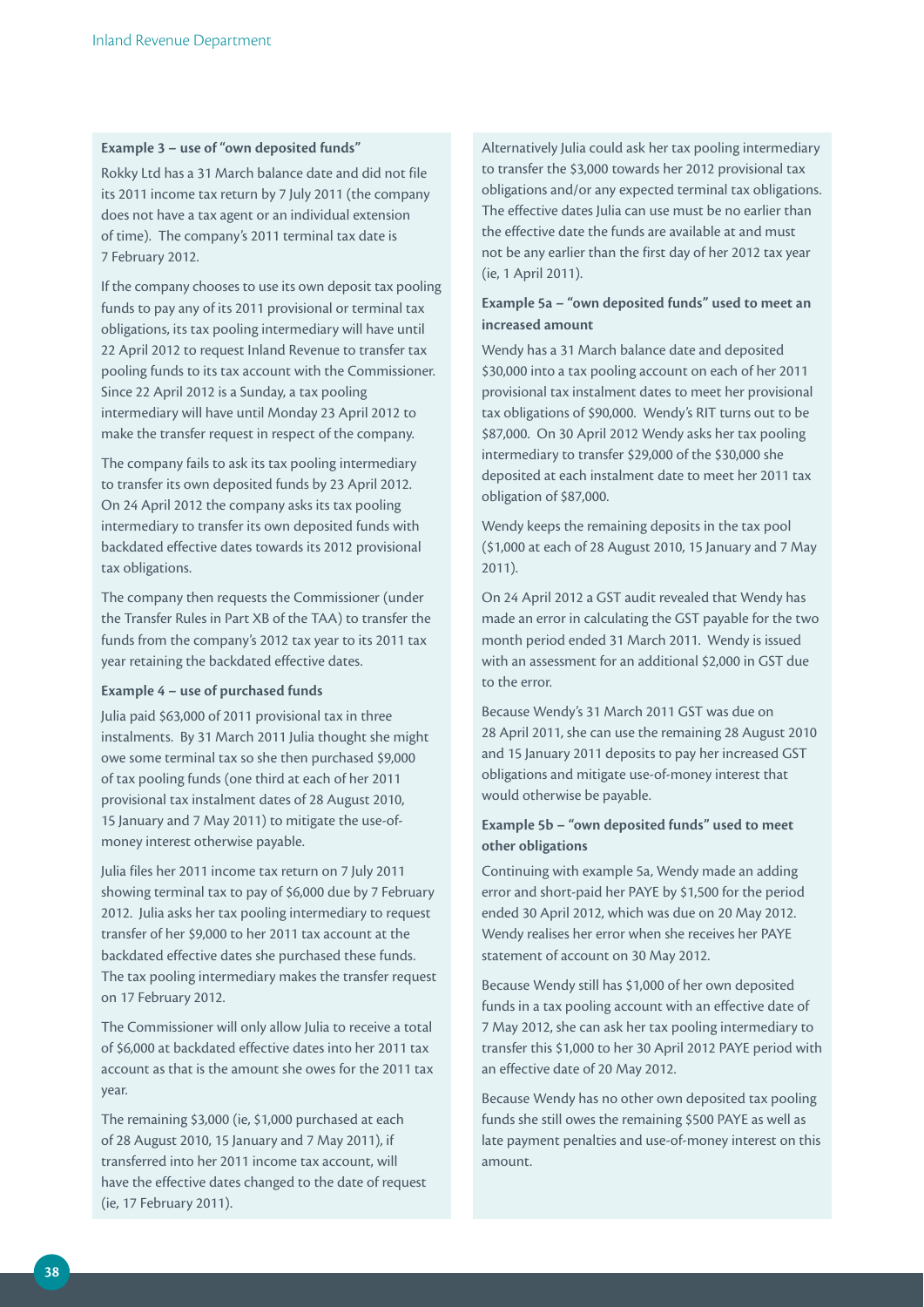# **Example 6 – group companies (own deposited funds and purchased funds)**

#### **Example 6a**

Orange Ltd is the nominated member of a group of companies for making tax pooling deposits and purchasing tax pooling funds. Orange Ltd makes three deposits of \$100,000 on 16 June 2010, 27 April 2011 and 31 August 2011 and on 22 June 2011 also purchased \$200,000 from another member of the same tax pool it is a member of. When these deposits and the purchase were made the members of the group were Orange Ltd, Blue Ltd and Grey Ltd.

At the time of deposit only Orange Ltd received imputation credits.

Any of these members of the group can use any of the three tax pooling deposits as their own deposited funds. The funds purchased on 22 June 2011 are not "own deposited funds" for any of the companies.

**Note**: The exact imputation impacts for members of a group of companies will differ for "own deposited funds" and purchased funds, where these are applied to income tax accounts of the members. Additionally there will also be imputation impacts where "own deposited funds" and purchased funds are applied to meet other taxes. These impacts are explained in other parts of this item.

#### **Example 6b**

On 1 June 2011 Purple Ltd joined the Orange Ltd group of companies. Because Purple Ltd was not a member at the time the 16 June 2010 and 27 April 2011 deposits were made, it cannot use these funds as "own deposited funds". If Purple Ltd uses any of these two deposits they would be purchased funds (ie, acquired in some way from the Orange Ltd group).

The deposit made on 31 August 2011 is considered to be "own deposited funds" as Purple Ltd was a member of the group as at that date. The funds purchased on 22 June 2011 are not "own deposited funds" for Purple Ltd either.

There are no imputation impacts on any of the companies as a result of Purple Ltd joining the group.

**Note**: Group companies and tax pooling intermediaries are responsible between themselves for ensuring that full details of group membership of companies are maintained each time a deposit is made by a group member and each time when such funds are used as "own deposited funds".

# **Example 6c**

Purple Ltd has its own tax pooling deposit of \$50,000 it made on 22 October 2009. When Purple Ltd joined the Orange Ltd group this deposit had not been used and remains Purple Ltd's "own deposited funds".

However if Orange Ltd, Blue Ltd or Grey Ltd use any of the \$50,000 deposit made by Purple Ltd they cannot use this as "own deposited funds".

**Note**: Companies joining or leaving a group and tax pooling intermediaries are also responsible between themselves for ensuring that full details of unused deposits the company made before joining a group are maintained as well as any use of those "own deposited funds" while they are a member of a group of companies.

#### **Example 6d**

On 30 September 2011 Grey Ltd leaves the Orange Ltd group. Grey Ltd retains the \$100,000 deposited into the tax pool on 27 April 2011. Because Grey Ltd was a member of the Orange Ltd group when that deposit was made this becomes Grey Ltd's "own deposited funds".

From that time the \$100,000 deposit made on 27 April 2011 is no longer a deposit of the Orange Ltd group.

On 30 September 2011 Grey Ltd would receive an imputation credit of \$100,000 as at 27 April 2011 and Orange Ltd will receive an imputation debit as at 30 September 2011.

If Grey Ltd were to rejoin the Orange Ltd group at some point in future, this \$100,000 deposit would only be "own deposited funds" for Grey Ltd. Orange Ltd and Blue Ltd cannot use this deposit as "own deposited funds" again. There would be no imputation impacts if Grey Ltd rejoined the group at the time of rejoining.

**Note**: If it was Purple Ltd that left the group, it could never have used the 27 April 2011 deposit as "own deposited funds" and therefore the \$100,000 would be treated as purchased funds of Purple Ltd upon leaving the group. Orange Ltd will receive an imputation debit of \$100,000 on 30 September 2011 (but the date the debit arises in its imputation account and in which imputation year(s) will depend on its 2011 imputation account closing balance and on its 2012 imputation account balance on 30 September 2011).

An imputation credit for Purple Ltd will only arise on the date the Commissioner transfers the \$100,000 to its income tax account. The effective date of Purple Ltd's imputation credit will be the same effective date it uses the \$100,000 at.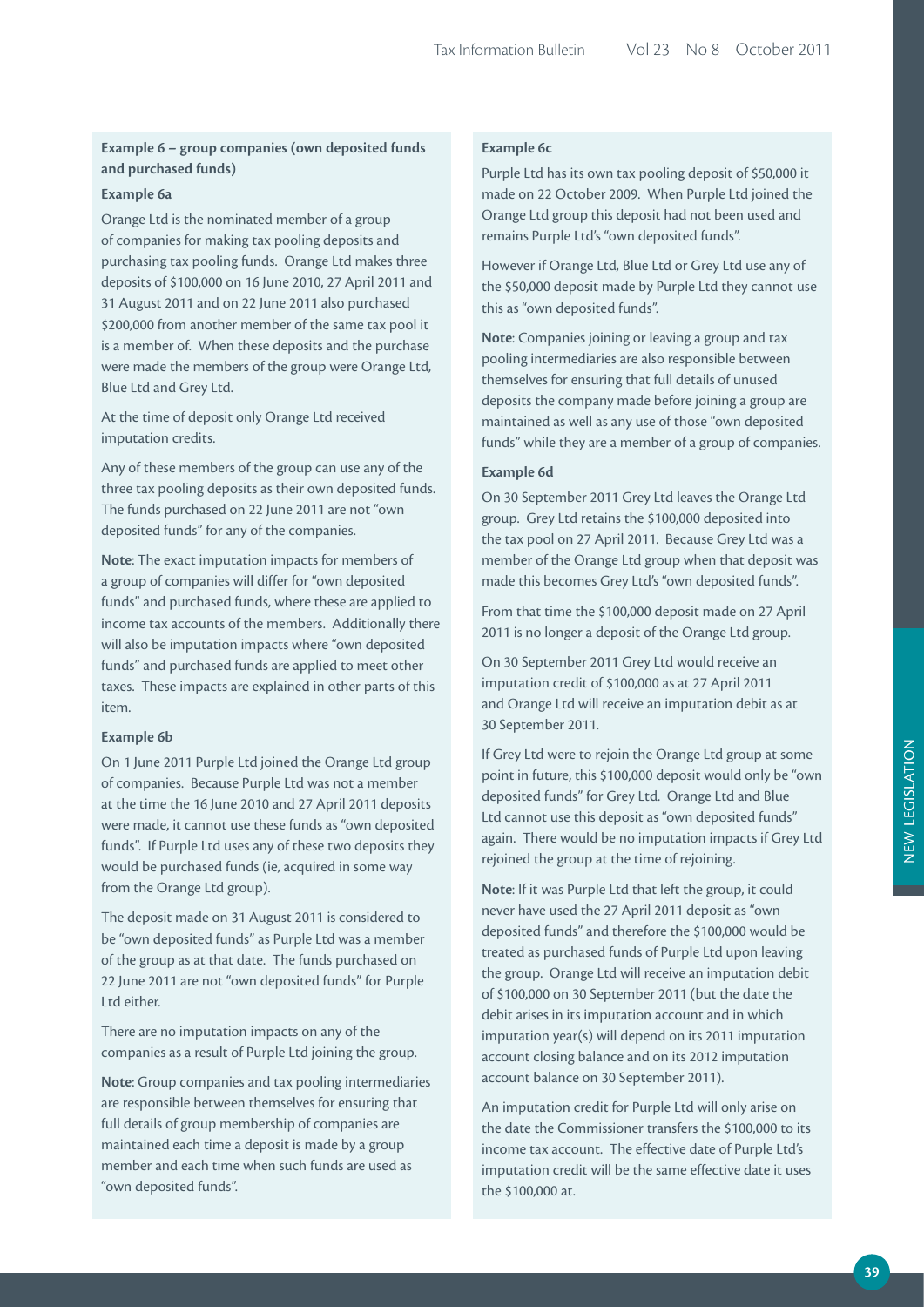#### **Example 6e**

On 1 November 2011 Pink Ltd joined the Orange Ltd group. Because Pink Ltd was not a member at the time the 16 June 2010 and 31 August 2011 deposits were made, it cannot use these funds as "own deposited funds". Also Purple Ltd's deposit of 22 October 2009 cannot be used by Pink Ltd as "own deposited funds".

Pink Ltd has also made a deposit of its own of \$100,000 on 14 January 2011 and retains this as "own deposited funds" when it joins the Orange Ltd group. Orange Ltd, Blue Ltd and Purple Ltd cannot use this deposit as "own deposited funds".

There are no imputation impacts on any of the companies as a result of Pink Ltd joining the group.

#### **Example 6f**

On 31 May 2012 Pink Ltd leaves the Orange Ltd group. Prior to leaving, Pink Ltd and Orange Ltd come to an arrangement to swap Pink Ltd's deposit of 14 January 2011 for \$50,000 of the \$100,000 deposit Orange Ltd's group made on 16 June 2010.

Both Pink Ltd and Orange Ltd group are deemed to have disposed of (ie, sold) their respective "own deposited funds" and acquired the other's \$50,000. Pink Ltd now has purchased funds of \$50,000 with an effective date of 16 June 2010 and Orange Ltd Group now has purchased funds of \$50,000 with an effective date of 14 January 2011 and a remaining \$50,000 of its "own deposited funds" with an effective date of 16 June 2010.

**Note**: Both Orange Ltd and Pink Ltd will receive an imputation debit of \$50,000 on 31 May 2012. The dates these debits will arise in each of these companies imputation accounts and in which imputation years will depend on their respective 2012 imputation account closing balances and on their respective 2013 imputation account balances as at 31 May 2012.

Imputation credits for both Orange Ltd and Pink Ltd will only arise on the date the Commissioner transfers the \$50,000 to their respective income tax accounts. The effective date of each company's imputation credit will be the same effective date it uses the \$50,000 at (which is likely to be different for each company as the deposit dates are different).

# **Example 7 – imputation effects of use of "own deposited funds" for members of a group of companies Example 7a**

Ship Ltd, Boat Ltd and Dinghy Ltd are members of a group of companies. On 28 October 2011 Ship Ltd

makes a deposit of \$500,000 into a tax pooling account and an imputation credit of \$500,000 arises on the same date.

On 26 April 2012 the Commissioner processes a transfer request from the group's tax pooling intermediary to transfer \$200,000 of the \$500,000 deposit to Boat Ltd's 2012 income tax account with an effective date of 28 October 2011.

An imputation credit of \$200,000 arises for Boat Ltd on 28 October 2011. For Ship Ltd an imputation debit of \$200,000 arises on 26 April 2012.

#### **Example 7b**

Dinghy Ltd has an increased GST obligation of \$30,000 for its GST period ended 30 September 2011 following an amended assessment issued by the Commissioner on 13 June 2012.

On 27 June 2012 the Commissioner processes a transfer request from the group's tax pooling intermediary to transfer \$30,000 of the remaining (ie, \$300,000) deposit Ship Ltd made on 28 October 2011 to Dinghy Ltd's GST account, also with an effective date of 28 October 2011.

No imputation credit arises for Dinghy Ltd as the transfer is from the tax pooling account to its GST account. For Ship Ltd an imputation debit of \$30,000 arises on 27 June 2012.

**Note**: If instead, Ship Ltd had the increased GST obligation, an imputation debit of \$30,000 would still arise for Ship Ltd on 27 June 2012.

#### *Transfers for certain expected tax liabilities*

Currently taxpayers who purchase pooling funds and who filed their income tax return at the time Inland Revenue processes the transfer request are only able to transfer funds for actual tax obligations. There may be situations when taxpayers wish to purchase pooling funds and have them transferred to their income tax account before they file their income tax return (because they have an expected obligation that cannot be quantified at that time). New section RP 19B allows taxpayers to use purchased funds in a tax pooling account towards the payment of a future tax liability if certain criteria are met.

The section applies to a person who:

- **•**  expects to have an income tax or provisional tax liability for a tax year;
- **•**  has *acquired* funds in a tax pool (there are no limitations in relation to taxpayers using their own deposited funds); and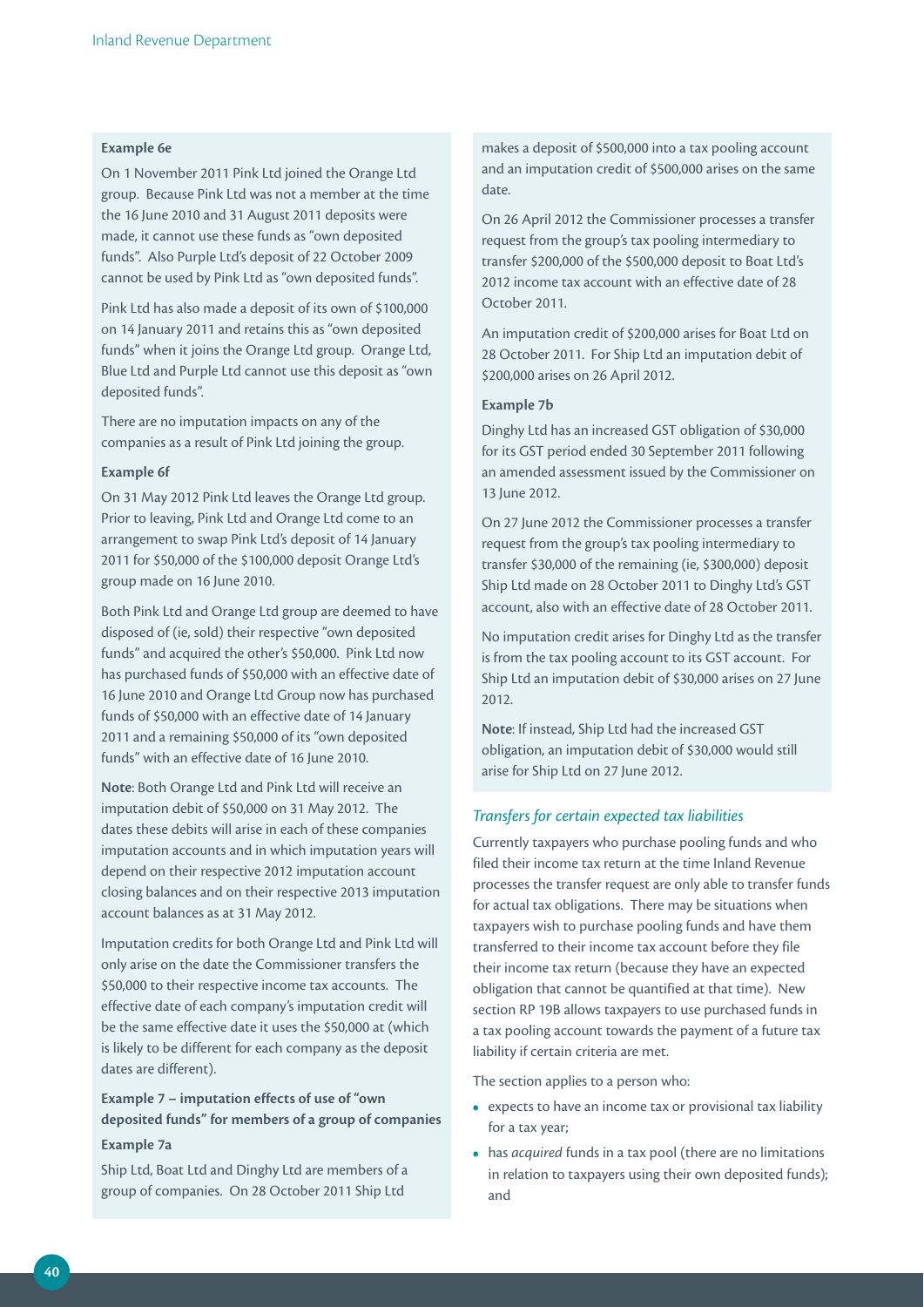**•**  has not yet filed a return of income in relation to the liability for the year (and therefore cannot quantify the actual obligation).

In order to use purchased funds for future tax liabilities according to this section, certain requirements must be met. Section RP 19B(3) provides that at the time of making the request the person must have met all of their return filing requirements for earlier tax years (for an income tax liability) and have met all their obligations under the provisional tax rules (for a provisional tax liability). This ensures that the Commissioner has all of the necessary information when a request for purchased pooling funds is received to determine what the taxpayer's provisional tax obligations are as these are generally based on prior year terminal tax obligations from tax returns.

Section RP 19B(4) provides that any backdated credit date for purchased funds is limited to the tax year in which the funds are used. This ensures that backdated tax pooling funds are not able to be used to meet other obligations that the tax pooling rules are not intended to apply to. Taxpayers will be able to choose any date within their tax year (or income year in the case of non-standard balance date taxpayers) to transfer tax pooling funds at. If no purchased funds are available at the dates required, funds with later effective dates can be used.

Section RP 19B(5) ensures that if excess tax results from the purchased pooling funds this can only be:

- **•**  transferred to a future tax year of the taxpayer to meet an obligation to pay their provisional or terminal tax; or
- **•**  transferred to another tax obligation of the taxpayer or another taxpayer with an effective date no earlier than the date the taxpayer requests a transfer of the excess tax (that is, no backdated effective date is possible); or
- **•**  refunded to the taxpayer.

## **Examples 8 & 9 – purchased funds to meet expected liability**

#### **Example 8a**

Phil has a 31 December balance date and all his income tax returns are up to date. Phil has paid his 2011 provisional tax of \$60,000 in three payments of \$20,000 at each of the due dates (28 May 2010, 28 September 2010 and 28 January 2011).

Phil has an extension of time to 31 March 2012 to file his 2011 income tax return but an analysis of his financial data in March 2011 indicates Phil's 2011 RIT is likely to be \$75,000.

Phil decides to purchase \$5,000 at each of his 2011 provisional tax instalment dates and asks his tax pooling intermediary to transfer these amounts in April 2011. Phil's tax agent files Phil's 2011 tax return on 31 March 2012 showing RIT of \$70,000.

Because Phil paid \$60,000 and also purchased \$15,000 of tax pooling funds towards an expected liability of \$75,000, the first \$15,000 of any excess tax in his 2011 income tax account would be subject to section RP 19B(5) if his RIT turned out to be less \$75,000. Since Phil's RIT was \$70,000 he has \$5,000 excess tax he must now choose how to deal with.

On 30 April 2012 Phil asks the Commissioner to transfer \$1,000 of the excess tax to his Child Support for the month of April 2012 due on 20 May 2012 and requests a refund of the balance of \$4,000. The Commissioner transfers the \$1,000 to Phil's Child Support on 7 May 2012 with an effective date of 30 April 2012 (or a later date that Phil chooses) and refunds the \$4,000 together with the use-of-money interest accrued to 7 May 2012.

**Note 1:** The reason the Commissioner will allow Phil to transfer the purchased tax pooling funds that have become excess tax to meet his Child Support obligations is because the transfer is not being backdated and if the \$1,000 was refunded along with the other \$4,000 Phil will need to make a payment of \$1,000 on or before 20 May 2012 to meet his Child Support obligations on time.

**Note 2:** If Phil also owed \$1,000 Child Support for the month of March 2012, which was due on 20 April 2012, and had also requested a transfer on 30 April 2012, the earliest effective date Phil could choose for the transfer would be the date of request (ie, 30 April 2012). In this case Phil could request a transfer of the \$1,000 and the late payment penalty of \$100 to be transferred on 30 April 2012 to clear this Child Support debt for that month because there is no backdating of tax pooling funds.

#### **Example 8b**

Using the facts from example 8a except that Phil's RIT was \$55,000 when his tax agent filed his 2011 tax return.

Phil purchased \$15,000 which was not needed to meet his RIT and he also has \$5,000 of excess tax from the provisional tax payments he made.

The first \$15,000 of transfers will be subject to section RP 19B(5). If Phil wishes to transfer any of the \$5,000 of overpaid provisional tax, he will firstly need to advise the Commissioner what he wants to do with the \$15,000 of excess tax resulting from the tax pooling purchase.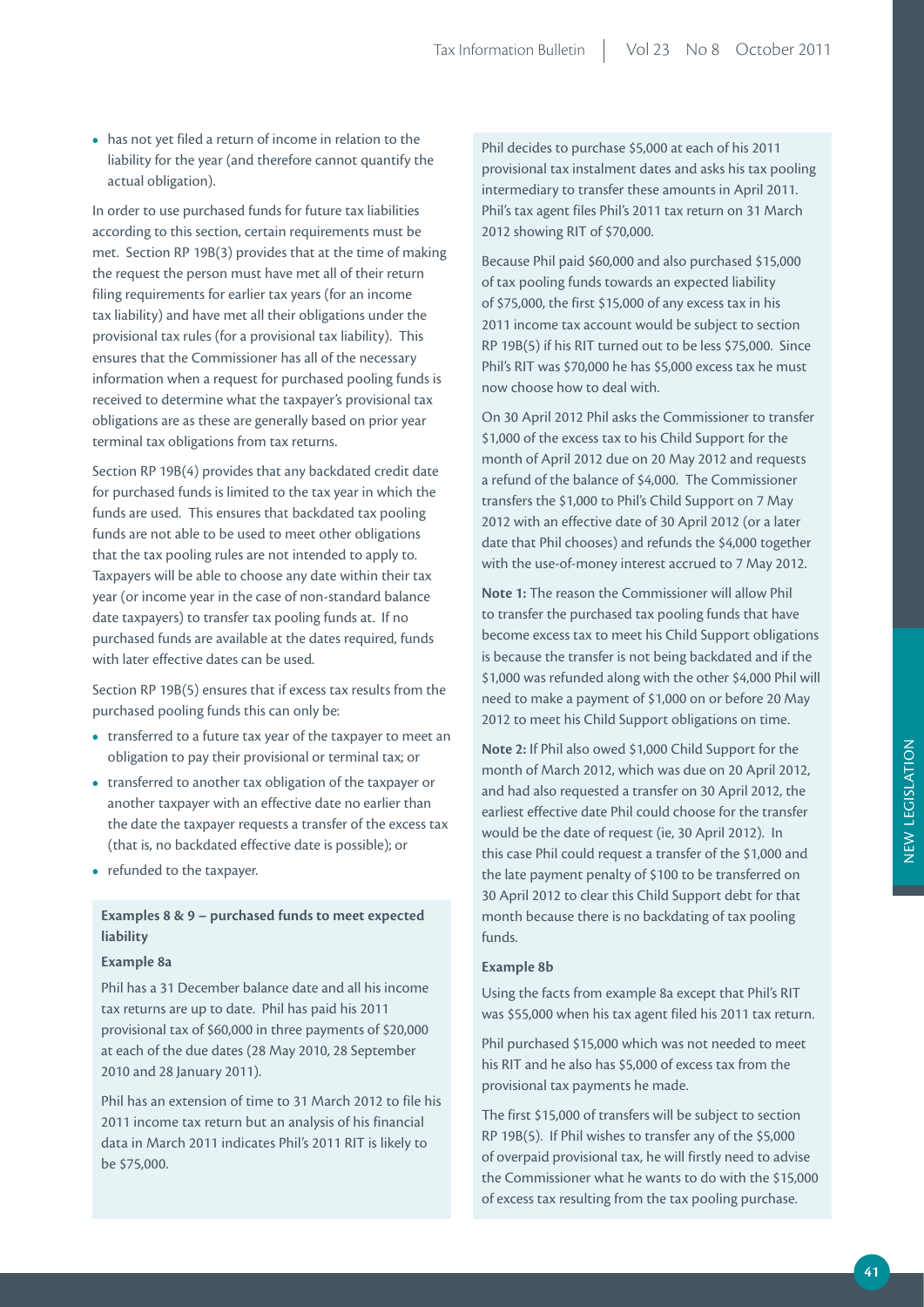Until the \$15,000 of purchased tax pooling funds is dealt with pursuant to section RP 19B(5) the Commissioner will not process any transfer request in respect of the \$5,000 of overpaid provisional tax.

#### **Example 8c**

Using the facts from example 8a except that Phil's RIT was \$55,000 when his tax agent filed his 2011 tax return and Phil purchased tax pooling funds to meet his 2011 provisional tax obligations of \$20,000 on each provisional tax due date.

Phil purchased \$15,000 which was not needed to meet his RIT in addition to \$5,000 of the \$60,000 provisional tax payments he purchased.

Section RP 19B(5) will apply to all \$20,000 of the purchased tax pooling funds that became excess tax when Phil's tax return was filed and his RIT and terminal tax was determined.

If Phil wishes to transfer any of the \$20,000 of purchased tax pooling funds that have become excess tax, he will need to advise the Commissioner which option(s) under section RP 19B(5) he wishes to apply to the \$20,000.

## **Example 9**

Kath estimates her 2012 provisional tax on 26 August 2011 at \$54,000 and purchases \$18,000 of tax pooling funds to pay her first instalment due on 28 August 2011. Kath's tax pooling intermediary requests the Commissioner to transfer the \$18,000 to Kath's 2012 income tax account. On 23 November 2011 Kath determines that her 2012 RIT will be much lower than her estimate and she files a revised estimate of \$45,000.

Because Kath's second instalment is not due to be paid until 15 January 2012 she has excess tax of \$3,000 (from the \$18,000 tax pooling funds transferred to her account). On 13 December 2011 Kath asks the Commissioner to transfer the \$3,000 excess tax to her husband's 2012 income tax account. The effective date of this transfer will be 13 December 2011 because the excess tax arose from purchased tax pooling funds she is transferring to another taxpayer (the concessions for transfers between associated persons under the transfer rules do not apply to transfers that are subject to section RP 19B). For Kath to retain the 28 August 2011 effective date she would have to be applying the excess tax pooling funds to her own income tax (the 2013 tax year but not an effective date earlier than the first day of that tax year, ie, 1 April 2012), an increased amount of tax she owes, or an obligation she has to pay deferred tax (in both these last two cases the original due dates of the tax must fall on or after 28 August 2011).

## *Extending the use of pooling funds to voluntary disclosures where there has been no previous assessment*

In the past, tax pooling funds were limited to situations when there has been a previous assessment. In addition, the use of tax pooling funds did not extend to situations where a tax liability existed without the need for an assessment (because the amount due is an obligation, not assessed taxes such as for resident withholding tax and fringe benefit tax).

New section RP 17B(3)(ab) will allow pooling funds to be used to pay increased amounts arising from a voluntary disclosure when there has not been a previous assessment (because the amount due was an obligation, not assessed taxes), provided the relevant return has previously been filed for that return period.

Since not all adjustments will arise from a voluntary disclosure, new section RP 17B(3)(ac) will allow pooling funds to be used when the Commissioner makes an assessment or adjustment increasing an amount previously payable (because the amount due was an obligation, not assessed taxes), provided the relevant return has previously been filed for that year or return period.

The original amount of tax payable cannot be paid using tax pooling funds. Tax pooling funds can only be used for the adjustment resulting from the difference between the return filed and the increased amount owing. This is consistent with the treatment of additional amounts owing resulting from amended assessments. If second or subsequent adjustments are made that result in more tax to pay, this amendment will also allow tax pooling to be used, provided each subsequent adjustment results in an increased amount of tax to pay than the immediately preceding adjustment.

The timeframe for taxpayer's using tax pooling at backdated effective dates to meet increased amounts of tax remains at 60 days from the date the Commissioner issues an assessment, or other form of written notice where the increased amount of tax does not result from an assessment (for example a letter setting out the adjustments or a statement of account).

# **Example 10 – PAYE voluntary disclosure is made (return has previously been filed)**

The Corner Company employs 5 staff and has 3 contractors and files its own PAYE schedules. For the month of August 2011 it had a payroll software problem that resulted in incorrect information being generated and the PAYE paid was \$4,000 instead of \$4,500. The company did not become aware of the problem until it was preparing its September 2011 PAYE schedule.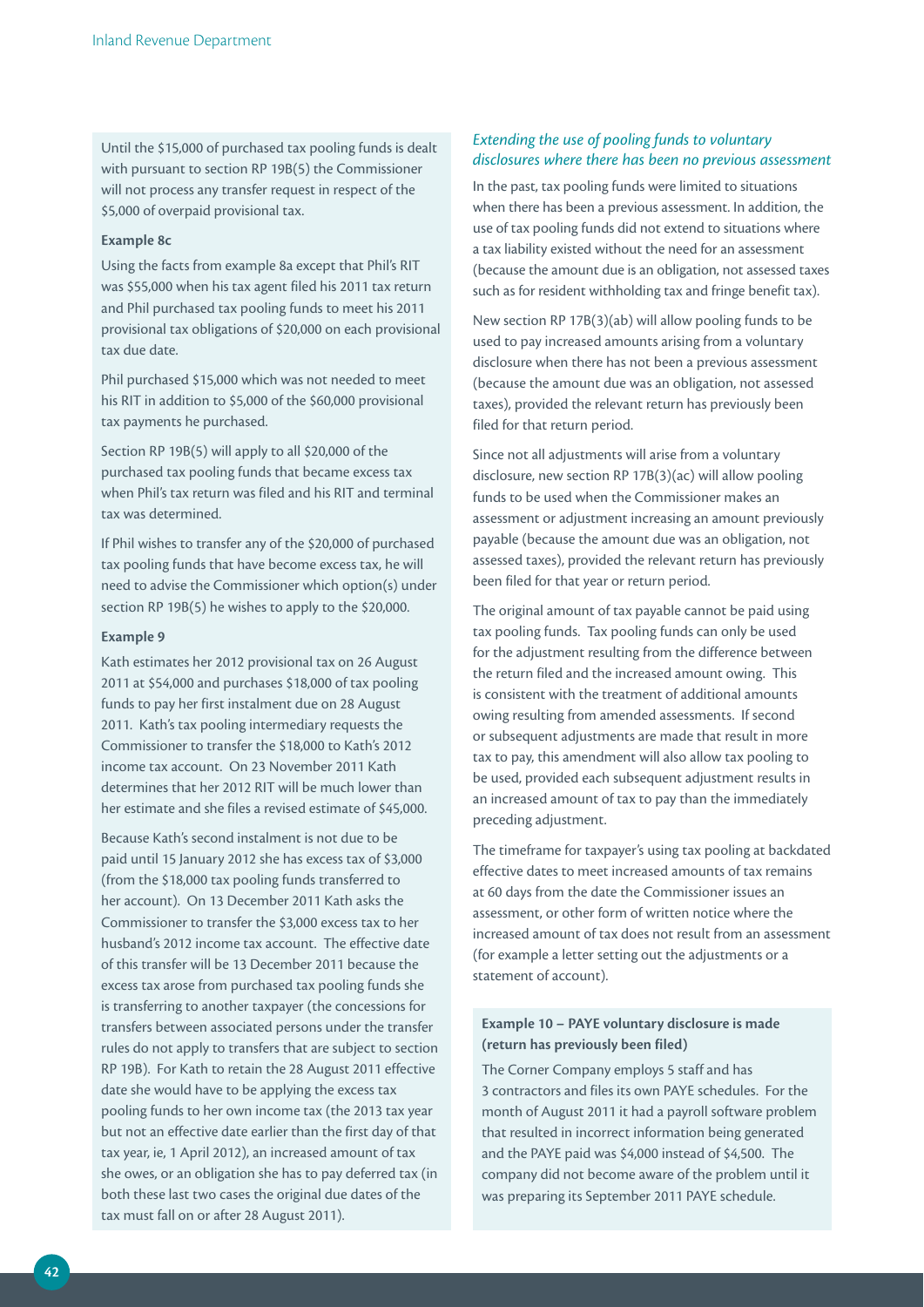The company makes a voluntary disclosure to correct the error and once the Commissioner has made the adjustment the company sources tax pooling funds within 60 days of the date the Commissioner notifies the company of the adjustment to pay the increased amount of PAYE of \$500 with an effective date equal to the original due date to mitigate the use-of-money interest that would otherwise be payable (even though a new due date was set to pay the \$500).

Shortly after the Commissioner is approached by one of the company's contractors who considers that he should be an employee. Following a review of all of the contracts and other relevant documents, a meeting is held with the company and the contractor where agreement is reached that the contractor was in fact an employee and that PAYE of \$400 should have been deducted for the month of August 2011.

The Commissioner makes a further adjustment increasing the PAYE for the month of August 2011 from \$4,500 to \$4,900. The Commissioner sets a new due date for the increased amount of tax of \$400 and the company is able to use tax pooling funds within 60 days of the notification of the increase of \$400 in the PAYE (which may be by way of a Notice of Assessment, a letter setting out the Commissioner's adjustment, or a Statement of Account showing the increased PAYE if the adjustment made does not result in an assessment).

## **Example 11 – FBT voluntary disclosure is made (return has previously been filed)**

In December 2011 the Commissioner investigates Rentals 4 You Ltd, a company that hires out cars for special events. The Commissioner finds that the company did not include FBT on a limousine that was used privately by some of the employees of the company in its quarterly FBT returns filed covering the quarterly FBT periods between 1 July 2010 and 30 June 2011. Following the investigation assessments are made by the Commissioner increasing the FBT obligations of the company by \$500 per quarter.

The company has 60 days from the date of the Notices of Assessment for each quarter to use tax pooling funds to meet the increased FBT payable. The company has \$500 of its own funds in the tax pooling account that was left over from a deposit made on 7 May 2010 to pay its 2010 income tax that was not needed.

The company uses the \$500 of its own funds to pay the increased FBT for the quarter ended 30 September 2010 as at the original due date of 20 October 2010 to mitigate the use-of-money interest that is otherwise payable.

The company also purchases \$1,500 of tax pooling funds to pay the additional FBT of \$500 due for each of the three quarters ended on 31 December 2010, 31 March 2011 and 30 June 2011 at the due dates these FBT returns were originally due (ie, 20 January 2011, 31 May 2011 and 20 July 2011, respectively).

# *A Commissioner discretion to use funds where no return is filed*

New section RP 17B(9) stipulates that the Commissioner's discretion in new section RP 17B(10) is available in situations where a voluntary disclosure is made and a return has not previously been filed (ie, the return is provided at the time of making the voluntary disclosure). This discretion is limited to income tax and resident withholding tax (RWT).

New section RP 17B(10) provides the matters that the Commissioner will have regard to in considering whether or not to allow the use of tax pooling funds. This includes consideration of the compliance history over the previous two years (filing and paying) and other factual information available to the Commissioner at the time. That other factual information available must satisfy the Commissioner that the increased amount of tax has arisen as a result of an event or circumstance beyond the person's control and the person has a reasonable justification or excuse for not filing the return by the due date (for example, the person cannot reasonably have been expected to have known of their obligations). This ensures that in exercising discretion the Commissioner is satisfied that each occasion of non-compliance is not a deliberate act or a continuation of failures because of the taxpayer's inadequate or poorly applied internal controls.

The taxpayer is required to have the ability to use tax pooling funds confirmed to them in writing before backdated tax pooling funds are used under this provision. It is therefore advisable that taxpayers ask the Commissioner to exercise his discretion at the same time as making their voluntary disclosure of income tax or RWT and before committing themselves to acquiring tax pooling funds at backdated effective dates.

Requests to use this discretion need to be sent to The Manager, Legal and Technical Services, PO Box 1462, Wellington.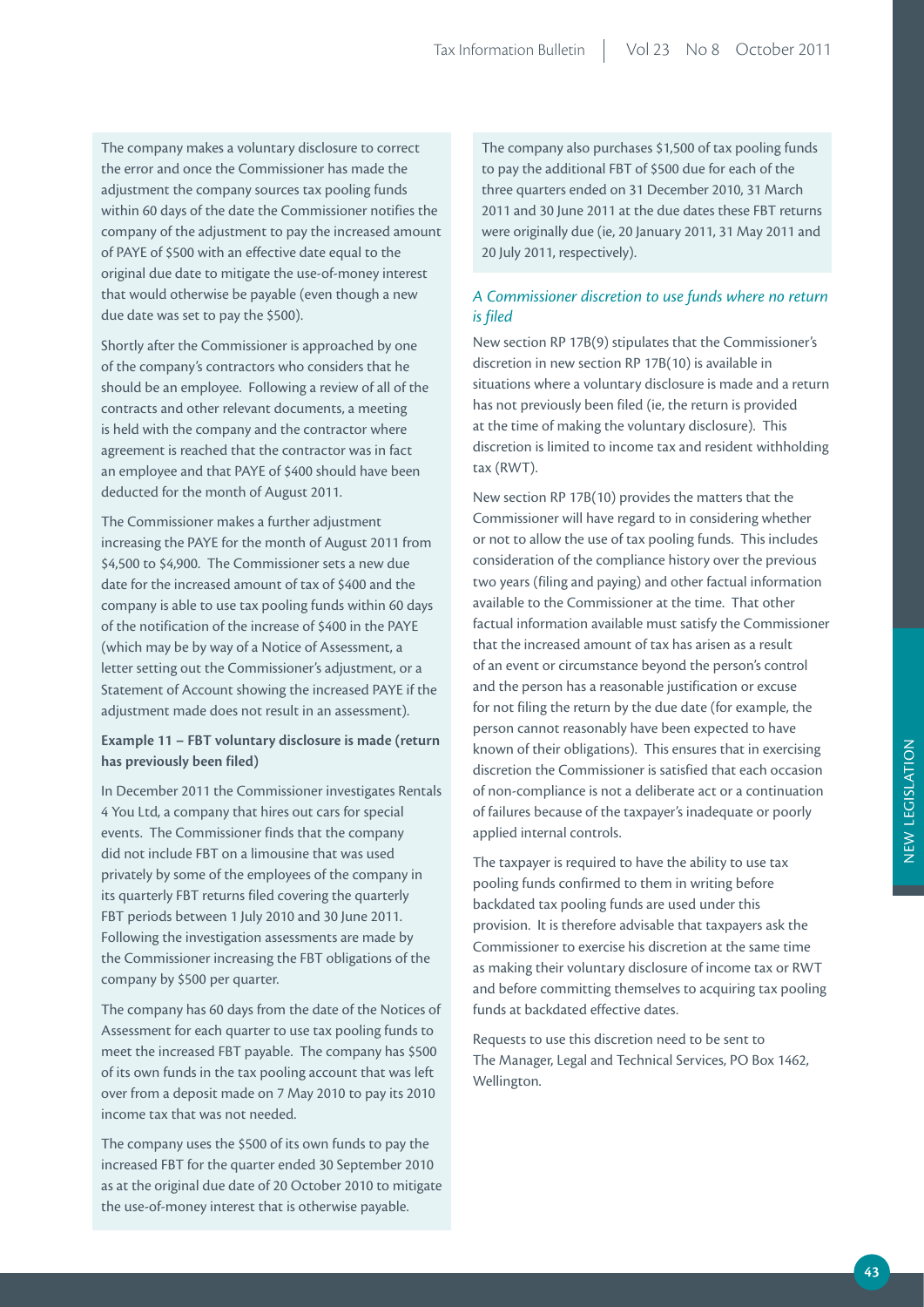# **Examples 12 & 13 – voluntary disclosure is made (return is filed at same time)**

#### **Example 12**

John immigrated to New Zealand 5 years ago to retire and sought the advice of a professional advisor to ensure that his New Zealand tax obligations would be met. John had extensive foreign investments but was incorrectly advised that because these were being taxed in the countries in which they were held in, he was not required to file New Zealand tax returns and return the income.

John considered himself to be a "non-filing taxpayer" as he had no other income. By chance John discovered that the advice he had received may have been incorrect. John engaged a tax agent who confirmed that the earlier advice had been wrong and he has always been a "filing taxpayer" and should have filed IR 3 returns for all of the tax years he has been resident in New Zealand declaring all his overseas income (and claim any overseas tax paid).

The tax agent makes a voluntary disclosure and files the last 5 years of returns for John together with an application under section RP 17B(10) of the Income Tax Act 2007 as he may qualify for being allowed to use backdated tax pooling funds to mitigate the use-ofmoney interest that will otherwise apply.

The Commissioner accepts the voluntary disclosure and after making suitable enquiries also accepts that John had done what any other reasonable person in similar circumstances could be expected to do. The Commissioner was satisfied from his enquiries that John could not have been expected to have known or suspect the advice he had been given was incorrect until his suspicions were aroused.

The Commissioner accepts that the increased amount of tax to pay (after allowing for overseas tax credits) was due to an event or circumstance that was beyond John's control because he should have been able to rely on a professional advisor to have given him correct advice. The Commissioner also took into consideration that John had a reasonable excuse for not filing his tax returns by their due dates and that he took immediate steps as soon as practicable after he discovered that he had failed to file his returns to make a voluntary disclosure and file them.

Because John had no other tax obligations to fulfil there was no other compliance history for the Commissioner to take into account and the absence of a compliance history will not count against John.

The Commissioner is able to issue John with a letter that he can provide to a tax pooling intermediary confirming that John may use backdated tax pooling funds to meet the income tax obligations arising for each of the previous 5 tax years as a result of his voluntary disclosure.

**Note 1**: John will be able to purchase tax pooling funds at effective dates that fall within each tax year to the extent of the tax owing in each year. If no tax pooling funds are available at an appropriate backdated effective date he will be able to purchase funds that have later effective dates. If John cannot source enough funds at backdated effective dates to mitigate all of the use-of-money interest, he will not be able to purchase backdated tax pooling funds to pay any use-of-money interest.

**Note 2**: John will need to arrange to purchase tax pooling funds and ensure his tax pooling intermediary requests the transfer within 60 days of the date the Commissioner confirms in writing that John's self assessments have been accepted (or if the Commissioner issues an assessment within 60 days of the date of the notice of assessment).

#### **Example 13**

Mary became a self-employed builder 3 years ago but did not file tax returns or GST returns. In Mary's first year of business she received \$40,000 gross. In Mary's second year of business she received \$100,000 gross. This level of income continued into the third year. In Mary's fourth year of business she was offered a big building contract. Mary realises that now she will need to issue GST invoices so she needs to sort out her tax affairs.

Mary engages a tax agent who subsequently makes a voluntary disclosure and files the last 3 years of income tax and two years of GST returns for Mary. He thinks Mary may qualify to use backdated tax pooling funds to mitigate the use-of-money interest that would apply for unpaid income tax. The agent also makes an application under section RP 17B(10) of the Income Tax Act 2007. The tax agent advised Mary that applications can't be made in respect of GST.

The Commissioner accepts the voluntary disclosure, accepts that Mary was not liable to be registered for GST until the commencement of her second year of business and investigates Mary's compliance history. The Commissioner determines that Mary knew when she became self-employed that she was required to file income tax returns, declaring her building income and that she could claim business related expenses, and was required to keep adequate records of both.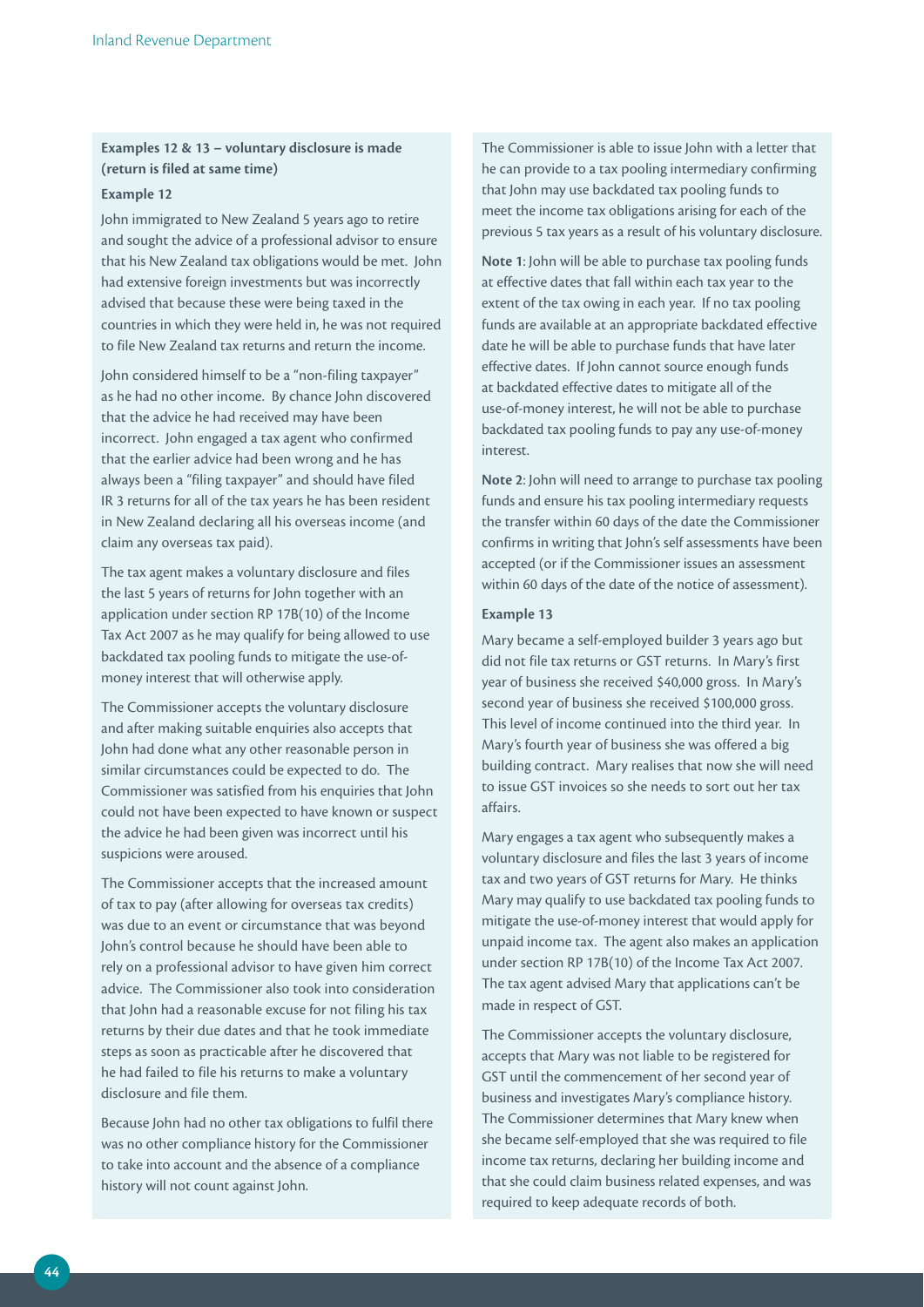The Commissioner also determines that Mary was fully aware of GST and that she also knew that she should have registered from her second year in business as she had exceeded the GST registration threshold due to the large amount of taxable supplies she was making.

Mary could not provide adequate reasons for failing to file income tax and GST returns or for not engaging a tax agent to do her returns for her, other than she was always busy with work.

The Commissioner determines that the increased amount of tax arising from the tax position Mary took by not filing her income tax returns when they were due was not as a result of an event or circumstance beyond her control.

Mary did not have any reasonable justification or excuse for not filing her income tax returns by their respective due dates.

The Commissioner also takes into account that Mary should have registered for GST 2 years ago, but failed to do so and did not file her GST returns or pay any GST owing.

The Commissioner advises Mary's tax agent in writing that he is not satisfied she meets all of the criteria of section RP 17B(10) and declines her application to use backdated tax pooling funds to meet the increased amount of income tax resulting from the filing of her voluntary disclosure.

**Note**: A decision by the Commissioner to decline an application under section RP 17B(10) is a disputable decision and a taxpayer may challenge the decision by filing a Notice of Proposed Adjustment within the required response period from the date of issue of the Commissioner's written notification.

New section RP 17B(11) provides that the Commissioner's discretion be reviewed after one year, with specific regard to the impact of the discretion on voluntary compliance and the administration cost to Inland Revenue. The review will consider whether any amendments may be necessary or desirable and in particular whether the discretion is necessary. The Commissioner will report the findings and recommendations to the Minister of Revenue.

# *Correcting the use of tax pooling to eliminate imputation account debit closing balances*

The provisional tax pooling rules currently include an unintended ability to use tax pooling funds to eliminate imputation account debit closing balances. This occurs when a taxpayer purchases or otherwise acquires tax

pooling funds at an effective date that falls before the income tax year in which the tax pooling funds are to be used. This effectively allows a company to receive a backdated effective date for imputation purposes while paying a current provisional or terminal tax obligation. This circumvents the imputation rules, and does not reflect the original policy intent.

Section RP 19(3) has been amended so that the treatment of transfers from tax pooling accounts reflects the original policy intent. Taxpayers purchasing pooling funds must use an effective date that falls within the tax year (or income year in the case of non-standard balance date taxpayers) for which the funds are being used to meet a provisional tax or terminal tax obligation.

Generally taxpayers will purchase tax pooling funds on effective dates when provisional tax instalments are due, or (in cases where there is no liability for use-of-money interest) the terminal tax due date.

The Commissioner recognises that in some cases tax pooling funds may not be available at the exact effective date they are required by a taxpayer. Taxpayers will be able to purchase tax pooling funds to meet provisional or terminal tax obligations at any effective date within the tax year (or income year for non-standard balance dates) provided that this will not result in the misapplication of the tax pooling rules or any other provisions in the Revenue Acts. Where tax pooling funds are not available for purchase at any date within the tax year, taxpayers may purchase funds at later effective dates, including at the terminal tax date for a tax year.

Situations where the Commissioner will not allow taxpayers to use purchased backdated tax pooling funds include (but are not limited to):

- **Imputation** tax pooling funds applied to meet an increased obligation for further income tax that are applied to a company's imputation account cannot be applied any earlier than the original due dates set out in section OB 65 of the ITA and section 140B of the TAA, as applicable.
- **• Non-income-tax revenues** tax pooling funds applied to meet an increased obligation for non-income-tax revenues cannot be applied any earlier than the original due date the obligation was due to be paid.
- **Income tax** tax pooling funds applied to meet an "expected" obligation for terminal tax in excess of the provisional tax owing after 31 March of the relevant tax year and before the tax return for the tax year has been filed to mitigate an expected debit closing balance for the corresponding imputation year.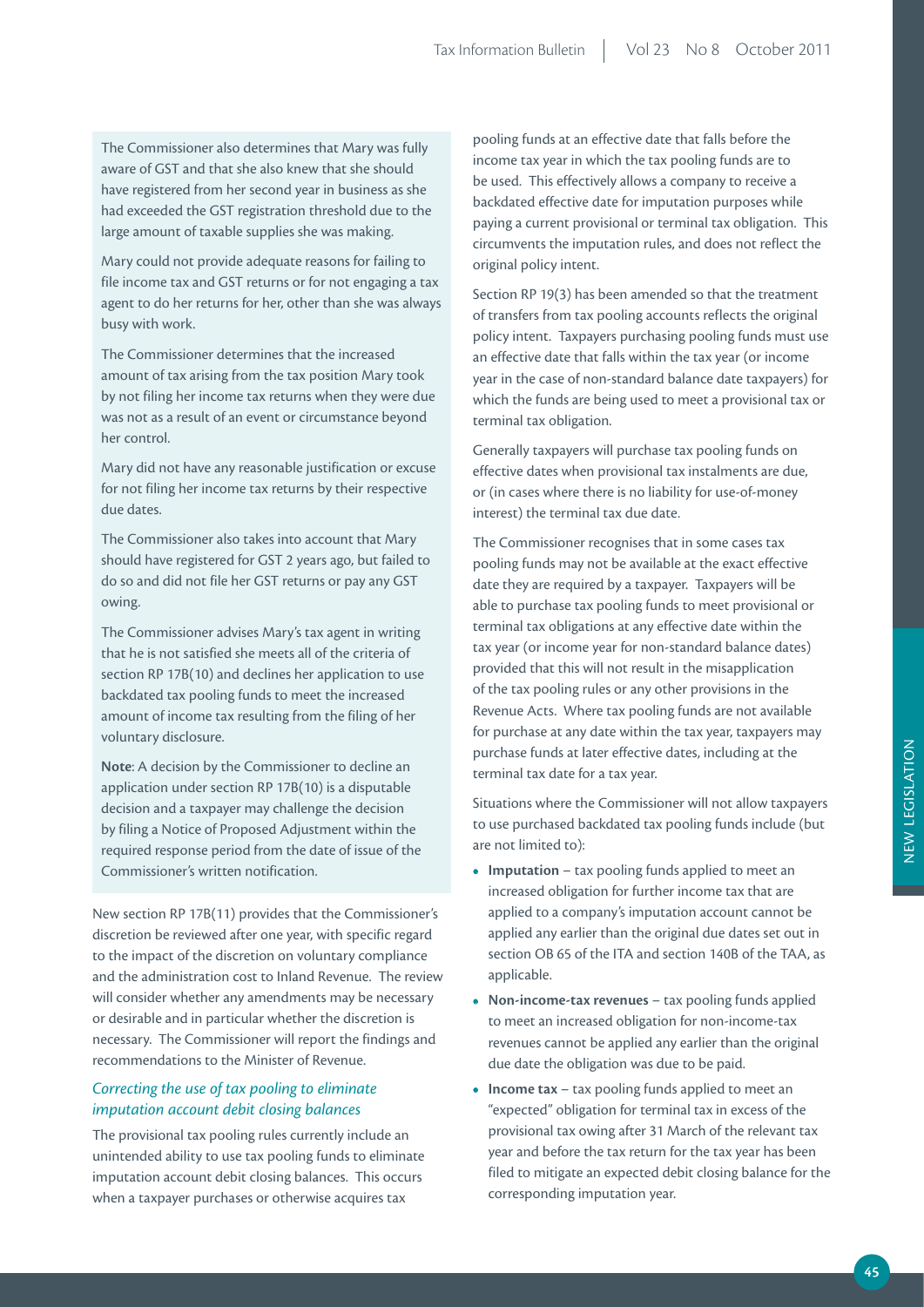Such requests may be queried at the time the tax pooling intermediary submits a transfer schedule and in cases where the Commissioner is not satisfied that there will be an expected obligation for terminal tax the request will be held pending the filing of the tax return to confirm the funds are being purchased to meet income tax obligations, not imputation shortfalls.

Where such cases are identified after the income tax return for the year has been filed the Commissioner will alter the effective dates of any purchased funds that have been transferred to the taxpayer's account to the extent that these exceed the terminal tax owing and make consequential adjustments to the corresponding imputation return.

#### **Example 14 – imputation**

Crushed Rock Dust Supplies Ltd has a 31 March balance date and has a debit closing balance of \$5,000 for its 2010 imputation year. Since the company's tax agent only prepared its 2010 income tax and imputation returns in March 2011 it is now too late to make a voluntary payment of income tax to mitigate the imputation shortfall as this needed to be done by 31 March 2010.

The company did not have any provisional tax obligations for the 2010 tax year and its 2010 terminal tax was nil. The company will not be able to purchase tax pooling funds for the 2010 tax year.

The company has estimated its 2011 provisional tax at \$30,000 as it had secured a new contract and expected to make a profit in that tax year. Before the amendment to section RP 19(3) the company could have purchased \$5,000 of tax pooling funds to meet its first instalment of 2011 provisional tax and chosen an effective date of 31 March 2010 and another \$5,000 with an effective date of 28 August 2010, instead of purchasing the whole \$10,000 as at 28 August 2010.

The amendment ensures that all taxpayers (not just companies) are required to nominate an effective date for all purchased pooling funds that falls within the tax year (or relevant income year for taxpayers who have non standard balance dates) or a later tax year if no funds are available at dates within the tax year.

In this example the company would have to nominate an effective date no earlier than 1 April 2010 for all purchased tax pooling funds that are applied to meet 2011 provisional tax (and any terminal tax obligations). The company will not be able to use backdated tax pooling funds to pay its 2010 further income tax, 10% imputation penalty tax, or any late payment penalties and use-of money interest payable as a result.

#### **Examples 15 & 16 – non-income-tax revenue**

#### **Example 15**

Crushed Rock Dust Supplies Ltd's GST return for the two month period ended 31 May 2011 showed GST to pay of \$50,000 which was paid on the due date. Following an audit the company agrees that there is a discrepancy of \$5,000 GST. A shortfall penalty of \$500 also applies. On 30 September 2011 the company was issued with an amended assessment for the GST and an assessment for the shortfall penalty.

The company has 60 days from 30 September 2011 to purchase tax pooling funds to pay the increased GST obligation of \$5,000 with an effective date of 28 June 2011, being the original due date of this return period (or a later date if it chooses). The company cannot purchase backdated tax pooling funds to meet the obligation to pay the shortfall penalty or any use-of-money interest that may arise in respect of the increased amount of \$5,000 (if for example the only tax pooling funds available to purchase have effective dates after 28 June 2011).

### **Example 16**

Cloud Cover Insurance Services Ltd's 2011 provisional tax obligations are \$90,000 based on the standard option from its 2010 income tax return. The company has already paid the \$90,000 into its 2011 tax account. In October 2011 the company's financials indicate its 2011 RIT will be approximately \$120,000. The company also discovers that it will have an expected imputation account debit closing balance of \$40,000 for the 2011 imputation year.

By purchasing the extra \$30,000 to meet the expected income tax obligations from a tax pooling intermediary at effective dates prior to 31 March 2011 (for example \$10,000 on each of its first two instalment dates of 28 August 2010 and 15 January 2011 and the last \$10,000 on 31 March 2011), the company would also legitimately mitigate \$30,000 of the \$40,000 expected imputation debit closing balance by paying its income tax obligations for the corresponding tax year.

The company can purchase \$30,000 on this basis on 19 October 2011 to meet a legitimate expectation that it will owe \$120,000 income tax when it files its 2011 tax return by its extension of time date of 31 March 2012.

However, the company will not be able to purchase any more backdated tax pooling funds and will have to pay the remaining \$10,000 of its expected \$40,000 further income tax closing balance for 2011, 10% imputation penalty tax, and the late payment penalties and use-of money interest payable as from 21 June 2011.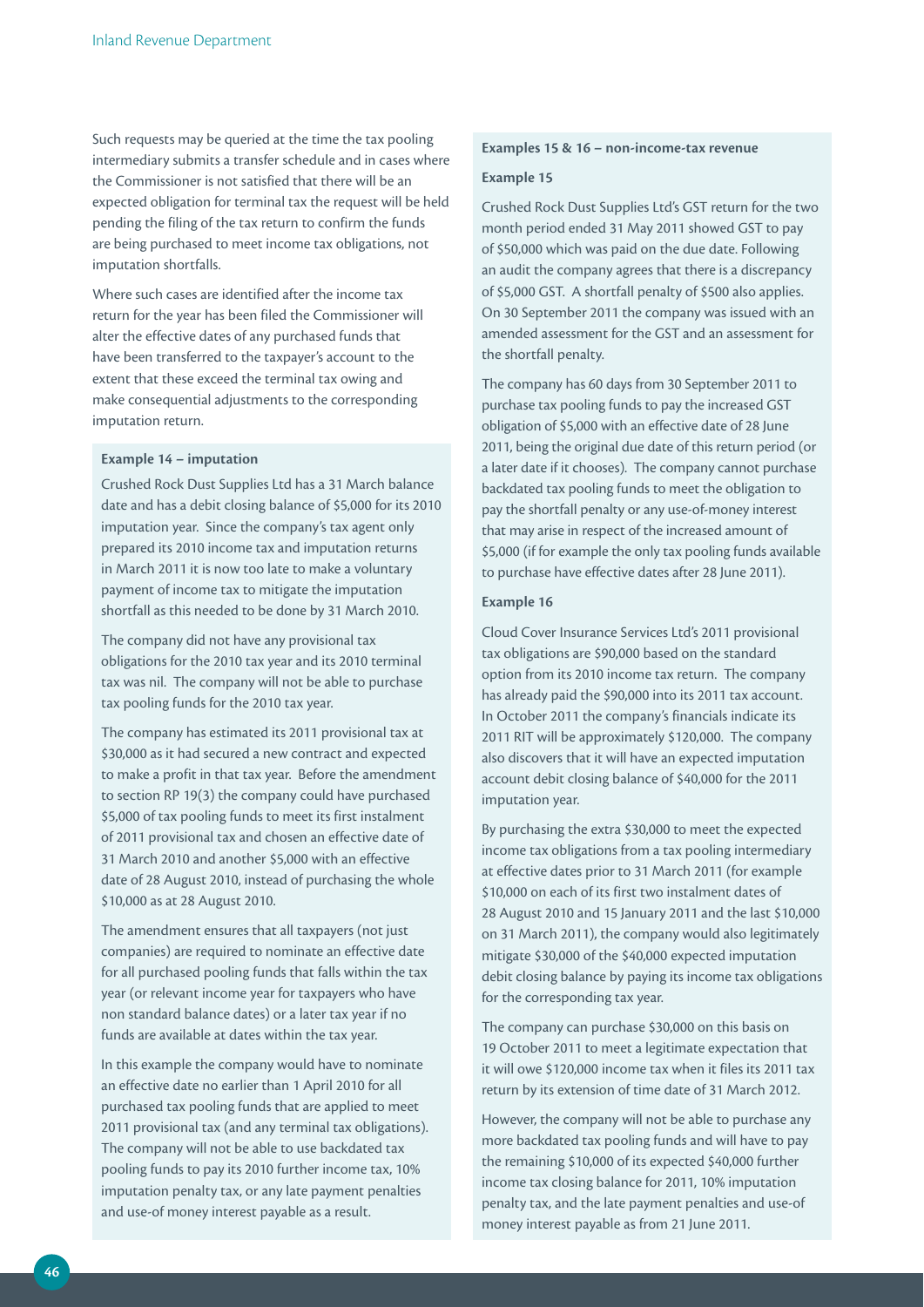**Note 1**: If the company's income tax obligations turned out to be \$130,000 or more when it files its 2011 tax return it will have 75 days from its terminal tax date to purchase more tax pooling funds at backdated effective dates to meet the shortfall.

This will also have the effect of allowing an additional imputation credit on the same effective date as the tax pooling funds are purchased at (however this imputation credit does not arise until the day the Commissioner processes the transfer request from the company's tax pooling intermediary). If the effective date chosen for the terminal tax shortfall is on a date or dates that fall between 1 April 2010 and 31 March 2011 the imputation credits will arise in the 2011 imputation year.

**Note 2**: If the company's terminal tax turns out to be \$80,000, the Commissioner will need to be satisfied that the \$30,000 purchased in October 2011 was based on a legitimate expectation and how this changed after the funds were purchased and transferred into the company's 2011 tax account. If the purchase was based on a legitimate expectation, then the company will have one of the three options available in section RP 19B(5) in respect of the \$30,000 excess.

If the Commissioner is not satisfied that there was a legitimate expectation that the company's 2011 RIT tax was going to be more than \$90,000 then the Commissioner may alter the effective dates of the \$30,000 of tax pooling funds to match the date of the transfer request (ie, 19 October 2011) and make a consequential adjustment to the 2011 imputation return to remove this credit (as it would arise in the 2012 imputation year).

**Note 3**: While imputation credits for \$30,000 of purchased funds will have the same effective dates as the effective dates at which they are transferred into the company's tax account (in this case \$10,000 on each of 28 August 2010, 15 January 2011 and 31 March 2011), the credits cannot be included in the 2011 imputation return until the Commissioner has actually transferred these amounts from the tax pooling account to the company's income tax account. In this example the imputation credits would arise on 19 October 2011 and be credited, respectively, on 28 August 2010, 15 January 2011 and 31 March 2011. Where an imputation return for an imputation year in which purchased tax pooling imputation credits arise was filed before the credits arose, the company will need to request the Commissioner to amend the imputation return when the funds are transferred from the tax pooling account to its income tax account.

# *Extending the definition of increased "amount of tax" to reflect the policy intent*

In the past tax pooling could be used to pay an increased amount of tax only when there had been a prior assessment. It did not allow tax pooling to be used where an increase in the "amount of tax" did not arise from an increased assessment (for example a withholding tax obligation). Additionally, "amount of tax" is a defined term in section YA 1 of the Income Tax Act and this definition has unintentionally limited tax pooling to withholding taxes where amended assessments are issued.

New section RP 17B(8) aims to achieve two policy outcomes. First, to extend the revenue types that tax pooling can be used for, so it also includes income tax, FBT, GST, further income tax and imputation penalty tax payable under section 140B of the Tax Administration Act. Secondly, to bring the withholding taxes defined in "amount of tax" in the section YA 1 definition into the tax pooling rules. These measures better reflect the policy intent of which revenues and in what circumstances tax pooling can be used.

The 10% imputation penalty tax can also be met using tax pooling to the extent that this relates to an increased amount of further income tax payable following an assessment of further income tax by the Commissioner. This concession is a pragmatic way to deal with this unique penalty provision for imputation.

# **Examples 17–19 – increased amount of tax (nonincome-tax revenues)**

## **Example 17**

We Clean Luxury Cars Ltd files its FBT return for the quarter ended 30 September 2011 and pays its FBT obligation by the due date. In December 2011 the company makes a voluntary disclosure showing that it owes an extra \$1,000 in FBT for the quarter. The company purchases \$1,000 tax pooling funds as at the original due date for the FBT return to mitigate the useof-money interest that would otherwise be payable.

The Commissioner accepts that the underpaid FBT was \$1,000 and issues an assessment for the FBT period including this amount. Following the issue of the assessment the \$1,000 of tax pooling funds the company purchased can be transferred from the tax pool and applied to the company's increased FBT obligation for the 30 September 2011 FBT quarter.

**Note**: If the company was liable for a shortfall penalty on the FBT shortfall, this cannot be met by using backdated tax pooling funds.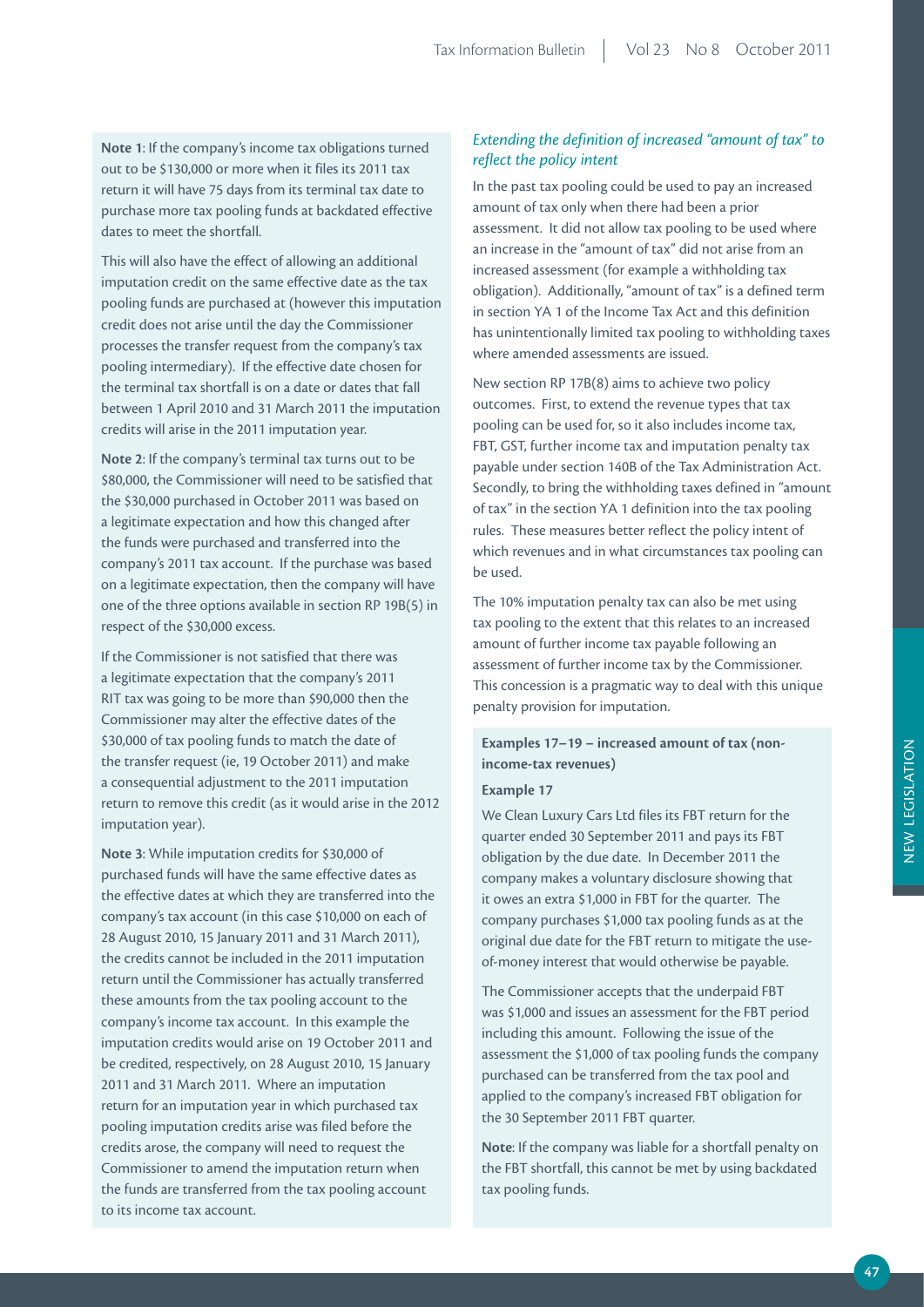#### **Example 18a**

We Clean Luxury Cars Ltd discovers in late March 2012 while preparing its 2012 imputation return that it made an error in its 2011 imputation return filed on 7 July 2011. As a result the company's 31 March 2011 imputation closing balance alters from a credit of \$3,000 to a debit of \$1,000. As a consequence the company also determines that its 31 March 2012 imputation return is now expected to result in a debit of \$2,000 instead of a nil balance. The company makes a voluntary disclosure and purchases \$1100 tax pooling funds as at 20 June 2011 to mitigate the use-of money interest payable.

The Commissioner accepts that the error will result in an imputation shortfall of \$1,000 and issues an assessment for further income tax of \$1,000 setting a new due date. The company is also liable to pay a 10% imputation penalty tax pursuant to section 140B of the Tax Administration Act and a new due date is also set for this. Following the issue of the assessment of further income tax the \$1,100 of tax pooling funds the company purchased can be transferred from the tax pool and applied to the further income tax and imputation penalty tax for the company's 2011 imputation year.

**Note 1:** If, for the 2011 tax year, the company had at least \$1,000 of unpaid provisional tax (or income tax due on its terminal tax date) it could instead purchase \$1,000 as an income tax payment (with an effective date no earlier than 1 April 2010 and no later than 31 March 2011) as long as it does so within 75 days of its 2011 terminal tax date. This would give rise to an imputation credit that would eliminate the \$1,000 imputation debit.

**Note 2**: If the company has already met its 2011 income tax obligations it cannot purchase tax pooling funds at backdated effective dates for the 2011 tax year to make voluntary payments of provisional tax or income tax for the purposes of mitigating the imputation debit closing balance for the 2011 imputation year.

**Note 3:** The company should also consider the impacts of the 2011 imputation adjustment on its 2012 imputation year and if necessary ensure it makes voluntary payments of income tax by 31 March 2012, if necessary.

#### **Example 18b**

We Clean Luxury Cars Ltd does not make a voluntary income tax payment by 31 March 2012 to mitigate any expected imputation debit for the 2012 imputation year as identified in the previous example because the company expects that its 2011 terminal tax will be approximately \$10,000 more than the provisional tax

obligations it has paid and it intends to purchase tax pooling funds in April 2012 to meet this terminal tax shortfall. This will allow the company to choose an effective date that falls on or before 31 March 2011 for at least \$1,000 of its \$10,000 tax pooling purchase to eliminate the 2011 imputation debit closing balance through paying its 2011 tax obligations.

#### **Example 19**

Old Cars Recyclers Ltd has a 31 March balance date and files its 2011 income tax and imputation returns on 15 January 2012. The imputation return showed a debit closing balance of \$2,000. The company has no income tax to pay for 2011 due to a loss carried forward. The company pays its further income tax, imputation penalty tax, late payment penalties and use-of-money interest on 15 January 2012 to clear its imputation debt.

In March 2012 the company discovers an error in its 2011 imputation return which increases its debit closing balance from \$2,000 to \$3,500. The company makes a voluntary disclosure in April 2012 and purchases \$1,650 tax pooling funds as at 20 June 2011 to mitigate the useof money interest payable.

The Commissioner accepts that the error will result in an additional amount of further income tax of \$1,500 and issues an assessment setting a new due date to pay this increased amount. The company is also liable to pay a further 10% imputation penalty tax of \$150 pursuant to section 140B of the Tax Administration Act and a new due date is also set for this. Following the issue of the assessment for further income tax the \$1,650 of tax pooling funds the company purchased can be transferred from the tax pool and applied to the further income tax and imputation penalty tax for the company's 2011 imputation year as at 20 June 2011.

**Note**: If the company had at least \$1,500 of unpaid provisional tax or income tax for the 2011 tax year it could instead purchase \$1,500 to apply to its 2011 income tax obligation (with an effective date no earlier than 1 April 2010 and no later than 31 March 2011) as long as it does so within 75 days of its 2011 terminal tax date. This would give rise to an imputation credit that would eliminate the \$1,500 imputation debit.

# *Clarification of effective date of transfer where section 157 Tax Administration notice applied*

Section 157 of the Tax Administration Act has been amended to clarify that when a taxpayer has made a deposit or purchased tax pooling funds and fails to instruct their tax pooling intermediary to transfer the funds to meet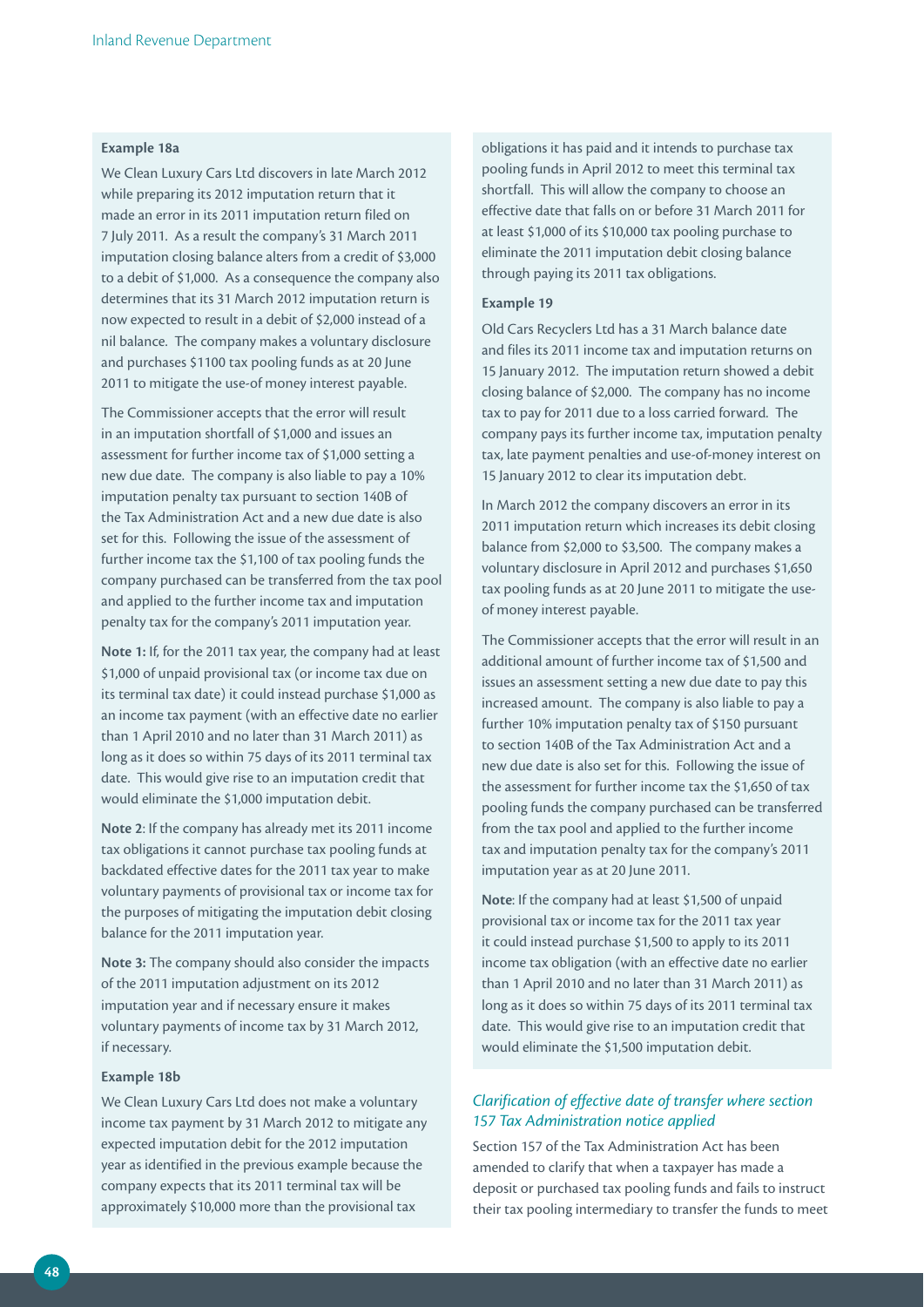their tax obligations, the concessions available for using tax pooling funds voluntarily will not apply. The amendment confirms that when a deduction notice is applied to seize the funds the effective date is the date the tax pooling intermediary pays the seized funds to the Commissioner. Previously it could have been argued that the deposit date of the funds was retained as the effective date.

# **Examples 20 & 21 – applying a deduction notice to tax pooling funds**

#### **Example 20**

Henry has a 31 March balance date and made three deposits of \$10,000 on 27 August 2010, 14 January 2011 and 6 May 2011 into a tax pool to meet his 2011 provisional tax obligations of \$30,000. On 31 March 2012 Henry's tax agent files Henry's 2011 income tax return showing Henry's residual income tax is \$25,000. Henry does not ask his tax pooling intermediary to transfer his deposits to meet his 2011 tax obligations. Inland Revenue contacts Henry fruitlessly on a number of occasions over the following months.

On 14 August 2012 Inland Revenue advises Henry that unless he asks his tax pooling intermediary to transfer at least \$25,000 of the funds in the tax pool to meet his 2011 tax obligations within the next 7 working days, a deduction notice will be issued to seize them. Henry promises to do so straight away, but fails to.

On 24 August 2012 a deduction notice is issued to Henry's tax pooling intermediary to seize all \$30,000 of the funds Henry deposited (because with penalties and interest accruing since 29 August 2010 Henry owes more than \$30,000). The Commissioner receives the \$30,000 on 28 August 2012 and applies this to Henry's income tax account with an effective date of 28 August 2012.

**Note**: Before using a deduction notice Inland Revenue will make reasonable attempts to determine why a taxpayer has not instructed their tax pooling intermediary to transfer their own deposited funds within a reasonable period after their terminal tax date. The Commissioner will consider the 75 day timeframe for purchased funds as being the starting point from which enquires will be made with taxpayers as to why they are unable to instruct their tax pooling intermediary to transfer their deposited funds to meet their income tax obligations.

#### **Example 21**

Graeme has a 31 March balance date and when he filed his 2011 income tax return on 7 July 2011 he had terminal tax of \$8,000 to pay by 7 February 2012. Graeme purchases \$8,000 on 7 February 2012 but does not instruct his tax pooling intermediary to transfer the funds at that time.

Graeme receives an arrears notice later in February 2012 and then a phone call from Inland Revenue on 28 March 2012. Graeme advises the debt officer that he has purchased tax pooling funds and will ask his intermediary to transfer these before 23 April 2012 (75 days after 7 February 2012 plus 1 day because the 75th day falls on a Sunday).

However Graeme fails to ask his tax pooling intermediary to transfer the tax pooling funds. On 25 April 2012 a deduction notice is issued to Graeme's tax pooling intermediary to seize all \$8,000 of the funds Graeme purchased. The Commissioner receives the \$8,000 on 27 April 2012 and applies this to Graeme's 2011 income tax account with an effective date of 27 April 2012.

**Note 1**: For purchased tax pooling funds, once the applicable timeframe has passed for the taxpayer's tax pooling intermediary to request a transfer to the taxpayer's account, the Commissioner can commence recovery actions in the same way as for any other overdue taxes.

**Note 2**: As the \$8,000 seized will be applied to use-ofmoney interest owing first, Graeme will still owe some terminal tax and also late payment penalties which will not be able to be met with any further purchase of backdated tax pooling funds. Further use-of-money interest will accrue from 28 April 2012 on the remaining balance of terminal tax and late payment penalties.

#### *Refusals to transfer amounts*

Previously when taxpayers asked their intermediaries to process transfers that did not comply with the tax pooling rules Inland Revenue would decline to process the transfer or amend the transfer to comply with the tax pooling rules. But in cases when a tax pooling transfer is found to be incorrect after it has been processed, Inland Revenue would amend the transfer or reverse it. Section RP 20 has been amended to avoid any doubt that the Commissioner can decline to process, or amend, or reverse a tax pooling transfer if the request does not (or did not) comply with the tax pooling rules.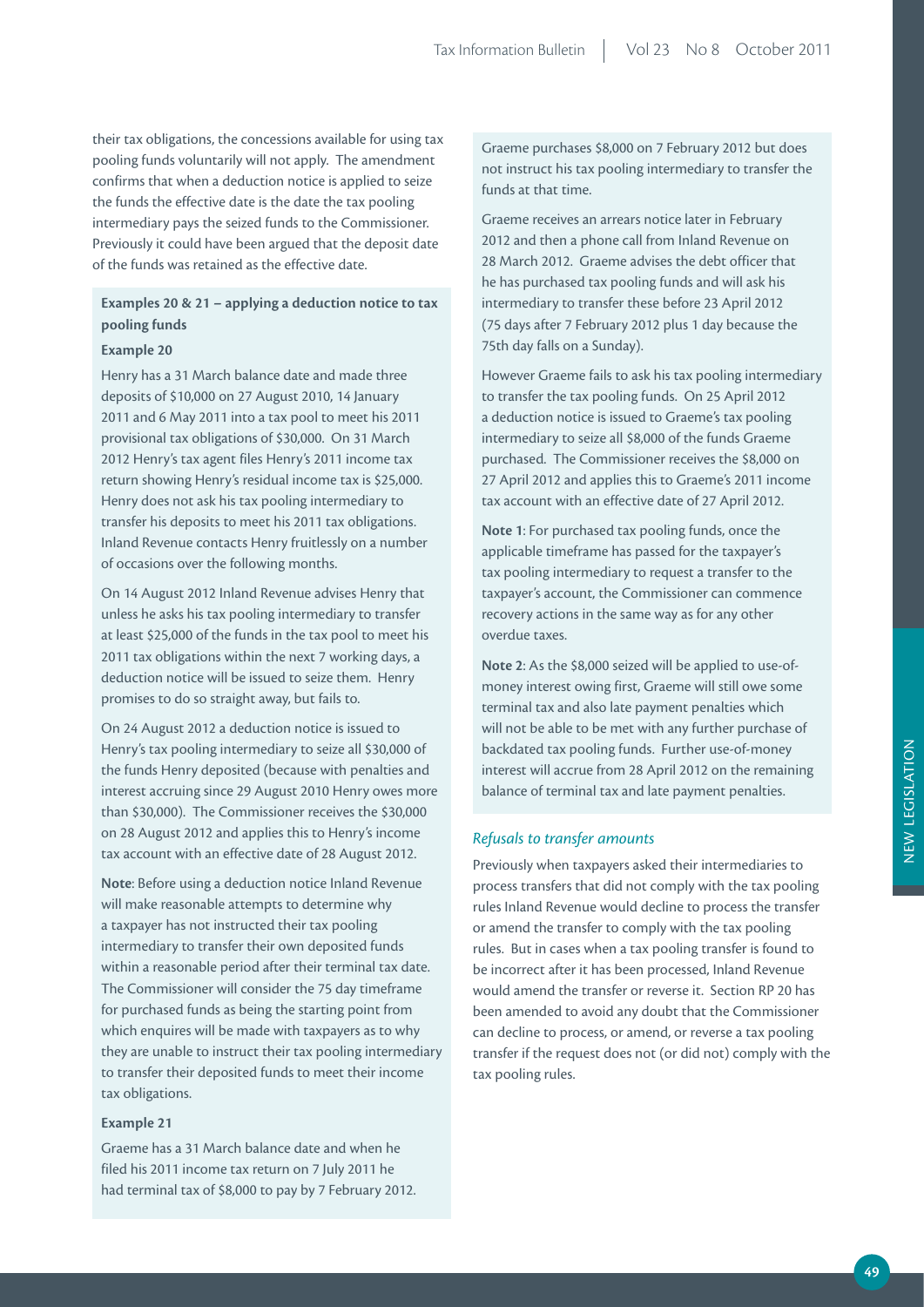#### **Example 22 – refusal to transfer**

On 20 October 2011 Wilma purchases \$25,000 of tax pooling funds with effective dates of 28 August 2010, 15 January 2011 and 7 May 2011 to meet her expected 2011 RIT of \$75,000 (Wilma was not required to pay 2011 provisional tax as her 2010 RIT was less than \$2,500). Wilma files her 2011 income tax return on 30 March 2012.

Prior to the amendment the Commissioner would not process the transfers until Wilma had filed her 2011 tax return. Furthermore, if the 2011 RIT was less than \$75,000 the Commissioner would only allow transfers at the backdated effective dates these were purchased at to the extent of 1/3rd of the terminal tax. Any excess pooling funds purchased not used to meet Wilma's terminal tax obligations could only be transferred with an effective date of the date the tax pooling intermediary requested the transfer.

Wilma will no longer have her transfer request held if her tax return has not been filed. If Wilma's terminal tax turns out to be less than \$75,000 after she files her tax return, the Commissioner will not revisit the transfers unless he considers that Wilma did not have a genuine reason to believe that she would owe \$75,000 RIT at the time she purchased the tax pooling funds.

**Note 1**: However, if Wilma chose to wait until after she filed her 2011 tax return before asking her tax pooling intermediary to transfer her purchased funds, she will only be allowed to transfer the amount she owes at backdated effective dates. So if Wilma owed 2011 RIT of \$70,000 and had made a payment of \$1,000 on 28 August 2010 she would only be able to transfer \$69,000 of the \$75,000 she purchased at backdated effective dates.

This is because once a tax return has been filed the tax obligations for that tax year have been quantified and there is no longer any uncertainty of what is owed and what purchased funds are needed to satisfy the actual tax obligation for that tax year.

If Wilma would like the \$6,000 which is not needed transferred into her 2011 income tax account, this cannot be with an effective date earlier than the date the Commissioner receives the tax pooling intermediary's request. If the tax pooling intermediary requested the \$6,000 to be transferred on 1 April 2012 that would also be the earliest effective date that Wilma could choose.

**Note 2:** The same restrictions were also applied to taxpayers using their own deposited funds. Taxpayers transferring own deposited funds will not be subject to the "genuine reason" requirement or have a limit applied to the amount of own funds that can be transferred.

## *Deductibility of fees*

New section DB 4B of the Income Tax Act provides that fees paid to a tax pooling intermediary to purchase an amount held in a tax pooling account to satisfy a liability for provisional tax, terminal tax, or an increase in an assessment are deducible to the taxpayer.

The deduction is allocated in the income year that the transfer is processed by the Commissioner into the taxpayers account to satisfy a tax liability.

#### **Example 23 – deductibility of fees**

On 22 June 2011 Joe purchases \$30,000 of tax pooling funds to meet a shortfall in his 2011 provisional tax obligations. Joe has a 31 March balance date and paid \$20,000 on each of his instalment dates but thinks his 2011 RIT will be \$90,000. The fees Joe pays to the intermediary to purchase the \$30,000 are incurred in the 2012 tax year (when he made the purchase) but will not be deductible until his intermediary has requested the transfer to be made and the Commissioner has processed this request.

Joe's tax agent files Joe's 2011 tax return on 31 March 2012 showing Joe's residual income tax is \$96,000. Joe purchases another \$6,000 on 10 April 2012 and asks his tax pooling intermediary to send a transfer request to the Commissioner for the total \$36,000 he purchased to meet his 2011 tax obligations. The Commissioner receives the request from the intermediary on 16 April 2012 and processes Joe's transfers on 17 April 2012.

Both amounts of tax pooling funds were processed by the Commissioner in the 2013 tax year (on 17 April 2012) and Joe is able to claim a deduction for the fees paid to acquire both amounts of tax pooling funds in his 2013 tax year.

#### **Administrative and other tax pooling matters**

This section sets out required administrative changes resulting from the legislative amendments as well as some clarifications of how the Commissioner will apply the amended tax pooling rules.

## *Deposits into tax pooling accounts, due dates and nonworking days*

Inland Revenue will continue to ensure that deposits made into a tax pooling account to meet obligations that fall due on a non-working day are received in time as long as the deposit is received on the next working day (ie, the same day the due date is shifted to).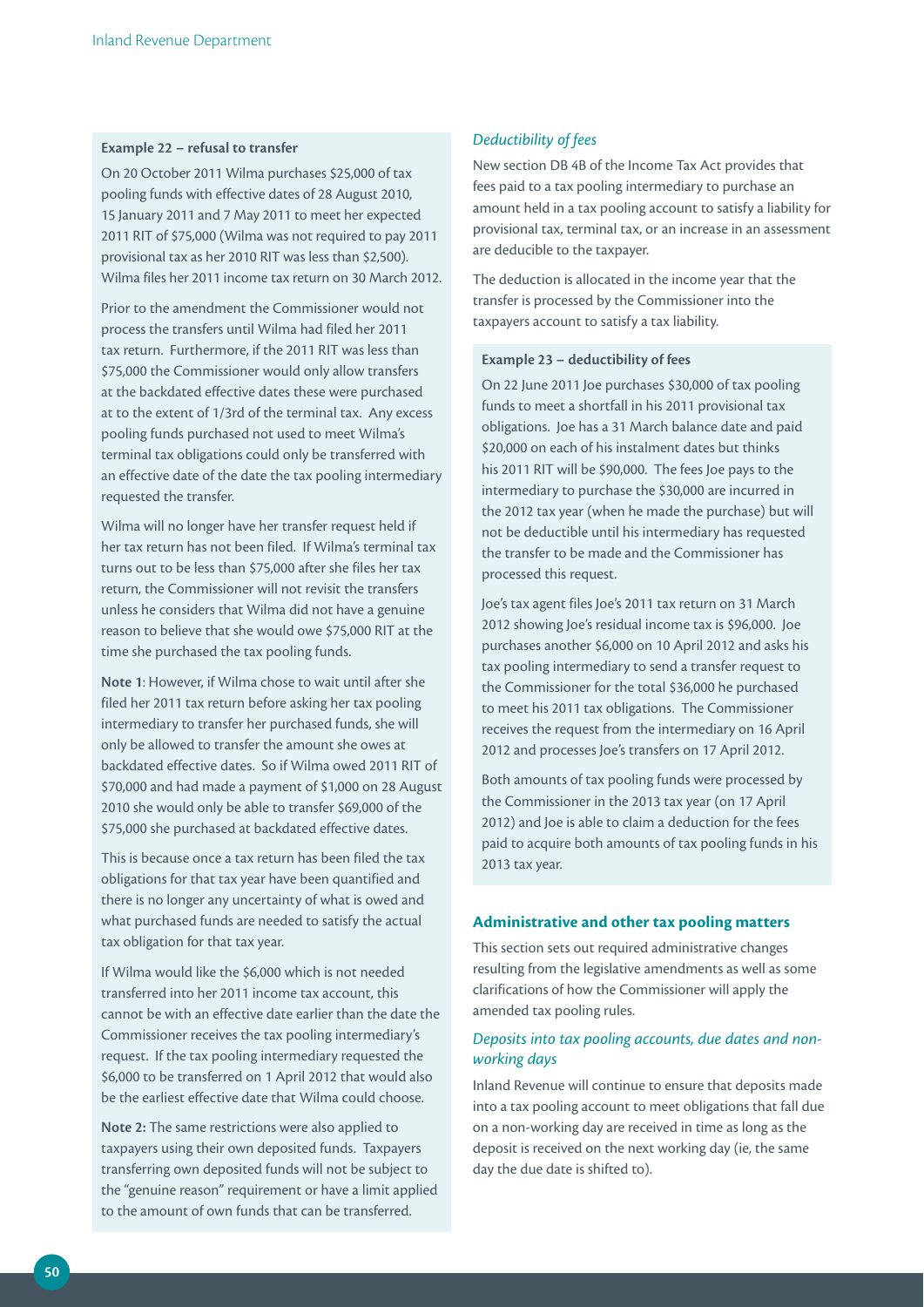Deposits made by way of a request by a taxpayer to transfer excess tax from their tax account into a tax pooling account will be accepted as being received on the date the transfer request is received by Inland Revenue.

This is consistent with Standard Practice Statement SPS 07/01: *Tax payments – when received in time*.

## *Tax pooling schedules*

All tax pooling intermediaries will need to ensure that their transfer schedules have two additional columns added. These need to be named "Own Funds" and "Purchased Funds", respectively. Alternatively, transfer schedules can have two "Amount" fields, one named "Own Funds" and the other named "Purchased Funds".

Tax pooling intermediaries will need to ensure that at the point in time they complete a transfer schedule they can readily identify whether each transfer amount for each taxpayer is the taxpayer's own deposited funds or purchased funds to be able to correctly show this on the transfer schedule.

Where it is not clearly identifiable whether a transfer is a taxpayer's own funds or purchased funds, the transfer will be held pending checks with the tax pooling intermediary.

Where transfers noted as "Own Funds" are found to be "Purchased Funds" the Commissioner will amend the effective date (including reversing or amending transfers identified after they have been processed to the taxpayer's account) if the funds would be applied (or have been applied) to the taxpayer's account in a way that was not possible for purchased funds.

## *Transfers of deposits between tax pooling intermediaries*

Tax pooling intermediaries must ensure where any taxpayer funds are transferred to another tax pooling intermediary, the receiving pooling intermediary is advised whether the funds being transferred are the taxpayer's own funds or purchased funds.

Where a taxpayer's own deposit is transferred from one tax pooling intermediary to another the deposit retains its character as the taxpayer's own deposit. For imputation companies there are no imputation effects for transfers of the company's own deposits between tax pooling intermediaries.

#### *Reversing tax pooling transfer requests*

Occasionally Inland Revenue is asked to reverse a tax pooling transfer after it has been processed to the taxpayer's account or to alter the transfer request before it is processed. The Commissioner's ability to correct errors on transfer schedules that are received and before they are processed is very limited, and even more limited after the transfer has been processed.

The Commissioner will continue to consider any such request to amend errors on a case by case basis taking into account how the error arose, why it arose and whether the correction of the error is possible under the tax pooling rules.

Errors that the Commissioner can correct on a schedule include:

- where an incorrect taxpayer's IRD number was entered by mistake;
- the tax year or period was entered incorrectly;
- an amount was transposed or entered incorrectly.

Sufficient evidence will need to be provided by the taxpayer and/or tax pooling intermediary to satisfy the Commissioner that an error has occurred and that the Commissioner can correct this in line with the tax pooling rules.

Situations which are not considered to be errors include:

- **•**  a taxpayer advising the intermediary of the wrong effective date and/or amount of a transfer;
- **•**  a tax pooling intermediary making a tax pooling transfer request outside of the legislative timeframes (60, 75 or 76 days, as applicable);
- after submitting a transfer request and before Inland Revenue processes it the underlying commercial contract is altered (either by using different funds or altering the effective dates of the funds on the schedule);
- **•**  a taxpayer changing their mind as to any aspect of their tax pooling transfer after it has been received by Inland Revenue;
- **•**  a taxpayer choosing to use purchased tax pooling funds instead of their own deposited funds or vice versa.

Where a taxpayer incurs late payment penalties or useof-money interest as a result of an error that cannot be corrected, the taxpayer can apply for a remission if they meet the criteria set out in Standard Practice Statement SPS 05/10: *Remission of penalties and interest.*

If the error results in a transfer not being able to be processed as requested, it can be withdrawn if the taxpayer and tax pooling intermediary agree (see next heading below). However any new transfer request received will be treated as a new request.

### *Withdrawing tax pooling transfer requests*

Where a tax pooling transfer request cannot be processed as requested, the Commissioner can decline to process the request or alter the amounts and/or effective dates of the amounts requested to be transferred. This is usually done with the taxpayer or their agent directly and may also involve the pooling intermediary.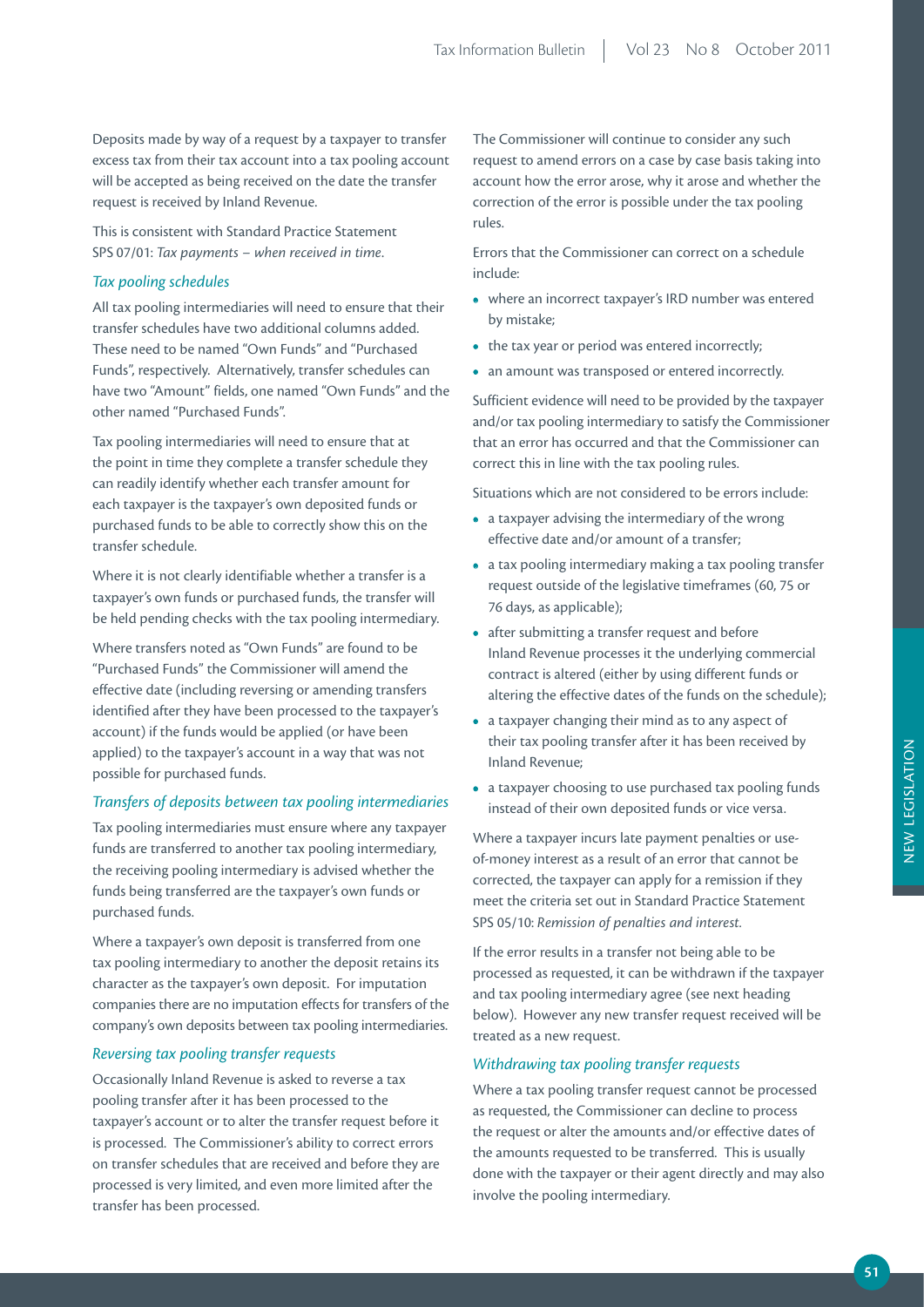The Commissioner will continue to allow a taxpayer and their intermediary to agree between them to withdraw a transfer request that cannot be processed as requested.

This concession is only available before the Commissioner processes the transfer. Once processed a transfer cannot be withdrawn, except where it did not comply with the tax pooling rules at all.

Where a transfer does not comply in part, for example the amount and/or effective dates need to be altered, those are the only alterations that will be possible.

## *Deposit made to Inland Revenue but intended for a tax pooling account*

If a taxpayer makes a payment of tax to Inland Revenue but intended for the payment to be made into a tax pool, the payment can be refunded to the taxpayer or transferred to the tax pooling intermediary's tax pool account only if it is excess tax (ie, has not been applied to meet an obligation to pay tax). If such payment is able to be transferred to a tax pooling account, the effective date will be the date of the request to transfer the payment (ie, no backdating of the transfer date is possible).

# *Taxpayer requests for transfers into a tax pooling account*

Taxpayers can choose to transfer excess tax from their tax accounts to a tax pooling intermediary's tax account. The effective date of the transfer is the date the transfer request is received by the Commissioner (or a later date the taxpayer chooses).

Any transfers into a tax pooling account are own deposited funds with a deposit date equal to the effective date of the transfer into the tax pool.

The above restrictions on choosing effective dates when transferring excess tax into a tax pool will continue to apply to funds that were originally sourced from a tax pool which become excess tax, including if the funds were own deposited funds.

# *Transfers to meet increased amounts and/or deferrable tax*

Transfer requests received before an assessment is made resulting in an increased amount of tax and/or where court proceedings have been finally determined but the required ledger actions have not occurred will continue to be held until the increased amount and/or deferrable tax transactions giving effect to the court proceedings have been updated in FIRST. This restriction only applies to purchased tax pooling funds.

## *Debt policing*

Because the use of tax pooling funds allows income tax and provisional payments to be made after the terminal tax due date, debt policing processes may still occur between the terminal tax date and the date the tax pooling funds are transferred into a taxpayer's tax account.

This is because the Commissioner does not necessarily know that a particular taxpayer will use tax pooling funds to meet their income tax and/or provisional tax obligations until a transfer schedule is received from their tax pooling intermediary.

If taxpayers are contacted by Inland Revenue in respect of overdue income tax and/or provisional tax before their tax pooling funds have been transferred, a note can be added to the taxpayer's file recording that tax pooling funds will be used to meet the tax obligations and approximately when the funds are expected to be transferred.

This should ensure no further proactive contact will occur before the date the tax pooling funds are transferred. However some automated debt policing letters may still be issued. These can be ignored if tax pooling funds will be used to meet core tax owing in full as at the respective provisional and terminal tax due dates within the timeframes allowed to transfer tax pooling funds.

#### *Company amalgamations*

Where companies amalgamate and either form a new amalgamated company or one of the amalgamating companies continues on as the amalgamated company, any tax pooling funds the amalgamating companies had which vest in the amalgamated company will retain their character for the purposes of the tax pooling rules as follows:

- the amalgamating companies' own deposited funds in a tax pooling account will be own deposited funds of the amalgamated company; and
- the amalgamating companies' purchased funds in a tax pooling account will be purchased funds of the amalgamated company.

## *Struck-off companies*

Inland Revenue cannot process tax pooling transfer requests where it is identified at the time the transfer request is made, that the company has been struck off the companies register.

Once a company has been struck off the companies register the Companies Act 1993 provides for a struck-off company's assets (which includes funds the company holds in a tax pooling account) to be vested in the Crown. A struck-off company cannot make deposits or purchase tax pooling funds, nor receive refunds of tax pooling funds from a tax pooling account.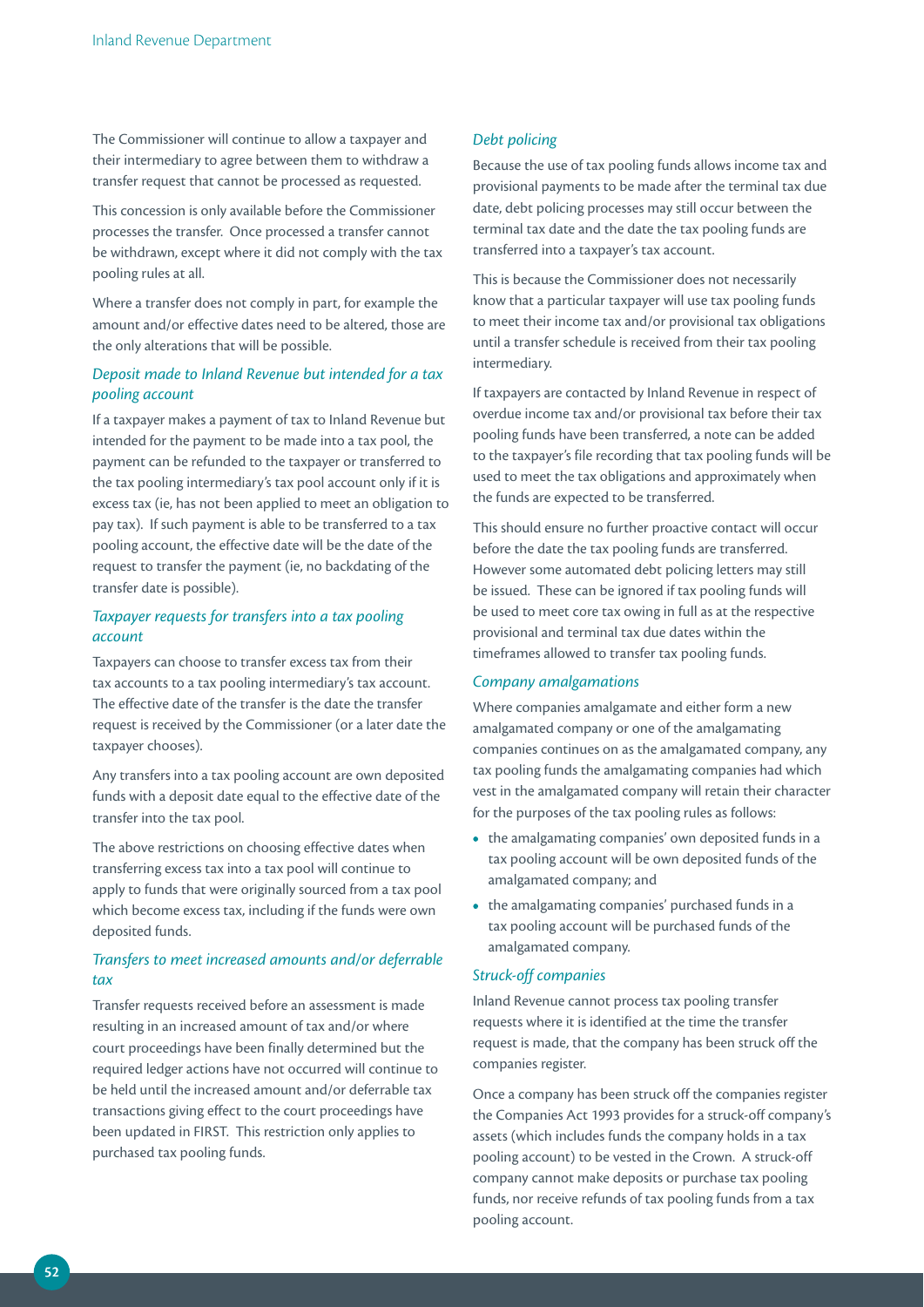A transfer request made to transfer tax pooling funds while a company is struck off has no legal status and will be invalid (ie, there is no authority for any person to act for, or on behalf of, a struck-off company to make the transfer request). The same applies to any requests for refunds from a tax pooling account.

A struck-off company would have to be restored to the companies register before Inland Revenue is able to process a tax pooling transfer request or a tax pooling intermediary can refund an amount held in the tax pooling account for the company. However, in respect of declined transfer requests, a new request would then have to be made once the company is restored to the companies register (and must be received by Inland Revenue within any applicable timeframe if a backdated effective date is requested).

# *Imputation credit accounts and tax pooling deposits, purchases, sales and refunds*

*Tax Information Bulletin* Vol 16, No 1 (February 2004) explains how the imputation rules apply to tax pooling deposits, purchases, sales and refunds for consolidated imputation groups and all other companies that maintain imputation credit accounts under the Income Tax Act 1994. The following information updates the section references to the Income Tax Act 2007, but is not otherwise intended to alter the application of the imputation rules and the examples in the above TIB are still reflective of the current law.

# *(a) Consolidated imputation transfer within a tax pooling account*

Where a consolidated imputation group has made deposits into a tax pooling account and decides to transfer this deposit (including by way of swap, exchange, etc) to another member of that tax pool a debit will arise in the consolidated group's imputation account, pursuant to section OP 33 of the Income Tax Act.

The imputation debit arises and is allocated:

- **•**  firstly, to the *previous* imputation year to the extent that there is a credit closing balance;
- **•**  secondly, if the debit is not fully allocated under the above bullet point, the balance is allocated to the imputation credit balance (if any) that exists *on the day* of the transfer; and
- **•**  any balance not allocated under previous bullet point is allocated to the *previous* imputation year.

# **Example 24**

ABC Consolidated Group Ltd is a consolidated imputation group which made a deposit into a tax pooling account on 15 January 2009 of \$100,000. It also received an imputation credit of \$100,000 for the imputation year ended 31 March 2009.

For the imputation year ended 31 March 2010 the company's balance was a \$30,000 credit. On 1 February 2011 the company's imputation credit account is \$10,000 in credit.

On 1 February 2011 the company swapped its deposit with another taxpayer in the same tax pool. In return the company received a \$100,000 deposit made by the other taxpayer with an effective deposit date of 27 August 2010.

On 1 February 2011 a \$100,000 imputation debit arises and is firstly allocated to the 2010 imputation year to the extent of the \$30,000 closing credit balance. Secondly the remaining \$70,000 debit is allocated to the 2011 imputation account to the extent of the \$10,000 credit balance on 1 February 2011 and thirdly the unallocated balance of \$60,000 is applied to the 2010 imputation year.

This creates a debit closing balance of \$60,000 further income tax which was due to be paid by 20 June 2010 and accrues imputation penalty tax of \$6,000, use-ofmoney interest and late payment penalties.

Additionally the 2011 imputation year opening balance will alter from a credit of \$30,000 to a debit of \$60,000.

**Note**: The company will not receive an imputation credit for the \$100,000 it received from the other taxpayer until it uses those funds to meet an income tax obligation (because these are purchased funds). Assuming the company can and does use the \$100,000 it received with an effective date of 27 August 2010 to pay its 2011 income tax, it will receive an imputation credit of \$100,000 in its 2011 imputation year as at 27 August 2010. However this credit will only arise when the Commissioner transfers the \$100,000 to the taxpayer's 2011 income tax account following receipt of the tax pooling intermediary's transfer schedule.

## **Example 25**

XYZ Consolidated Group Ltd is a consolidated imputation group which made a deposit into a tax pooling account on 9 June 2010 of \$50,000. It also received an imputation credit of \$50,000 for the imputation year ended 31 March 2011.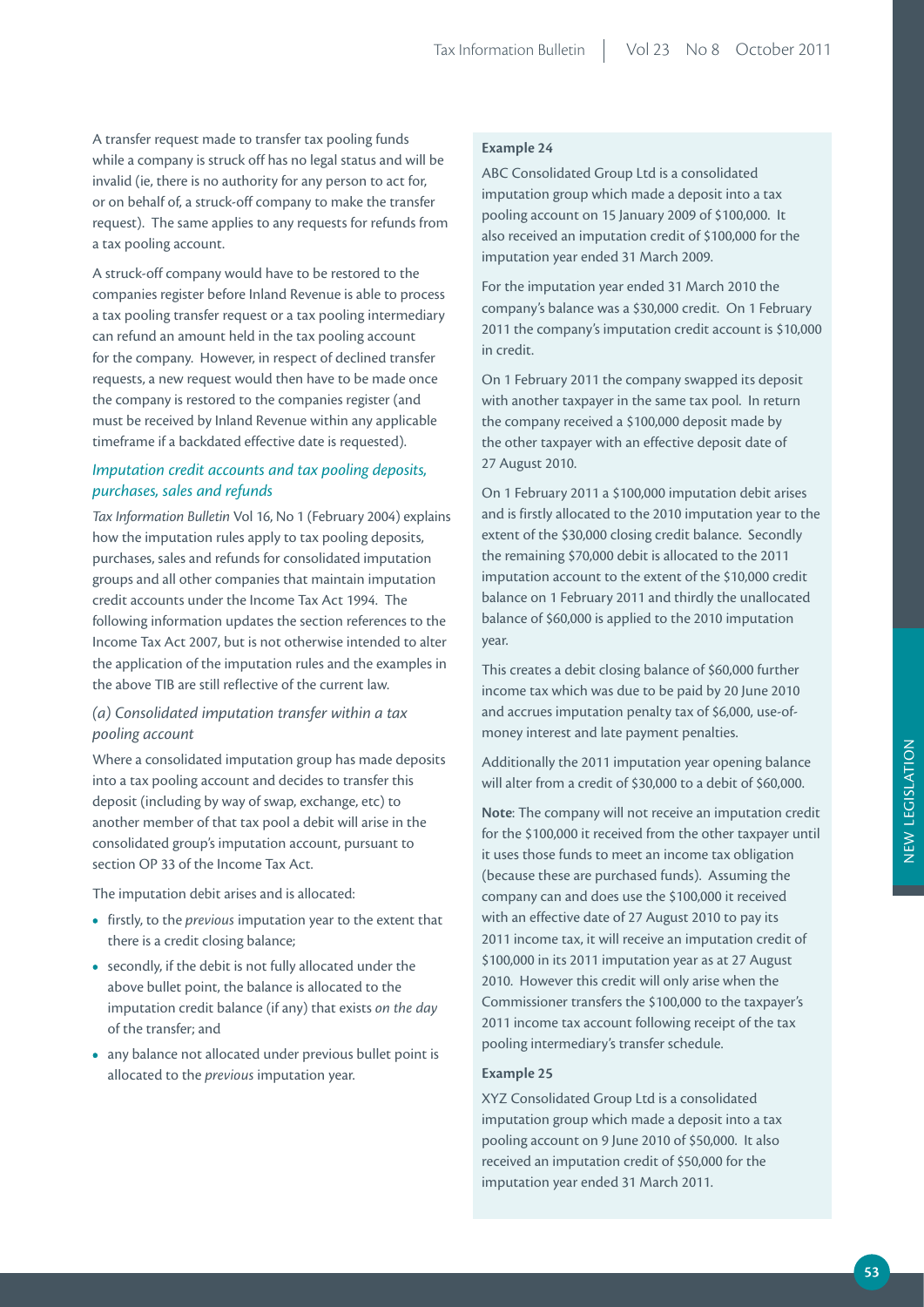For the imputation year ended 31 March 2010 the company's balance was a \$20,000 credit. On 1 February 2011 the company's imputation credit account is \$10,000 in credit.

On 1 February 2011 the company sold its deposit to another taxpayer in the same tax pool. The purchasing taxpayer pays the amount into the tax pooling intermediary's trust account on 2 February 2011 to complete the sale.

XYZ Consolidated Group Ltd decides to deposit the funds it has received as a new tax pooling deposit, instead of having these paid out to it by the tax pooling intermediary and this deposit is received on 3 February 2011.

On 1 February 2011 a \$50,000 imputation debit arises and is firstly allocated to the 2010 imputation year to the extent of the \$20,000 closing credit balance, secondly the remaining \$30,000 debit is allocated to the 2011 imputation account to the extent of the \$10,000 credit balance on 1 February 2011 and thirdly the unallocated balance of \$20,000 is applied to the 2010 imputation year.

This creates a debit closing balance of \$20,000 further income tax which was due to be paid by 20 June 2010 and accrues imputation penalty tax of \$2,000, use-ofmoney interest and late payment penalties.

**Note**: The company will receive an imputation credit for the \$50,000 it received on 2 February 2011 in payment for selling its earlier deposit, but this credit will only arise on 3 February 2011 when this amount was deposited into the tax pooling account (ie, it will not stop the company from going into debit by \$20,000 as at 31 March 2010).

It is therefore advisable for companies who wish to use the proceeds from sales of their own earlier deposits as a new tax pooling deposit to seek to enter into commercial contracts with their tax pooling intermediaries and the purchasing party that result in the sale, payment and new deposit all occurring contemporaneously.

In the above example this date would be 1 February 2011 and the outcome would then be as set out below.

On this date the company sold its deposit to another taxpayer in the same tax pool. The purchasing taxpayer pays the amount into the tax pooling intermediary's trust account on 1 February 2011 to complete the sale.

XYZ Consolidated Group Ltd decides to deposit the funds it has received as a new tax pooling deposit,

instead of having these paid out to it by the tax pooling intermediary, and this is also done on 1 February 2011. On 1 February 2011 a \$50,000 imputation debit arises due to the sale and also a \$50,000 credit arises due to the new deposit. The \$50,000 debit is firstly allocated to the 2010 imputation year to the extent of the \$20,000 closing credit balance. Secondly, the remaining \$30,000 debit is allocated to the 2011 imputation account against the \$60,000 credit balance on 1 February 2011.

Because the imputation credit balance as at 1 February 2011 is more than the \$30,000 debit allocated, no unallocated balance remains to be applied to the 2010 imputation year (ie, the 2010 imputation closing balance will remain at \$0.00, not go into debit).

If the funds being transferred are purchased funds the same imputation debit rules apply, however the company will also receive an imputation credit on the day the funds are transferred pursuant to section OP 9(3)(c).

# *(b) Consolidated imputation refund from a tax pooling account*

Where a consolidated imputation group receives a refund of its own funds or funds it has purchased (ie, it does not use them to meet an obligation to pay tax) a debit will arise in the consolidated group's imputation account, pursuant to section OP 32 of the Income Tax Act in exactly the same way as for a transfer of the company's own funds (set out above).

The only difference is that if the funds being refunded are purchased funds (including by way of transfer, swap, etc) on the same day as the refund is issued from the tax pooling account, an imputation credit will arise pursuant to section OP 9(3)(b).

*(c) Imputation transfer within a tax pooling account and refund from a tax pooling account for all other imputation companies*

For all other companies except for qualifying companies, the same imputation rules as for consolidated imputation groups apply. The equivalent provisions are:

| <b>Consolidated group</b> | <b>Other companies (excluding</b><br>qualifying companies) |
|---------------------------|------------------------------------------------------------|
| Section OP 32             | Section OB 34                                              |
| Section OP 33             | Section OB 35                                              |
| Section OP 9              | Section OB 6                                               |

For a qualifying company the debit arises in its imputation account on the same date the transfer or refund, as applicable, is made (ie, the date the transfer or refund is processed by the Commissioner).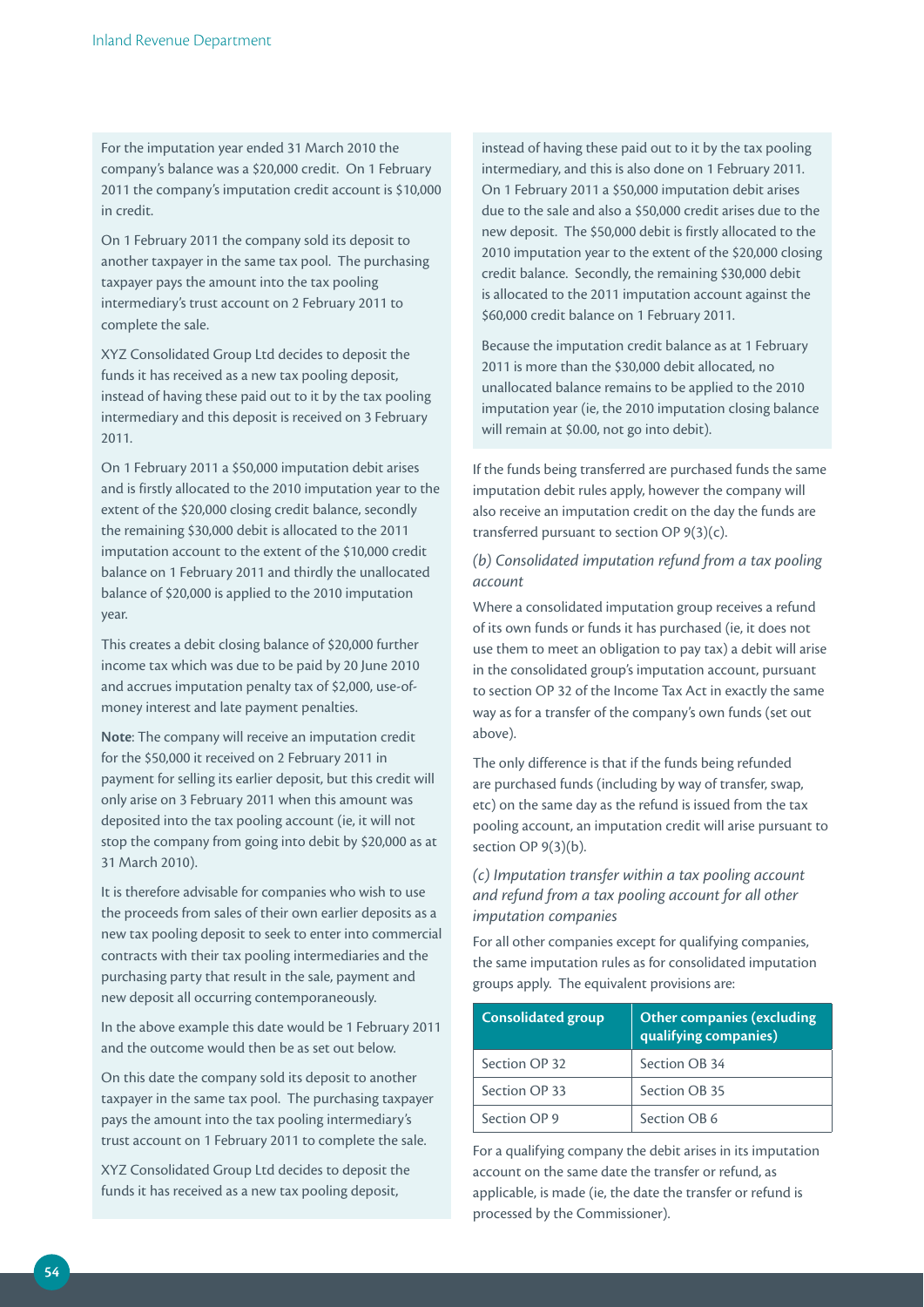#### **Tax pooling forum**

Inland Revenue has established a tax pooling intermediaries' forum. The objectives of the forum include:

- **•**  discussing tax pooling related issues and finding workable solutions to these within the legislative provisions the Commissioner administers;
- **•**  communicating information on tax pooling matters to tax pooling intermediaries;
- **•**  raising issues of interpretation of the tax pooling rules for Inland Revenue to consider and resolve; and
- **•**  providing feedback to the Commissioner on proposed operational changes or implementation of new tax pooling operational policies and interpretation of the tax pooling rules.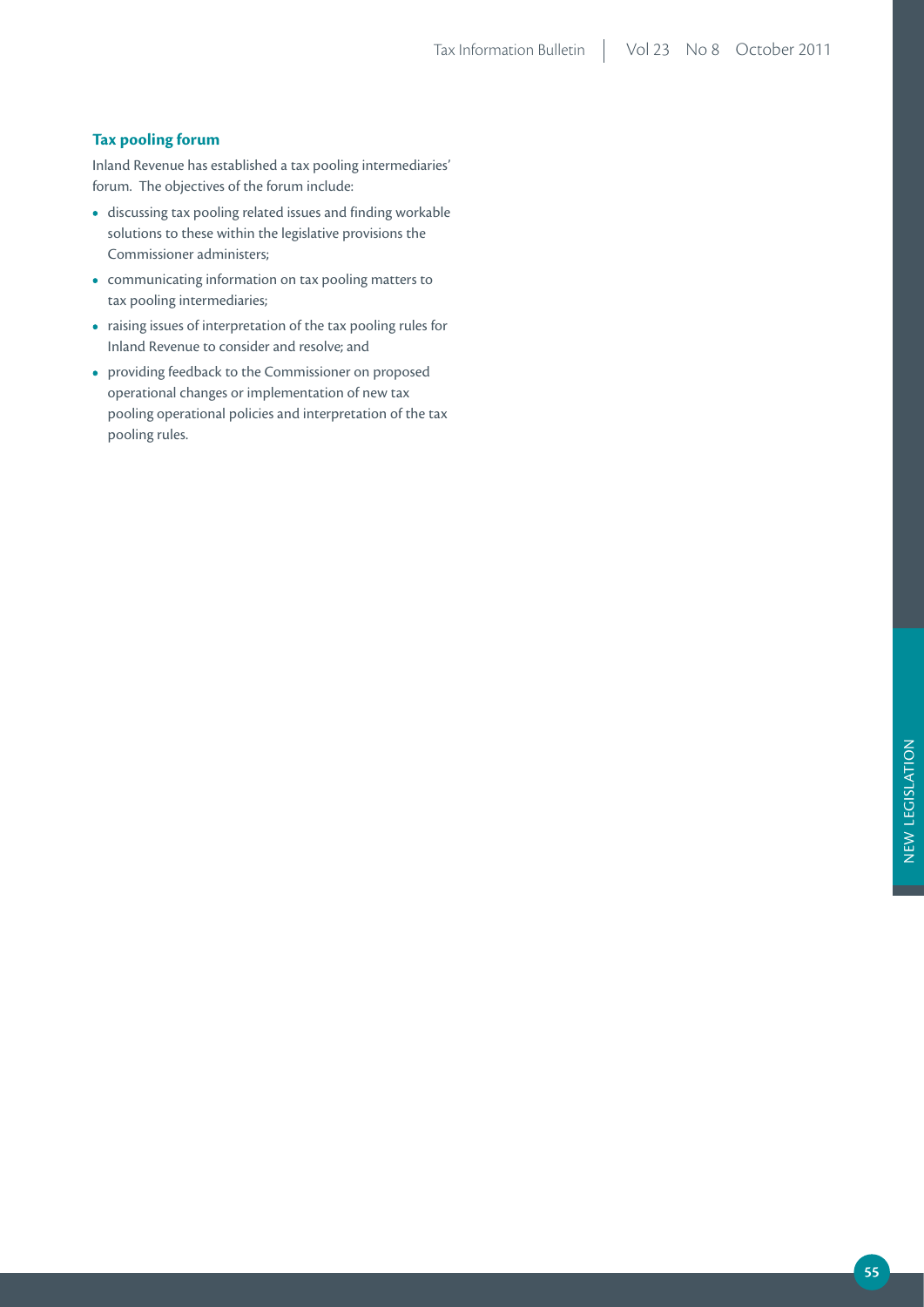# DEDUCTIBILITY OF USE-OF-MONEY INTEREST

*Sections DB 3B, EF 4, EF 5 and EF 6 of the Income Tax Act 2007; section DB 3B of the Income Tax 2004; section DB 2 of the Income Tax 1994*; *and section 184AA of the Tax Administration Act 1994*

The amendments clarify that use-of-money interest (UOMI) payable to Inland Revenue is deductible for tax purposes and the deduction is made in the year the UOMI is paid.

#### **Background**

The penalty and interest rules have applied since the 1997–98 income year. The policy intention of the interest rules was that interest paid on overpayments of tax would be taxable, and interest charged on underpayments of tax would be deductible under the normal income tax rules. This approach provided consistency with the treatment of interest generally, removed the need to convert rates to after-tax rates and distinguished between penalties and interest. Furthermore, the discussion documents released before the introduction of the rules noted interest would be deemed to be interest on money lent for the purposes of determining whether a deduction was available under the Income Tax Act. This was, however, never specified in the legislation.

Over time questions were raised as to whether UOMI was in fact deductible. This led to a number of taxpayers seeking case-specific rulings from Inland Revenue on this issue. There appeared to be some inconsistency over whether interest is deductible for companies and individuals. Generally companies were automatically entitled to deduct interest, but other taxpayers (specifically individuals) needed to satisfy a nexus with assessable income requirement—meaning that interest may not have been deductible. This inconsistency arose as a result of a lack of clarity over what Parliament's intention was on the nexus requirement and resulted in calls for legislative clarity on the deductibility of UOMI.

#### **Key features**

The amendments clarify that UOMI is deductible for tax purposes. The amendments ensure consistency, in particular between companies (for whom interest was typically always deductible) and individuals. The amendment also ensures symmetry in treatment for tax purposes so that UOMI is both taxable and deductible.

The provisions setting out which period the deduction is allocated to have also been amended. Previously the UOMI deduction was allocated to the same year to which the tax liability relates, the following year or to the income year following the income year in which the Commissioner issues the notice of amended assessment. This meant that if there was a dispute involving court proceedings which was eventually resolved in the Commissioner's favour, the previous rules could inappropriately allocate the deduction to a year many years earlier than the year in which the interest is paid. The previous rules could also inappropriately allocate the deduction to the year of assessment in cases when the taxpayer simply failed to pay any relevant tax and the UOMI may not be paid until much later (if at all).

The timing provisions have been amended to provide for the deduction of UOMI in the year in which the UOMI is paid. This approach provides taxpayers with certainty on this issue and deals appropriately with the problematic cases described previously. Importantly, a paid approach is also consistent with the timing of assessability, that is, UOMI is assessable in the year the Commissioner pays the interest.

The amending provisions override the capital limitation, the employment limitation and the private limitation. This means the provision is consistent with section DB 3 (which allows for the deduction of expenditure incurred in calculating or determining tax liabilities).

Under section RM 2 of the Income Tax Act 2007, the Commissioner may refund tax if the four-year period for the amendment of an assessment has not ended. The four-year period can be extended to eight years in certain circumstances, for example, if the refund arises from a clear mistake or simple oversight of the taxpayer. These amendments apply retrospectively from the 1997–98 income year (the start of the UOMI rules). Therefore the time limitations on the Commissioner refunding tax do not apply to prevent these amendments being effective.

## **Application dates**

The amendments clarifying the deductibility of UOMI apply retrospectively from the 1997–98 income year (the start of the UOMI rules) for taxpayers who have claimed deductions for UOMI in returns filed or notices of proposed adjustment issued before the date of introduction of the amending legislation, that is 24 November 2010. These amendments also apply generally to the 2010–11 and later income years.

The amendments to the timing provisions for UOMI deductions apply for the 2011–12 and later income years.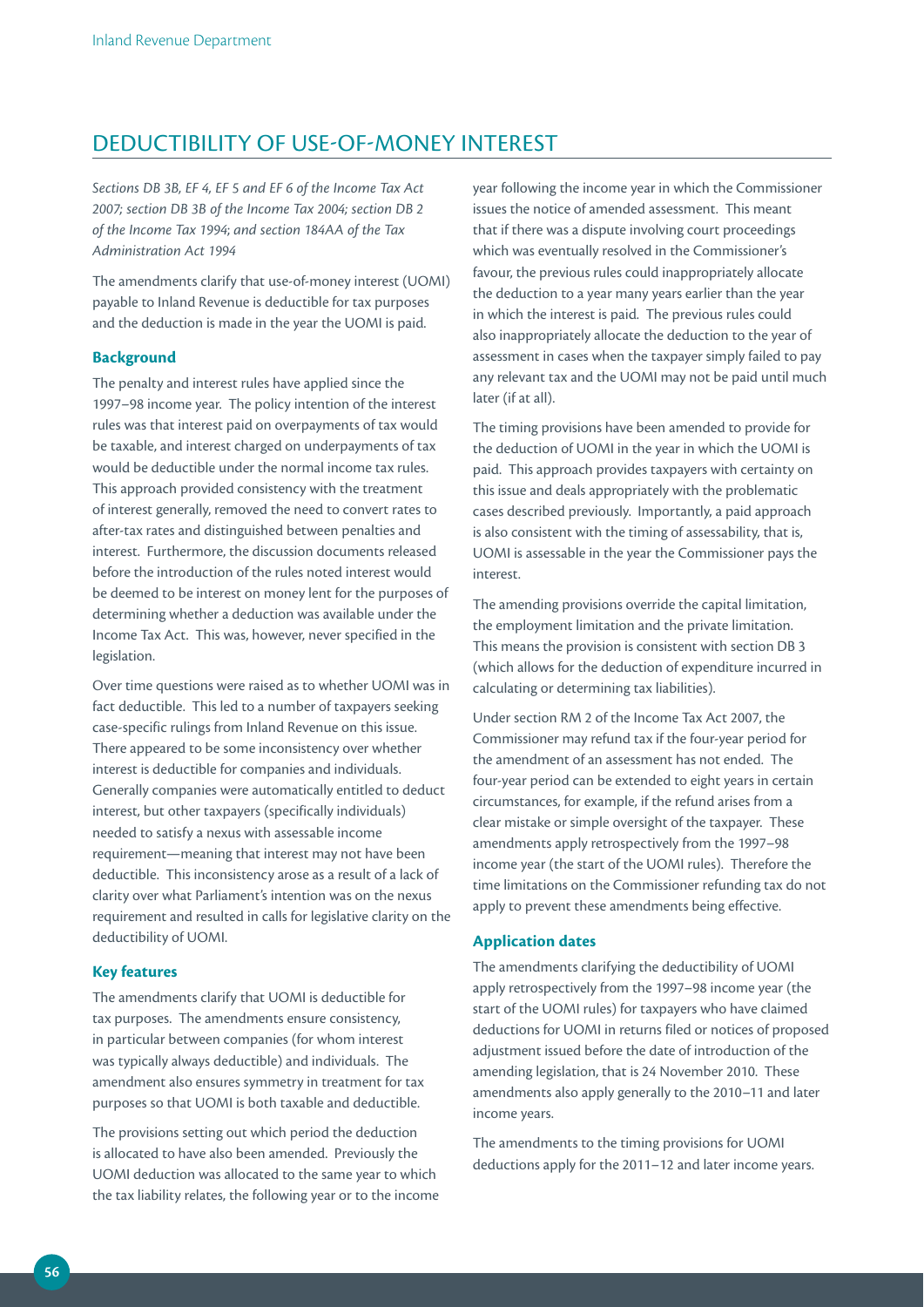# LISTED PIES – GROUPING OF TAX LOSSES

*Section IC 3 of the Income Tax Act 2007; and section 55(1)(a) of the Goods and Services Act 1985*

The Act has amended the loss grouping tax rules in order to restrict a listed PIE (a type of portfolio investment entity that is a listed company) to grouping only with its own wholly-owned subsidiaries.

## **Background**

Under the tax rules for grouping tax losses and credits, a listed PIE was previously allowed to use its parent company's tax losses to offset its taxable income.

We were concerned about the potential for New Zealand companies with tax losses that would otherwise be difficult to use, to establish structures involving listed PIEs that could utilise these losses. This could be achieved by a loss-making New Zealand company that wanted to raise capital from the retail sector establishing a listed PIE. The listed PIE would raise funds, in the form of preference shares, from retail investors. It would then lend these funds to its loss-making parent—with the parent paying interest to the listed PIE.

This structure raises policy concerns as it undermines the company tax and imputation system. Under the previous tax grouping rules, the listed PIE would be able to offset the interest income it received against its parent's losses and thereby reduce or eliminate its tax liability. Under the PIE rules, this could provide the PIE investors with a tax-free return and would provide the parent with a mechanism to utilise its tax losses.

The amendment ensures that listed PIEs are treated in a similar manner to multi-rate PIEs under the loss grouping rules (the latter are confined to grouping tax losses with land-owning subsidiaries or other multi-rate PIEs).

# **Key features**

Section IC 3(1) has been amended to exclude a listed PIE from the phrase "a group of companies". New section IC 3(2C) provides that a listed PIE can only group with its own wholly-owned subsidiaries.

A consequential change has been made to section 55(1)(a) of the Goods and Services Act 1985 to ensure this limitation does not prevent a group of companies that includes a listed PIE from grouping for GST purposes provided the companies meet the other relevant criteria.

## **Application date**

The amendment applies from 29 August 2011.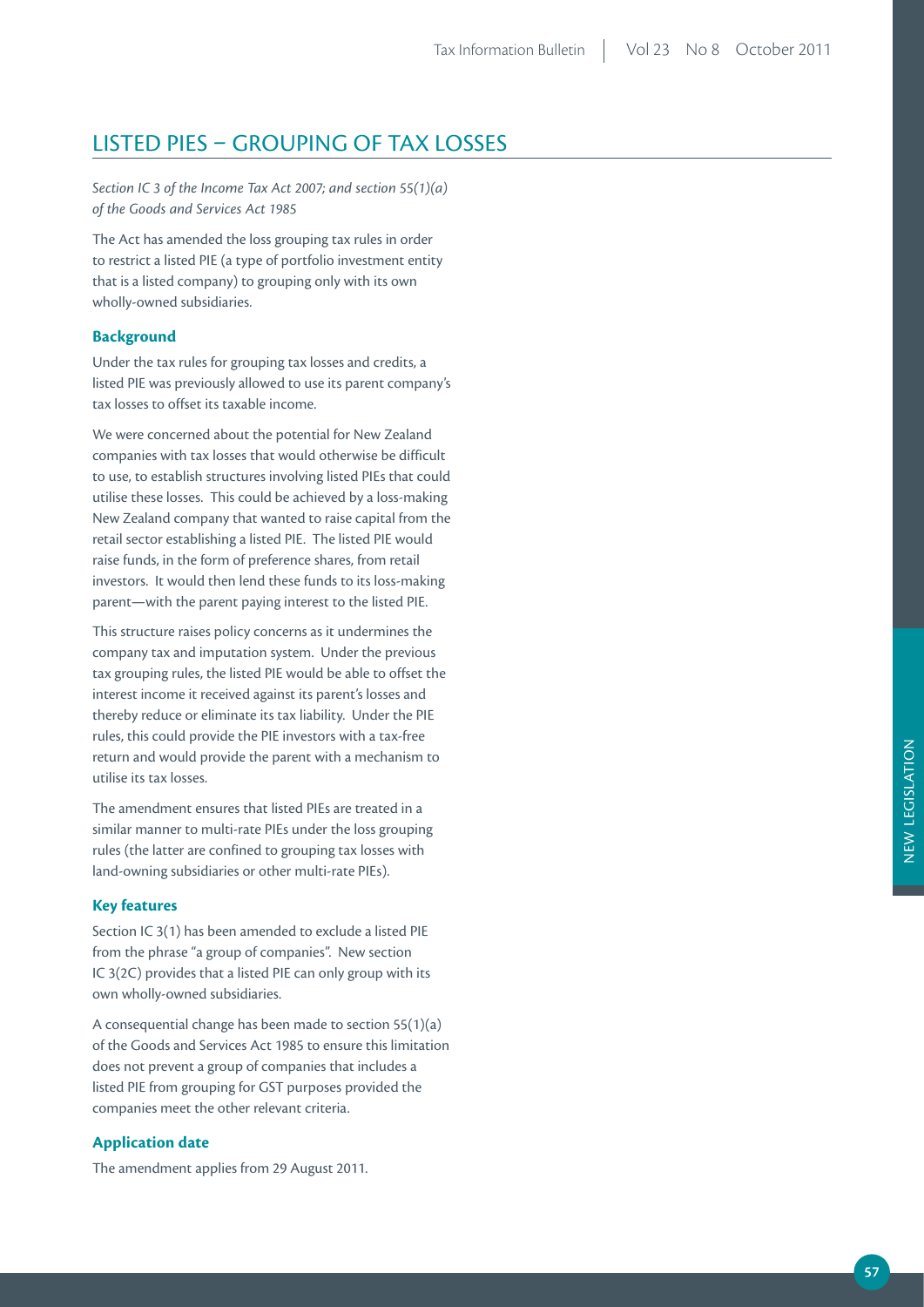# SHAREHOLDER CONTINUITY: DIRECTORS' KNOWLEDGE PROVISION

*Section YC 15 of the Income Tax Act 2007; and section OD 8(5) of the Income Tax Act 2004*

Amendments have been made to the directors' knowledge provision under the shareholder continuity tax rules (section YC 15 of the Income Tax Act 2007 and section OD 8(5) of the Income Tax Act 2004). The amendments exclude minor "off-market" transactions from the scope of the provision in order to provide more certainty and clarity when applying the provision.

#### **Background**

The shareholder continuity and tracing rules govern the carry forward of tax losses and imputation credits to ensure that the benefits from these are enjoyed, in general, by the same persons who were shareholders when the benefits were incurred or derived. The standard tracing rules require tracing the ownership of shares in a company through to the ultimate natural person shareholders.

There are a number of concessions that simplify the standard tracing rules, in particular, with respect to listed companies. These concessionary rules are subject to section YC 15, under which shareholder continuity is deemed to be breached when the directors of a company know or could reasonably be expected to know, that the requirements of any continuity provision would not have been satisfied.

While there is uncertainty as to the interpretation of the current section, on its plain words, it seems that directors are presumed to be aware of all "off-market" transactions.

The frequency with which some minor "off-market" transactions occur (eg, employee share schemes) means that the application of section YC 15 may limit access to the tracing concessions for at least some listed companies. In such cases, the effect is that these companies may then be required to undertake full tracing, which may be onerous.

In addition, it is considered that, given section YC 15 is an anti-avoidance rule, when applying the provision, companies should only have to include in their continuity calculation those transactions which their directors would know of or which it is reasonable to expect the directors to know of. It is unlikely that company directors will have either actual or constructive knowledge of minor "offmarket" transactions. Therefore, these transactions should not be taken into account in applying the section.

#### **Key features**

Section YC 15 is amended to exclude from its scope minor "off-market" transactions, ie, share transactions occurring outside of a recognised stock exchange (examples are employee share schemes, dividend reinvestment plans and small private sales between shareholders).

More specifically, the Act amends section YC 15 to exclude the following transactions from its scope:

- **•**  "off-market" transactions between less than 5 percent shareholders in a company in the income year; and
- **•**  "off-market" transactions between a company and its shareholders which in aggregate are less than 5 percent of the shareholding in a company in the income year.

This is in order to remove current uncertainty about how the section should apply with respect to "off-market" transactions and to reduce compliance costs.

## **Application date**

The amendments apply retrospectively, for income years beginning on or after 1 April 2005.

## **Detailed analysis**

The rationale for excluding the above transactions is that, when applying the provision, companies should only have to include in their continuity calculation those transactions of which their directors have knowledge or of which it is reasonable for their directors to have knowledge. Furthermore, given that the purpose of the directors' knowledge provision is to target share transactions intended to take advantage of the tracing concessions, companies should not have to count minor transactions which are unlikely to be mischievous in nature.

Accordingly, in line with the existing approach under the directors' knowledge provision, on-market trading between minor shareholders should be excluded. This is consistent with the tracing concession under the shareholder continuity rules which provides that persons having a less than 10 percent direct interest in a company are treated as a "notional single person"—thereby preventing the need for companies to trace ownership changes in relation to their minor shareholders.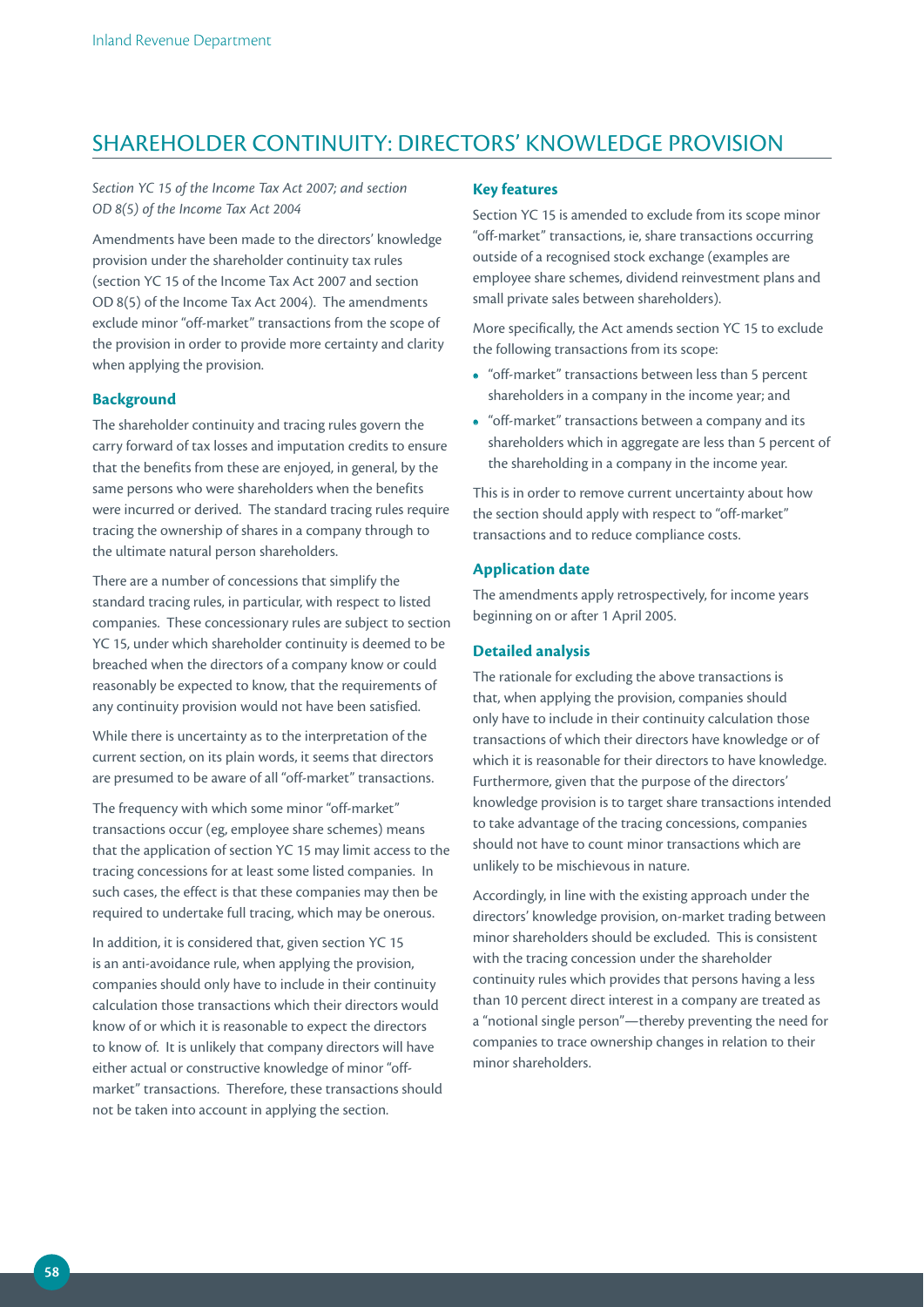#### *New paragraph (iv)*

"Off-market" transactions between shareholders with less than 5 percent holdings, eg, small private sales, should be excluded because companies are unlikely to be aware of such transactions. The proposed 5 percent threshold aligns with the threshold that exists under securities law for triggering disclosure by shareholders of their interests in a New Zealand-listed company to that company. The 5 percent holding test applies both before and after any transaction (ie, the holding must be less than 5% both before and after the transaction).

# *New paragraph (v)*

With respect to off-market trading where the company is a party, a de minimis of 5 percent is appropriate in order to exclude minor "off-market" transactions which are undertaken in the company's ordinary course of business, eg, employee share schemes and dividend reinvestment plans. This is measured on an income year basis (ie, pro rating of the 5 percent threshold is not required if the continuity period is less than an income year).

The wording is also intended to cover the common scenario under an employee share scheme where a company transfers shares to a trustee who holds the shares on trust for the benefit of company employees and then subsequently transfers the shares to those employees.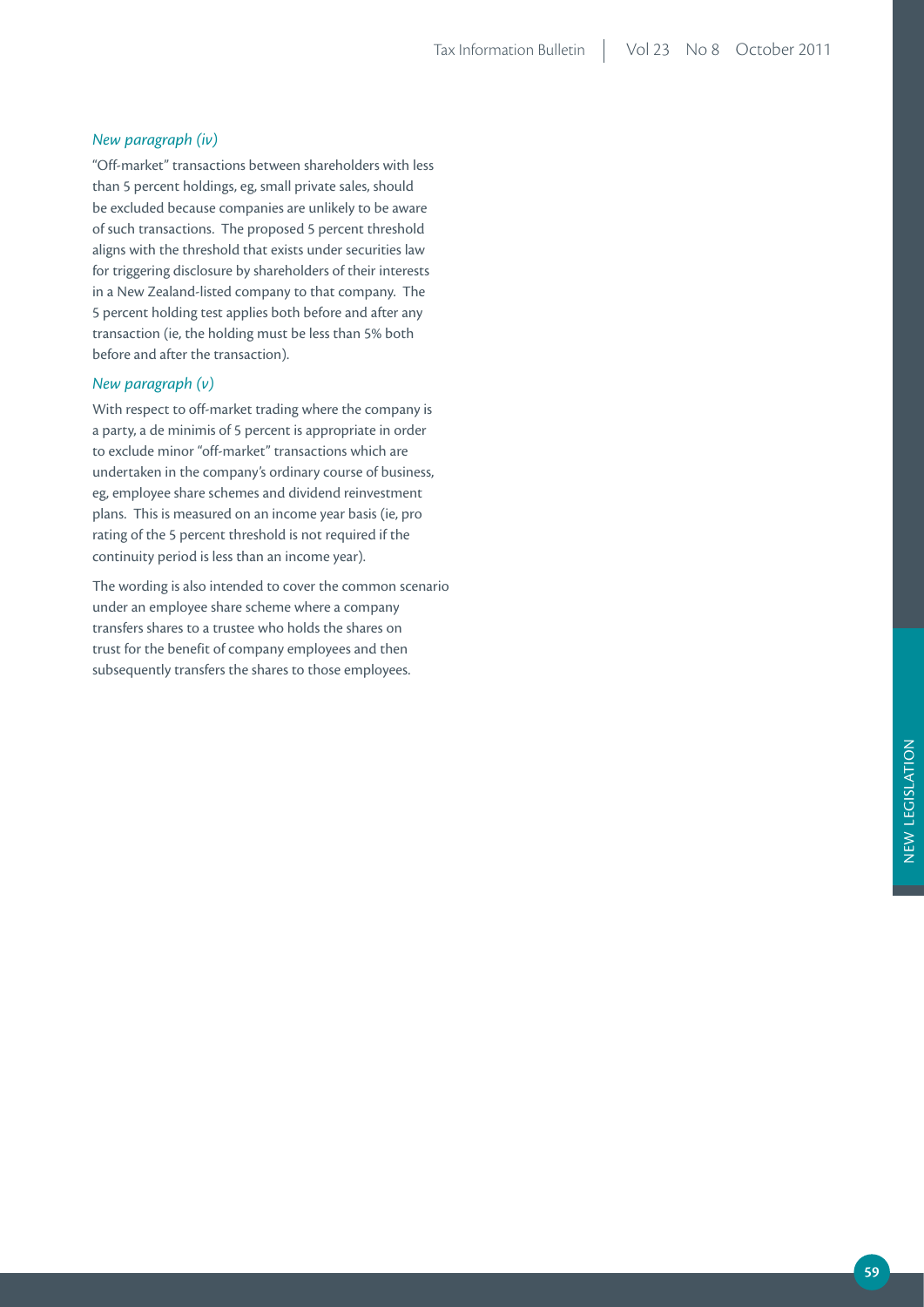# CORPORATE SPINOUTS

*Section YC 13 of the Income Tax Act 2007*

#### **Background**

The corporate spinout rules in section YC 13 of the Income Tax 2007 were originally enacted in 2002 to ensure that companies involved in a spinout do not have a shareholder continuity breach and forfeit losses and credits if there is no change in underlying economic ownership as a result of the spinout. A "spinout" is a process whereby a company ("the original parent company") transfers its shares in another company ("the spun-out company") to the shareholders of the original parent company.

The spinout rules treat the spun-out company as holding the ownership interests in a subsidiary that were, before the spinout, deemed to be held by the original parent company on behalf of its small shareholders. Without these spinout rules, the concessionary tracing rules in section YC 11 may treat the restructuring as a substantial change of ownership interests. As a result, unless extensive tracing through to the ultimate natural person shareholders in the original parent company is carried out, the restructuring may prevent the carry forward of losses and credits by the spun-out company and its subsidiaries. This is the case even though, in substance, there has not been a breach of shareholding continuity.

Before the amendment, the concessionary spinout rules were not available if the original parent company did not own 100% of the spun-out company before the spinout despite the spun-out company's immediate shareholding pre- and post- spinout, in substance, being unchanged. In such circumstances, the spinout, in conjunction with section YC 11, may have resulted in a breach of the shareholder continuity requirements for loss and credit carry forward purposes.

## **Key features**

Section YC 13(1)(c) has been amended to allow the corporate spinout rules to apply if the original parent company holds more than 50% of the voting interests and, if a market value circumstance exists, market value interests in the spun-out company immediately before the spinout.

This amendment is consistent with the original policy intent which is to ensure the shareholder tracing rules do not adversely affect the companies involved in a spinout to the extent that there is no underlying change in the economic ownership of the spun-out company and its subsidiaries.

### **Application date**

The amendment applies from 1 May 2011.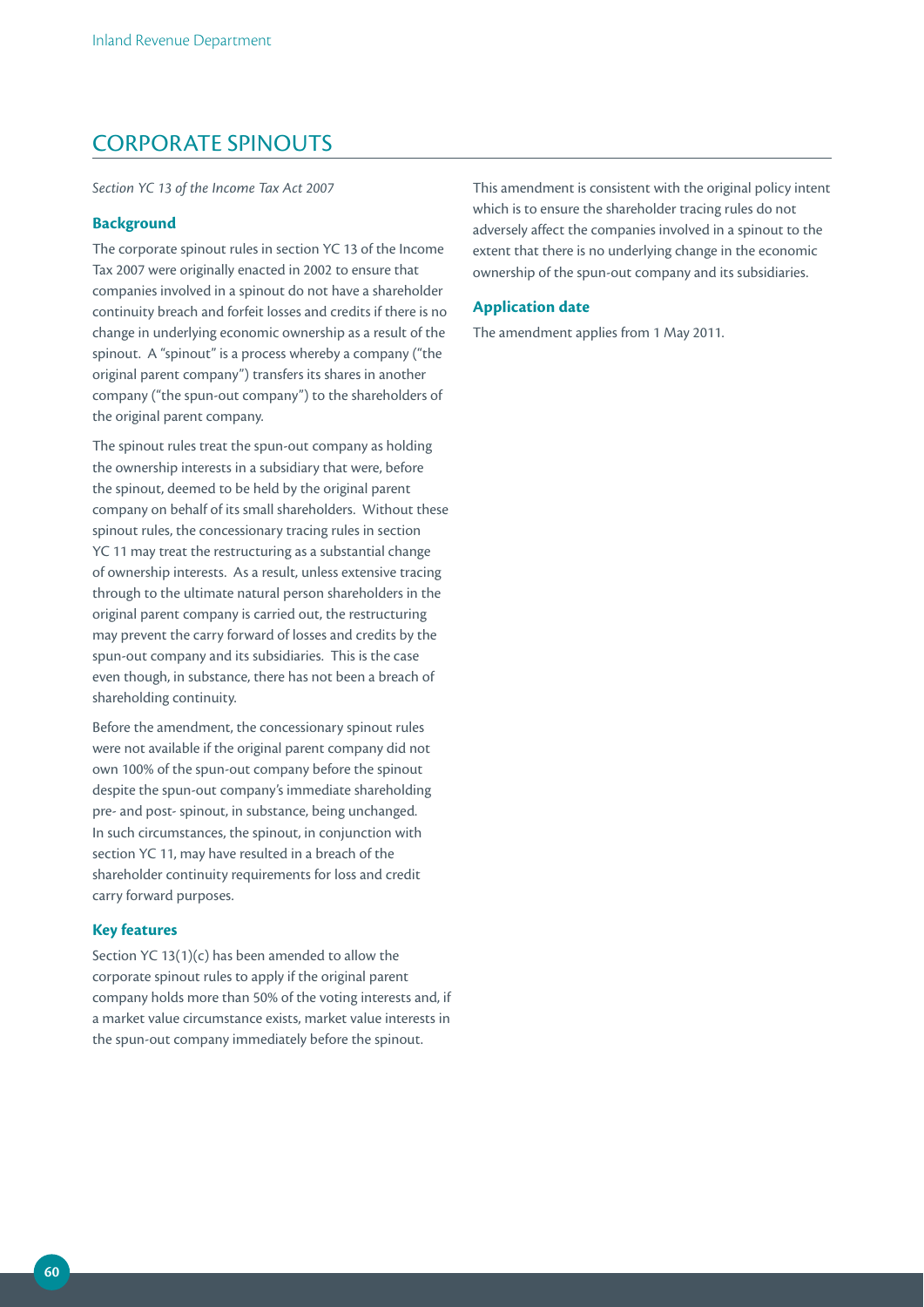# WORKING FOR FAMILIES – DEPENDENT CHILD'S INCOME

*Section MB 11 of the Income Tax Act 2007*

## **Background**

The Taxation (GST and Remedial Matters) Act 2010 introduced a more comprehensive definition of "family scheme income". This new definition of family scheme income applies for Working for Families (WFF) tax credits and community services cards for families with dependent children from 1 April 2011.

The new definition of family scheme income includes passive income of a dependent child above a threshold of \$500 per annum. The dependent child's passive income is potentially counted twice when calculating a family's combined family scheme income for abatement purposes, once for the principal caregiver and once for their partner.

## **Key features**

Section MB 11 of the Income Tax Act 2007 is amended to prevent double counting of a dependent child's passive income when calculating family scheme income.

The amount of a dependent child's passive income is included in a principal caregiver's family scheme income if the amount exceeds \$500 per year. If there is more than one principal caregiver for a child, such as where there is shared care of a dependent child, the amount is divided equally between these people.

## **Application date**

The amendment applies from 1 April 2011.

# TIMING OF BASE PRICE ADJUSTMENT (BPA) WHEN CHANGING FROM FAIR VALUE METHOD TO ANOTHER METHOD

*Section EW 29(13) of the Income Tax Act 2007; and sections EW48(1)(b) and (2) of the Income Tax Act 2004*

Section EW 29(13) has been amended to clarify when a base price adjustment is calculated.

## **Key features**

When taxpayers change from the fair value method to another spreading method as allowed in the Act they are required to perform a base price adjustment (BPA) rather than a change of spreading method adjustment. The Act provided that the BPA is to be performed at the "date of a change for the financial arrangement". The application of the timing of this BPA has caused some confusion amongst taxpayers and the change clarifies when this BPA calculation is to be applied.

The change provides that the BPA is performed "for the first income year for which a changed method is used for the financial arrangement …". This means a taxpayer will calculate the BPA as at the end of the year of change to the new method so that in the year of change the only income or expenditure under the financial arrangement is from the BPA calculation. The BPA cannot be performed in the previous year (the last year of using the fair value method) because the taxpayer is still using the fair value method for that year and the decision to use the new method is not

effected until the year of change. The situation is the same as when a change of spreading method adjustment occurs ie the spreading method adjustment is the only income or expenditure for the financial arrangement in the year of change of method.

The consideration received/paid to be used for the BPA "deemed disposal/acquisition" is the fair value of the financial arrangement at the end of the year of change. For the following years the taxpayer calculates income and expenditure under the new method using the fair value used for the BPA deemed disposal/acquisition as consideration paid/received and for the ultimate BPA for that financial arrangement.

## **Application dates**

The amendments apply retrospectively from the application dates of the original legislation.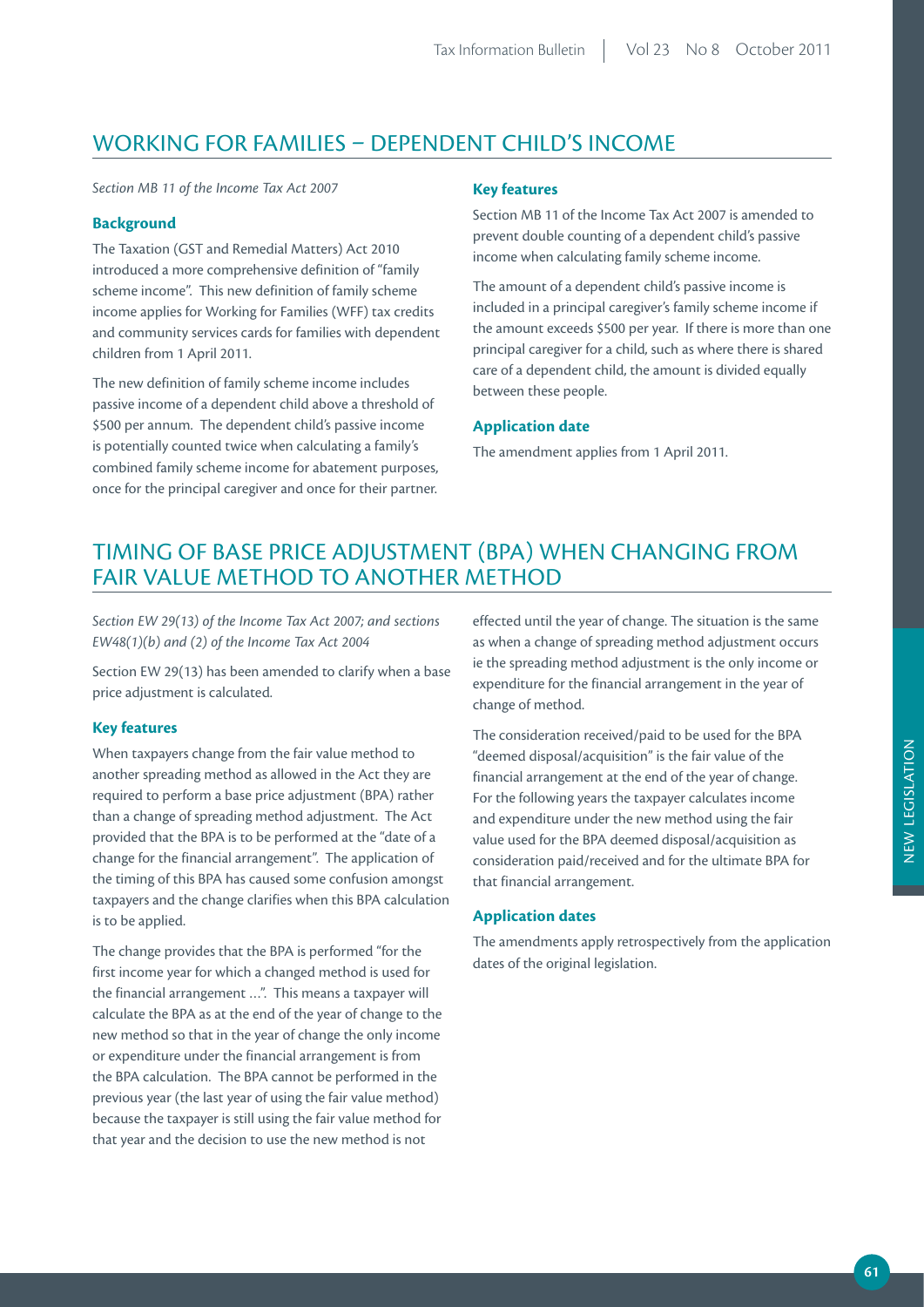# BUSINESS INTERRUPTION INSURANCE: TIMING OF DERIVATION

*Section CG 5B of the Income Tax Act 2007*

New section CG 5B clarifies that amounts received under a business interruption insurance policy are generally derived in the income year in which the amount can be reasonably estimated.

## **Background**

Business interruption insurance policies generally provide cover from losses resulting from a business interruption caused by an event, such as a fire or a natural disaster. Previously, it was not clear at law when amounts received under such a policy were derived. This lack of clarity was undesirable and could be problematic for taxpayers.

## **Application date**

This clarification applies from 4 September 2010.

#### **Detailed analysis**

New section CG 5B is designed to apply when a person receives a payout under a business interruption insurance policy. It provides that any income arising from the payout is treated as allocated to the earlier of:

- the income year in which the amount is received; or
- the income year in which the amount is reasonably able to be estimated.

In some cases an insurer may make interim payments before a taxpayer's total loss has been fully established. These interim payments are treated as allocated to the year in which they are received, even if the taxpayer's total loss cannot yet be reasonably estimated.

Section CG 5B(2) provides that, for an insurance payout, the amount attributable to income that the taxpayer would have derived but for the event, is income of the taxpayer. This provision is meant to reflect the existing common law principle that insurance receipts that substitute for income are themselves income. Importantly, it is not intended that this section be interpreted that, if part of the insurance payment is not a substitute for income, it is not income. Existing common law principles for determining this should continue to apply.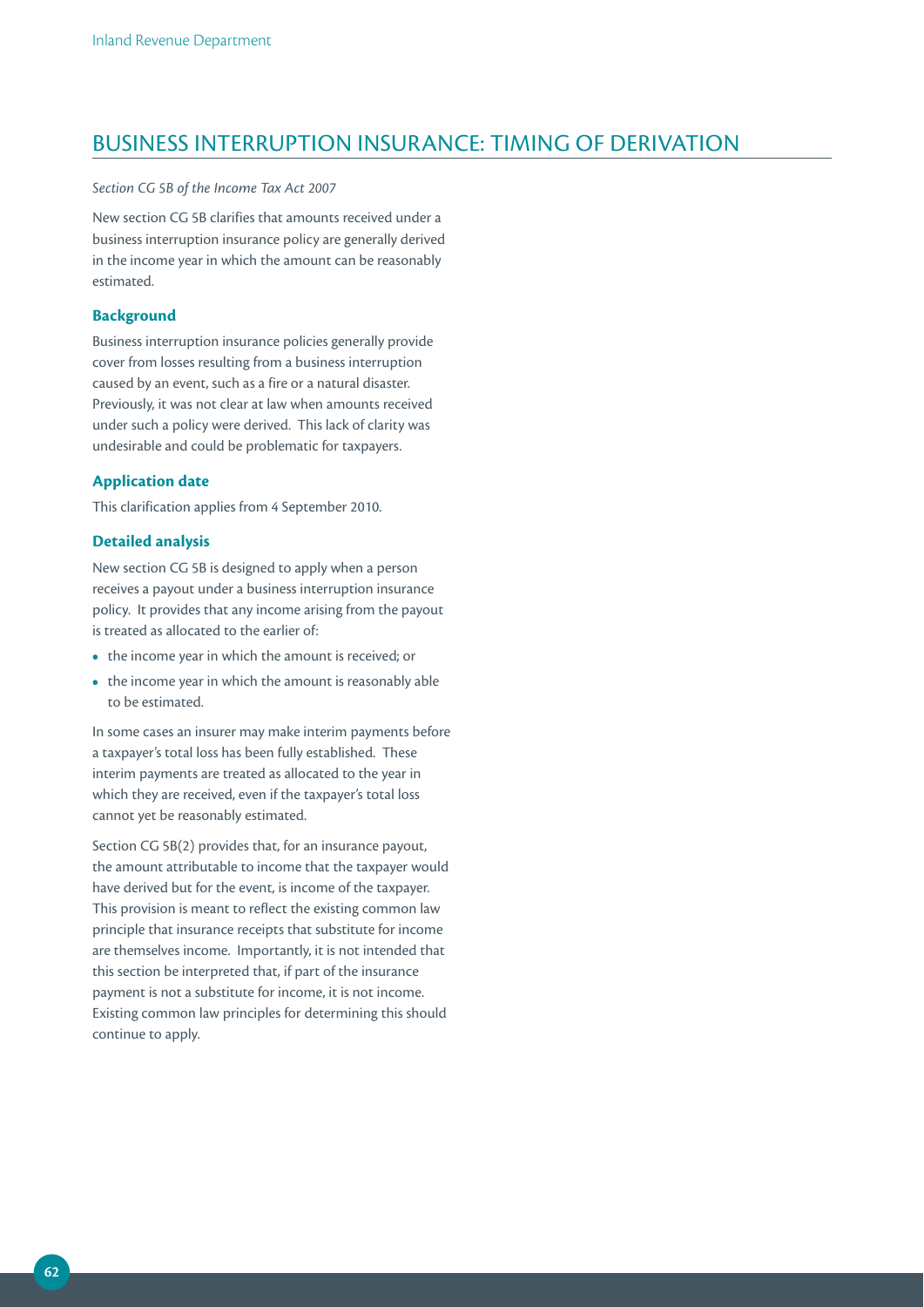# FOREIGN SHARES HELD BY ACTIVE INSURANCE CFCS

#### *Section EX 58(7) of the Income Tax Act 2007*

Section EX 58(7) amends the controlled foreign company rules so that an active business exemption for insurance companies will apply in respect of related holdings of foreign shares. This change is retrospective, to ensure affected taxpayers do not have an unintended tax liability.

## **Background**

Under the CFC rules, a New Zealand insurance company that uses a controlled foreign company (CFC) to conduct an insurance business offshore can apply to the Commissioner of Inland Revenue for a special exemption from the CFC rules. This is provided as a temporary measure until more detailed rules are developed for applying an active income exemption to active financial CFCs.

Under the existing tax rules, when a CFC holds shares in another foreign company, those shares are generally taxed as though they were held directly by the New Zealand shareholders in the CFC. In contrast, CFCs that hold bonds are treated as holding the bonds themselves.

As a consequence of this approach a New Zealand insurance company with an insurance CFC was required to attribute income from any foreign shares that are held as part of the CFC's insurance business.

This result was inconsistent with the fact that no New Zealand tax will be payable on bonds when these are held by insurance CFCs that qualify for the special exemption.

Because the core business of insurance CFCs involves making investments in financial markets, it is not appropriate to tax foreign shares or bonds when these investments are used to support the insurance business.

One condition for getting the special exemption is that the CFC's investments must be commensurate with the insurance policies that the CFC sells in its jurisdiction. This prevents the CFC from holding an excessive amount of investment assets. The Commissioner of Inland Revenue would be able to revoke the exemption if this occurred.

# **Key features**

Section EX 58 applies when a person has an income interest of 10% or more in a CFC and that CFC has an interest in a FIF. Because of section EX 21(33) income earned by the FIF is not treated as being income of the CFC. Instead, the FIF income is attributed to the New Zealand person.

Section EX 58(7) stops the general "look-through rule" in section EX 58 from applying in respect of a CFC that meets the requirements of a determination made by the Commissioner under section 91AAQ of the Tax Administration Act 1994.

# **Application date**

Section EX 58(7) applies to income years beginning on or after 1 July 2009.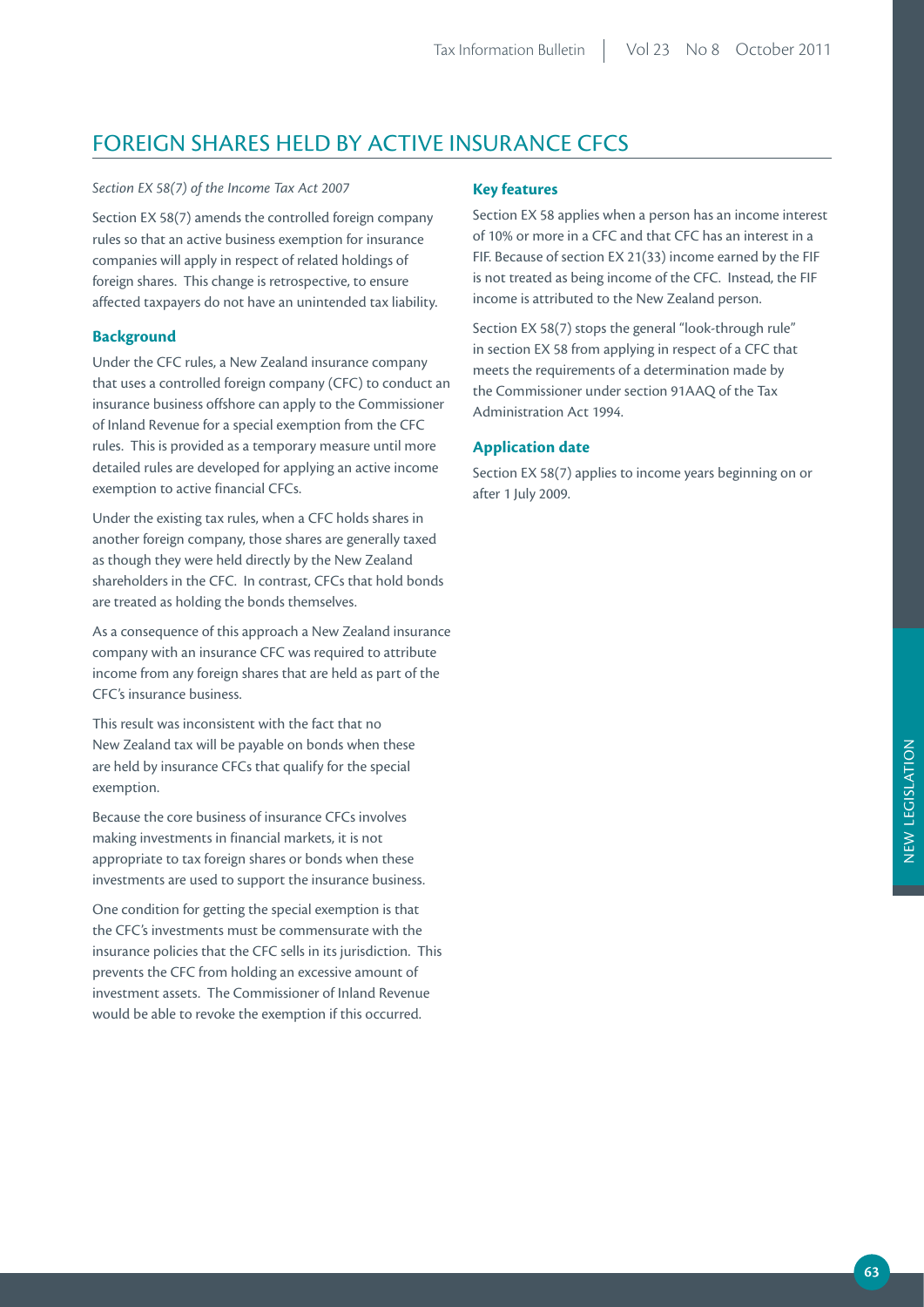# EXTENDING THE AMALGAMATION TAX RULES TO BUILDING SOCIETIES

*Sections FO 4 and YA 1 (definitions of "amalgamated company", "amalgamating company" and "amalgamation") of the Income Tax Act 2007; and section 75 of the Tax Administration Act 1994*

Amendments have been made to the Income Tax Act 2007 and the Tax Administration Act 1994 to ensure that building societies that transfer all of their engagements under the Building Societies Act 1965 are subject to the tax amalgamation rules, like ordinary companies.

## **Background**

Ordinarily, for the purposes of the Income Tax Act 2007, the definition of a 'company' includes a building society. Previously, the tax rules for amalgamations only applied if companies amalgamated under the Companies Act 1993. Building societies are unable to amalgamate under the Companies Act 1993 because that Act does not recognise a building society to be a company. As a result, the income tax treatment for amalgamations previously did not apply to building societies.

For tax purposes, the end result of building societies that transfer all of their engagements to another building society under the Building Societies Act 1965 is sufficiently similar to companies that amalgamate. Therefore, legislative amendments have been made to extend the amalgamation tax treatment to building societies that transfer all of their engagements under the Building Societies Act 1965. This is supported by the fact that generally, for income tax purposes, building societies are treated as companies.

#### **Key features**

- **•**  Amendment to the "amalgamation", "amalgamating company" and "amalgamated company" definitions.
- **•**  Requirement for the amalgamating building society to notify the Commissioner of the amalgamation.

## **Application date**

The amendments apply from 30 September 2010.

#### **Detailed analysis**

# *Amendment to the "amalgamation", "amalgamating company" and "amalgamated company" definitions*

Amendments have been made to the definitions of "amalgamation", "amalgamating company" and "amalgamated company" to extend the amalgamation tax rules to building societies. Only building societies that transfer all of their engagements under the Building Societies Act 1965, and that meet other certain criteria, will be able to use the amalgamation tax rules.

As part of the new definitions, the building society that is transferring all of its engagements is required to transfer or assign all funds, property or assets before being removed from the register of building societies. However, the transferring building society is allowed to retain funds, property or assets to the extent required to "settle its affairs" before being removed from the register. This term is intended to cover a range of events necessary to wind up a building society. For the avoidance of doubt, the term "settling its affairs" is intended to include disposal of cross shareholdings.

# *Requirement for the amalgamating building society to notify the Commissioner of the amalgamation*

This amendment to the Tax Administration Act 1994 is an extension of the current requirement for amalgamated companies to notify the Commissioner of Inland Revenue of the amalgamation.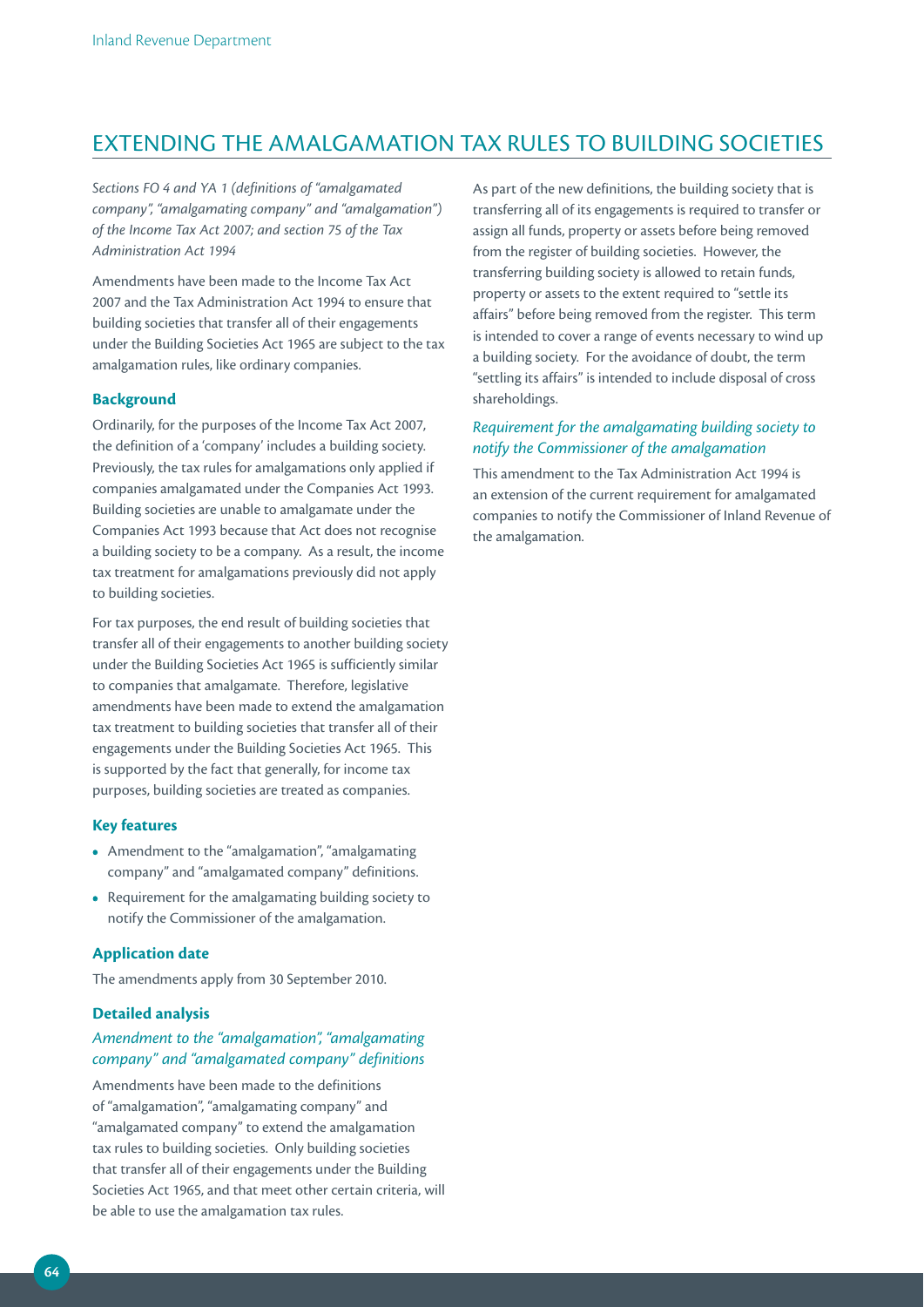# CANTERBURY EARTHQUAKE RELIEF MEASURES

*Sections CZ 23, EE 1, EE 44, EE 45, EE 47, EE 48 and EZ 23B of the Income Tax Act 2007*

# **Background**

In the aftermath of the Canterbury earthquake and its aftershocks there are sound reasons for providing relief, in limited circumstances, for certain income tax liabilities arising from the destruction, loss or abandonment of property.

## **Key features**

The Act contains the following amendments.

- **•**  Firms in certain circumstances will be allowed to defer (or rollover) income tax liabilities arising from the receipt of insurance or compensation payments for irreparably damaged or abandoned buildings held on revenue account.
- **•**  Includes as a disposal event, for the purposes of the tax depreciation rules, the damage of property in the neighbourhood of a building or grandparented structure, causing the building or grandparented structure to be useless for the purpose of deriving income; and the property is demolished or abandoned for later demolition.
- The income year that an amount of depreciation loss or an amount of depreciation income is derived is now the earliest income year that the consideration can be reasonably estimated.
- **•**  Firms in certain circumstances will be allowed to defer (or rollover) depreciation recovery income liabilities arising from the receipt of insurance or compensation payments for irreparably damaged, lost or abandoned items of depreciable property (not including intangible depreciable property) due to the Canterbury earthquakes and their aftershocks.

# **Application date**

These changes apply from 4 September 2010.

## **Detailed analysis**

## *Revenue account buildings*

Section CZ 23 is intended to provide building owners that hold on revenue account a building that has been irreparably damaged or abandoned because of the Canterbury earthquakes, the option to defer (or rollover) income tax liabilities arising from the receipt of insurance or compensation payments—provided they acquire, build, or purchase a replacement building in greater Christchurch before the end of their 2015–16 income year.

Section CZ 23 applies if all of the following criteria are met:

- 1. a person receives a payment of insurance or compensation for buildings held on revenue account before their 2016–17 income year; and
- 2. the payment is received because a building has been rendered useless for the purpose of deriving income as a result of the Canterbury earthquakes and is demolished or abandoned; and
- 3. in the absence of new section CZ 23, the payment would have resulted in an amount of income under section CG 6 (receipts from insurance, indemnity, or compensation for trading stock); and
- 4. the person plans to acquire a building to replace the useless building before the end of their 2015–16 income year and the replacement building is located in greater Christchurch; and
- 5. the person provides the required annual notice of election to the Commissioner of Inland Revenue.

In such cases, the total amount of income under section CG 6 from insurance or compensation is not income of the person except to the extent that an amount is attributable to a later income year under subsection (5).

When a person acquires a replacement building its cost, for the purposes of section EA 2 (other revenue account property), is treated as being reduced by an amount of unallocated suspended income attributed to the replacement building by section CZ 23 (3)(a). Section CZ 23(3)(b) requires the person to reduce the amount of suspended income by the amount allocated to a replacement building.

Section CZ 23(5) provides that an amount of unallocated suspended income is income to the person in the earlier of:

- **•**  the end of the person's 2015–16 income year; or
- the income year the person decides not to acquire an amount of replacement property; or
- **•**  the income year the person goes into liquidation or becomes bankrupt.

Section CZ 23(6) requires that a person that elects to rely on section CZ 23 must give written notice to the Commissioner of Inland Revenue by the later of 31 January 2012 or the date that the return is filed for the income year in which the amount of income can be estimated. Section CZ 23(7) requires that the written notice must:

- **•**  describe the affected property; and
- **•**  give details of the replacement property acquired in the current year; and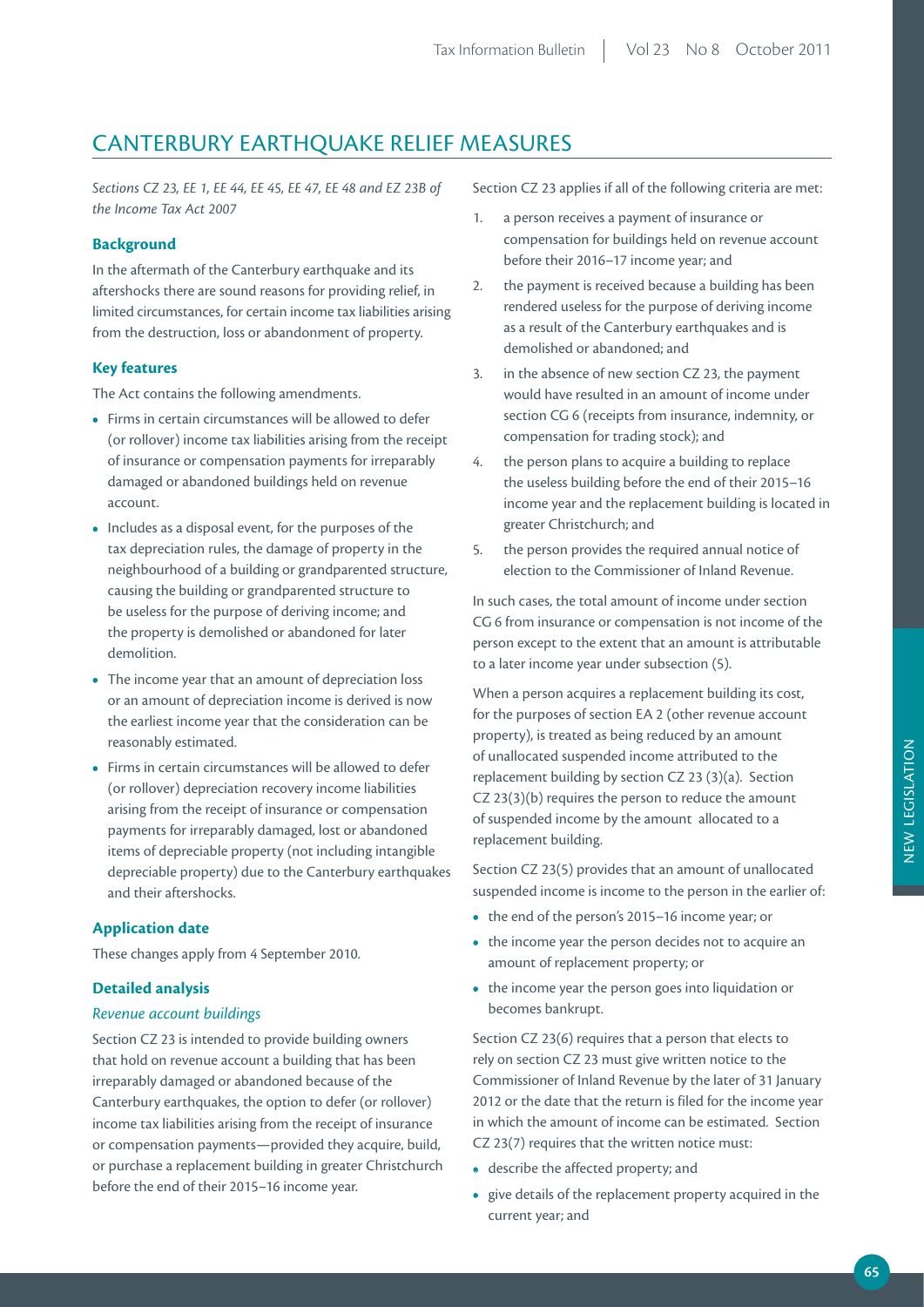- **•**  give the cost of the replacement property and the reduction of that expenditure under subsection (3) of that cost for the purposes of section EA 2; and
- **•**  give the amount of the unallocated suspended income at the end of the current year.

## **Example 1**

In February 2011, a 31 March balance date firm's revenue account building is destroyed in the earthquake. The building originally cost \$3 million. The replacement insurance proceeds are \$6 million and the insurance company "delivers" the replacement building on 15 June 2014. In the absence of any rollover relief the building owner will have taxable income of \$3 million under section CG 6.

New section CZ 23 allows the owner to defer the CG 6 income tax liability by allocating an amount of the \$3 million suspended income to the replacement building—provided the replacement building is located in greater Christchurch.

As a result of negotiations between the building owner and the insurance company, the insurance proceeds are capable of being reasonably estimated on 30 June 2011.

In the tax return for the tax year ending on 31 March 2012 the building owner files a written election to defer the \$3 million of income—pending the acquisition of a replacement building. Provided the taxpayer continues to elect to defer the income the income remains suspended for the tax years ending on 31 March 2013 and 2014.

The replacement building is delivered on 15 June 2014. The tax return for the tax year ending on 31 March 2015 will include this new building at a cost of \$3 million (being the \$6 million cost of the new building less the \$3 million of rollover relief). A notice will have to be filed with the tax return for the tax year ending on 31 March 2015 advising that the deferred income has been rolled into the tax base for the replacement asset. The person must also give notice that the amount of unallocated suspended income has been reduced by \$3 million to \$0.

When the replacement asset is eventually sold, the difference between the \$3 million cost and the sales proceeds will be taxable provided it is sold for at least \$3 million.

#### *Losses on buildings*

After the central New Zealand floods of 2004 section EE 48 of the Income Tax Act was amended to allow a generic write-off for any loss on buildings that were destroyed by an event beyond the owner's control. Floods and earthquakes are good examples of such events.

After the 4 September 2010 Canterbury earthquake submissions were received that this provision should be extended to cover the situation where the building has to be destroyed as a result of such an event, even if the building itself was relatively undamaged or repairable. Examples include where the building has to be demolished to allow the land underneath the building to be repaired, or to allow for another building to be demolished.

In response to these submissions section EE 47(4) has been amended. It now includes as a disposal event the damage of property in the neighbourhood of a building or grandparented structure, causing the building or grandparented structure to be useless for the purpose of deriving income; and the property is demolished or abandoned for later demolition. It is a generic amendment—not limited to the Canterbury earthquakes.

#### *Recognition of consideration*

The amount of insurance or compensation arising from damage to assets destroyed, lost or abandoned due to the Canterbury earthquakes and their after shocks may not be quantifiable until months or even a year after the event. Following more general tax and accounting practice, section EE 48 has been amended so that amounts of depreciation loss or an amount of depreciation recovery income are derived in the earliest income year in which the consideration can be reasonably estimated.

This amendment is effective from 4 September 2010. It is a generic amendment—not limited to the Canterbury earthquakes.

#### *Depreciation roll-over relief*

In the context of the Canterbury earthquakes and insurance recoveries, the Government has decided that it is appropriate to provide taxpayers with the ability to defer a depreciation recovery income liability in certain circumstances.

Rollover relief is provided by section EZ 23B. This section is intended to apply when:

- **•**  a person, in an income year before their 2016–17 income year either:
	- receives insurance or compensation for items of plant and equipment lost or irreparably damaged as a result of the Canterbury earthquakes; or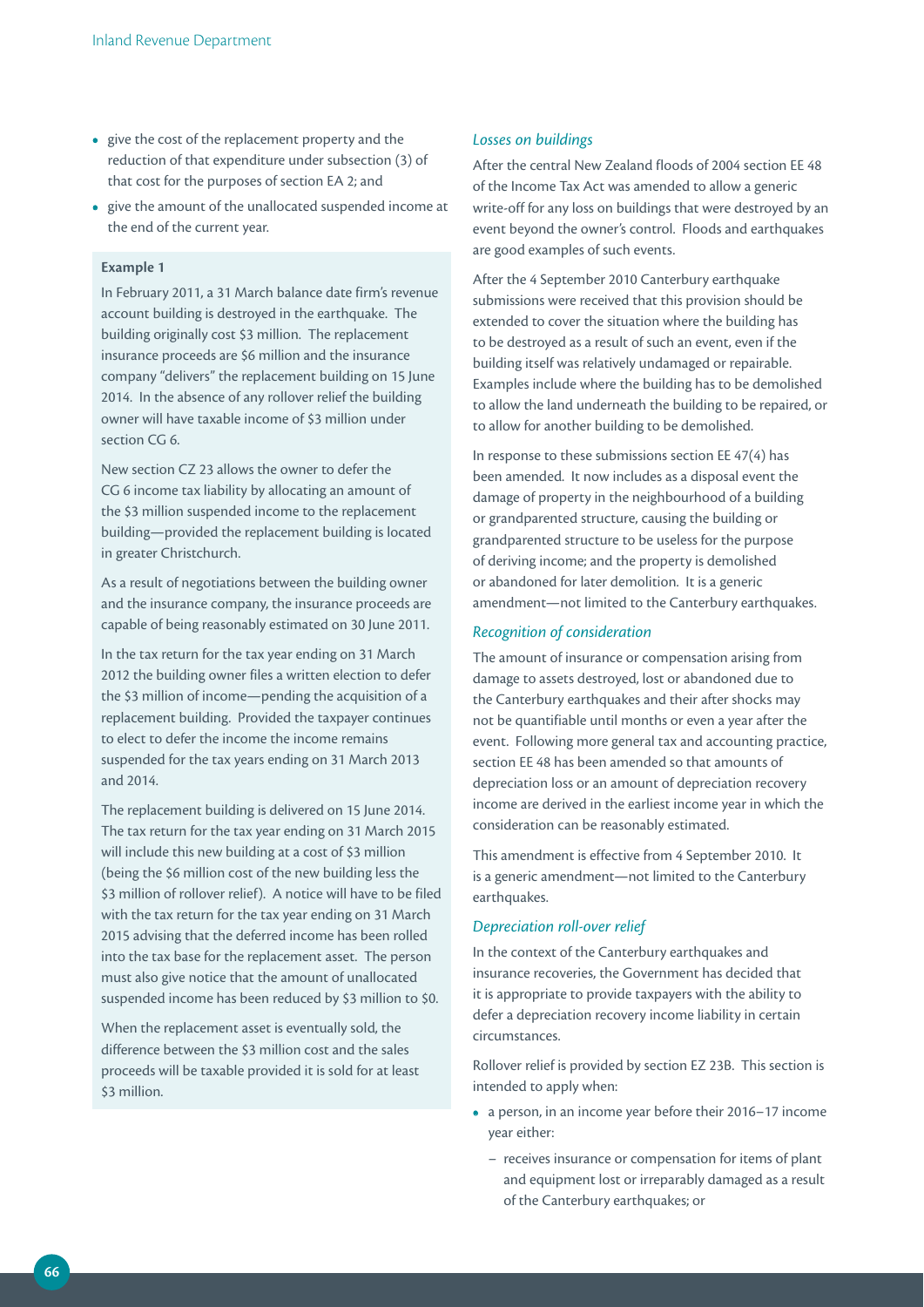- owns a building or grandparented structure that is rendered useless for the purpose of deriving income; and is demolished or abandoned for later demolition because of damage to this property or the neighbourhood of this property as a result of the Canterbury earthquakes; and
- in the absence of this section, the person would have an amount of depreciation recovery income under section EE 48 for the items of affected property;
- the person plans in the current year to acquire depreciable property (being replacement property) that meets the following requirements:
	- it is not intangible depreciable property; and
	- it is acquired in or before the end of the person's 2015–16 income year; and
	- it is included in the same category of property if the old property was a building or a grandparented structure, or commercial fit-out (neither of which were depreciated under the pool method) and it is located in greater Christchurch, unless the replacement item is plant and equipment; and
- the person provides written notice to the Commissioner of Inland Revenue by the later of 31 January 2012 or the date that the return of income is filed for the income year in which the amount of depreciation recovery income can be estimated; and
- the person provides the required annual notice of election to the Commissioner of Inland Revenue.

Provided the above conditions are met, an amount that would be depreciation recovery income, in the absence of this section, becomes an amount of suspended recovery income (section EZ 23B(2)). The amount of suspended recovery income is available to be allocated to replacement items. Any unallocated amount of suspended recovery income can be attributed to the earlier of:

- **•**  the end of the 2015–16 income year, where an amount of suspended recovery income remains unallocated under subsections (3) or (6); or
- the income year that a person decides not to acquire an amount of replacement property. The amount they decide not to spend is depreciation recovery income in that year; or
- the income year that the person goes into liquidation or bankruptcy.

Subsections (3), (4), and (5) allocate an amount of suspended recovery income for old items of depreciable property where the pool method was not used. Subsection (3)(a) reduces the amount of expenditure or costs for calculating an amount of depreciation loss for the

replacement item for the purposes of section EE 16(4) or section EE 22. Subsection (3)(b) reduces the amount of unallocated recovery income available for future allocation. The amount of the reduction in subsections (3)(a) and (3)(b) is given by subsection (4).

Subsection (4) calculates the relevant proportion of remaining suspended recovery income that can be allocated to the replacement item. The amount of unallocated suspended recovery income (that is available for future allocation) is reduced by the amount that has been allocated to the replacement item in that income year. If, in an income year, the amount spent on replacement items is equal to or greater than the unallocated suspended recovery income, then the amount of the reduction to additional replacement property is zero. The formula in subsection (4)(b) uses the lesser of the amount of unallocated recovery income remaining or the amount of expenditure on the replacement item. This also limits the total amount of suspended recovery income that can be allocated to replacement items.

#### **Example 2**

Plant and equipment (not previously depreciated under the pool method) destroyed by the Canterbury earthquake had a cost of \$1 million. On the day of the earthquake the plant and equipment had an adjusted tax book value of \$700,000. The owner receives an insurance payment of \$1 million. The net depreciation recovered is, therefore, \$300,000. The replacement assets were acquired over two years at a cost of \$400,000 per year. In year three the owner decides to acquire no more replacement assets, even though they originally expected to spend well over \$1 million on the replacement assets.

The \$300,000 suspended recovery income is allocated in the following way

Year 1 (\$400,000  $\times$  \$300,000) ÷ \$1,000,000 = \$120,000 Year 2  $($ \$400,000  $\times$  \$300,000) ÷ \$1,000,000 = \$120,000

The balance of \$60,000 is taxed in the year that the taxpayer decides to make no further investment in replacement property.

## **Example 3**

Plant and equipment (not previously depreciated under the pool method) destroyed by the Canterbury earthquake had a cost of \$1 million. On the day of the earthquake the plant and equipment had an adjusted tax book value of \$700,000. The owner receives an insurance payment of \$1 million. The net depreciation recovered is, therefore, \$300,000. The replacement assets were acquired over two years at a cost of \$400,000 per year.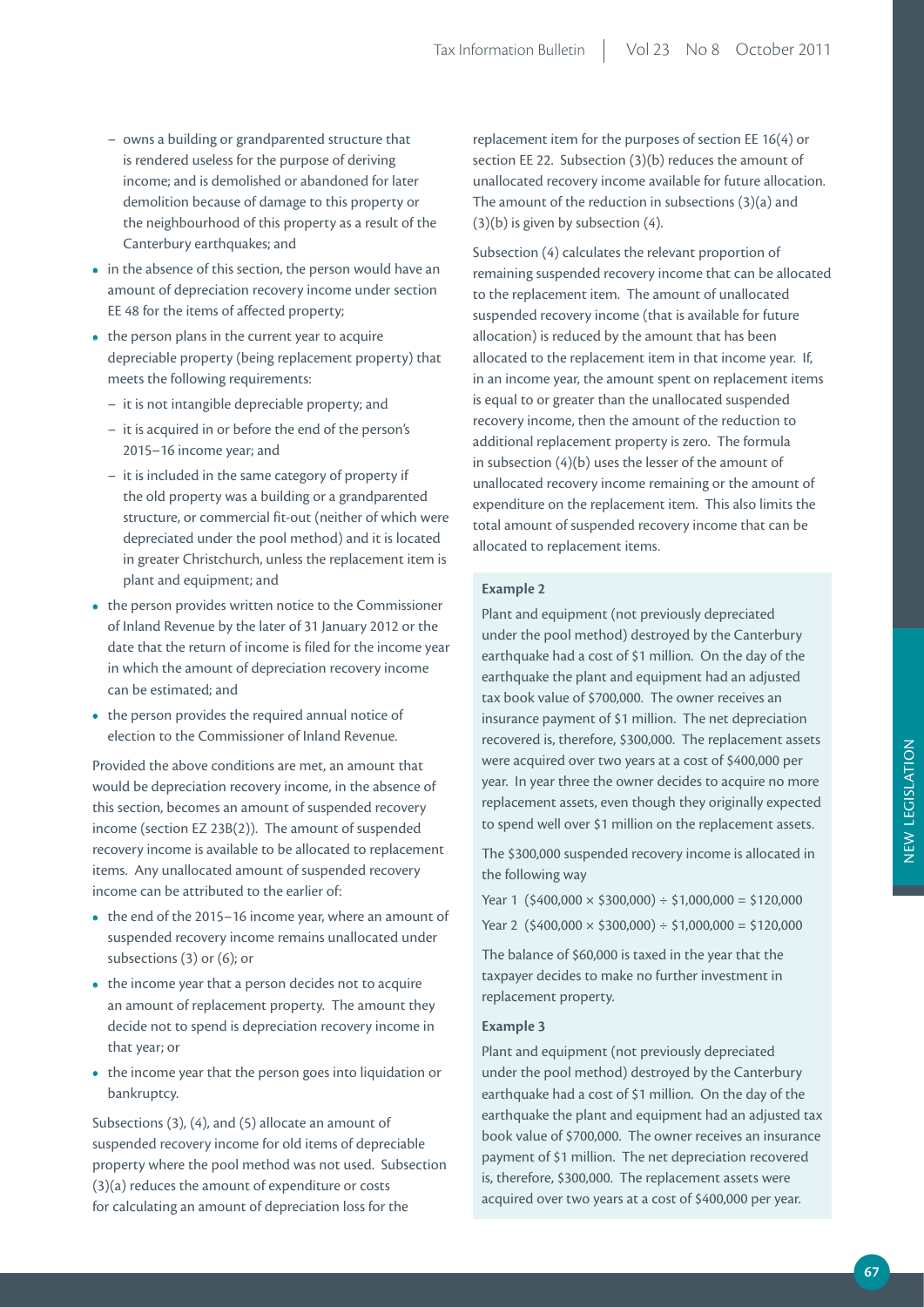In year three the taxpayer decides to acquire a further \$400,000 of replacement assets.

As per the previous example, the taxpayer has already rolled over \$240,000 of depreciation recovery income in years 1 and 2. Applying the formula in EZ 23B(4)(b) the limited replacement cost is the lesser of \$1,000,000 –  $$800,000 = $200,000$  and the \$400,000 spent on acquiring the replacement property. The amount of the reduction to the item's opening adjusted tax value and the amount of suspended recovery income (under subsection (3)(a) or (b)) is  $$60,000$  (( $$200,000 \times $300,000$ ) ÷ \$1,000,00).

One month later the taxpayer decides to acquire another item of plant for \$10,000. Applying subsection (4)(a) the amount of the reduction under subsection (3)(a) or (b) is zero. This is because the cost of the affected property is less that the person's total expenditure in acquiring other replacement property. In this example the person has spent \$1,210,000 replacing property that originally cost \$1,000,000.

Subsection (6) provides the reduction method for the cost or adjusted tax book value of replacement items where the old item was accounted for under the pool method. Subsection (6)(a) reduces the amount of expenditure incurred on replacement items and the reduction is applied depending upon the depreciation method applied to the replacement item. Subsection (6)(b) is intended to reduce the amount of unallocated recovery income (that is available for allocation in the future) by the amount allocated by subsection (6)(a).

Under section EZ 23B(9) and (10) a person seeking to suspend an amount of depreciation recovery income under this section is required to file a notice annually with the Commissioner of Inland Revenue providing the following details:

- **•**  describing the items of old property; and
- indicating which of the following categories each item of old property is included: (i) a building or grandparented structure not previously accounted for under the pool method; (ii) commercial fit-out not previously accounted for under the pool method; (iii) depreciable property previously accounted for under the pool method; and (iv) depreciable property previously accounted for as plant and equipment; and
- **•**  each item of replacement property acquired in the current year and the category of old property the item is being linked to; and
- the amount of expenditure on the replacement item and the reduction of that expenditure because of the deprecation recovery income being linked to the replacement item; and

**•**  giving the amount, for each category of old property, of the unallocated recovery income at the end of the current year.

The annual notice is not required for the income year after the person has filed their completed return for their 2015–16 income year.

#### **Example 4**

In February 2011, a 31 March balance date firm's building is destroyed in the Canterbury earthquake. The building originally cost \$3 million. The book value is \$2 million, reflecting accumulated depreciation of \$1 million. The replacement insurance proceeds are \$6 million and the insurance company "delivers" the replacement building on 15 June 2014. In the absence of any rollover relief the building owner will have depreciation recovered taxable income of \$1 million. The insurance proceeds over the \$3 million cost price are still a tax free capital gain.

The law now allows the owner to roll the depreciation recovered into the replacement building, provided the replacement building is located in greater Christchurch. The insurance proceeds are known on 30 June 2011. The depreciation recovery income would be allocated to the tax year ending 31 March 2012.

In the tax return for the tax year ending on 31 March 2001, the taxpayer files a written election to defer the depreciation recovered pending acquisition of the replacement building. Therefore the depreciation recovery income is suspended for taxation purposes. For the tax years ending on 31 March 2013 and 2014 this income stays suspended, provided the taxpayer continues to elect to defer the depreciation recovery income.

The replacement building is delivered on 15 June 2014. The 31 March 2015 tax return will include this new building at a cost of \$6 million, and, immediately upon acquisition, it will have an adjusted tax value of \$5 million. However, for straight line depreciation purposes, its cost will be \$5 million.

Again notice will have to be filed with the 31 March 2015 tax return advising that the deferred depreciation recovered income has been allocated to the replacement building.

When the replacement asset is sold the difference between the adjusted tax value and building cost, in this case \$1 million, will be fully taxable as depreciation recovery income (provided it is sold for at least \$6 million). Therefore the tax liability associated with disposal of the destroyed building has been rolled forward until disposal of the replacement building.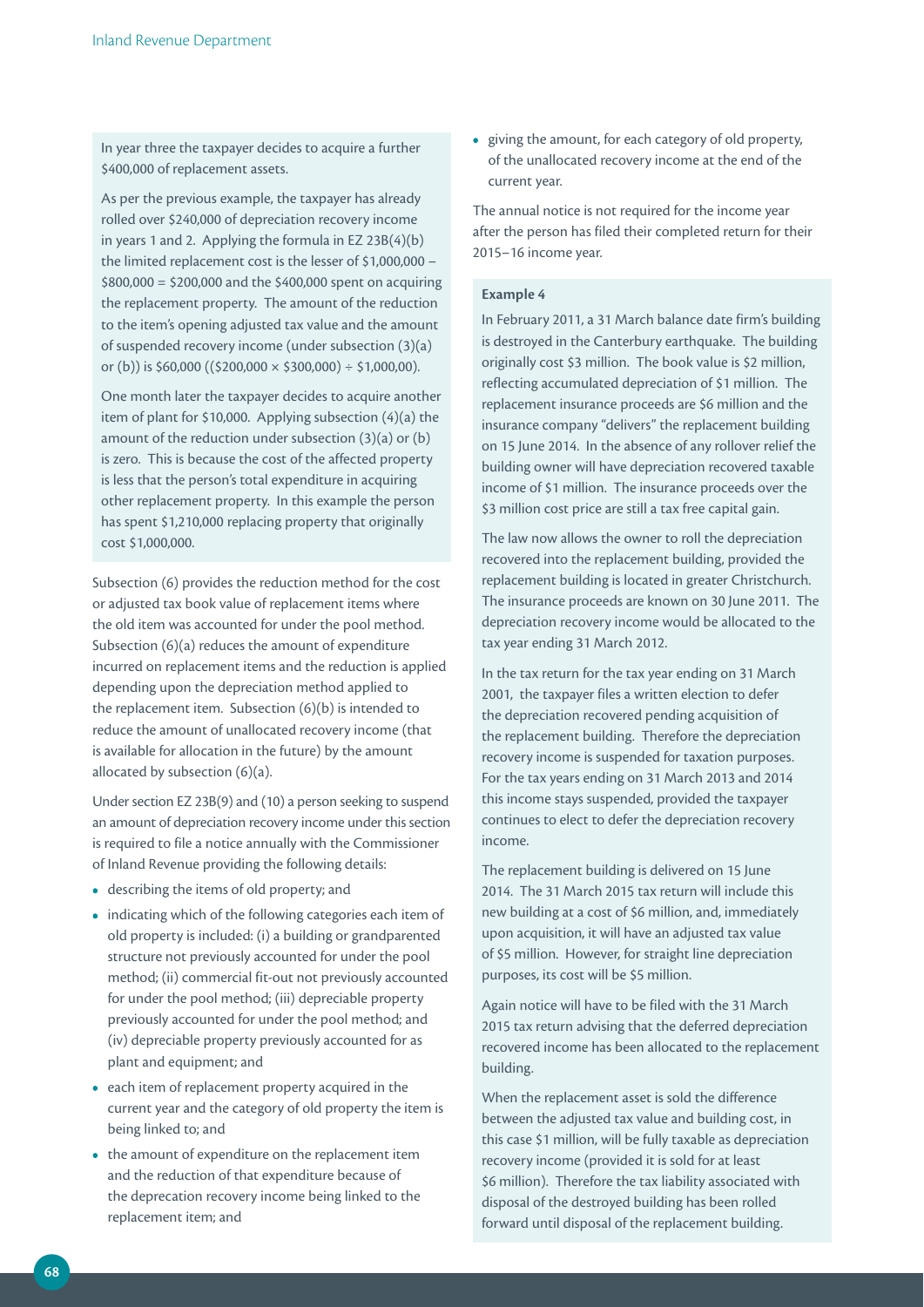# RELIEF FROM USE-OF-MONEY INTEREST FOR FOREIGN WORKERS IN NEW ZEALAND AFTER THE CANTERBURY EARTHQUAKES

*Section 183CB of the Tax Administration Act 1994*

## **Background**

Foreign workers in New Zealand are subject to New Zealand tax if their stay here is long enough (typically 183 days but this varies). This includes foreign workers who have come to New Zealand for work that relates to the Canterbury earthquakes.

When the stay becomes long enough, New Zealand tax obligations are backdated to the first day of presence here. If New Zealand tax obligations are backdated and no tax has been withheld, the workers owe overdue tax.

Some workers have not arranged for tax to be withheld because they expected to be here for only short stays, but have since had their stays prolonged because of the unexpected continuation of aftershocks.

Currently, use-of-money interest is imposed on the overdue tax, but this is inappropriate in the circumstances, because workers may have become liable through extremely unusual events beyond their control.

## **Key features**

The Tax Administration Act has been amended to relieve certain use-of-money interest for foreign workers in New Zealand following the Canterbury earthquakes.

The amendment applies to workers, including companies that have been contracted to do work here, that were not residents and did not have a significant presence in New Zealand at the time of the 4 September 2010 earthquake, but have since become subject to tax here.

The amendment relieves interest in two ways. Firstly, it relieves interest on tax that was required to be withheld from the income of the worker (for example, PAYE). This is relief for the person paying the worker. And secondly, it relieves interest on tax that would be paid directly by the worker (provisional tax). This is relief for the worker.

Interest relief ceases to apply from the date it was clear that the worker had a New Zealand tax liability. That is, relief ceases on the date exemptions in domestic law or double tax agreements could no longer apply. As noted above, this is often after 183 days of presence here, but could be less in some cases. In addition, interest relief cannot extend beyond 4 September 2011.

After the date relief ceases, the overdue tax liability needs to be settled and any further tax obligations need to be complied with to prevent new use-of-money interest accruing.

## **Application date**

The amendment applies from 4 September 2010 until 4 September 2011.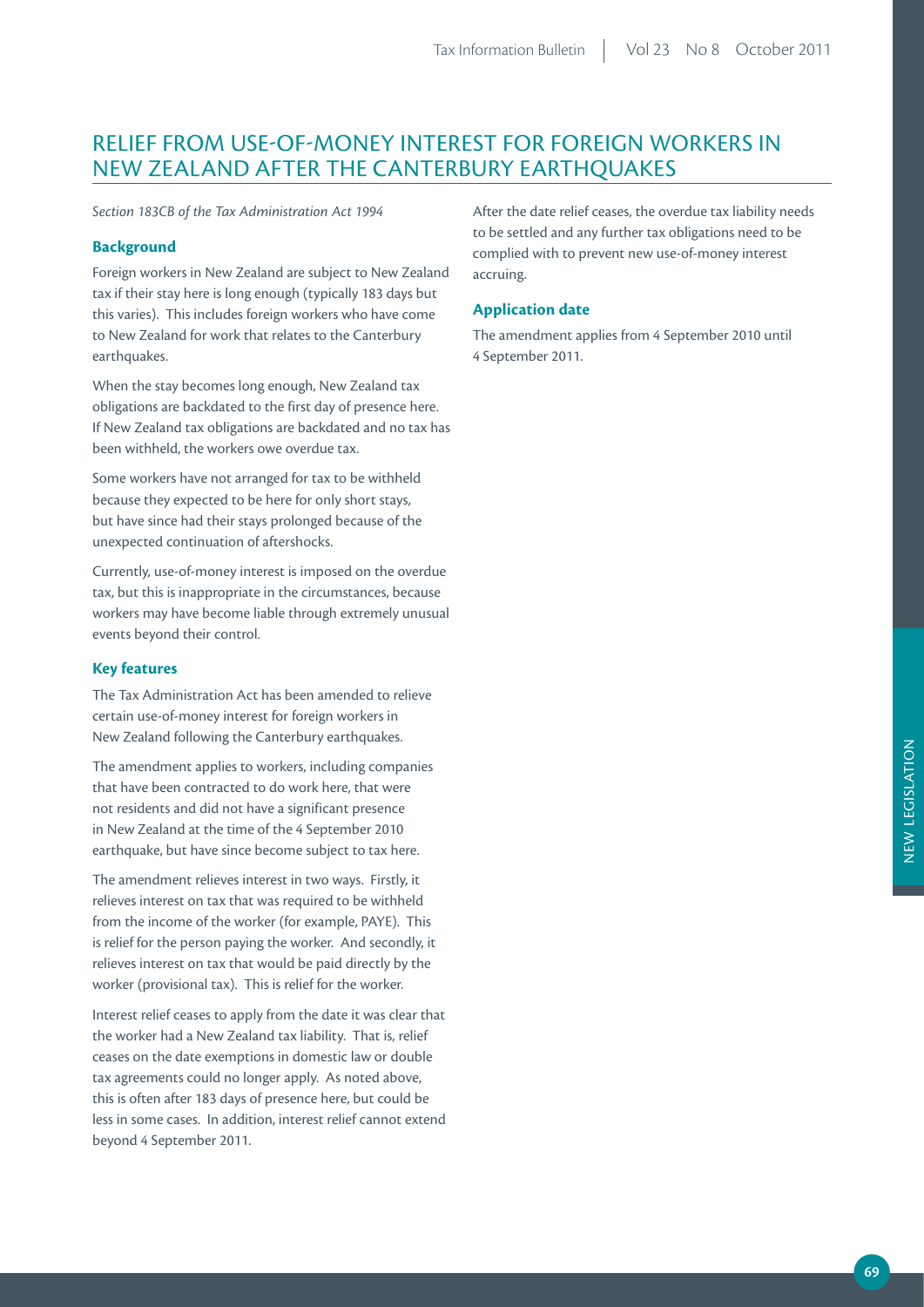# QUALIFYING COMPANIES TRANSITIONING TO LOOK-THROUGH COMPANY RULES

#### *Section HZ 4C of the Income Tax Act 2007*

The legislation introduces an amendment to the transitional rules for a qualifying company (QC) or a loss-attributing qualifying company (LAQC) which is transitioning to become a look-through company (LTC).

# **Background**

When the new LTC rules were introduced, transitional rules were included to provide a smooth transition for existing QCs and LAQCs wanting to become LTCs.

## **Key features**

Section HZ 4C has been amended to clarify that when a QC or LAQC uses the transitional rules and becomes an LTC, any elections and valuation methods it previously adopted (for example, depreciable property or livestock valuation elections) will carry over to the LTC. The LTC does not have to re-establish these elections.

## **Application date**

The amendment applies from 1 April 2011, when the LTC rules came into effect.

# DEFINED BENEFIT FUNDS AND EMPLOYER SUPERANNUATION CONTRIBUTION TAX (ESCT)

#### *Section RD 67 of the Income Tax Act 2007*

A change has been made to the Income Tax Act 2007 to allow employers making employer's superannuation cash contributions to a defined benefit fund to deduct employer's superannuation contribution tax (ESCT) at a rate of 0.33 cents.

## **Background**

The Taxation (Annual Rates and Budget Measures) Act 2011 removed the ESCT flat rate of 0.33 as a default rate from 1 April 2012. Instead ESCT must be deducted at an ESCT rate based on an employee's annual salary or wages and employer contributions.

However for superannuation schemes which operate on a principle of unallocated funding, like defined benefit schemes, employer's superannuation cash contributions may not be attributed for the benefit of any particular employee. This can make it impractical for employers to determine the appropriate ESCT rate, as they cannot link contributions with particular employees' annual salary or wages and employer contributions.

# **Key features**

Section RD 67 of the Income Tax Act has been amended to provide employers with the option of an ESCT rate of 0.33 cents, but only for employer's superannuation cash contributions paid to a defined benefit fund.

## **Application date**

The amendment applies from 1 April 2012, being the date the current default ESCT rate is removed.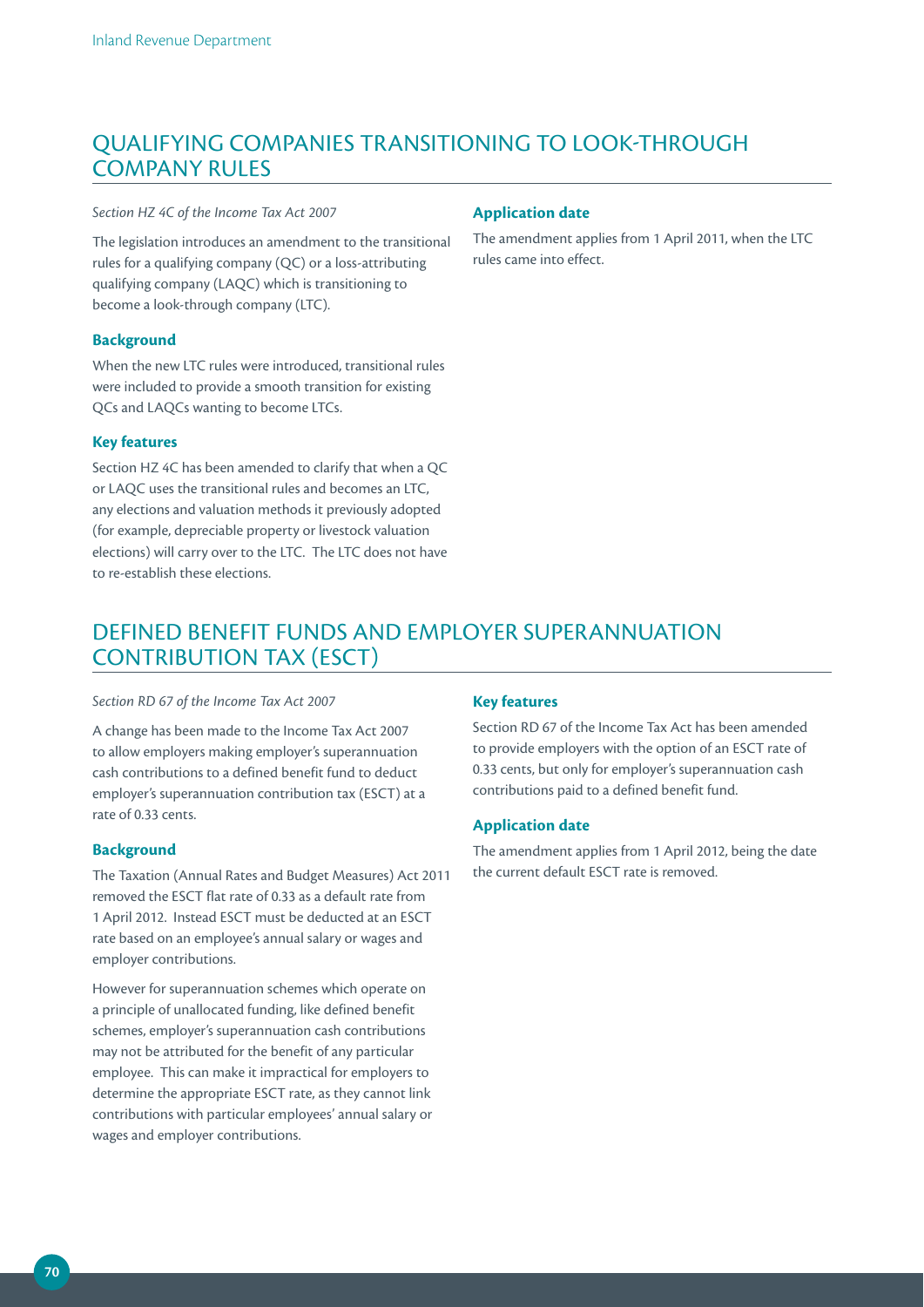## NEW DEFINITION OF "DOCUMENT"

*Sections 3(1), 16(1), 16B, 16C(1) and (2), 16C(5) to (7), 17(1), 17(1B), 17(1D), 17(3), 17(4), 17(6), 17A(15), 19(1), 20(1) to (6), 20B(1) to (3), 20C, 20D, 20E, 20F(1) and (2), 20G(1) and (2), 21(8), 81(3), 81(4)(b), 81(4)(c), 81(4)(l), 86(2), 87(2), 143(1)(a), 143(1B), 143A(1)(a), 143B(1)(a) and 150D of the Tax Administration Act 1994; section 15(2) of the Taxation Review Authorities Act 1994; and section 2(1) of the Goods and Services Tax Act 1985*

The definition of "book and document" in section 3 of the Tax Administration Act 1994 has been replaced with a new definition of "document". The new definition removes references to redundant technology.

## **Background**

Before the amendment, section 3 of the Tax Administration Act 1994 defined "book and document" and "book or document" as including:

all books, accounts, rolls, records, registers, papers, and other documents and all photographic plates, microfilms, photostatic negatives, prints, tapes, discs, computer reels, perforated rolls, or any other type of record whatever.

The definition had not been updated since 1974 and therefore did not reflect changes in technology since then. For example, some of the terminology referred to out-ofdate technology such as computer reels and perforated rolls.

In a recent Court of Appeal decision it was decided that computer hard drives were a "book or document" under the Tax Administration Act 1994, as the definition already included "or any type of record whatever".11 Therefore, the new definition does not extend the current definition but instead updates it, for example, by removing references to redundant technology.

Updating the definition does not affect departmental practice because it is Inland Revenue's view that the previous definition included any records in electronic form. Inland Revenue's practice is to use cloning technology to copy computer records on site whenever practicable rather than remove computers from premises, thereby minimising any impact on taxpayers' activities.

## **Key features**

The definition of "book and document" in section 3 of the Tax Administration Act 1994 has been replaced with a new definition "document". The new definition of "document" covers the medium on which information is stored, the information itself and any device associated with the medium which allows the information to be communicated.

The words "book and document" throughout the Inland Revenue Acts have been replaced with the new term "document".

## **Application date**

The amendments apply from the date of Royal assent, being 29 August 2011.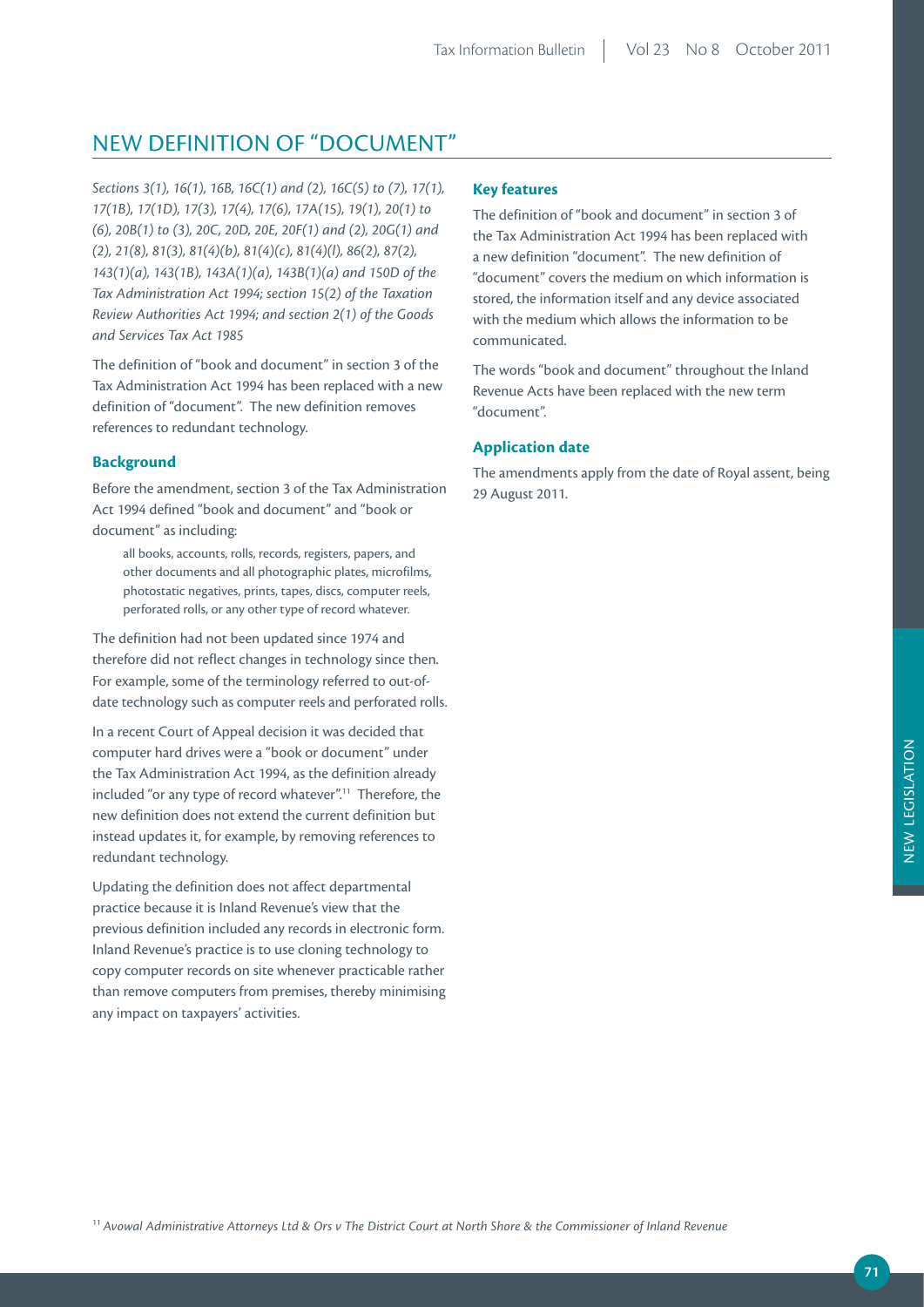## REARRANGEMENT OF FORESTRY INTERESTS TO FACILITATE A TREATY SETTLEMENT

*Sections CW 1B, DP 9B and DP 11(4B) of the Income Tax Act 2007; sections CW 1B, DP 8B and DP 10(4B) of the Income Tax Act 2004; and sections CB 17 and DL 1(16), (17), and (18) of the Income Tax Act 1994*

Income tax legislation is amended to provide for the exemption of any income which arises when a forestry interest is extinguished and re-granted solely for the purposes of facilitating a Treaty of Waitangi claim settlement process. These amendments were introduced by Supplementary Order Paper No. 254 during the passage of the Taxation (Tax Administration and Remedial Matters) Bill.

### **Background**

Many Treaty of Waitangi settlements involve forestry land owned by the Crown over which forestry interests have been granted to commercial foresters.

### Original situation



This issue will usually arise with land which is in Crown ownership. It may also arise when the land is held by an interim entity to facilitate the Treaty process at the time of the surrender. The new legislation is designed to deal with both situations.

These large blocks of land sometimes need to be divided into smaller blocks of land which will then be transferred to different iwi claimant groups. To enable each of those iwi claimant groups to manage their relationships with the commercial foresters separately, the commercial foresters are being asked to surrender their existing interests in exchange for the issue of multiple interests. These multiple interests will have the same basic terms and cover in aggregate the same area as the original right, but match the new land boundaries for individual blocks.



Under the law which existed prior to this amendment, a tax liability could arise when the commercial foresters surrender their original forestry interests with no immediate offsetting deduction for the grant of the replacement forestry interests. A tax liability may also arise to the person who grants the new rights. Taxation of these transactions which take place purely to facilitate Treaty settlements and which are not motivated by the commercial interests of the parties was not consistent with the policy intent of the original legislation.

## **Key features**

A new exempt income rule is created which treats any income arising from a rearrangement of existing forestry rights to enable the implementation of a Treaty settlement as exempt income.

## **Application date**

The amendments apply from 1 April 1995.

## **Detailed analysis**

For the purposes of this section, the Income Tax Act 2007 statutory references are used, although the amendments to the 2004 and 1994 acts are identical.

Section CB 24 provides that an amount derived from disposing of a right to take timber is income.

New section CW 1B provides that this income is exempt income where:

- a) the sole reason for the new rights replacing the old right is to facilitate a Treaty of Waitangi claim settlement process; and
- b) the rights and obligations of the new rights are equivalent to the old rights, ignoring differences that are solely for the reason set out in the paragraph above.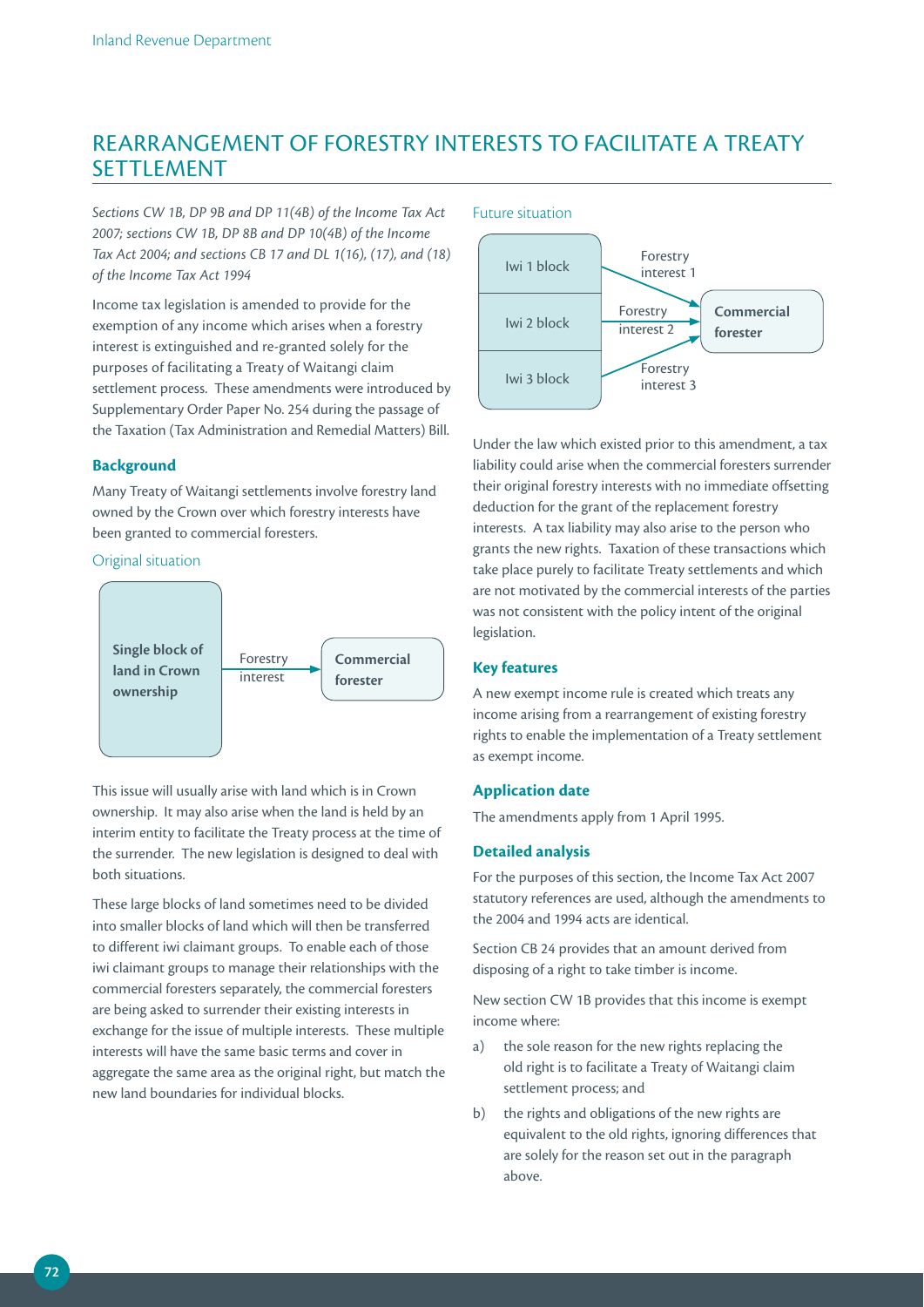These paragraphs restrict the exemption to situations where the sole reason for the new rights replacing the old rights is to facilitate a Treaty settlement. This means that the exemption will not apply where old rights are replaced with new rights for another reason, such as where the parties wish to enter into new commercial arrangements.

The exemption will also not apply if the parties take the opportunity of the issue of the new rights to simultaneously document new commercial arrangements which are over and above replacing the existing rights.

However, there are four situations where what might appear to be differences between the old right and the new rights will still fall within the exemption.

The first is where the old right was a Crown Forestry Licence, and the new right is a forestry right under the Forestry Rights Registration Act. This change is made in reflection of the fact that the land-owner when the original right was granted was the Crown, but the new land-owner will be iwi. This difference falls within the last part of paragraph b)—it is solely for the reason in paragraph a)—so the exemption applies.

The second situation is where the old right was a Crown Forestry Licence and a new forestry right under the Forestry Rights Registration Act is granted over part of the land the Crown Forestry Licence originally covered, with the remainder of the land still being subject to the Crown Forestry Licence. In this case, the exemption is still available because the person holding the rights has the same rights and obligations after the transaction as before it.

The third situation is where the new rights contain additional provisions which deal with wahi tapu—culturally sensitive areas comprised in the area which the forestry rights cover. Variations of this sort are also considered to fall within the exemption, as they are made to facilitate the Treaty of Waitangi claim settlement process.

The fourth situation is where variations to the original rights, such as giving the ability to replant, have been agreed between the commercial forester and the iwi which eventually acquires the land prior to the grant of the replacement rights (and these variations constitute rights in themselves). These variations are not documented in the original rights, but may be documented in the replacement rights. If this occurs, then the exemption is still available. This is because the test compares the rights which existed prior to the redocumentation with the rights which existed afterwards—where those rights were documented is not relevant.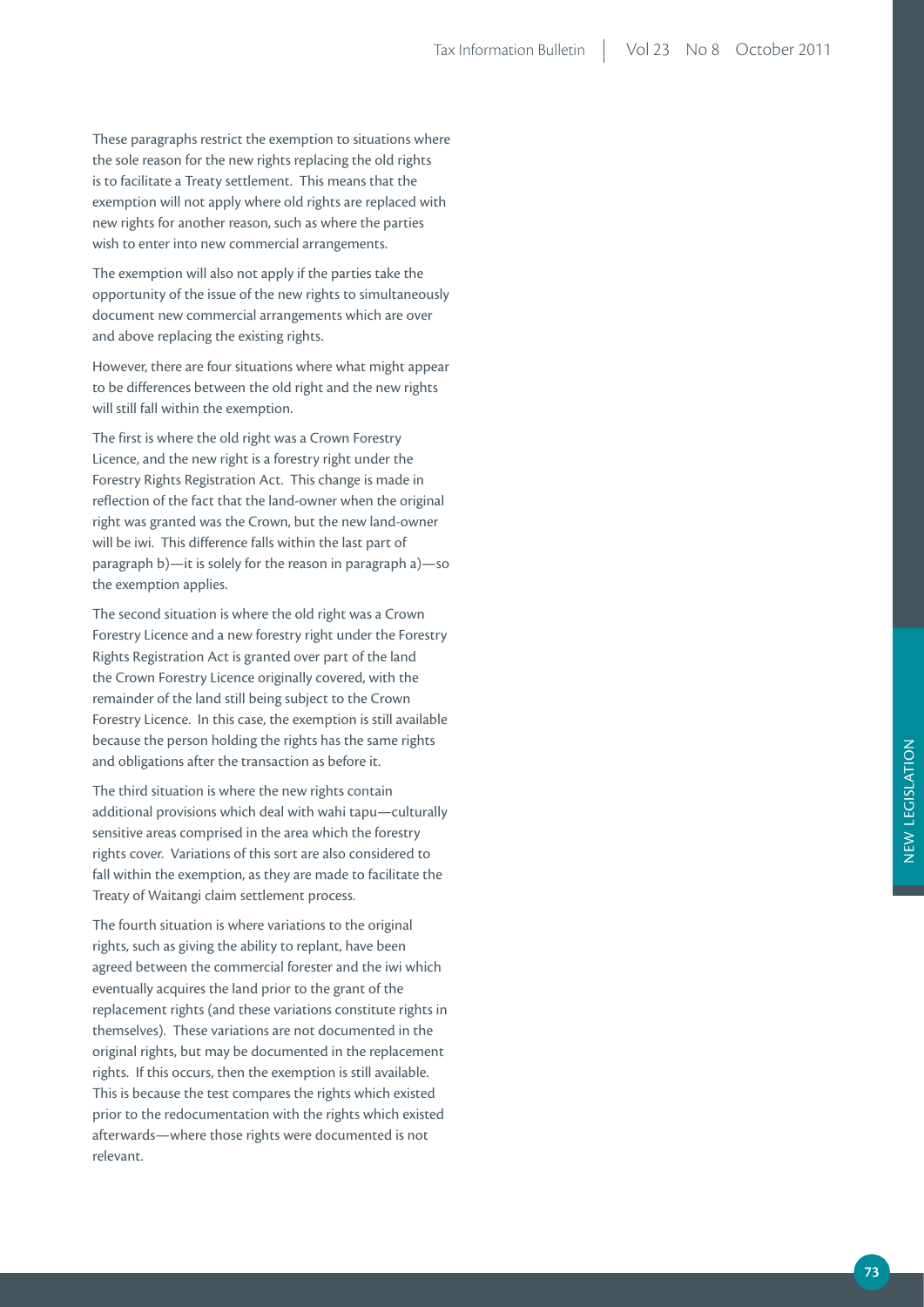## AUTHORITY FOR THE COMMISSIONER OF INLAND REVENUE TO IMPOSE FEES FOR CREDIT CARD PAYMENTS

#### *Section 226C of the Tax Administration Act 1994*

Section 226C of the Tax Administration Act is a new section which allows the Commissioner of Inland Revenue to offer a credit card facility for payment of all tax and social liabilities subject to an appropriate credit card transaction fee if taxpayers choose to use this facility.

### **Background**

Since 2004, the Commissioner has accepted credit card payments from student loan borrowers and child support liable parents who are based overseas. Section 226C extends this facility to all payments of tax and social policy liabilities and gives the Commissioner authority to charge taxpayers a credit card transaction fee. The overall benefit of extending this facility is that it will provide taxpayers with another payment option to meet their liabilities.

#### **Key features**

Section 226C of the Tax Administration Act 1994 allows the Commissioner to charge taxpayers a fee, if they choose to use a credit card. The current fee is set at 1.42 percent of the total transaction and this fee may change by Order in Council.

The fee is not applicable to overseas-based student loan borrowers and overseas-based child support liable parents who choose to make their payments by credit card.

## **Overseas child support parents and student loan borrowers**

The fee is passed on to domestic-based student loan borrowers and child support parents by Inland Revenue. These individuals also have other practical ways in which they are able to comply with their repayment obligations, such as internet banking. Overseas liable parents and borrowers have fewer repayment options than people based in New Zealand. Absorbing the fee helps reduce their compliance costs. Inland Revenue will, therefore, continue to absorb the fee for credit card payments made by overseas liable parents and overseas student loan borrowers.

### **Application date**

The application date will be from the date of Royal assent, 29 August 2011.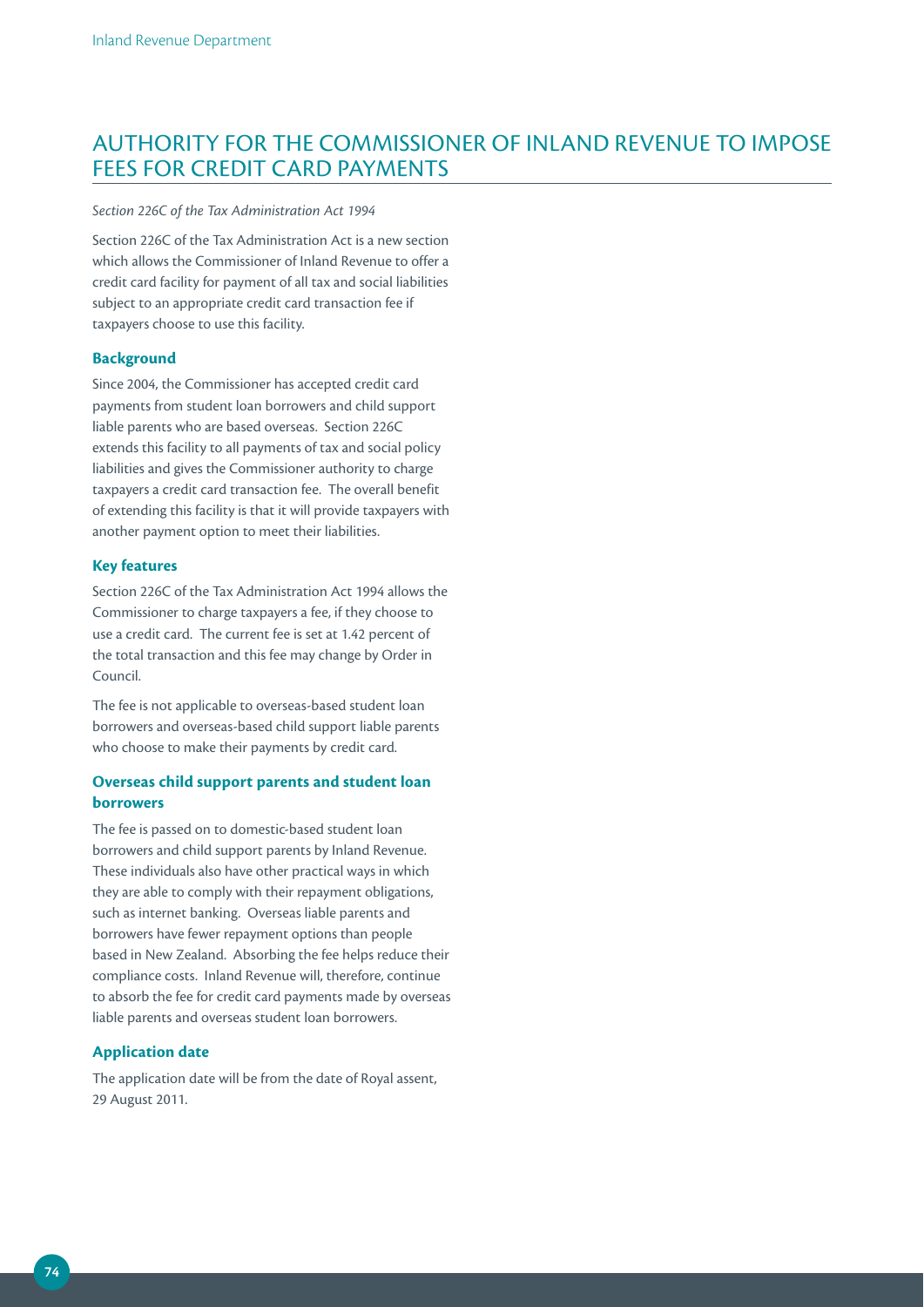## GST AMENDMENTS

## **INPUT TAX ADJUSTMENT ON DISPOSAL OF GOODS OR SERVICES**

*Section 21F of the Goods and Services Tax Act 1985*

A change has been made to the Goods and Services Tax Act 1985 (GST Act) to clarify that goods and services that have been zero-rated and to which the apportionment rules apply are subject to section 21F which applies an adjustment on disposal of the goods and services.

### **Background**

The Taxation (GST and Remedial Matters) Act 2010 introduced a number of substantial changes to the GST rules, including new apportionment rules and the zerorating of supplies that involve land.

Under the new apportionment rules, the portion of a deduction that a registered person can claim in respect of acquired goods and services must correspond with the portion of the asset's use for making taxable supplies. When a registered person disposes of, or is treated as disposing of, goods or services in the course of a taxable activity and has not claimed a full input tax deduction, section 21F allows them to claim an additional amount of input tax.

The amount of the deduction that is available under the provision is calculated by reference to a formula. Although the formula works as intended where the GST is charged at the standard-rate on both the acquisition of goods or services and their subsequent disposal, it provides an incorrect result where the original acquisition or the subsequent disposal have been subject to GST at the rate of 0%.

#### **Key features**

Subsection (4) has been inserted into section 21F to provide a formula for calculating an input tax deduction on the disposal of goods or services which were zero-rated when they were originally acquired by the supplier:

tax fraction  $\times$  consideration  $\times$  (1 – previous use)

Subsection (5) provides definitions for terms used in subsection (4).

**Tax fraction** is the meaning given in section 2(1), unless subsection (7) applies to the disposal.

**Consideration** is the amount of consideration received, or treated as received, for the supply.

**Previous use** is the percentage intended use or the previous actual use in the period before the period in which the disposal occurs.

Subsection (6) specifies that the amount calculated under the formula must not be more than the amount of output tax that is accounted for by the person under section 20(3J)(a)(iii)—in effect, the initial amount of the deduction not claimed—together with any later adjustments already made under the apportionment rules.

Subsection (7) provides that if GST on a disposal is charged at the rate of 0%, the *tax fraction* in the new and old formulae in section 21F is treated as 15%.

## **Application date**

The amendments apply to supplies made on or after 1 April 2011.

## **ENTITLEMENT TO INPUT TAX DEDUCTIONS WHERE THE CHANGE IN USE IS A RESULT OF THE CHANGES IN THE GST ACT**

#### *Section 21HB*

Changes have been made to the GST Act to amend the apportionment rules to allow input tax deductions where the change in use occurs as the result of the changes to the definitions of "dwelling" and "commercial dwellings" and the affected person is required to be GST-registered.

### **Background**

The GST Act exempts the supply of accommodation in a "dwelling", but not accommodation that is in a "commercial dwelling". The main reason for exempting the supply of accommodation in a dwelling from GST, as described in the 1985 White Paper on Goods and Services Tax, was to ensure that those in rental accommodation were not disadvantaged compared with owner-occupiers. For this reason, the definition was intended to apply to situations when there was a reasonable level of substitutability between renting and owning a home.

This goal was arguably not being achieved because of the potentially wide interpretation of the definition of "dwelling". The definitions of "dwelling" and "commercial dwelling" have therefore been amended.

A result of new definitions is that some supplies of accommodation that were treated as exempt before 1 April 2011 will now be subject to GST.

If a supplier has been treated as making exempt supplies of accommodation before 1 April 2011, they would likely not have claimed input tax deductions in respect of the supplies. If these suppliers are required to charge GST on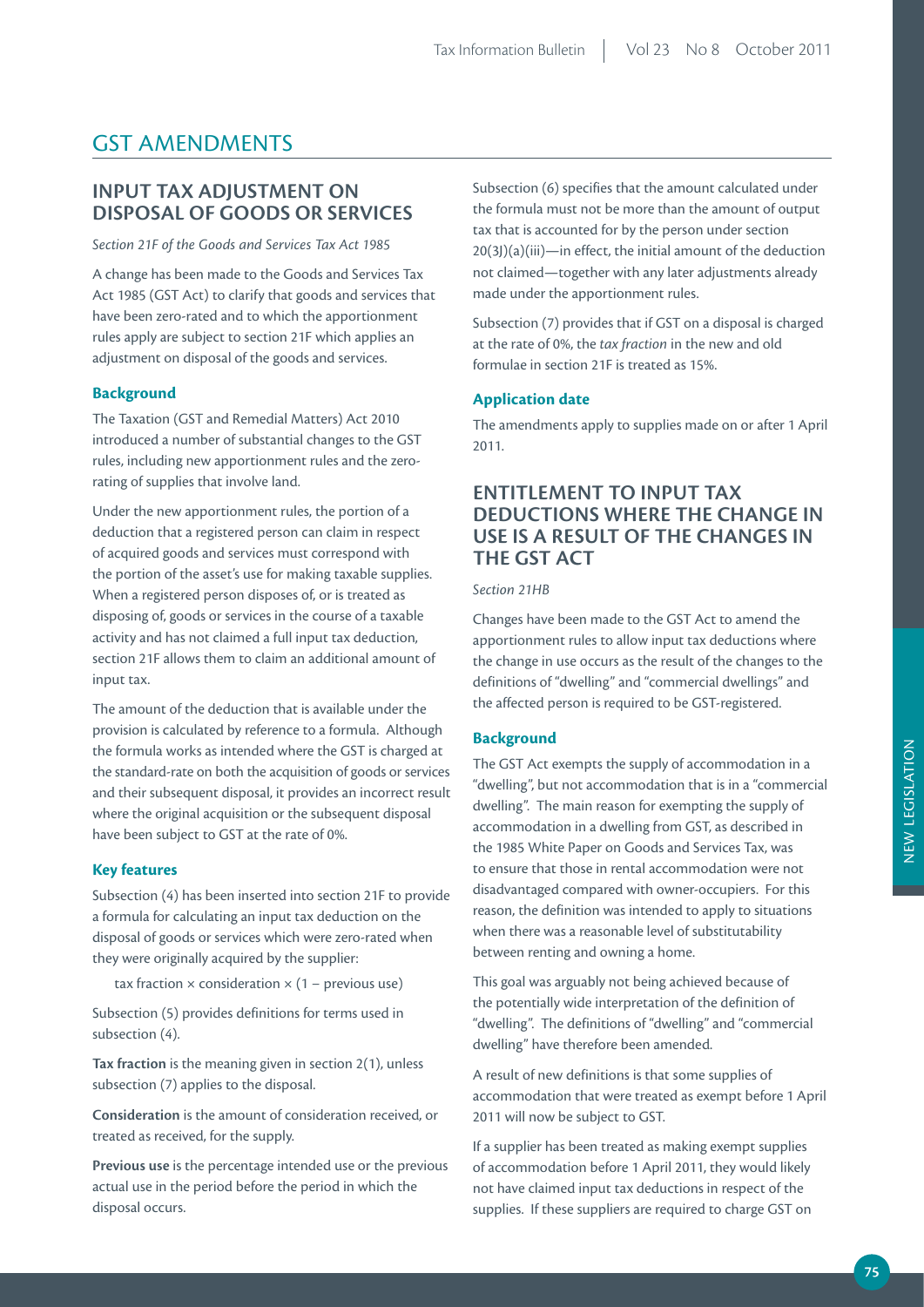their supplies after 1 April 2011, they should be able to claim input tax deductions for GST on goods and services related to the making of the supplies.

### **Key features**

Section 21HB(1) specifies that section 21HB applies when goods or services acquired or produced before 1 April 2011 were not acquired or produced for the principal purpose of making taxable supplies but, because of the changes made to the definitions of *commercial dwelling* and *dwelling*, the goods or services are treated from 1 April 2011 as being used for making taxable supplies. For the purposes of the provision, the person making the adjustment must be registered for GST under section 51(1) either before or after 1 April 2011.

If section 21HB applies, subsection (2) allows a person to deduct input tax under section 20(3C), the general input tax apportionment provision, to the extent to which a deduction has not been made under the old apportionment rules. For the purposes of the apportionment rules, the person must treat the goods or services as acquired on 1 April 2011 at their original cost (section 21HB(3)).

### **Application date**

The amendments apply to supplies made on or after 1 April 2011.

## **THE REQUIREMENT TO PROVIDE THE REGISTRATION NUMBER OF THE RECIPIENT**

#### *Section 78F*

A change has been made to section 78F of the GST Act to require a GST-registered recipient to provide their registration number to the supplier.

### **Background**

The new zero-rating rules, which apply from 1 April 2011, require a supply that involves land to be zero-rated for GST purposes where both the supplier and the recipient are registered for GST and certain other conditions are met.

In these circumstances, section 78F requires the recipient to provide a statement in writing to the supplier as to whether they are, or expect to be, registered for GST.

In contrast, section 75(3B) requires the supplier of a zerorated supply to maintain sufficient records to enable the registration number of the recipient to be ascertained.

A reconciliation of the two sections is necessary to require the recipient to provide their registration number to the supplier.

#### **Key features**

Section 78F(2B) requires a recipient, who is a registered person, or who expects to be a registered person, to provide their registration number to the supplier at or before the date of settlement.

### **Application date**

The amendments apply from 29 August 2011.

## **INFORMATION REQUIREMENTS FOR ZERO-RATING TRANSACTIONS THAT INVOLVE UNDISCLOSED AGENCIES**

*Sections 78F(6) and (7), and 75(3C), (3D) and (3E)* 

Changes have been made to section 78F of the GST Act to allow an agent for an undisclosed principal to make limited representations to the supplier for the purposes of the zerorating rules.

## **Background**

To help the supplier to decide whether a supply of land should be zero-rated, section 78F requires the recipient to provide to the supplier the information regarding their registration status and intentions in respect of land.

A purchaser may use an agent to acquire goods or services on their behalf. In some situations, the agency may be done on the basis that the identity of the de-facto purchaser, or principal, will remain unknown to the supplier.

The purpose behind the undisclosed agency would be defeated if, in order to zero-rate a supply of land, the undisclosed principal had to reveal their identity and provide their registration details to the supplier. Moreover, since in undisclosed agency situations the supplier would be unaware of the identity of the recipient, the supplier would not be able to satisfy the requirements in section 75(3B) to maintain sufficient records to enable the name and address of the recipient and the registration number of the recipient to be ascertained.

### **Key features**

Section 78F(6) states that when a supply is made to a person who is, for the purposes of the supply, an agent acting on behalf of an undisclosed principal, the information requirements of section 78F(2) are met if the agent provides a statement in writing to the supplier as to whether, at the date of settlement, the principal as recipient:

- **•**  is, or expects to be, a registered person;
- **•**  is acquiring the goods or services with the intention of using them for making taxable supplies; and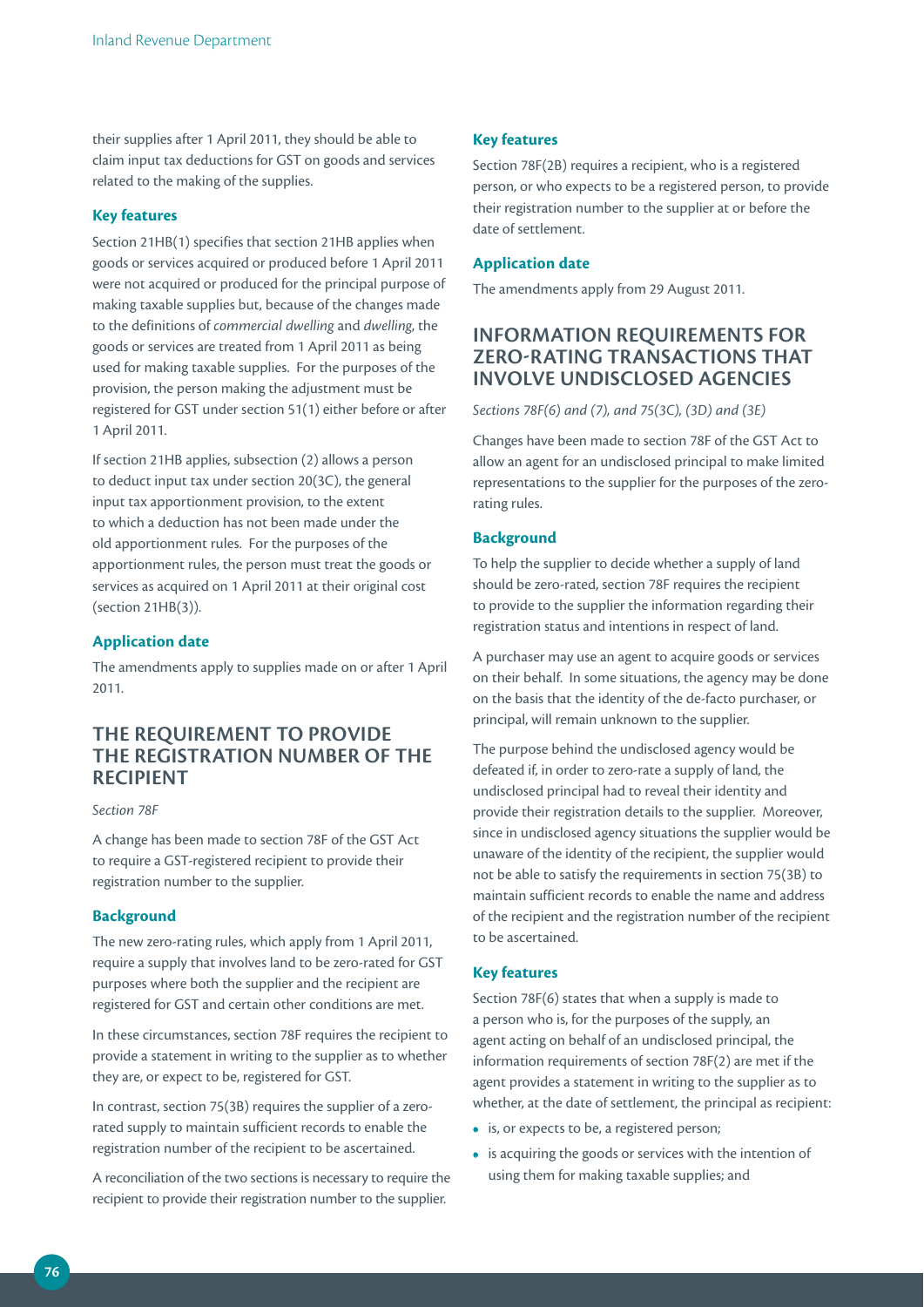**•**  does not intend to use the land as a principal place of residence for them or a person associated with them under section 2A(1)(c).

Section 78F(7) specifies that the agent must also provide their registration number to the supplier at or before the date of settlement.

As a consequence of the above changes, suppliers' recordkeeping requirements have also been amended.

Sections 75(3C), (3D) and (3E) state that when a supply that wholly or partly consists of land is made to a person who is, for the purposes of the supply, an agent acting on behalf of an undisclosed principal, the supplier's record-keeping requirements will be met if the supplier maintains sufficient records to enable the particulars of the name, address, and registration number of the agent to be ascertained. In turn, the agent must maintain sufficient records in relation to the undisclosed principal to enable the name, address, and registration number of the principal to be ascertained.

## **Application date**

The amendments apply to supplies made on or after 1 April 2011.

## **EXCLUSION OF CERTAIN DWELLINGS FROM ZERO-RATING RULES**

*Section 5(15)*

Changes have been made to section 5(15) of the GST Act to deem the supply of land that falls under section 14(1)(d) to be a separate supply from the supply of any other real property included in the supply.

### **Background**

Section 14 lists supplies that must be treated as exempt supplies for GST purposes and includes under section 14(1)(d) a sale by the registered person in the course of or furtherance of their taxable activity of a dwelling that has been used for making supplies of accommodation for a period of 5 years or more before the date of supply.

The GST Act requires a supply that involves land to be zero-rated if certain conditions are satisfied. In theory, a sale of land that falls under section 14(1)(d) would also be zerorated if it was supplied as part of a larger supply of land.

There are no policy reasons for zero-rating rather than exempting such supplies of land used for dwelling. Therefore, the legislation has been amended to deem the supply of land that falls under section 14(1)(d) to be a separate supply from the supply of any other real property included in the supply.

### **Key features**

Section 5(15) has been amended to state that when either of the following supplies are included in a supply, they are deemed to be a separate supply from the supply of any other real property that is included in the supply:

- **•**  a supply of a principal place of residence; and
- a supply referred to in section 14(1)(d).

Prior to the amendment, only a supply of "principal place of residence" was treated as a separate supply.

## **Application date**

The amendment applies to supplies made on or after 1 April 2011.

## **INPUT TAX DEDUCTIONS IN RESPECT OF TAXABLE USE BY PARTNERSHIPS**

#### *Section 21B*

Changes have been made to section 21B of the GST Act to extend the application of section 21B relating to input tax deductions for pre-registration goods and services to situations where the person's partnership uses the goods and services for making taxable supplies.

### **Background**

Section 21B allows a registered person to claim input tax deductions for goods and services purchased by them before registration.

The section applies when, before becoming GST-registered, a person acquires goods and services that were subject to GST and later becomes registered for GST and uses the goods and services for making taxable supplies.

In some situations, the person may conduct their business through a partnership and allow the partnership to use in making taxable supplies the goods and services that were acquired by the person while not registered. To ensure that the business choice of acting through a partnership does not prevent an input tax deduction from being claimed, section 21B has been extended to situations where the person's partnership uses the goods and services for making taxable supplies.

### **Key features**

Subsections (1)(b), (2) and (3) of section 21B have been amended with references to a "partnership", therefore extending the application of section 21B to situations where the person's partnership uses the goods and services for making taxable supplies.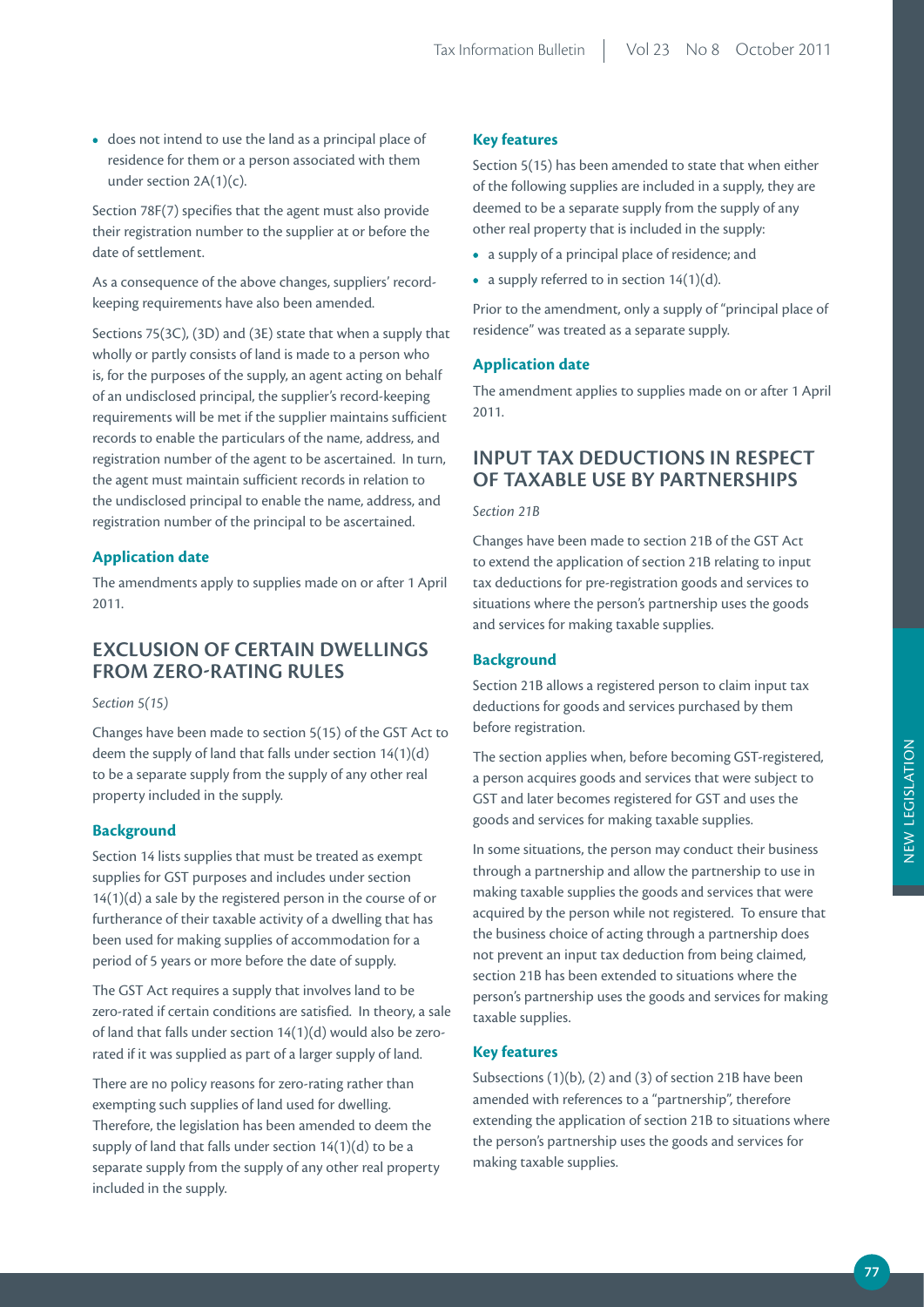### **Application date**

The amendments apply to supplies made on or after 1 April 2011.

## **DRAFTING AMENDMENT IN SECTION 11(8C)**

A change has been made to the transitional rule in section 11(8C) of the GST Act to refer to the time of supply as being "on or after" 1 April 2011.

### **Background**

The zero-rating of land rules applies to supplies made "on or after" 1 April 2011.

Section 11(8C) provides an election to apply the new rules if there is a binding agreement before 1 April 2011, and the time of supply is "after" 1 April 2011.

## **Key features**

To ensure consistency with the zero-rating provisions, section 11(8C) is amended to refer to a time of supply "on or after" 1 April 2011.

## **Application date**

The amendment applies to supplies made on or after 1 April 2011.

## **DEFINITIONS OF "PRINCIPAL PLACE OF RESIDENCE" AND "LAND" IN THE GST ACT**

#### *Section 2*

Changes have been made to section 2 of the GST Act to ensure that the definition of "principal place of residence" only applies for the purposes of the definition of "dwelling" and that the definition of "land" only applies for the purposes of the zero-rating of land rules.

#### **Background**

Provisions in the GST Act concerned with the definition of "dwelling" and the zero-rating of supplies that involve land, use the term "principal place of residence". Although the same term is used, it is intended to convey slightly different meanings in the context of different provisions. In the context of the definition of "dwelling" the "principal place of residence" is intended to mean premises which are being supplied as accommodation to a person and which the person occupies as their main residence for the duration of an agreement. In the context of the zero-rating provisions the "principal place of residence" is intended to indicate land which is used by its owner or their relatives as their main place of residence.

Section 2(1), among other things, defines the "principal place of residence" for the purposes of the definition of "dwelling". However, owing to an oversight, the definition is also stated to apply to the zero-rating provisions (sections 5(15), 11(1)(mb), and 78F) in the GST Act.

Section 2(1) also includes a definition of "land" for the purposes of the zero-rating rules. The definition has been drafted broadly to ensure that most land-related supplies that could give rise to "phoenix" fraud concerns are zero-rated. The term "land" is also used in a number of provisions concerned with the apportionment of input tax. In the context of those sections, "land" is intended to be interpreted in accordance with its usual meaning.

Owing to an oversight, the definition of "land" in section 2(1) is also stated to apply to the apportionment provisions (sections 21E, 21G(5), 21H(3)) in the GST Act.

### **Key features**

The definition of "principal place of residence" in section 2 has been amended to omit references to the zero-rating provisions in the GST Act.

The definition of "land" in section 2 has been amended to omit references to the apportionment provisions in the GST Act.

Both of the amendments are subject to savings provisions to protect persons who relied on the definitions as they were before the amendments.

#### **Application date**

The amendments apply to supplies made on or after 1 April 2011.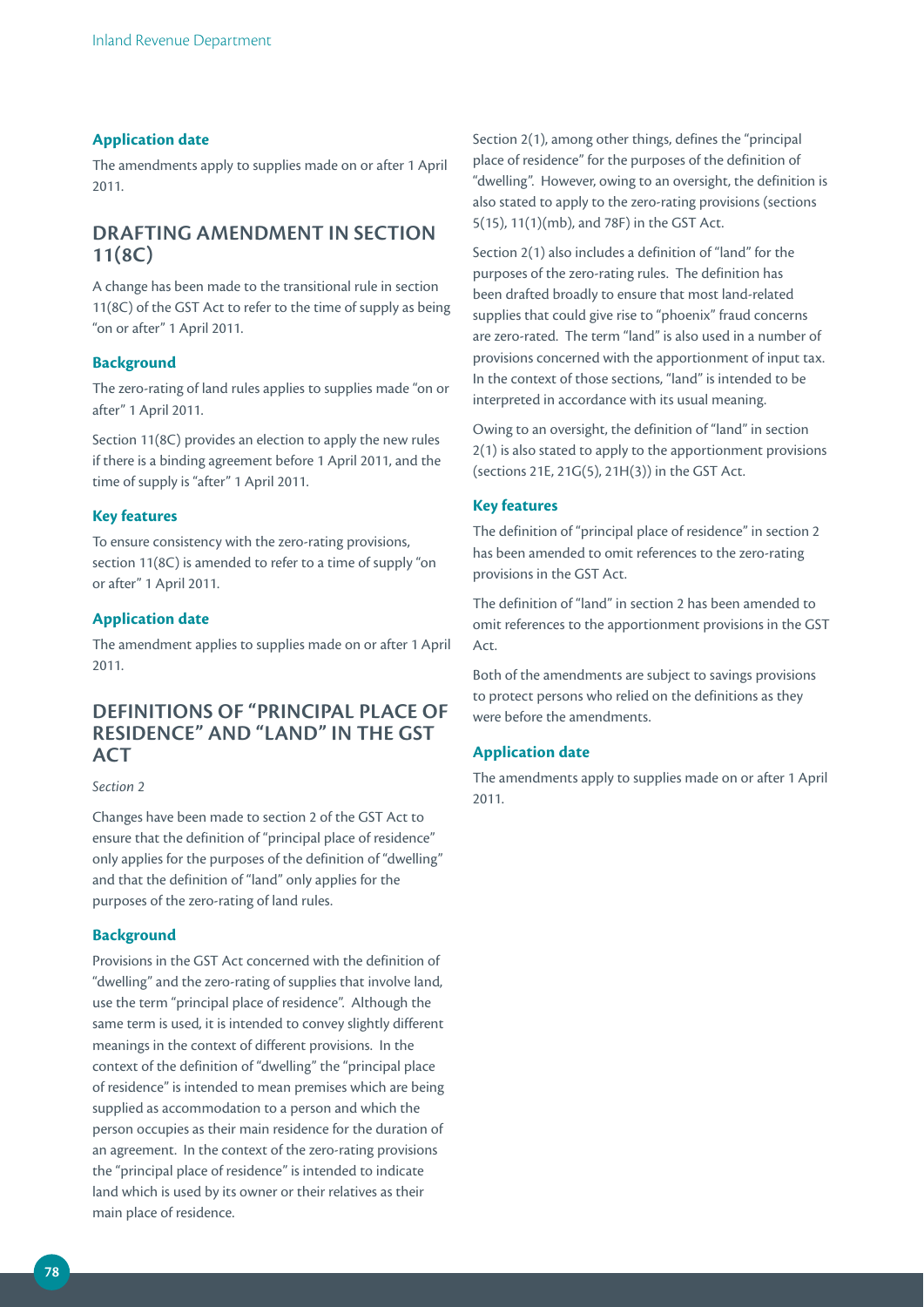## GST TREATMENT OF CERTAIN EMISSIONS UNIT TRANSACTIONS

*Sections 10(2)(b) and (2B) of the Goods and Services Tax Act 1985*

Amendments are made to enable fully taxable parties to agree the value of emissions units supplied in the future when those emissions units are part of the consideration for another taxable supply.

### **Background**

A number of businesses with liabilities under the Emissions Trading Scheme (ETS) require their large commercial customers to pay for supplies received with a combination of monetary consideration and the agreement to transfer emissions units in the future.

This is illustrated by the diagram below, which uses the example of the supply of gas:



The Goods and Services Tax Act 1985 values a supply by reference to the market value of the consideration paid for it. This would be straightforward if the emissions units were supplied straight away—the value of the supply of gas would be the cash paid and the value of the emissions units. Under previous law, valuation difficulties arose here because the emissions units are to be supplied in the future—potentially as long as 15 months after invoicing for the supply of gas. The value of emissions units fluctuates in accordance with supply and demand so future prices are unpredictable.

### **Key features**

The parties to a transaction can agree the value of goods and services supplied between them where that transaction involves the right to receive emissions units in the future, and some other key tests are met.

### **Application date**

The amendments apply from 1 July 2010.

## **Detailed analysis**

Section 10(2) is amended to add a new provision which in certain circumstances overrides the default position that where a barter transaction takes place, the value of a supply is the open market value of the consideration for that supply. Under the amendment, the supplier and the recipient can agree any value for the supply when all of the following tests are met:

- the supply is of a right to receive a specified number of emissions units at a future date;
- the supplier and the recipient are not associated;
- each of the supplier and the recipient, in the transaction of which the supply is a part;
	- makes a taxable supply; and
	- acquires a taxable supply for use in making taxable supplies.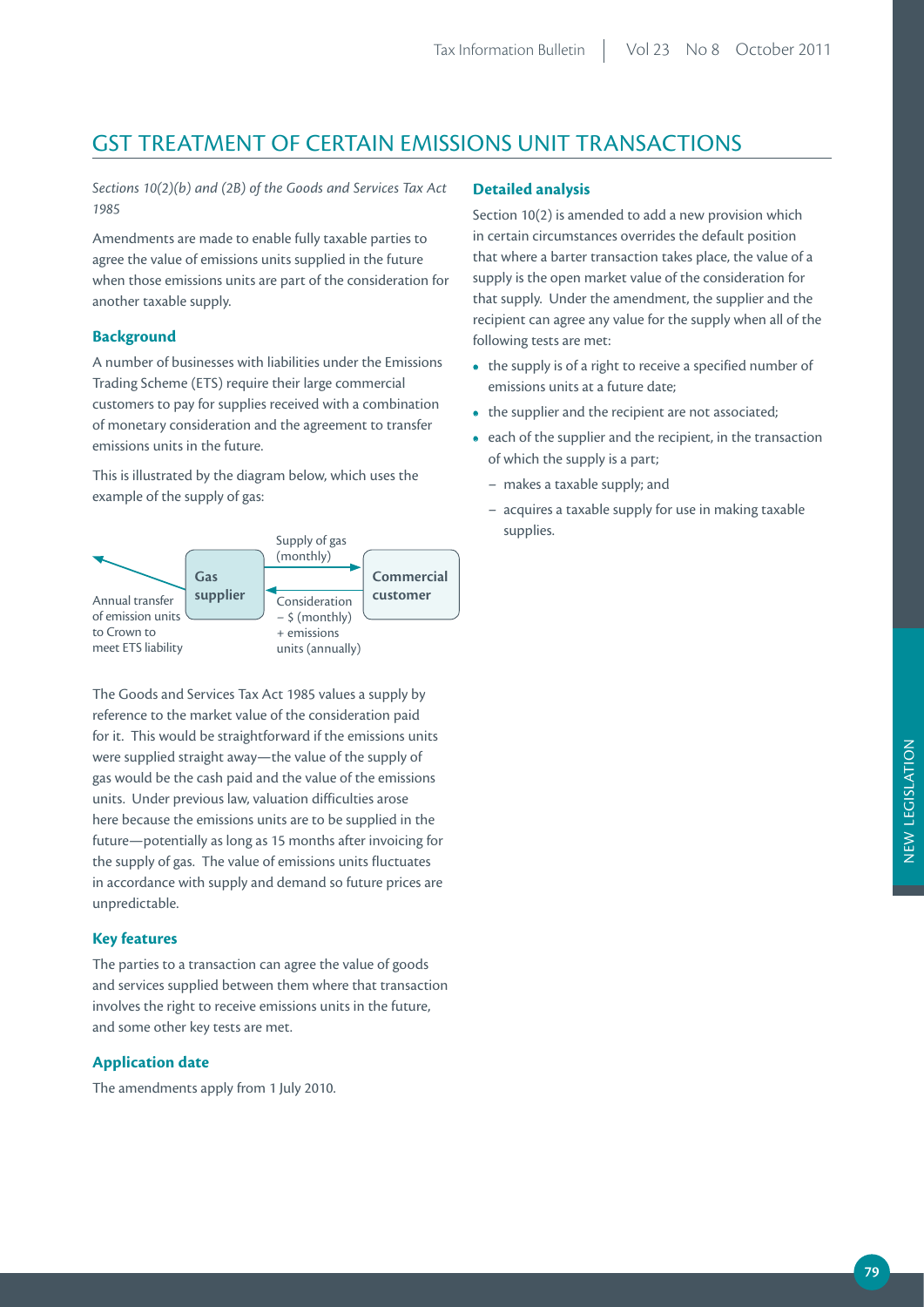## OVERSEAS DONEE STATUS

### *Schedule 32 of the Income Tax Act 2007*

The following organisations have been granted overseas donee status from the 2012–13 tax year:

- **•**  Jasmine Charitable Trust No. 2
- **•**  New Zealand Good Samaritan Heart Mission to Samoa Trust
- **•**  NZ-Iraqi Relief Charitable Trust
- **•**  RNZWCS Limited
- **•**  Ruel Foundation
- **•**  The Cambodia Charitable Trust
- **•**  The Unions Aotearoa International Development Trust.

## **Background**

Charities that apply some or all of their funds outside New Zealand must be approved for charitable donee status by Parliament. These organisations are listed in schedule 32 of the Income Tax Act 2007.

Donations to listed organisations entitle individual taxpayers to a tax credit of  $33<sup>1</sup>/3%$  of the amount donated up to the level of their taxable income, and companies and Māori authorities to a deduction for donations up to the level of their net income.

## **Application date**

The amendments will apply from 1 April 2012.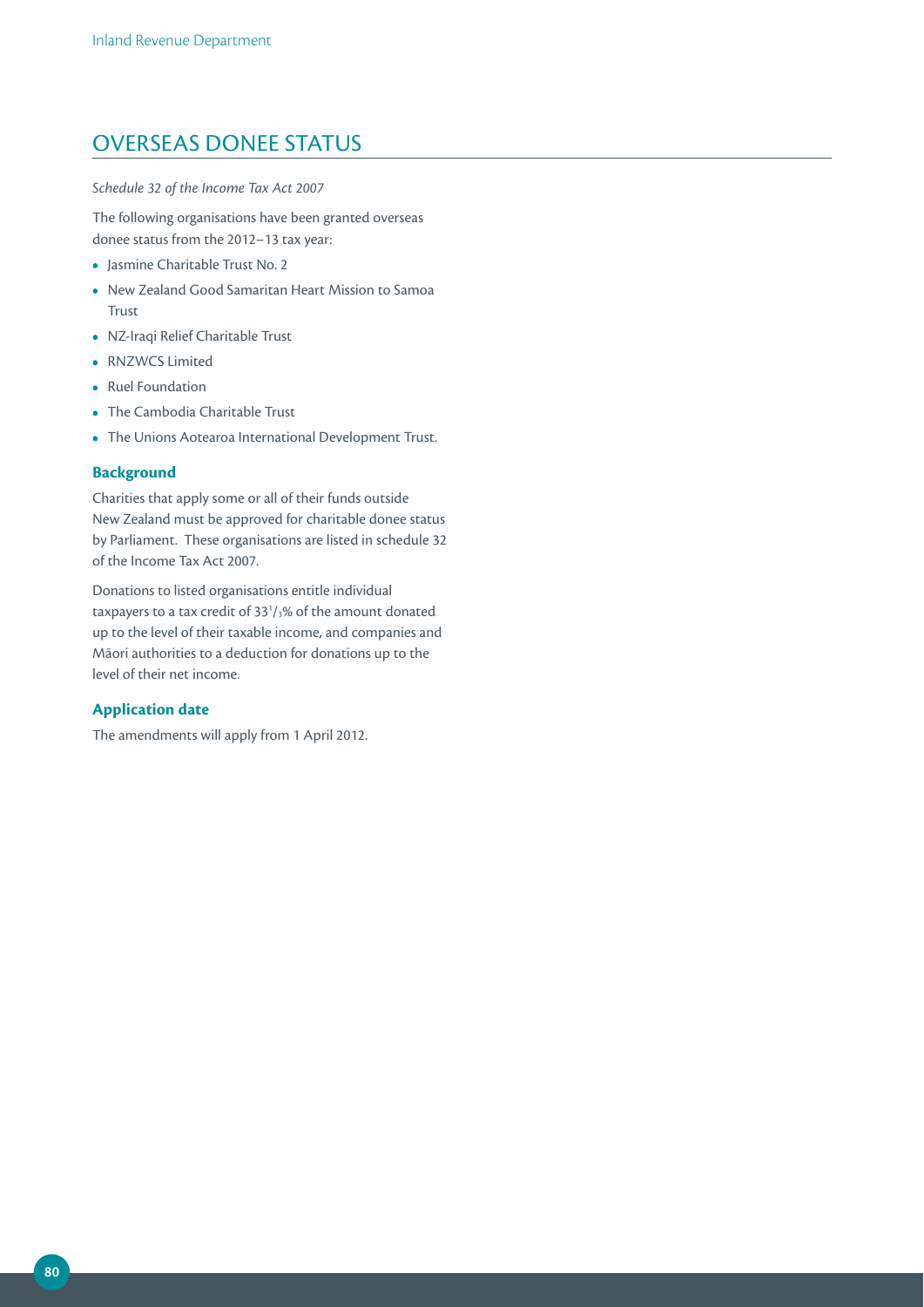## REMEDIAL MATTERS

## DEFINITION OF REVENUE ACCOUNT PROPERTY – NON-KYOTO GREENHOUSE GAS UNITS

*Section YA 1 of the Income Tax Act 2007*

### **Background**

Specific tax rules apply to transactions in emissions units, which are defined in section YA 1 to include certain emissions units which can be traced back to the Kyoto Protocol.

Some of these rules are extended to non-Kyoto greenhouse gas units, which are "voluntary" emissions units which do not originate from the Kyoto Protocol but which have been created by parties from forestry or emissions reduction projects. See **http://goldstandard.apx.com/** for an example.

## **Key features**

A remedial amendment is made to add non-Kyoto greenhouse gas units to the definition of revenue account property.

### **Application date**

This amendment applies from 1 January 2009.

## AMENDMENTS TO THE PIE RULES

*Sections DB 23, CX 56, HL 10, HL 21, HM 5, HM 6, HM 12, HM 14, HM 21, HM 25, HM 36, HM 38, HM 45, HM 56, HM 57B, IC 3, LS 2, OK 6B and table O17 of the Income Tax Act 2007; sections HL 10, HL 20 and MK 4 of the Income Tax 2004; section 57B of the Tax Administration Act 1994*

Several amendments have been made to the portfolio investment entity (PIE) rules to ensure they operate as originally intended. The most significant of these is a change to how prescribed investor rates for recent migrants are set to more accurately reflect their income.

## **Application dates**

The amendments apply from various dates as set out below.

### **Detailed analysis**

## *Prescribed investor rates for recent migrants*

*Sections CX 56, HM 57B and LS 2*

Section HM 57B provides that a recent migrant, in calculating their prescribed investor rate (PIR), must take into account their non-resident foreign-source income.

Previously, PIRs were generally based on the lower of a person's New Zealand taxable income in the past two income years. However, this drafting resulted in an inappropriate outcome. Recent migrants often have very little New Zealand taxable income prior to migration. Accordingly, recent migrants were generally able to select low PIRs in their initial years in New Zealand, regardless of their actual New Zealand income.

Under the new rule, it is a recent migrant's net, not gross, world-wide income that is counted when determining their PIR. That is, if the person incurred expenditure in deriving their non-resident foreign-sourced income, those expenses should be subtracted from that income before determining the appropriate PIR.

In addition to taking account of non-resident foreign source income, section HM 57B(4) provides that a transitional resident must include income that has been exempted under section CW 27 when determining their PIR. This is appropriate as PIEs are able to invest into New Zealand.

This new rule applies when a person first becomes resident in New Zealand; however, it has an enduring effect. In subsequent years, when the investor determines their PIR, they must continue to include their worldwide income from years when they were not resident and disregard income exempted under section CW 27.

### **Example**

For the purposes of this example, assume that the top PIR in all years is 28% and applies if a person's New Zealand taxable income is over \$70,000.

Mike will move to New Zealand on 1 April 2012 from France. His net taxable income from France and New Zealand in different income years will be:

| Year        | <b>France</b> | <b>New Zealand</b> |
|-------------|---------------|--------------------|
| $2010 - 11$ | NZ\$100,000   | NZ\$0              |
| $2011 - 12$ | NZ\$125,000   | NZ\$0              |
| $2012 - 13$ | NZ\$125,000   | NZ\$0              |
| $2013 - 14$ | NZ\$30,000    | NZ\$50,000         |
| $2014 - 15$ | NZ\$30,000    | NZ\$50,000         |

The NZ\$30,000 Mike earns from France in 2012–13 and later years (ie, after his migration) is investment income. As Mike qualifies as a transitional resident, this income is exempt income in New Zealand. Mike has no other income.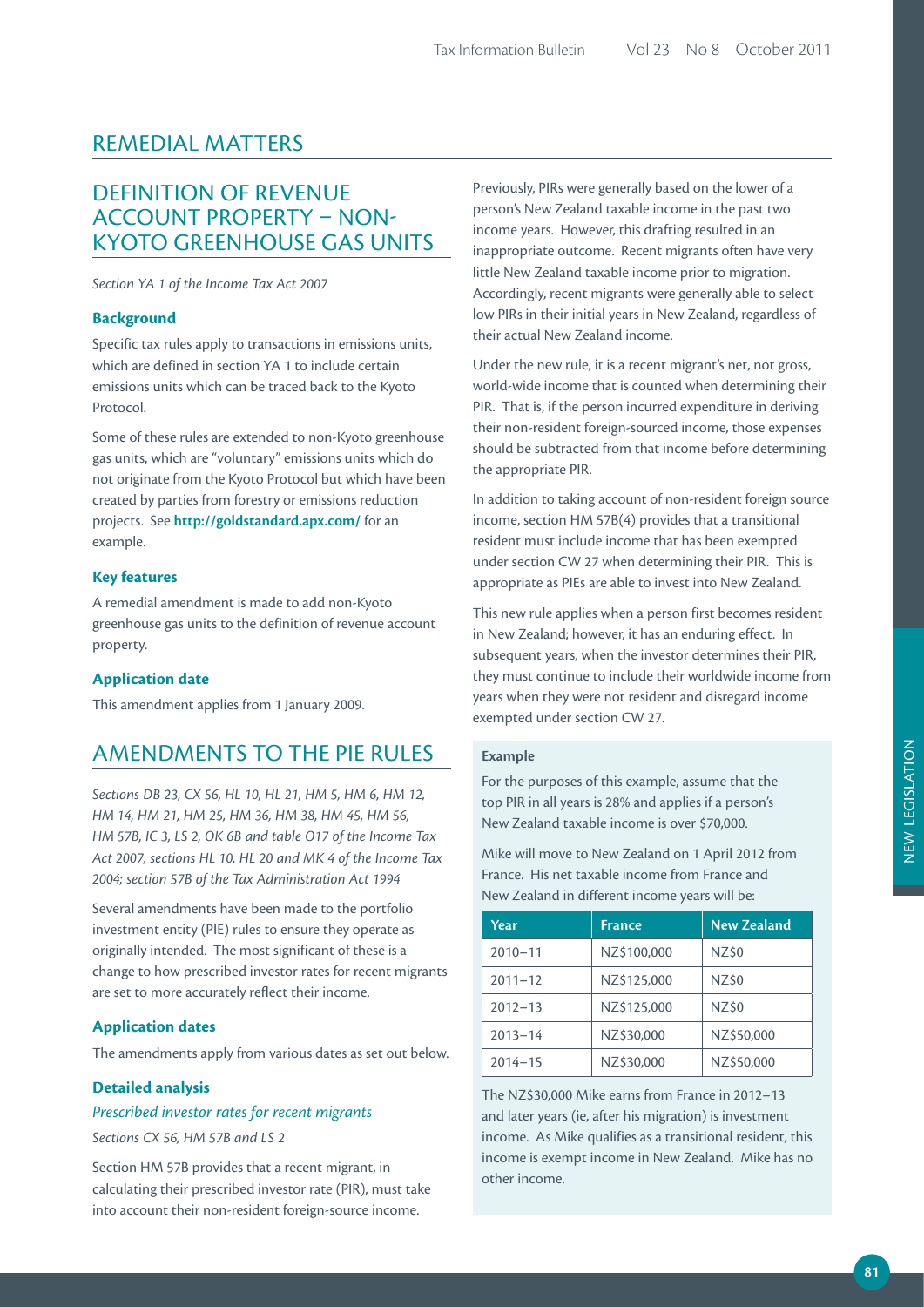In all of the income years from 2012–13 to 2014–15, Mike will have a PIR of 28%.

For the 2012–13 year, Mike's worldwide taxable income in the previous two income years was \$100,000 and \$125,000.

For the 2013–14 year, Mike's worldwide taxable income in the previous two income years was \$125,000.

In determining Mike's PIR for the 2014–15 year, the lower of Mike's income in the previous two income years was from the 2013–14 year. Considering that year, Mike's New Zealand taxable income was only \$50,000 as his \$30,000 French income was exempt under section CW 27. However, for the purposes of determining his PIR, this exemption is ignored, resulting in a 28% PIR.

### *Exception if income significantly different*

Under section HM 57B(3), a person who has moved to New Zealand can choose for this section to not apply in one, or both, of the income years in which they are first resident if they expect their New Zealand taxable income for that year to be significantly lower than it was before they migrated. This may occur, for example, if the person has educational qualifications that are not recognised in New Zealand.

If a person elects for this rule not to apply, their PIR will be determined as usual; that is, based on their New Zealand taxable income. However, section CX 56 will not apply to any PIE attributed income they derive. This means the person will have to include any PIE income in their own tax return, although they will receive a credit for any tax paid by the PIE on their behalf.

This new rule applies to PIR calculations for the 2012–13 and later income years for both new and existing migrants to New Zealand.

### *Investment by charities into PIEs*

#### *Section HM 21*

Section HM 21 has been amended to allow registered charities to hold more than 20 percent of a PIE and be a PIE's only investor, provided the charity earns only tax exempt income under section CW 41 or 42. This amendment allows a charity to control a PIE.

On its face this amendment seems inconsistent with the general principle that a PIE should be widely-held. The rationale for this general rule is that it prevents a person from controlling a PIE and using it as their personal investment vehicle, which could provide a tax advantage compared to investing directly. However, there is no

mischief in allowing a charity to control a PIE as the charity's income would be exempt whether the income was derived directly or through a PIE.

This amendment applies from 29 August 2011.

### *Income from life insurance*

*Sections HL 10, HM 12 and HL 10 of the Income Tax Act 2004*

Section HM 12 has been amended to ensure that PIEs are able to derive income from life insurance policies. PIEs are restricted to earning only passive types of income, such as income from financial arrangements and dividends. Income from life insurance policies is another type of passive income; however, such income was inadvertently not included in the list of types of income that a PIE can derive.

This amendment applies from the beginning of the PIE regime, 1 October 2007. Accordingly, similar amendments have been made to section HL 10 of the Income Tax Act 2004 and 2007.

## *Intra-group financing of land investment companies Section IC 3*

Section IC 3 has been amended to provide that a PIE is able to group with wholly owned subsidiaries, provided the subsidiaries are:

- **•**  multi-rate PIEs;
- land investment companies;
- **•**  a company that meets the requirements of sections HM 7(a) and (d) (ie, a company that could be a PIE if it elected to be one); or
- **•** foreign PIE equivalents.

This amendment is intended to accommodate intra-group financing between land investment companies and PIEs in the same tax group. For example, a subsidiary company of a PIE could be set up to borrow money and on-lend it to another subsidiary company, with that second company using the money to purchase land. Under the amended rules both companies would generally be able to group with the PIE. Such grouping was generally not previously possible.

This amendment applies from 29 August 2011.

### *Double counting of income*

#### *Sections HL 21, HM 56 and HL 20 of the Income Tax Act 2004*

Under the previous PIE rules it was possible for some of an individual's taxable income to be counted twice when calculating their PIR. This occurred if a person informed a PIE of a rate that was too low, resulting in the PIE income becoming taxable income. The amount was counted twice because PIRs are determined with reference to both a person's taxable income and their attributed PIE income.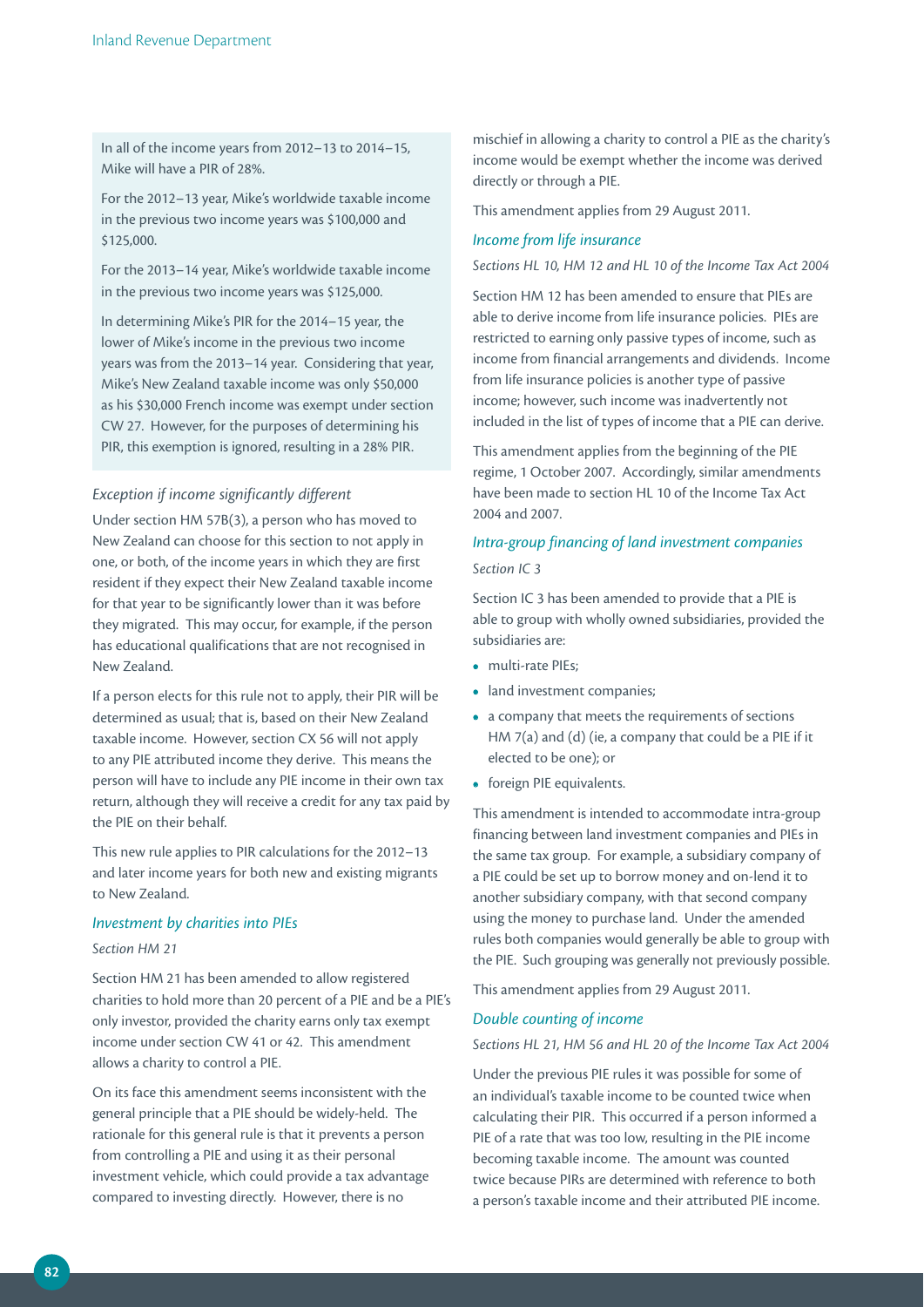Accordingly, the person's attributed PIE income would have been counted as both attributed PIE income and taxable income, possibly resulting in an excessively high PIR for subsequent years.

Accordingly, section HM 56 has been amended to ensure that this double counting does not occur.

This amendment applies from the beginning of the PIE regime, 1 October 2007. Similar amendments have therefore been made to section HL 21 of the Income Tax Act 2007 and section HL 20 of the Income Tax Act 2004.

### *Conditional entitlements*

## *Section HM 38*

Section HM 38 sets out the appropriate tax treatment of conditional employer contributions to superannuation funds. These are contributions made on behalf of employees, but where the employee only becomes entitled to them after a vesting period, which is normally a minimum period of employment. Previously, the interest earned on a conditional employer contribution is taxed at the employee's rate if the vesting period is no longer than five years. If it is longer, the interest is taxed at the PIE's tax rate until the vesting period is over.

Section HM 38 has been amended so that, if a vesting period is within the five-year period, the interest earned on conditional employer contributions is taxed at the employee's tax rate. This removes any tax disadvantage of having a vesting period longer than five years.

This amendment applies from the beginning of the 2012–13 income year.

### *Other amendments*

The other amendments to the PIE rules are as follows:

- **•**  Section DB 23 has been amended to ensure that revenue account investors in a PIE cannot inappropriately claim deductions for the cost of an investment if they are not taxed on the proceeds of that investment. This amendment applies from 29 August 2011.
- Section HM 14 has been amended to remove the requirement that a multi-rate PIE that is listed have only one investor class. This amendment applies from the beginning of the 2010–11 income year.
- **•**  Section HM 45 has been amended to clarify that a PIE is able to make a voluntary payment of tax at any time, even if an investor has not reduced the amount invested in the PIE. This amendment applies from 29 August 2011.
- **•**  Section HM 25 has been amended to shift the date that a PIE loses its PIE status by 1 day, to make the current PIE rules consistent with the rules that applied prior to 1 April 2010. This amendment applies from the beginning of the 2010–11 income year.
- **•**  Sections HM 5 and 6 have been amended to correct minor drafting errors, with effect from the beginning of the 2010–11 income year.
- **•**  Section HM 36 has been amended to clarify the types of expense a PIE is able to deduct from the net income of its investments on behalf of its investors. This amendment applies from the beginning of the 2010–11 income year.
- **•**  Section LS 2 is amended to ensure that investors in a PIE receive tax credits for tax paid on their behalf if their attributed PIE income is not excluded under section CX 56. This amendment applies from the beginning of the 2010–11 income year.
- **•**  New section OK 6B is inserted and table O17 is modified to ensure that a Māori Authority receives a credit to its Māori Authority credit account when it is attributed imputation credits by a PIE. A similar amendment has been made to section MK 4 of the Income Tax Act 2004. These amendments apply from 1 October 2007.
- **•**  Section 57B of the Tax Administration Act 1994 has been modified to provide that a PIE which performs its tax calculations quarterly does not need to provide an investment summary for an exiting investor until the next 30 June if the PIE has made a payment of tax on behalf of that investor. This amendment applies from 29 August 2011.

## ATTRIBUTABLE CFC AMOUNT

*Sections EX 20B(3) and EX 21E(8) of the Income Tax Act 2007*

New sections EX 20B(3)(o) and EX 21E(8)(e) have been inserted to ensure that a controlled foreign company's (CFC's) portfolio investment entity (PIE) income is accounted for correctly in determining its passive income.

The sections provide that, if a CFC has invested into a PIE but has not been taxed correctly on the resulting income, the income is deemed to be "passive" (that is, an attributable CFC amount under section EX 20B or an added passive amount under section EX 21E). Such income is often taxable in New Zealand. This is on the basis that the income has not been taxed correctly in New Zealand previously.

If, on the other hand, a CFC has been taxed correctly on its PIE income (ie, at 28 percent), there is no need for that income to be deemed to be "passive" income as it has been taxed appropriately in New Zealand. Treating the income as passive could result double-taxation of the CFC's investors.

### **Application date**

These amendments apply from the date of commencement.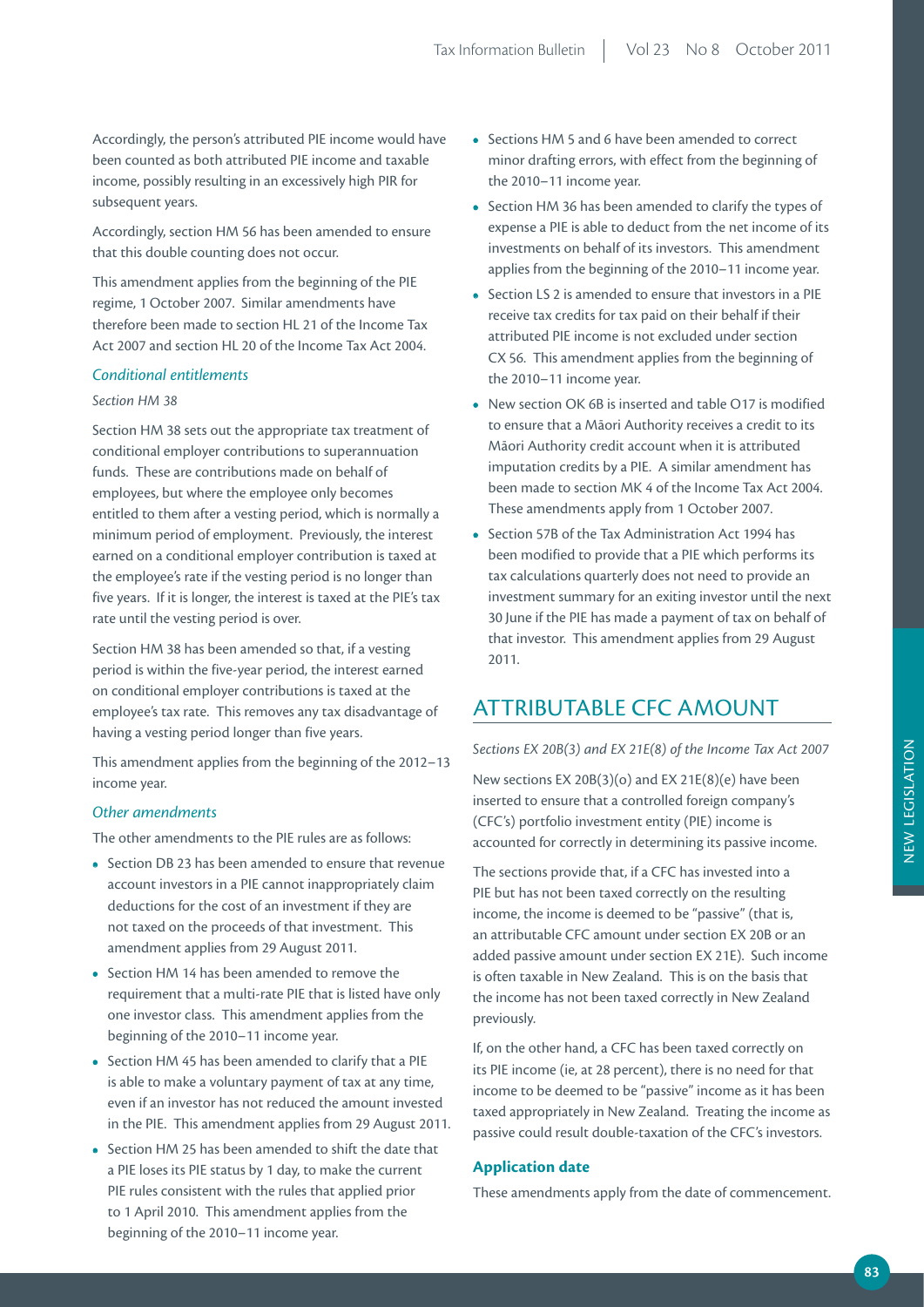## AMENDMENTS TO TAX STATUS OF NEW ZEALAND SUPERANNUATION FUND

*Sections HR 4B and YD 3B, and schedule 1 of the Income Tax Act 2007; section 76 of the New Zealand Superannuation and Retirement Income Act 2001*

The New Zealand Superannuation Fund (NZSF) is a Government investment fund that was set up to prefund a portion of New Zealand's future superannuation requirements. The NZSF is not a separate legal entity, but a pool of funds owned by the New Zealand Government.

Amendments to the Income Tax Act 2007 and the New Zealand Superannuation and Retirement Income Act 2001 (NZSRIA 2001) have been made to better reflect the fact that the NZSF is an integral part of the Crown, and not a separate entity. Under the new legislation, tax on income derived by the Crown through the NZSF continues to be calculated in the same way that it was previously.

Amendments also clarify that the NZSF, as part of the New Zealand Government, is a resident of New Zealand for tax purposes.

### **Background**

The NZSF was set up in 2001 to pre-fund a portion of New Zealand's future superannuation requirements. The NZSF is intended to smooth the future amount spent on New Zealand superannuation on a 40-year rolling horizon.

Part 2 of the NZSRIA 2001 governs the operation of the NZSF.

The NZSF is not (and never has been) a separate legal entity. Rather, it is a pool of funds that remains the property of the Crown (section 40 of the NZSRIA 2001). Earnings from the NZSF are taxed using the company tax rate. The NZSRIA 2001 is generally clear on this point.

The Guardians of the NZSF are charged with managing and administering the NZSF, in accordance with the NZSRIA 2001. However, the Guardians are not a trustee of the NZSF (section 51(2) of the NZSRIA 2001), and the legal owner of the NZSF is the Crown, not the Guardians of the NZSF or any other entity.

The NZSRIA 2001 and the Income Tax Act 2007 were amended to better reflect the status of the NZSF—that the NZSF is a pool of funds owned by the Crown and is not a separate legal entity.

An amendment also clarifies that the Crown is a resident of New Zealand. This will ensure that domestic law is consistent with the position under New Zealand's tax treaties. Double tax agreements (DTAs) usually specify

that the Government is to be treated as a resident for the purposes of the DTAs. This ensures the Crown, including its various pools of funds (such as NZSF) obtain the benefits of these DTAs, including lower withholding rates.

### **Key features**

Section 76 of the NZSRIA 2001 has been repealed. A transitional provision ensures that the effect of this amendment does not result in the liquidation or creation of any entity or person.

Section HR 4B clarifies that although the NZSF is part of the Crown, the amount of tax on the Crown's income relating to the NZSF will be calculated using the company tax rules.

The provision specifies that the company tax rules apply to the amount of income to be calculated. This means therefore that rules such as the basic tax rate that applies to companies applies to Crown income derived through the NZSF. It also applies to provisions such as section DB 7, which provides that no nexus with income is needed for interest incurred by most companies to be deductible.

Because the NZSF is not deemed to be a body corporate, the obligations that are specifically imposed on companies, such as the obligation to maintain an imputation credit account, do not apply.

Schedule 1 has been amended to ensure that the tax rate applicable to the NZSF is the same as the company tax rate.

Section YD 3B clarifies, for the avoidance of doubt, that the Crown is a resident of New Zealand.

### **Application date**

The amendments apply from 1 April 2011.

## FAIR DIVIDEND RATE METHOD: QUICK SALE GAIN AMOUNT

*Sections EX 52(13) and EX 54(1) of the Income Tax Act 2007*

The fair dividend rate ("FDR") rules in the Income Tax Act 2007 have been amended to ensure that the formula for calculating the "quick sale gain amount", ie, the gain on shares purchased and disposed of within the same income year, takes into account share reorganisations between the date the shares were purchased and when they were sold.

Under section EX 52(7), a quick sale adjustment is the lesser of two amounts—the "peak holding method amount" and the "quick sale gain amount".

For the "peak holding method amount", an adjusted calculation of average cost is used if a share reorganisation occurs. In such cases, average cost is calculated under section EX 54.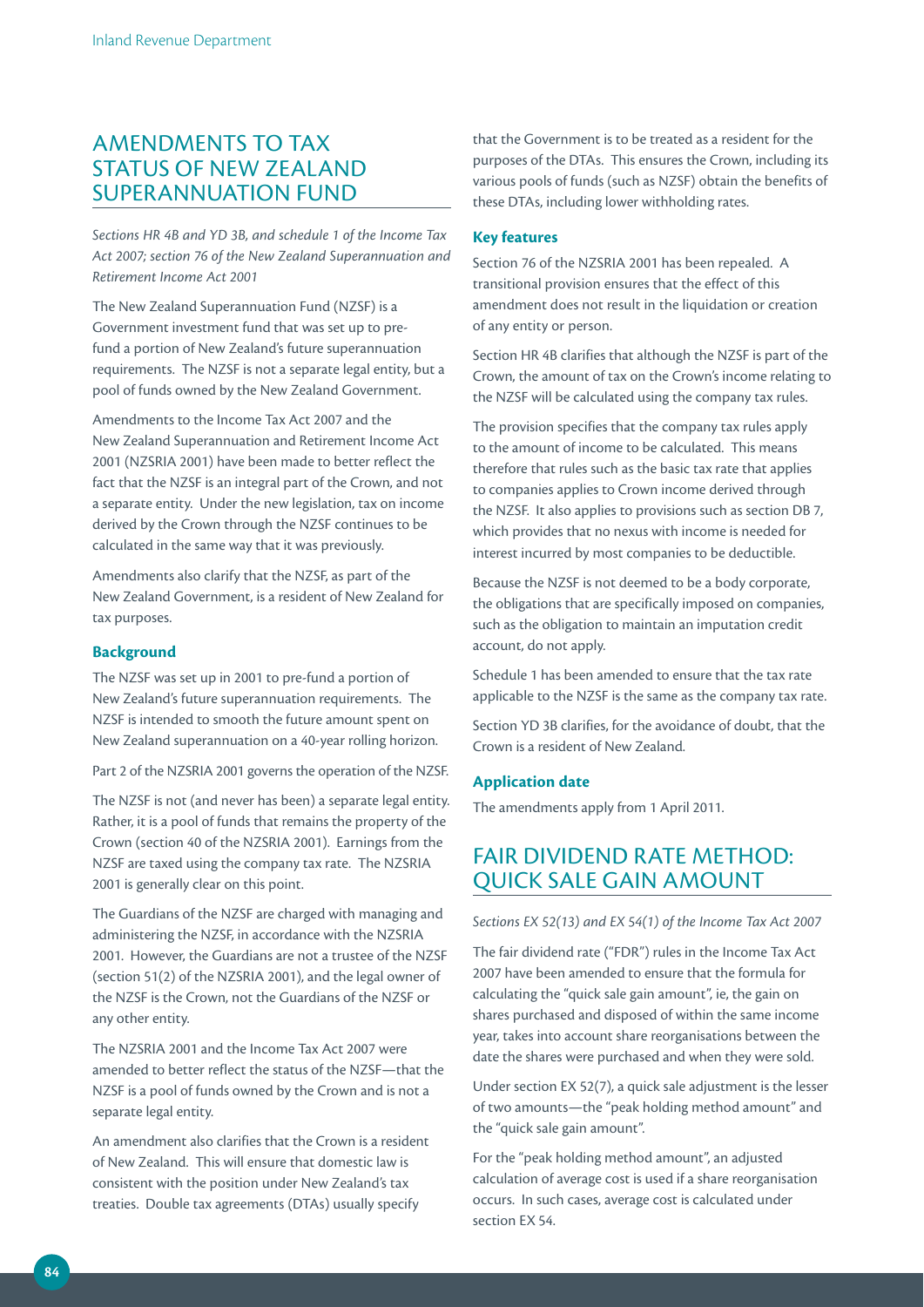However, the rules do not currently provide an equivalent adjusted calculation of "average cost" when determining the "quick sale gain amount" in the event of a share reorganisation. This means that the calculation of average cost under the "quick sale gain amount" formula may not be accurate when there has been a share reorganisation.

Therefore, section EX 52(13) has been amended to provide that the adjusted average cost definition under section EX 54 can be used to determine the "quick sale gain amount", if a share reorganisation occurs.

Additionally, section EX 54(1)(b) is amended to include a reference to section EX 52(12).

### **Application date**

The change applies for income years beginning on or after 1 April 2008.

## DIVIDENDS PAID WITHIN A NEW ZEALAND WHOLLY OWNED **GROUP**

#### *Section CW 10 of the Income Tax Act 2007*

The amendment (section 8 of Taxation (Tax Administration and Remedial Matters) Act 2011) removes the common balance date requirement from section CW 10.

### **Background**

Section CW 10 of the Income Tax Act 2007 treats as exempt income, dividends paid between New Zealand-resident companies that are in the same wholly owned group.

However, this exemption does not apply if common balance date requirements are not satisfied. This distorts the original purpose of the rules, which is to allow the movement of capital within a wholly owned group of companies, and imposes an unnecessary compliance cost upon those companies.

### **Key features**

The repeal of the common balance date requirement removes an inappropriate restriction on the dividend exemption for New Zealand-resident wholly owned companies. The restriction created additional compliance costs for taxpayers, and proved to be inconsistent with the purpose of the rule.

#### **Application dates**

The amendment will apply to dividends derived by a company on or after the first day of that company's 2010– 11 income year, unless the company is a Māori Authority.

For a company that is a Māori Authority, the amendment applies to dividends derived by the Authority on or after the first day of the 2012–13 income year.

The later application date for a Māori Authority ensures that Māori Authority Credits attached to a taxable distribution from a Māori Authority do not give rise to unintended retrospective effects for beneficiaries of a Māori Authority.

#### **Detailed analysis**

The purpose of the intra-group dividend exemption within a wholly owned group is to facilitate the movement of capital around a wholly owned group, without taxation being a distortionary or inhibiting factor.

At present, if the paying and receiving companies do not have a common balance date, and the differences in the balance dates are not supported by commercial reasons, the dividend is not exempt.

In practice, the provision did not often apply because companies in a wholly owned group not meeting the common balance date requirement tended to use nondividend methods to move capital around the wholly owned group company.

## REWRITE REMEDIAL ITEMS

Remedial changes have been made to the Income Tax Act 2007 and the Income Tax Act 2004 on the recommendation of the Rewrite Advisory Panel. The Panel lists the submissions and their recommendations on its websites.

In addition, there are also a number of minor drafting matters that have been brought to the attention of the Rewrite Advisory Panel, In general, these amendments consist of corrections of cross-references, spelling, punctuation, terminology, and consistency of drafting. The Rewrite Advisory Panel publishes lists of these maintenance items on its website.

### **Background**

At the time of reporting back the Income Tax Bill 2002, the Finance and Expenditure Committee expressed concern that the new, rewritten, legislation could contain unintended policy changes.

To alleviate that concern, the committee recommended that a panel of tax specialists review any submission that rewritten income legislation contains an unintended policy change. An unintended policy change is one that gives rise to a different outcome from the corresponding provision in Income Tax Act 1994. The Rewrite Advisory Panel performs this review function. The process for making a submission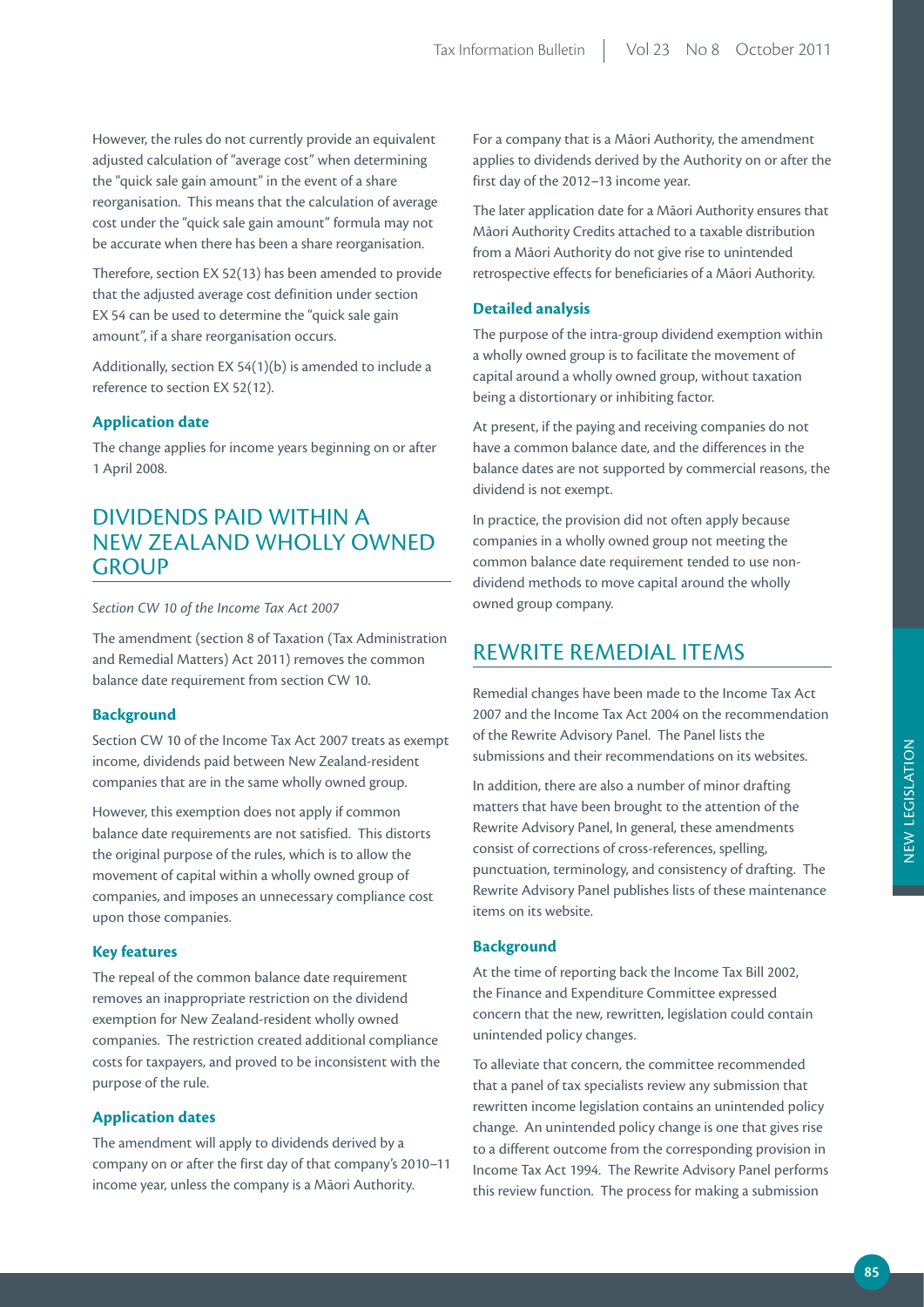to the Panel is set out in its statement, RAP 001. This statement is published on the Panel's website.

In general, the Panel recommends that a provision is:

- amended to counter the effect of an unintended change; or
- **•**  identified in schedule 51 of the 2007 Act; or
- contains no change in outcome when compared to its corresponding provision in the earlier Act.

The Finance and Expenditure Committee also noted in its commentary on the Income Tax Bill that there may be a situation in which: "… the Government of the day decides to retain the rewritten law without retrospective amendment".

The Committee went on to say:

Such a decision would be a change in policy, and the Inland Revenue Department would be obliged to require taxpayers to meet any increased tax. The department has advised us that it intends to inform taxpayers through an appropriate publication that, in such cases, where taxpayers rely on the transitional provisions, they will be required to meet the tax obligation but will not be subject to penalties, and any use of money interest incurred will be remitted. The taxpayer must have taken reasonable care and adopted a reasonable tax position under the old law. We agree with this approach …

Inland Revenue has published two standard practice statements setting out how it will apply the penalty and interest rules within the context of the comments of the Finance and Expenditure committee referred to above. Those two statements are SPS 08/03, issued in relation to the 2007 Act (published *TIB* Vol 20, No 10, December 2008) and SPS 05/02, issued in relation to the 2004 Act (published *TIB* Vol 17, No 5, July–July 2005).

### **Application date**

Unless otherwise stated all rewrite-related amendments will apply retrospectively, with effect from the beginning of the 2008–09 income year.

## DISPOSAL OF PETROLEUM MINING ASSETS TO RELATED PARTIES

*Section DT 9 of the Income Tax Act 2004 and the Income Tax Act 2007*

### **Key features**

Sections 19 and 197 of the Taxation (Tax Administration and Remedial Matters) Act 2011 amend section DT 9 of the Income Tax Act 2007 and the Income Tax Act 2004 to address an ambiguity identified by the Rewrite Advisory Panel and correct a cross-reference.

## **Application date**

Section DT 9 is amended to restore the effect of the corresponding provisions in the 1994 Act. As this amendment relates to both the 2007 and 2004 Acts, the amendment has retrospective effect to the beginning of the 2005–06 income year.

### **Detailed analysis**

Section DT 9 applies when a petroleum mining asset is disposed of by a petroleum miner to a related party, and unamortised development expenditure forms a part of the cost of the asset. Under the petroleum mining rules, the full amount of development expenditure that is an allowable deduction is taken into account in calculating taxable income over a seven year period, under an amortisation rule.

If the owner of a petroleum mining asset disposes of that asset before the end of the seven-year amortisation period, the balance of the unamortised deduction for the development expenditure included in the cost of the asset is allocated to the year of sale.

However, if a petroleum mining asset is disposed of to a related party within the seven year amortisation period, section DT 9 limits how much of the unamortised deduction for development expenditure can be allocated to the year of sale. That amount is limited to no more than the profit on the sale of the asset. This rule prevents a group of companies creating a deductible loss from the disposal of a petroleum mining asset to a related party.

The amendment removes an ambiguity in section DT 9(1) and corrects the cross-references from section DT 9(2) to refer to section EJ 16(2).

Section DT 9 applies to a petroleum miner who disposes of a petroleum mining asset to an associated person. An ambiguity in section DT 9(1) could result in the petroleum miner having a lower amount of unamortised development expenditure allocated to the income year than would have occurred under the corresponding provisions of the Income Tax Act 1994.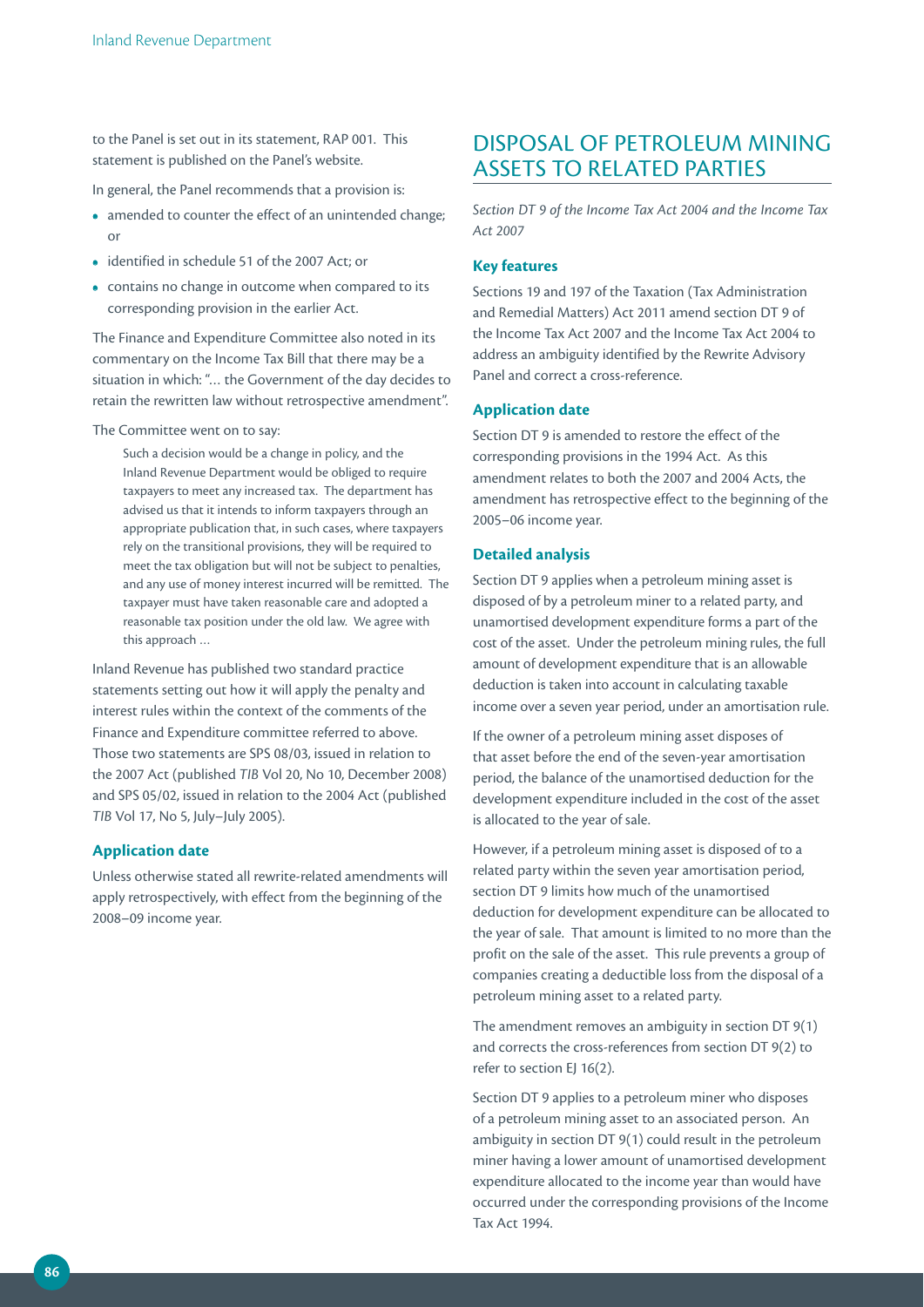## BASE PRICE ADJUSTMENT CALCULATION

*Section EW 31(4) of the Income Tax Act 2004 and the Income Tax Act 2007*

## **Key features**

Section 34 of the Taxation (Tax Administration and Remedial Matters) Act 2011 improves the cross-referencing for sections EW 31(4) in both the 2004 and 2007 Acts and ensures that the outcome from the interaction between section EW 31(4) and the related interest deduction rules in Part D gives the same outcome as under the corresponding provisions in the 1994 Act.

## **Application date**

The amendment to section EW 31(4) applies, with retrospective effect, from the beginning of the 2005–06 income year.

## **Detailed analysis**

Section EW 31(4) of the 2004 and 2007 Acts requires a taxpayer to perform the base price adjustment for a financial arrangement on disposal or maturity of that financial arrangement. The base price adjustment is a "wash-up" calculation, which requires a taxpayer to compare total cashflows (received and paid) under the terms of the arrangement against the income and deductions from that arrangement.

If the base price adjustment produces a negative result, the negative amount is treated as interest expenditure. The "normal rules" in Part D for the deductibility of interest are applied to determine whether that negative amount is deductible (ie, incurred in deriving income, or carrying on a business, or incurred by certain companies).

If any part of that negative result to the extent it relates to income returned in a prior income year is not deductible under those "normal rules" of deductibility for interest, then section DB 11 provides for a statutory deduction. That statutory deduction is limited to the extent that the negative amount represents a "reversal" of assessable income derived in prior years or in the current income year.

## APPORTIONING INTEREST DEDUCTIONS AND WHOLLY OWNED GROUPS

*Section FE 6(3) of the Income Tax Act 2004 and the Income Tax Act 2007*

## **Key features**

Section 45(3) Taxation (Tax Administration and Remedial Matters) Act 2011) amends section FE 6(3) of the Income Tax Act 2004 and ensures that the interest apportionment provided for under section FE 6 is able to be allocated, electively, across companies within a wholly owned group of companies.

## **Detailed analysis**

Under the 2004 Act, section FG 8(2) provided that, in relation to a wholly owned group of companies, the interest apportionment provided for under section FE 6 could be allocated electively across companies within the group of companies. This rule is a compliance cost reduction measure for wholly owned groups of companies.

This amendment restores to the 2007 Act, the effect of section FG 8(2) of the 2004 Act.

## THIN CAPITALISATION – ON-LENDING CONCESSION

*Section FE 12(1) of the Income Tax Act 2007*

## **Key features**

Section 46 of the Taxation (Tax Administration and Remedial Matters) Act 2011 amends section FE 12(1) of the Income Tax Act 2007 to ensure that a financial institution is able to utilise the on-lending concession in determining whether the thin capitalisation rules apply.

## **Detailed analysis**

Under the thin capitalisation rules, a company controlled by non-residents has its interest deductions reduced if the group debt levels exceed 75% of total group assets. However, a concession applies to allow financial institutions to borrow beyond the 75% threshold if borrowings are onlent to either:

- **•**  a person who is not associated with the taxpayer; or
- **•**  a non-resident who also does not operate a business through a fixed establishment in New Zealand.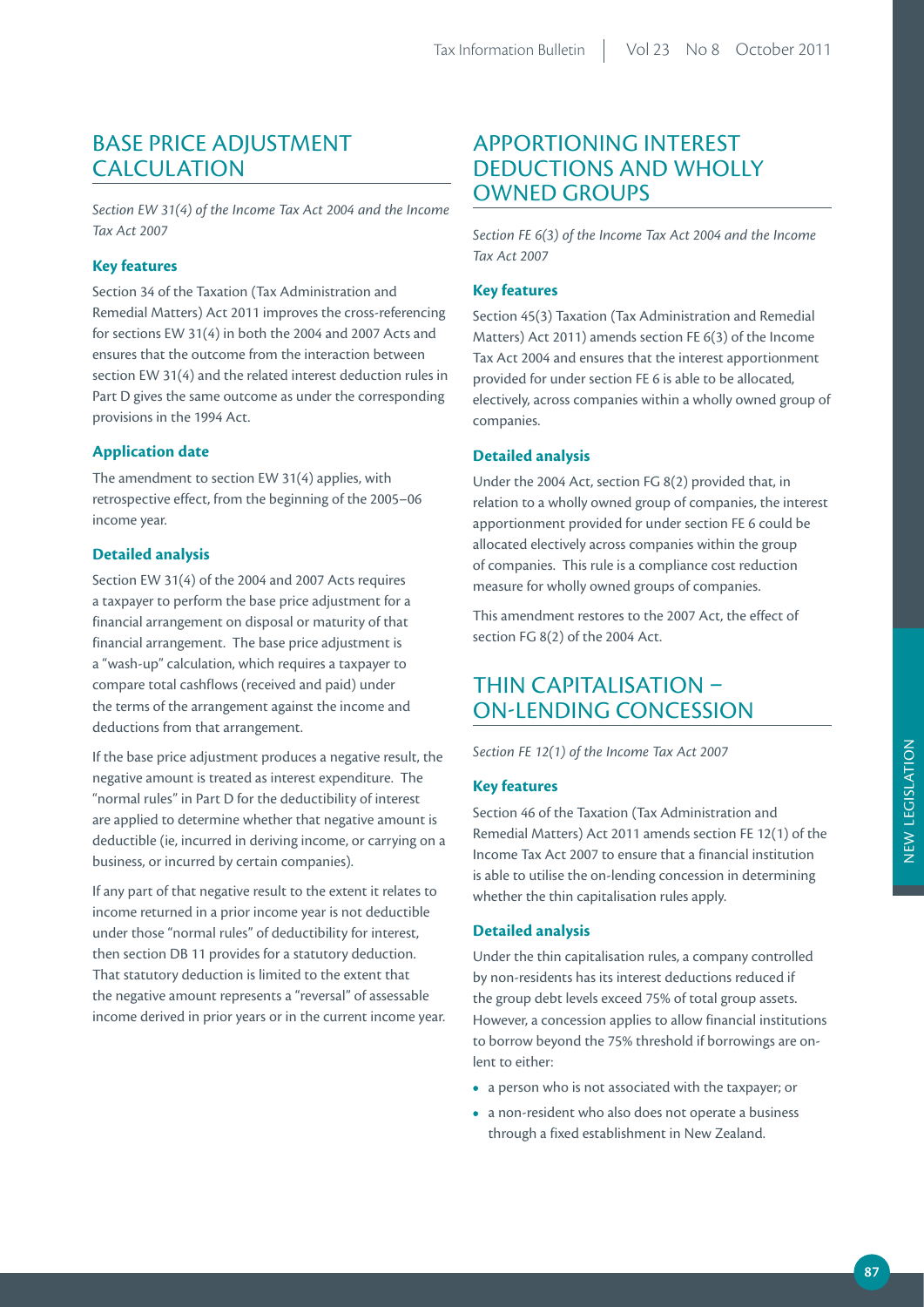The concession treats borrowings by the entity as being first used in making advances to other entities. The effect of the rule is that the debt ratio is calculated against mainly fixed assets. In the 2004 Act, the on-lending concession applied to all classes of taxpayers, not just natural persons, as intimated in section FE 12(1) prior to this amendment.

This amendment ensures that the on-lending concession for the thin capitalisation rules includes all classes of taxpayers.

## FOREIGN TAX CREDITS AND INCOME WITH MULTIPLE SOURCES

*Section LJ 1 of the Income Tax Act 2007*

#### **Key features**

Section 100 of the Tax (Tax Administration and Remedial Matters) Act 2011 amends section LJ 1(2)(a) of the Income Tax Act 2007 to ensure a taxpayer has a foreign tax credit for foreign tax paid on income sourced outside New Zealand, even if that income also has a source in New Zealand.

#### **Detailed analysis**

The Rewrite Advisory Panel agreed with a submission that, under section LJ 1(2)(a) of the 2007 Act, a New Zealand resident taxpayer is prevented, inadvertently, from receiving a foreign tax credit:

- for income sourced in another jurisdiction that is subject to an income tax in that other jurisdiction; and
- **•**  or withholding tax paid in the country in which the foreign income is sourced.

Under section LC 1 of the 2004 Act, it was possible for foreign-sourced income to be contemporaneously sourced in New Zealand. An example where this may arise is in relation to a New Zealand resident with an investment business in New Zealand that receives dividends paid from a foreign company (as part of that investment business).

Under the source rules (and associated case law) this dividend is:

- **•**  sourced in the country in which the company paying the dividend is resident; and
- **•**  sourced in New Zealand as the country in which the business is carried on.

The foreign tax credit rules in the 2004 Act permitted a taxpayer a foreign tax credit for foreign tax paid on this income.

The amendment to section LJ 1(2)(a) restores to the 2007 Act, the effect of section LC 1 of the 2004 Act.

## FOREIGN TAX CREDIT – CALCULATION OF NEW ZEALAND TAX PAYABLE ON FOREIGN SOURCED INCOME

*Section LJ 5 of the Income Tax Act 2007*

## **Key features**

Section 101 of the Taxation (Tax Administration and Remedial Matters) Act 2011 amends section LJ 5 of the Income Tax Act 2007 to ensure that a taxpayer, when determining the amount of their foreign tax credits for foreign sourced income, must take into account any excess of deductions over income from any source (including New Zealand sourced income). This adjustment is made to ensure that the foreign tax credits allowed do not exceed the amount of New Zealand tax payable calculated in relation to the taxpayer's notional income tax liability.

### **Detailed analysis**

The Rewrite Advisory Panel agreed that, prior to this amendment, the formula in section LJ 5(4) of the 2007 Act incorrectly takes into account deductions that are not attributable to any particular income source. This could result in foreign tax credits exceeding the New Zealand tax that is calculated in relation to the taxpayer's net income, after applying a loss balance under section IA 4(1)(a).

This approach ensures that, on an item by item basis, excess deductions incurred in deriving a particular amount of income are spread across all foreign tax credit calculations. The amendments to section LJ 5 clarify a number of points. The clarifications are as follows:

- The calculation, under section LJ 5(2), of the maximum foreign tax credit allowed for each segment of foreignsourced income is explicitly placed on an income year approach.
- The result of the calculation in section LJ 5(2) cannot give a negative result.
- **•**  If the maximum amount of foreign tax credit calculated under section LJ 5(2) exceeds a person's notional income tax liability, the person must apply section LJ 5(4B) to adjust downward each maximum amount of foreign tax credit calculated under section LJ 5(2).
- In the formula in section LJ 5(4B), the meaning of the term "New Zealand tax" is being amended in section LJ 5(4C) to:
	- include all segments of income, wherever sourced; and
	- exclude expenditure that does not satisfy the nexus test under section DA 1, for each segment of income (for example, a deduction under section DB 3 for expenditure incurred in preparing an income tax return).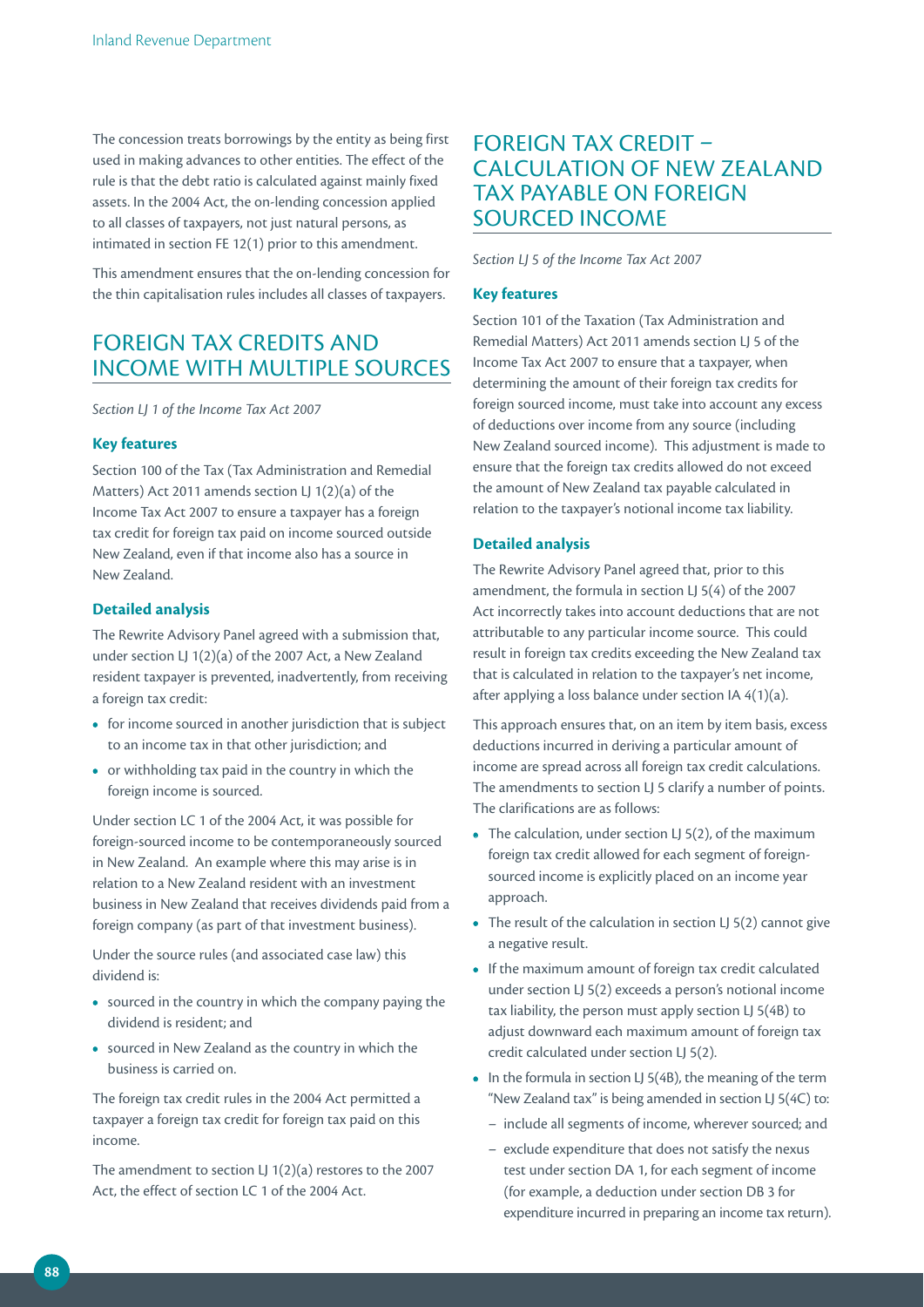## IMPUTATION CREDIT FOR OVERPAID PROVISIONAL TAX TRANSFERRED WITHIN A GROUP

*Sections OB 4(1) and (4) of the Income Tax Act 2007*

### **Key features**

Section 112 of the Taxation (Tax Administration and Remedial Matters) Act 2011 amends section OB 4 of the Income Tax Act 2007 to clarify the timing for an imputation credit arising for a company on the transfer of overpaid provisional tax by one company within a wholly owned group of companies to another company in the same group. The timing of this imputation credit is the date the notice of the transfer of the tax is given to the Commissioner.

### **Detailed analysis**

Section MB 33 of the 2004 Act provided that when a company transfers the benefit of its overpaid provisional tax to another company in the same wholly owned group of companies, the transferring company receives a debit to its imputation credit account for the amount of the transferred tax, and the recipient company is treated as having paid the tax and receives a credit for the same amount.

Under the 2004 Act, the date of the debit and credit for this transfer of overpaid provisional tax within a wholly owned group of companies was the date the notice of the transfer was given to the Commissioner.

Section OB 4 is amended to replicate more accurately the effect of the 2004 Act in relation to the timing of an imputation credit arising for a company receiving the benefit of the transfer of overpaid provisional tax from another company in the same wholly owned group of companies.

## FURTHER INCOME TAX PAYABLE FOR DEBIT BALANCE IN IMPUTATION CREDIT ACCOUNT

*Section OB 67 of the Income Tax Act 2007* 

### **Key features**

Section 113 of the Taxation (Tax Administration and Remedial Matters) Act 2011 amends section OB 67 of the Income Tax Act 2007 to ensure that an amount of a debit balance of an ICA at the end of one tax year is not counted twice in debit balances of the ICA for the immediately following tax year.

### **Detailed analysis**

This amendment corrects an unintended change to the imputation rules, which could have resulted in an incorrect amount of further income tax being charged than under section OB 67's corresponding provisions in the 2004 Act.

Under the provisions of section ME 9(7)–(9) of the 2004 Act, if the ICA remains in debit throughout the next year, these provisions ensured that one year's debit balance is not counted again as part of the ICA debit balance at the end of the immediately following tax year. This rule prevents double taxation arising for further income tax, because of the same debit amount being included in the debit balance of an ICA for consecutive tax years.

## **BETA DEBIT RULES**

*Sections OE 7, OE 8, OP 101 and OP 102 of the Income Tax Act 2007*

### **Key features**

Sections 115, 116, 119 and 120 of the Taxation (Tax Administration and Remedial Matters) Act 2011 correct an unintended change in law in sections OE 8 and OP 102 and clarify sections OE 7 and OP 101, all being provisions of the Income Tax Act 2007.

In addition, some retrospective technical amendments have been made to the branch equivalent tax account (BETA) rules.

#### **Background**

A BETA is a memorandum account designed to prevent the double New Zealand taxation of income earned through offshore subsidiaries. A BETA debit represents New Zealand tax paid on foreign dividends and is intended to offset tax paid under the controlled foreign company (CFC) rules on the underlying profits. Foreign dividends received by companies are now generally exempt and the BETA mechanism for companies is being removed. The technical changes discussed here are therefore relevant mainly to earlier years.

## **Key features**

A number of minor drafting changes have been made to sections OE 7 and OP 101. These improve the clarity of the provisions and achieve consistency with the position under the Income Tax Act 2004.

In addition, sections OE 8 and OP 102 have been repealed. A technical drafting error allowed a company's entire BETA debit balance to be converted into a tax loss, meaning that BETA debits could offset a New Zealand company's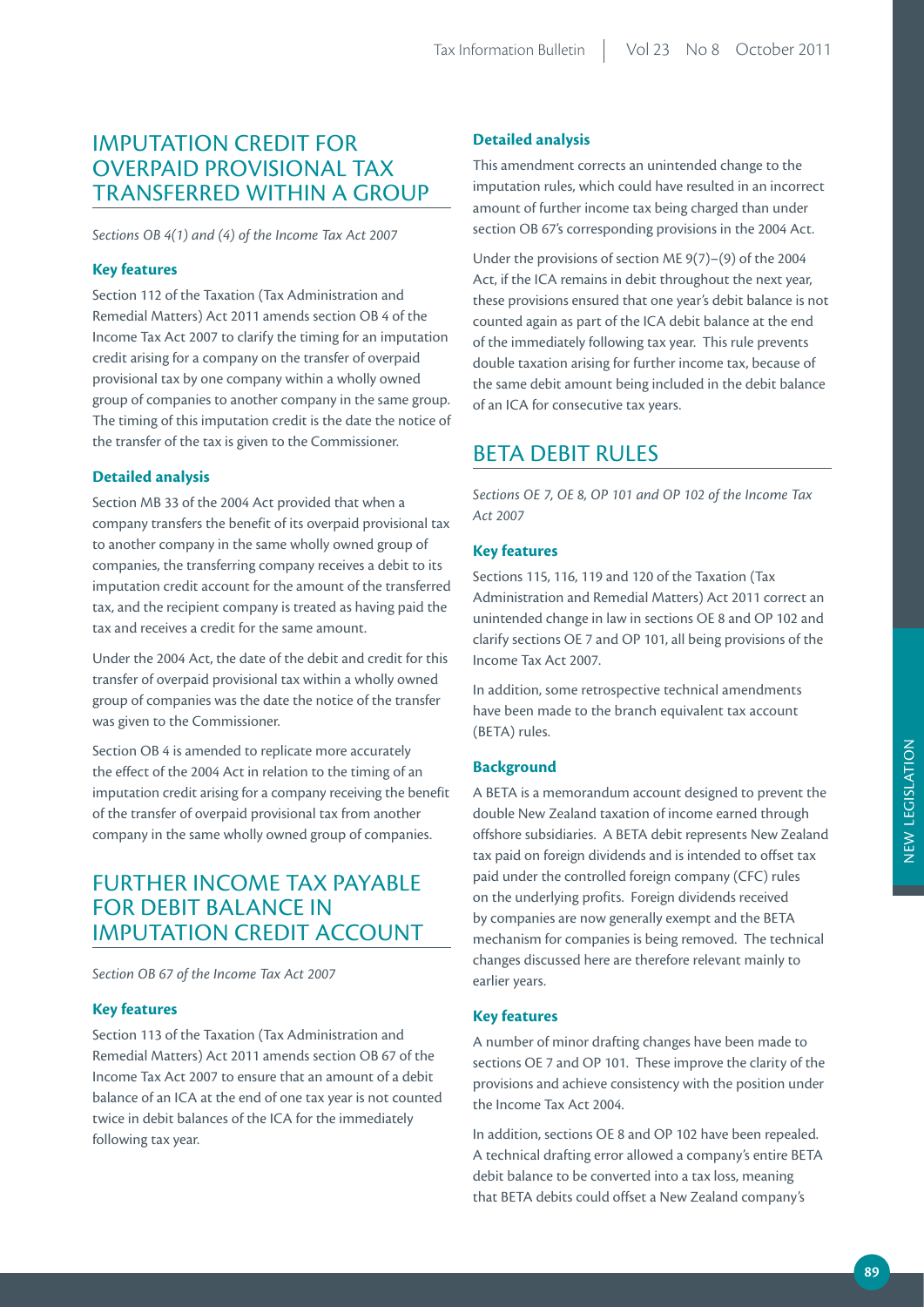income from all sources, and not just from CFCs. This went beyond the intent of the BETA regime, which was only meant to prevent double taxation of CFC income. A law change was made in December 2007 specifically to address this problem. However, the rewritten Income Tax Act 2007 (enacted in November 2007) included, by mistake, provisions that effectively allowed this practice to continue. The repeal of sections OE 8 and OP 102 addresses this issue.

## MEANING OF EMPLOYEE

*Section YA 1 "employee" of the Income Tax Act 2007*

### **Key features**

Section 130 of the Taxation (Tax Administration and Remedial Matters) Act 2011 amends the definition of "employee" in section YA 1 of the Income Tax Act 2007 to ensure that a shareholder-employee who elects that their employment income not be subject to PAYE is an employee for the purposes of the FBT rules.

## **Application date**

The amendment applies from the beginning of the 2008–09 income year.

However, a savings provision ensures that the retrospective amendment does not apply for a taxpayer who has taken a tax position on the application of the FBT rules prior to 30 November 2010 relying on the definition of employee prior to this amendment.

## **Detailed analysis**

In the 2007 Act, an employee is defined as a person who is entitled to receive income that is subject to PAYE. As a shareholder-employee of a close company (a company with five or fewer shareholders) may elect to opt out of the PAYE rules for employment income derived from the company, a shareholder-employee does not come within the meaning of employee.

The Rewrite Advisory Panel concluded this is an unintended change in law, and noted that a shareholder-employee who opts out of the PAYE rules should be subject to the FBT rules.

The amendment to the definition of "employee" in section YA 1 ensures that the meaning of employee includes shareholder-employees for the purpose of the FBT rules.

## TRACING OF SHAREHOLDER INTERESTS

*Section YC 11(3) of the Income Tax Act 2007*

## **Key features**

Section 131 of the Taxation (Tax Administration and Remedial Matters) Act 2011 amends section YC 11(3) of the Income Tax Act 2007 to clarify that the market value interest referred to is the market value interest in the issuing company.

## **Detailed analysis**

In the 2007 Act, a number of rules for two or more companies depend on whether there are the same ultimate shareholders of those companies. Examples of these rules include the loss carry-forward provisions and the loss grouping provisions, among many others.

To determine who the ultimate shareholders of a company are, the tracing rules look through a chain of companies interposed between the company of interest and the ultimate shareholders. However, in section YC 11, if the company holding the shares is a limited attribution company, that company is treated as the ultimate shareholder if:

- the shareholder company's voting interest or market value interest (without tracing to its shareholders) in the underlying company is less than 50%; or
- the shareholder company is not associated with the issuing company and has an interest of less than 10%.

As section YC 11(3) may refer to more than one limited attribution company, the provision is being amended to clarify that the market value interest referred to in the section are the interests of the issuing company.

## LUMP SUM PAYMENTS ON THE OCCASION OF RETIREMENT

*Section YZ 3 of the Income Tax Act 2007; section YA 5C and schedule 22A of the Income Tax Act 2004*

## **Background**

The Rewrite Advisory Panel considered a submission that the rewrite of section DF 5 of the 1994 Act into section DC 1 of the 2004 Act contained an unintended change. After consideration, the Panel agreed there is an intended change in the law, and this should be indicated in schedule 22A of the 2004 Act.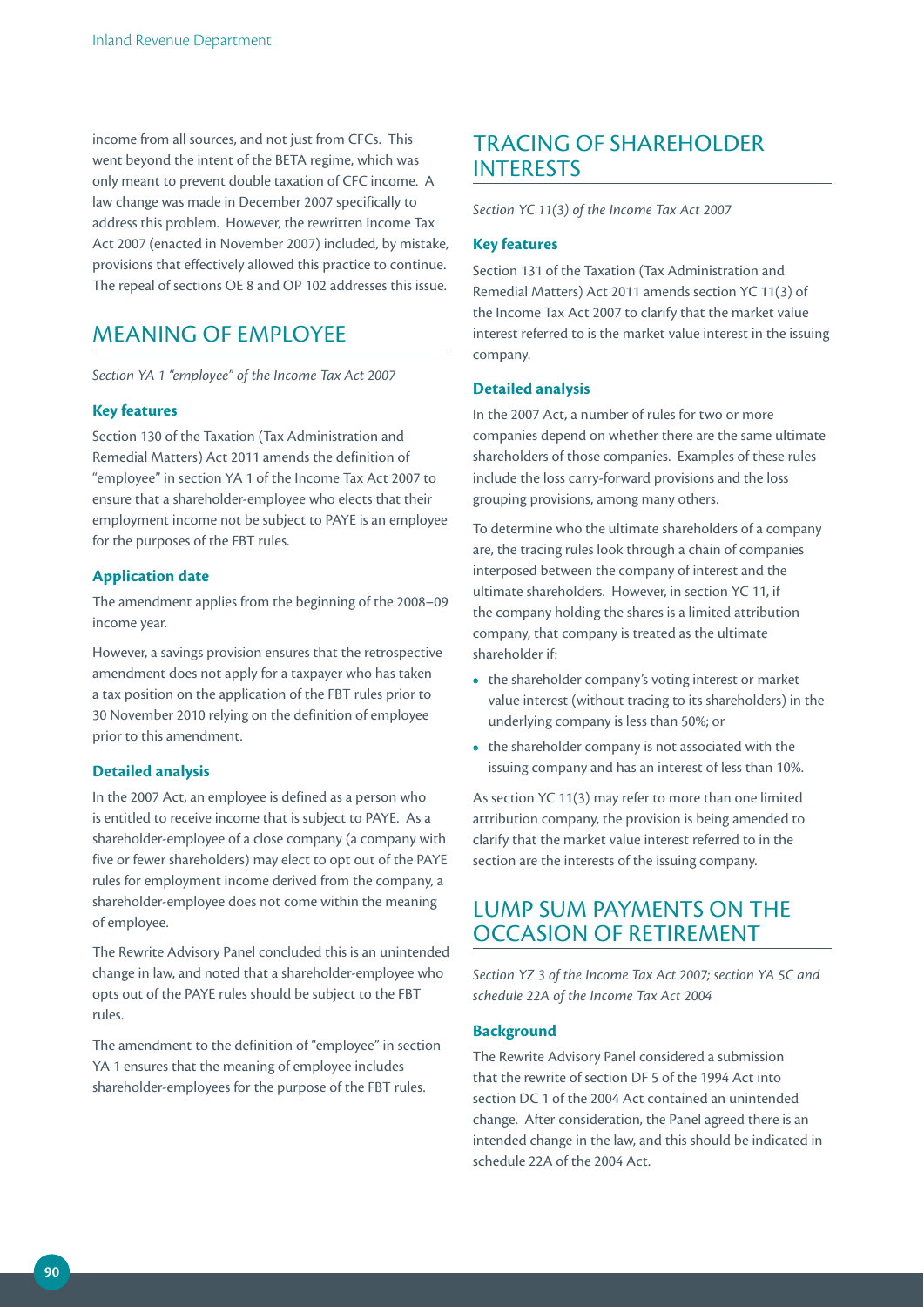Section DC 1 allows a deduction for a lump sum payment made on retirement if the payment is not deductible under any other provision of the Act. Under section DC 1, the deduction is allocated to the income year in which the payment is made.

## **Key features**

Schedule 22A of the 2004 Act is amended to identify an intended change in the timing rule in section DC 1, which relates to the timing for lump sum payments made on the occasion of the retirement of a taxpayer. Section DC 1 of the 2004 Act was re-enacted into the 2007 Act, without amendment.

## **Application date**

The amendment to schedule 22A applies from the beginning of the 2005–06 income year.

However, if a taxpayer has taken a tax position, prior to 22 February 2011, in relation to a lump sum payment on retirement, based on the wording of section DF 5 of the 1994 Act, savings provisions in both the 2004 and 2007 Acts (sections YA 5C and YZ 3 respectively) apply. These provisions continue the effect of section DF 5 of the 1994 Act in relation to that tax position.

## **Detailed analysis**

In the 1994 Act, the corresponding provision to section DC 1 was section DF 5. This section allowed a deduction for a lump sum payment made on retirement if the payment is not deductible under any other provision of the Act.

An amendment to this provision in 2002 linked the timing of the deduction for a lump sum payment on retirement to the accrual expenditure rules for monetary remuneration in section EF 1 of the 1994 Act. Under this rule, a payment of a lump sum retiring payment that was monetary remuneration made after the end of an income year, but within the 63 days of the end of an income year, was allocated to the immediately preceding income year to the year in which the payment was made.

However, section DF 5 of the 1994 Act applied only if the payment was not deductible under the general permission.

The history of section DF 5 shows that the Courts have identified just a few limited circumstances to which the provision would be applied. Examples where the Courts have applied section DF 5 (or earlier corresponding rules) include:

**•**  a payment to secure a restraint of trade (ie, a capital payment, and a capital receipt for the former employee). This payment was not monetary remuneration;

- **•**  a payment for expenditure incurred after the business has ceased. A payment of this nature incurred after cessation of a business would not satisfy the general permission; and
- an ex gratia payment to a retiring employee. An ex gratia payment deductible under this provision has no connection to employment, nor is it incurred in carrying on a business. Again, timing rules for monetary remuneration were not applicable.

The linkage between section DF 5 and the 63-day rule accrual expenditure rule in section EF 1 of the 1994 Act was considered to have no real effect, and so that linkage was omitted in rewriting section DF 5. That resulted in the timing of the deduction in section DC 1 of the 2004 Act (and in the 2007 Act) being on a payments basis.

## REWRITE MAINTENANCE ITEMS

The following provisions, most of which come into force on 1 April 2008, are amended as follows:

- **•**  cross-references;
- **•**  grammar;
- **•**  spelling;
- **•**  punctuation;
- terminology and definitions;
- **•**  drafting consistency, including readers aids, for example the defined terms lists; and
- **•**  some defined terms.

| <b>Section</b>        | Act             | <b>Amendment</b>                                                                            |
|-----------------------|-----------------|---------------------------------------------------------------------------------------------|
| CD 32(2)              | <b>ITA 2007</b> | Correction to cross-<br>reference                                                           |
| CD 44(7)(b)           | <b>ITA 2007</b> | Drafting error corrected                                                                    |
| DV 19(1), (4),<br>(6) | <b>ITA 2007</b> | Drafting clarity improved<br>for certain transactions<br>with members of the<br>association |
| EC $16(3)$            | <b>ITA 2007</b> | Correction to cross-<br>reference                                                           |
| EC $16(3)$            | <b>ITA 2004</b> | Correction to cross-<br>reference                                                           |
| EF $5(2)$             | <b>ITA 2007</b> | Correction of terminology                                                                   |
| EF 5(2)               | <b>ITA 2004</b> | Correction of terminology                                                                   |
| FE $6(3)$             | <b>ITA 2007</b> | Correction to cross<br>reference                                                            |
| GC <sub>5</sub>       | <b>ITA 2007</b> | Correction of terminology                                                                   |
| IP <sub>4</sub>       | <b>ITA 2007</b> | Correction of terminology                                                                   |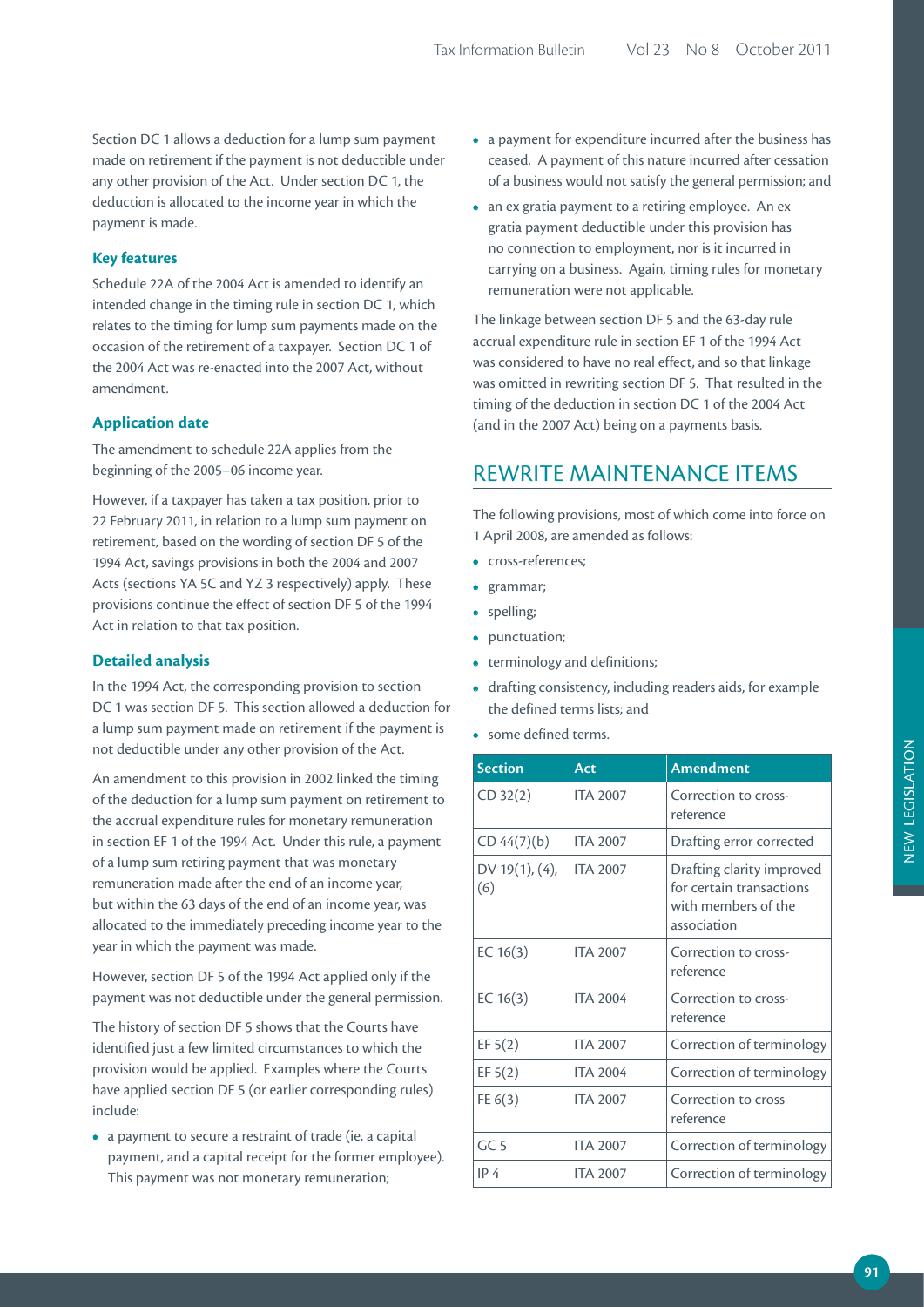| <b>Section</b>          | Act             | <b>Amendment</b>                                                                                                                  |
|-------------------------|-----------------|-----------------------------------------------------------------------------------------------------------------------------------|
| Subpart IQ              | <b>ITA 2007</b> | Improve the introductory<br>provisions for subpart<br>IQ, which set out the<br>purpose for subpart IQ<br>(sections IQ 1 and IQ 2) |
| IQ4                     | <b>ITA 2007</b> | Improve the clarity of<br>section IQ 4, which<br>permits the grouping of<br>attributed CFC net losses                             |
| LJ7(4)                  | <b>ITA 2007</b> | Clarify the time for due<br>date of certain payments<br>is 30 days after the later<br>of the two options within<br>the provision  |
| LJ8(5)                  | <b>ITA 2007</b> | Clarify the time for due<br>date of certain payments<br>is 30 days after the later<br>of the two options within<br>the provision  |
| LK 1(8)                 | <b>ITA 2007</b> | Clarify the time for due<br>date of certain payments<br>is 30 days after the later<br>of the two options within<br>the provision  |
| MC 5(2)(a)<br>and $(3)$ | <b>ITA 2007</b> | Correction of terminology                                                                                                         |
| OB 80(2)                | <b>ITA 2007</b> | Correction of terminology                                                                                                         |
| RD 5(8)                 | <b>ITA 2007</b> | Correction to cross-<br>reference                                                                                                 |
| RD 6(1)(a)              | <b>ITA 2007</b> | Correction to cross-<br>reference                                                                                                 |
| OZ 5(1)                 | <b>ITA 2007</b> | Correction to<br>terminology                                                                                                      |
| 80KF                    | <b>TAA</b>      | Correction to cross-<br>reference                                                                                                 |

## GAINS ON LIABILITIES OF CONTROLLED FOREIGN **COMPANIES**

*Sections DZ 19, EX 20C and EZ 32C of the Income Tax Act 2007*

New and temporary provisions have been added to the Income Tax Act 2007. These provide relief to investors in controlled foreign companies who have been taxed on foreign exchange rate gains on liabilities, if certain requirements are met.

## **Background**

The taxation of investments in controlled foreign companies (CFCs) was reformed in 2009. Investments in CFCs are now taxed only when the CFC earns passive income such as financial arrangement income, royalties and rent.

In unusual cases involving foreign currency loans and significant foreign exchange movements, financial arrangement income may arise from money that a CFC has borrowed; that is, from a liability. This may result in taxation of the investment in the CFC.

In general, it was not intended that a CFC's borrowing on its own would affect its taxation. Even CFCs undertaking entirely active businesses—manufacturing, retailing and so on—need to borrow money to finance their operations. Such CFCs would not be able to claim deductions for financial arrangement expenditure, so taxation of financial arrangement income can result in over-taxation when exchange rates fluctuate.

However, there are concerns that simply ignoring financial arrangement income from liabilities might open a loophole. Indeed, legislation was enacted to close such a loophole in the old controlled foreign company rules.

Therefore, as a temporary solution to the problem that has been identified, deductions for some financial arrangement expenditure are instead allowed to offset taxation of financial arrangement income.

This solution applies only to holding companies in a narrow range of circumstances. Further work is being undertaken to establish whether a more comprehensive but less complex solution can be developed that does not pose unacceptable risks to the tax base.

### **Key features**

Investors in a CFC may be entitled to claim deductions for financial arrangement expenditure that would otherwise be denied under section EX 20C(2) because the item "fraction" in the formula in that section would be less than 1, if the CFC:

- **•**  is not a banking or insurance business and is not controlled by one;
- **•**  has a main activity of borrowing to invest in shares in foreign companies that it controls;
- has financial arrangements that are liabilities providing funds to the CFC (loans);
- **•**  has net foreign currency gains or losses on the loans, and any net currency gains included in the investors' income exceed the total net currency gains or losses; and
- has net gains (taking into account the whole arrangement, not just currency movements) from the loans that are included in the investor's income.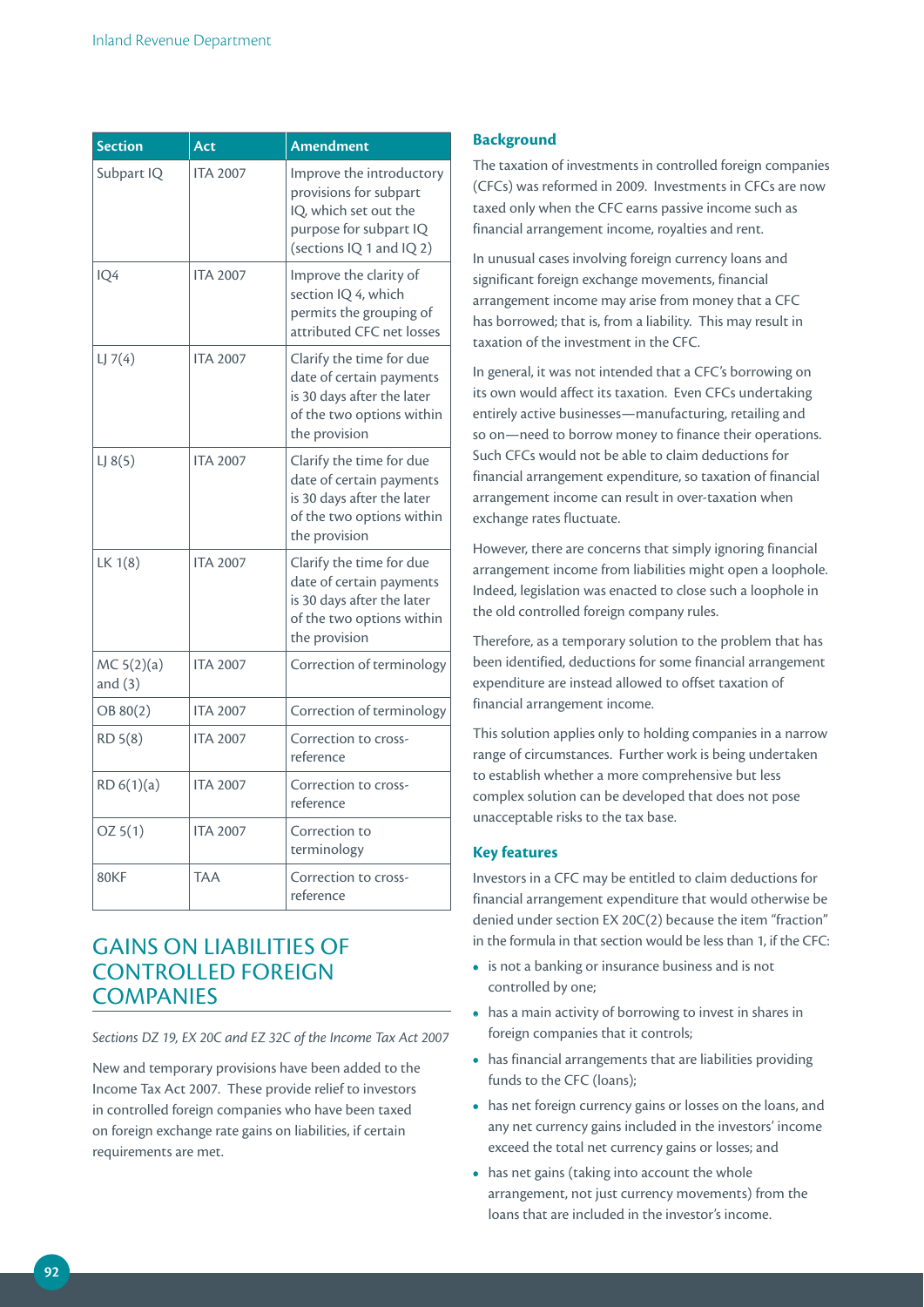Net gains and losses are to be calculated over a period that will generally include the current year and the preceding four years (the offset period).

In such cases, the excess of the net currency gains that are taxed over the total net currency gains is available to reverse the denial of deductions, including denial in a prior period within the offset period.

However, the total reversal of denied deductions may never exceed the total net gains (currency or otherwise) from the arrangements in question. That is, relief provided by the new provision will never go further than effectively ignoring the arrangements altogether.

If the investor has a net loss from the CFC as a result of reversing the denial of deductions, or an increased net loss, the loss or increase in the loss may be carried back to an earlier year in the offset period.

The amount of loss that may be carried back to a year must not exceed the lesser of:

- the amount of net income in that year that is due to currency movements on loans; or
- the amount of net income in that year from the loans (whether due to currency movements or otherwise).

The new provisions apply on a per-CFC basis. It is not possible to average currency movements across CFCs.

### **Application date**

The new provisions are temporary. They apply for income years beginning on or after 1 July 2009 and ending before 1 July 2013.

### **Detailed analysis**

#### *Subsection EZ 32C(1) – when the provision applies*

The new provision in section EZ 32C applies if a number of conditions are met.

*Paragraph (a) – CFC not involved in banking or insurance*

If the CFC is in the business of banking or insurance, or is controlled by a person in a business of banking or insurance, the provision does not apply.

## *Paragraph (b) – CFC's main activity is borrowing to invest in shares*

The provision does not apply unless the CFC's main activity is borrowing to invest in shares in foreign companies that it controls.

That is, the provision is intended only for use by holding companies which debt-fund the capitalisation of subsidiaries.

## *Paragraph (c) – CFC has loans and anti-avoidance rule does not apply*

For the provision to apply, the CFC must be a party to financial arrangements that are liabilities of the CFC and that provide funds for the CFC (put briefly, loans). The provision is intended only to relieve tax effects that arise from currency gains on money the CFC has borrowed.

In addition, at the time the financial arrangement is entered into, or at a later time when the terms of the arrangement are altered, there must not be any reasonable expectation that the CFC will have more income than expenditure from the financial arrangement.

This is an anti-avoidance rule to prevent use of the provision when, through manipulation, a person might deliberately create income from a liability to take advantage of the relief offered.

The provision is meant to apply in the much more likely situation that a person has taken a loan on arm's-length terms with an expectation that there will be net expenditure on the loan (interest expenditure will exceed net exchange rate gains).

*Paragraphs (d) and (e) – CFC is affected by currency movements on its loans, and calculation of* loan currency amount

As a result of foreign exchange rate movements the CFC must have had gains or losses from its loans in at least two periods within a certain period (usually a five-year period, but see subsection (9)). The provision is only useful when there is an exchange rate loss that has been effectively ignored in one period, but a gain in another that has been taxed.

The example below is a loan denominated in United States dollars. Conversion to New Zealand dollars required under section EX 21(7), along with movements in the NZD–USD exchange rate, lead to increases or decreases of the outstanding loan principal. Those increases or decreases are gains or losses.

The amount of currency gain or loss for a particular loan in a particular income year is called the *loan currency amount.*

#### **Example**

CFC Co has an interest-only loan of US\$100 million, which it takes out at the end of the 2010 income year.

The NZD–USD exchange rate at the beginning of the 2011 year is 0.76. At the end of the 2011 year it is 0.74. There is a currency loss of  $100 \div 0.74 - 100 \div 0.76$ = NZ\$3.6 million, and a loan currency amount of –\$3.6 million.

The exchange rate at the end of the 2012 year returns to 0.76. There is a currency gain of NZ\$3.6 million and a loan currency amount of +\$3.6 million.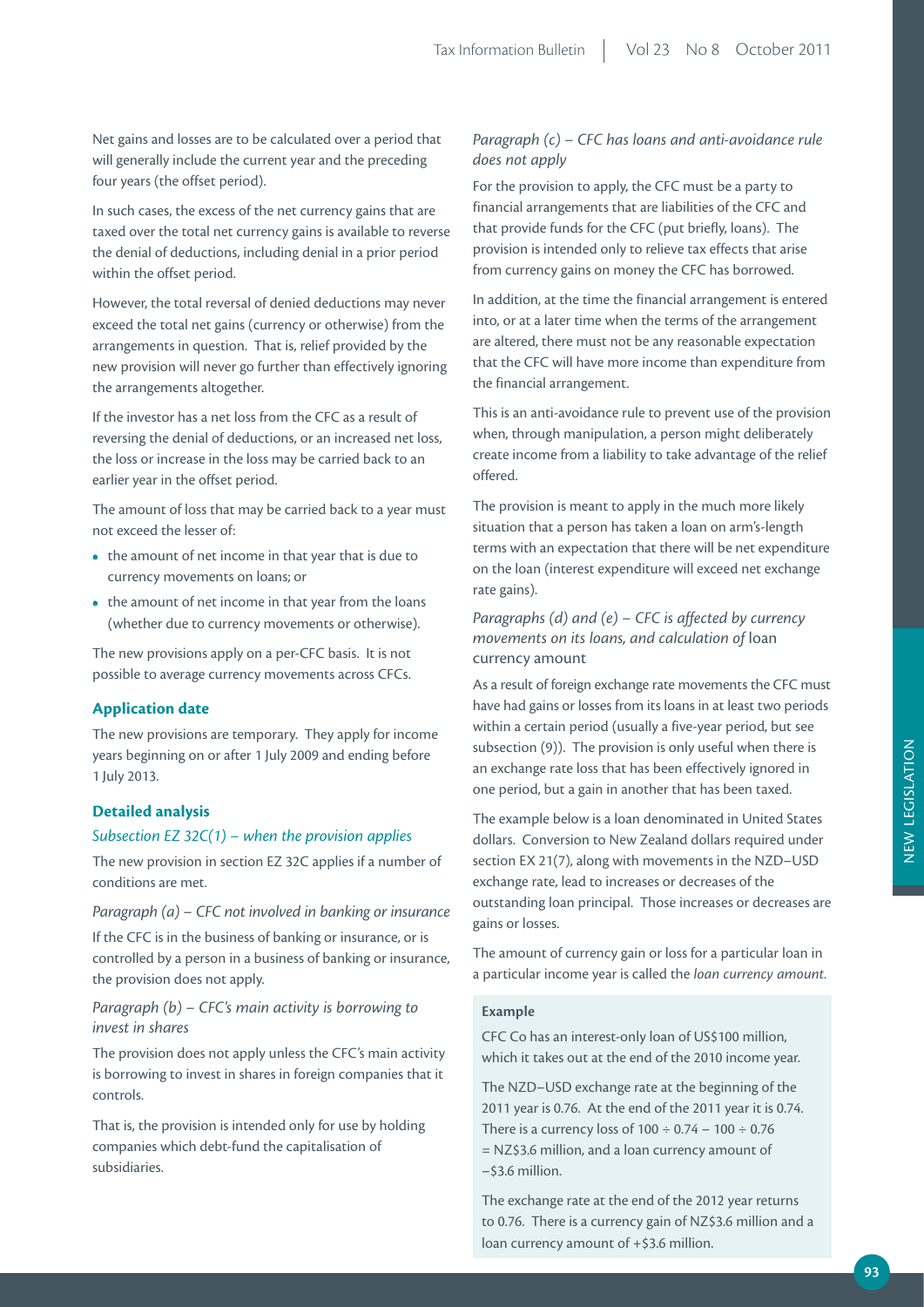*Paragraphs (f) and (g) – there has been expenditure relating to the loan in a period and some of the expenditure has not been taken into account for tax purposes*

The provision is only useful if there has been some denial of deductions for financial arrangement expenditure under section EX 20C(2) because the item fraction is less than one. The effect of the provision is to reverse some or all of the denial in such a case.

Paragraph (f) contains the requirement that a loan currency amount must have been included in the calculation of expenditure that contributes to the item "limited funding costs" in the formula in section EX 20C(2), limited funding costs being subject to multiplication by the item "fraction".

Paragraph (g) contains the requirement that the item fraction, in the year that limited funding costs includes a contribution from a loan currency amount, is less than 1.

*Paragraph (h) – person chooses to use the provision or has used it in the past*

Use of the new provision in section EZ 32C is optional. It does not apply unless the taxpayer elects to apply it.

However, once it has been used to reduce income or increase loss in an income year, it must continue to be used in every later income year.

## *Subsections (2) and (3) – calculation of included currency amount*

If all the requirements in subsection (1) are met, the provision in EZ 32C operates firstly by comparing amounts of currency gain or loss (*loan currency amounts* determined in subsection (1)) to amounts of currency gain or loss that would be subjected to tax under the CFC rules.

Roughly speaking, if more net gain would be subjected to tax than has actually arisen, then the difference should be available to relieve tax obligations.

Subsection (2) defines amounts of currency gain or loss that would be subjected to tax under the CFC rules. These are called *included currency amounts*. Subsection (3) defines the items used in the formula in subsection (2).

A loan currency amount for a particular arrangement and a particular year is an included currency amount to the extent it contributes to items in the formula for net attributable CFC income or loss in subsection EX 20C(2), other than the item "later losses" in that formula. Where the loan currency amount contributes to more than one item, a separate included currency amount is calculated for each item.

### **Example**

CFC Co has financial arrangement income of \$50 million for the 2011 income year. This consists of an interest expense of \$150 million and a loan currency amount of \$200 million (a gain). The \$50 million is all included in the item attributable CFC. Therefore, the loan currency amount is also included in the item attributable CFC and the included currency amount is \$200 million.

If the loan currency amount relates to a financial arrangement for which there is income in the relevant year, then to the extent that the loan currency amount is included in the item "attributable CFC" in the formula in section EX 20C(2), the loan currency amount is an included currency amount.

If the loan currency amount relates to a financial arrangement for which there is financial arrangement expenditure in the relevant year, then there are two ways in which the amount may be an included currency amount.

Firstly, to the extent the expenditure contributes to the item "other deductions" in the formula, the loan currency amount is an included currency amount. And secondly, to the extent the expenditure contributes to the item "limited funding costs" in the formula and is not reduced by the item "fraction", the loan currency amount is also an included currency amount.

## **Example**

Alter Co, a CFC, has borrowed money and on-lent 40% of the money to an associated active CFC. Apart from the on-lent money, 80% of Alter Co's assets produce active (non-attributable) income. Because of its borrowing, Alter Co has financial arrangement expenditure of \$10 million for the 2018 income year. This consists of an interest expense of \$5 million and a loan currency amount of –\$5 million (a \$5 million currency loss).

\$2 million of the \$5 million currency loss is included in the item "other deductions" in the formula in section EX 20C(2). That is, 40% of the \$5 million loss is not part of limited funding costs under subsection EX 20C(5). The \$2 million is fully deductible under paragraph EX 20 $C(9)(b)$ . The included currency amount is  $-$ \$2 million ( $-$ \$10 million  $\times$  50%  $\times$  100%  $\times$  40%  $= -52$  million).

\$3 million of the \$5 million currency loss is included in the item "limited funding costs" in the formula in section EX 20C(2). The item "fraction" is 20% because Alter Co has 20% of its assets that generate attributable income. Therefore, the included currency amount is –\$0.6 million  $(-510 \text{ million} \times 50\% \times 20\% \times 60\%).$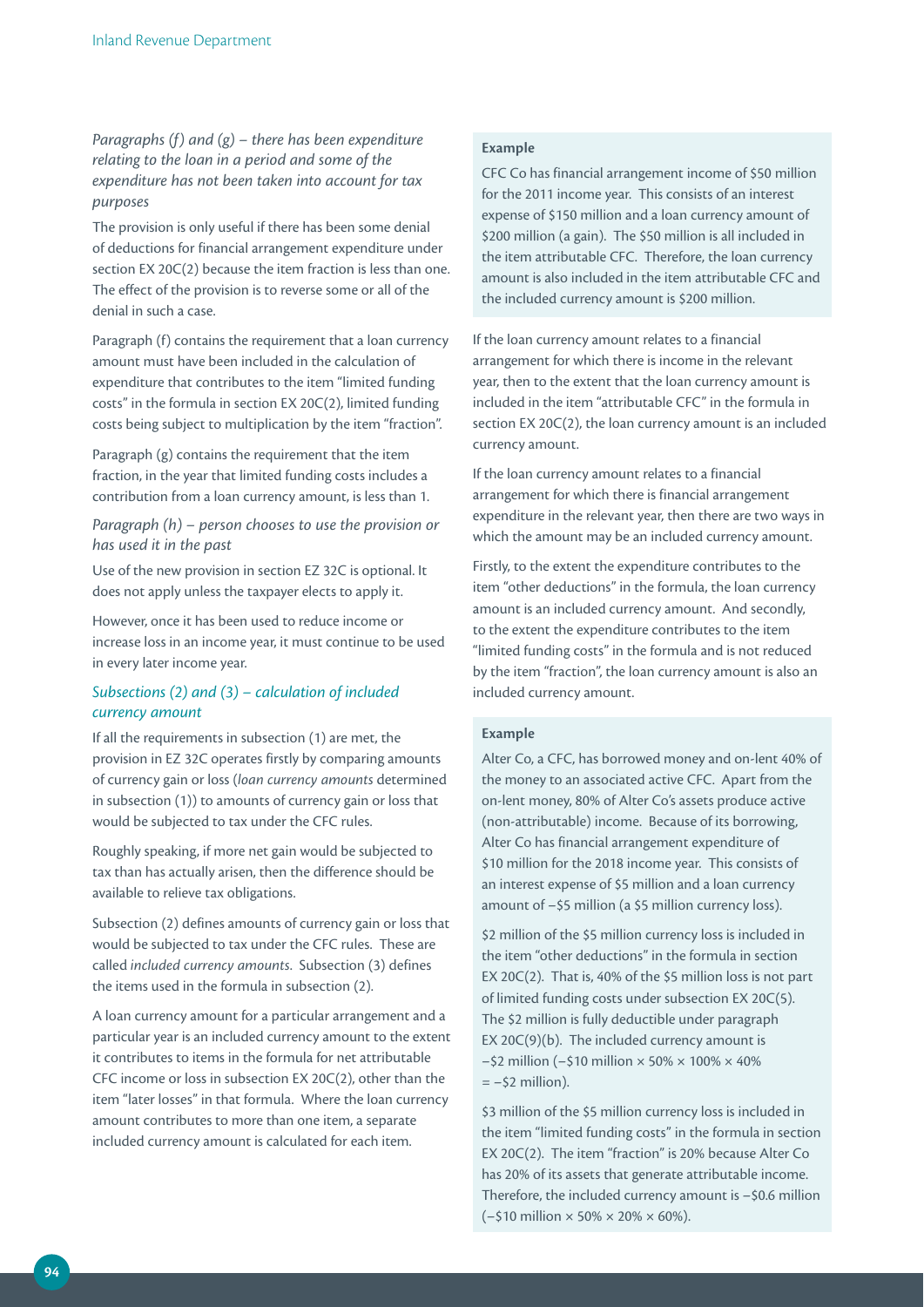Total included currency amounts for the 2018 year are –\$2.6 million.

#### In summary:

|                                                                     | $\mathsf{Sm}$ |                                          |
|---------------------------------------------------------------------|---------------|------------------------------------------|
| Loan currency amount                                                | $-5$          |                                          |
| Other amounts                                                       | $-5$          |                                          |
| Loan currency amount as<br>percentage of total                      | 50%           | $\lceil 1 \rceil$                        |
| Contribution of loan<br>currency amount to<br>other deductions      | $-2$          | $(40\% \times -10 \times [1])$ [2]       |
| Applicable fraction                                                 | 100%          | $[3]$                                    |
| Included currency<br>amount                                         | $-2$          | $[2] \times [3] = [4]$                   |
| Contribution of loan<br>currency amount to<br>limited funding costs | $-3$          | $(60\% \times -10 \times [1])$ [5]       |
| Applicable fraction                                                 | 20%           | [6]                                      |
| Included currency<br>amount                                         | $-0.6$        | $\lceil 5 \rceil \times \lceil 6 \rceil$ |

#### **Example**

CFC Co has financial arrangement expenditure of \$350 million for the 2012 income year. This consists of an interest expense of \$150 million and a loan currency amount of –\$200 million (a loss). This \$350 million is all included in the item "limited funding costs" in the formula in section EX 20C(2). However, the item "fraction" in the formula in section EX 20C(2) is zero because CFC Co has no assets that generate attributable income. Therefore, the included currency amount is zero.

### **Example**

Fortune Co has financial arrangement income of \$1 million for the 2011 income year. This consists of an interest expense of \$150 million and a loan currency amount of \$151 million (a gain). The \$1 million is all included in the item "attributable CFC" in the formula in section EX 20C(2). Therefore, the included currency amount is \$151 million.

Short Co has financial arrangement expenditure of \$1 million for the 2011 income year. This consists of an interest expense of \$150 million and a loan currency amount of \$149 million (a gain). The \$1 million is all included in the item limited funding costs in the formula in section EX 20C(2). Short Co has no assets that generate attributable income, so the item fraction in the formula in section EX 20C(2) is zero and the included currency amount is also zero.

When the included currency amounts exceed the loan currency amounts for a CFC, the excess may be available to reverse the effective denial of deductions in section EX 20C(2) (if the item fraction is less than 1). To the extent effective denial is reversed, part of the excess is not available to be used again. This is reflected in the item *earlier adjustments* in the formula in subsection EZ 32C(2).

#### **Example**

CFC Co's included currency amounts for 2011 and 2012, before taking into account earlier adjustments, are \$200 million. This amount exceeds the total of loan currency amounts, which is nil, by \$200 million.

Suppose that once the calculation for 2011 and 2012 is done, \$50 million of the excess is able to be applied to effectively increase deductions in the 2011 year.

In 2013, and assuming no further exchange rate change, the total of included currency amounts for the period 2011–2013 will be \$150 million, being \$200 million less \$50 million of earlier adjustments. The excess of this amount over total loan currency amounts is \$150 million, which is the amount that may be available to provide further relief.

## *Subsection (4) – when denial of deductions may be reversed*

Subsection (4) states that effective denial of deductions may be reversed when the included currency amounts are both positive and in excess of the loan currency amounts. That is, when more net currency gain has been taxed than has actually arisen.

Subsection (4) is a precondition. Effective reversal of denial actually occurs in subsection (7). The reversal of denial makes nil or negative included currency amounts more negative; that is, it decreases nil or negative included amounts.

## *Subsections (5) and (6) – amount available for reversing denial of deductions*

Subsection (5) says that the amount of denial that may be reversed is limited to the lowest of three amounts calculated for the CFC.

The first amount is the total of the included currency amounts for the offset period (subsection (9) describes the offset period). Relief will never exceed the amount of net currency gain that has actually been brought to tax.

The second amount is the excess of the total included currency amounts over the total loan currency amounts for the offset period. Relief is only available to the extent that the taxable net gain exceeds the actual net gain.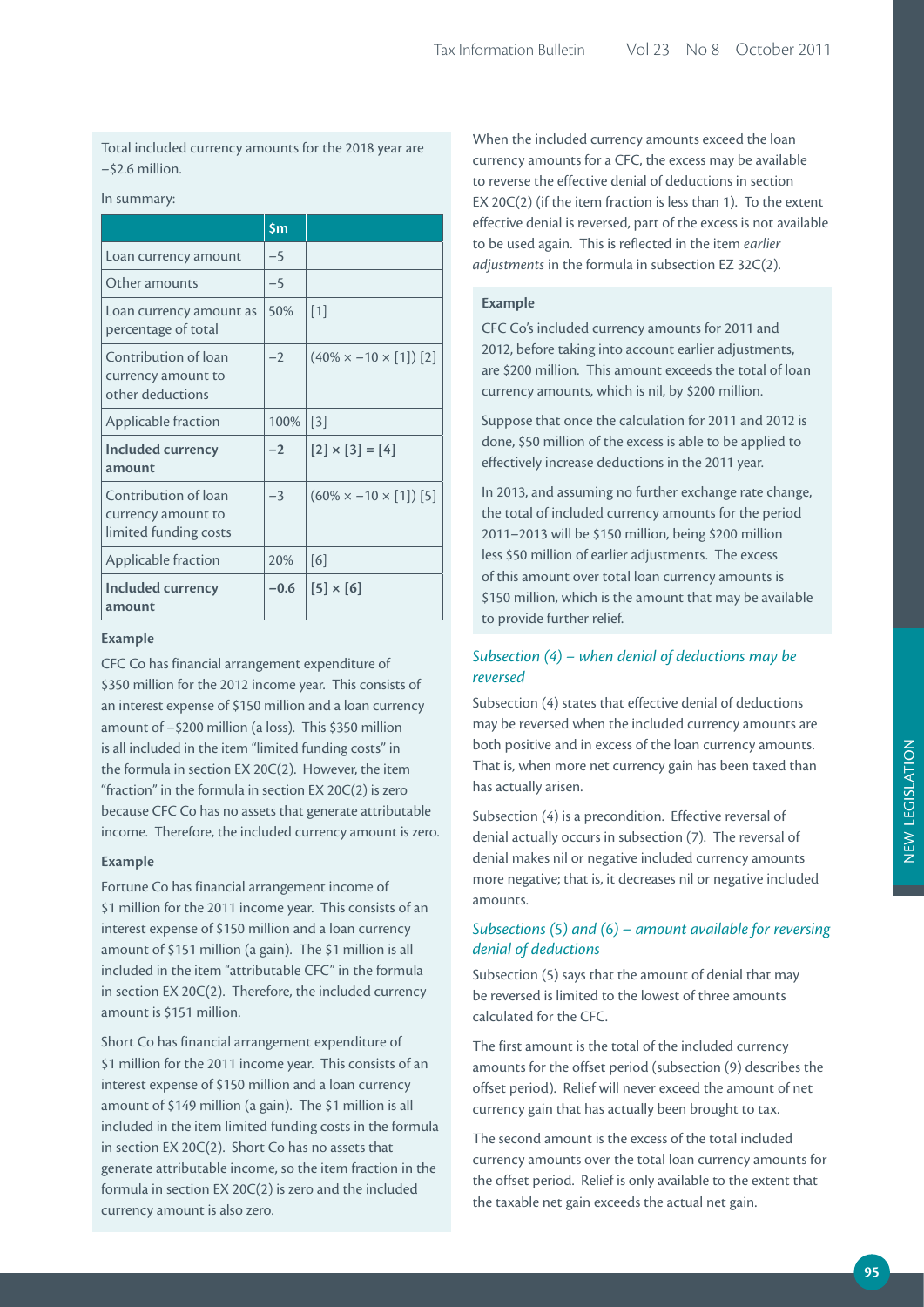The third amount is the total of *all* amounts brought to tax under the relevant financial arrangements for the offset period, including currency gains or losses but also any other contributions. Relief is only available to the extent some net income has been brought to tax over the period (no relief is given if there has been net expenditure allowed in the calculation of net attributable CFC income or loss, even if the allowed expenditure is less than total net expenditure). The detailed calculation of total amounts is given by paragraph (5)(c) and subsection (6).

The maximum amount of denial that may be reversed is called the total current adjustment.

## *Paragraph (5)(c) and subsection (6) – calculating total contributions of the financial arrangement*

The formula for the total of all amounts brought to tax under the relevant financial arrangement follows the model in subsections (2) and (3). However, instead of including all or part of currency gains or losses, all or part of all income or expenditure under the arrangement is included.

#### **Example**

CFC Co has financial arrangement income of \$50 million in 2011, consisting of a \$200 million foreign exchange gain and a \$150 million interest expense, and financial arrangement expenditure of \$350 million in 2012, consisting of a \$200 million foreign exchange loss and \$150 million of interest expenditure.

The total of the loan currency amounts in 2011 and 2012 is \$0. The item fraction is zero in the formula in section EX 20C(2), so that the total of included currency amounts for 2011 and 2012 is \$200 million. Thus, the excess of included currency amounts over loan currency amounts is \$200 million.

In the formula in paragraph  $(5)(c)$  the loan contribution made in 2011 is \$50 million and fraction is 1. In 2012, the loan contribution is –\$350 million and fraction is 0. As a result, the total current adjustment is limited to \$50 million.

## *Subsections (7) and (8) – how to reverse effective denial*

The total current adjustment is to be applied to reverse effective denial of deductions; that is, to allow more financial arrangement expenditure to be taken into account when it relates to currency movements and has been limited by a fraction that is less than 1 in section EX 20C(2).

Effective denial may be reversed in the current year or in any of the prior years in the offset period.

Subsection (7) requires that the total current adjustment be first used in the current accounting period of the CFC (the year for which the total current adjustment is calculated, referred to in subsection (1)). Any amounts remaining may then be used in earlier periods in the offset period, beginning with the earliest period.

Within an accounting period, cases are identified in which included currency amounts are nil or negative but would have been more negative but for the item fraction being less than 1 in section EX 20C(2).

#### **Example**

Esra Co has two loans. In 2011, there is financial arrangement income of \$50 from loan 1, comprising a \$200 currency gain and \$150 of interest expense. There is financial arrangement expenditure of \$350 from loan 2, comprising a \$200 currency loss and \$150 of interest expense. The item fraction in the formula in section EX  $20C(2)$  is zero.

For loan 1, there is no difference, since the included currency amount is positive. For loan 2, there is a difference of \$200, being the positive amount subtracted from the included currency amount (\$0) to get the loan currency amount (–\$200).

The difference of \$200 is able to be reduced if there is a total current adjustment. Since the total current adjustment in 2011 is only \$50 (because of the item in paragraph (5) (c)) not all of the \$200 can actually be reduced in 2011, and \$150 will remain available to be reduced if there are suitable currency movements in later years.

The formula in paragraph (d) is applied to allocate the total current adjustment across the positive differences found in paragraph (c).

If the total current adjustment is enough to reduce all positive differences in the accounting period, any remaining amount is available to be used in other years in the offset period.

#### **Example**

Luc Co has two loans. In 2011, there is financial arrangement expenditure of \$250 from loan 1, comprising a \$100 currency loss and \$150 of interest expense. There is financial arrangement expenditure of \$100 from loan 2, comprising a \$50 currency gain and \$150 of interest expense. The item fraction in the formula in section EX 20C(2) is 0.5 at all times.

For loan 1, there is a difference of \$50 (the positive amount subtracted from –\$50 to get –\$100). For loan 2, there is no difference because the included currency amount is positive.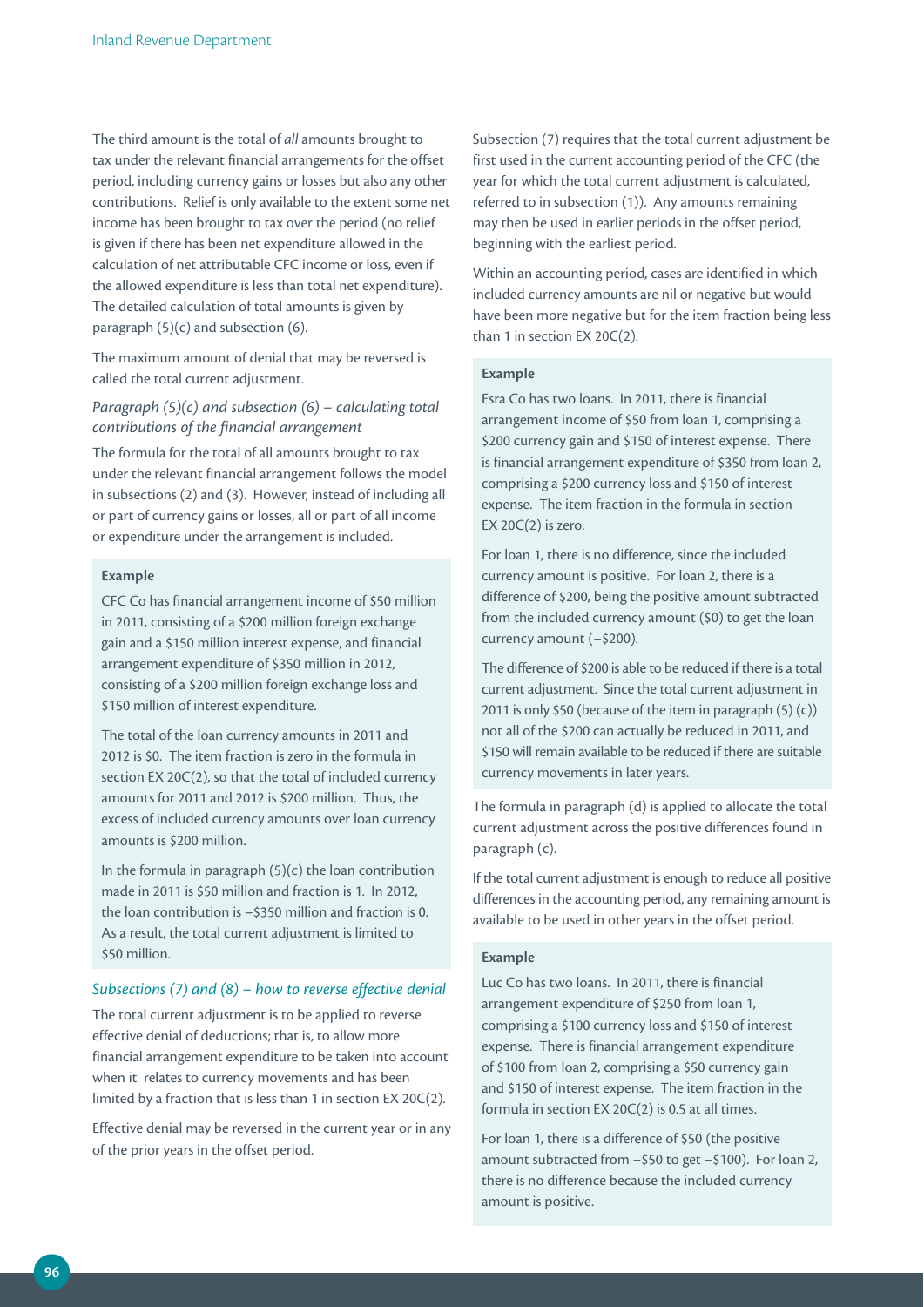In 2011, the total current adjustment is zero, so no amount is actually applied to loan 1 at that time.

In 2012, there is financial arrangement income of \$50 from loan 1 (\$200 of currency gain and \$150 of interest expense) and financial arrangement income of \$150 from loan 2 (\$300 of currency gain and \$150 of interest expense).

For loans 1 and 2 in 2012, there is no available difference since included currency amounts are positive.

The total current adjustment for 2012 is \$25. There is nothing to apply this to in 2012. However, the difference of \$50 for loan 1 remains available in 2011. The total current adjustment of \$25 may be applied to that arrangement in the 2011 income year.

If the total current adjustment is not enough to reduce all positive differences in the accounting period, the total current adjustment is to be used on a pro-rata basis to reduce all the positive differences.

#### **Example**

Lana Co has three loans. In 2011, there is financial arrangement income of \$50 from loan 1, comprising a \$200 currency gain and \$150 of interest expense.

Loans 2 and 3 are identical. There is financial arrangement expenditure of \$175 from each, comprising a \$100 currency loss and \$75 of interest expense. The item fraction in the formula in section EX 20C(2) is zero.

For loan 1, there is no available difference. For each of loans 2 and 3, there is a difference of \$100.

The total current adjustment for 2011 is \$50. This is allocated according to the formula in paragraph (7)(d), giving  $$100 \times $50 \div $200 = $25$ . \$25 is applied to each of loans 2 and 3 in the 2011 year.

## *Subsection (9) – when current period is able to be adjusted (the offset period)*

Subsection (9) gives the periods in which, for any year in which section EZ 32C is applied, adjustments may be made. This is referred to in subsection (1) as the offset period, and is also the period from which figures are included for the calculations in subsections (4) and (5).

In general, the offset period is the current accounting period (when section EZ 32C is applied), as well as the previous four accounting periods.

However, it does not include any period corresponding to an income year that ends before 1 July 2009. This means that only years in which the new CFC rules apply (they were introduced in 2009) are included in the offset period.

The offset period may be shortened if the CFC has changed its residence or if its ownership has changed. This is intended as a safeguard against relief being transferred between jurisdictions or taxpayers.

## *Subsections (10) and (11) – adjustment of income*

The application of section (7) results in decreased net attributable CFC income or increased net attributable CFC loss in the current year or an earlier year in the offset period, through the item *later losses* in the formula in section EX 20C(2) and subsection (10). It also results in increased financial arrangement expenditure for the relevant financial arrangement, in the unlikely event that such expenditure has not already been included, for the purposes of any base price adjustment, through subsection (11).

## *Subsection (12) and section DZ 19 – carrying back losses*

Subsection (12) and section DZ 19 permit certain losses resulting from the application of section EX 32C to be carried back from an income year to an earlier year in the offset period.

This treatment may result in tax paid in an earlier year (because of currency gains at that time) being refunded in a later year because of subsequent currency losses.

The amount of loss that may be carried back may not reduce net income or increase net loss in the earlier year by more than would have been the case had all loan currency amounts in the year been reduced to nil or the relevant financial arrangements been completely ignored in that year.

## *Complete example*

## **Example**

CFC Co has no passive assets at any time, so that the item fraction in section EX 20C is always zero. It has a loan of US\$1 billion.

In 2011, it makes a foreign exchange gain of NZ\$200 million on the loan and has a NZ\$150 million interest expense (after currency conversion). In the formula in section EZ 32C(2), the item "currency contribution" is NZ\$200 million and the amount fraction is 1, giving an included currency amount of \$200 million (and a loan currency amount of \$200 million). The amount under section  $EZ$  32C(5)(c) would be \$50 million, being the amount included in the item attributable CFC.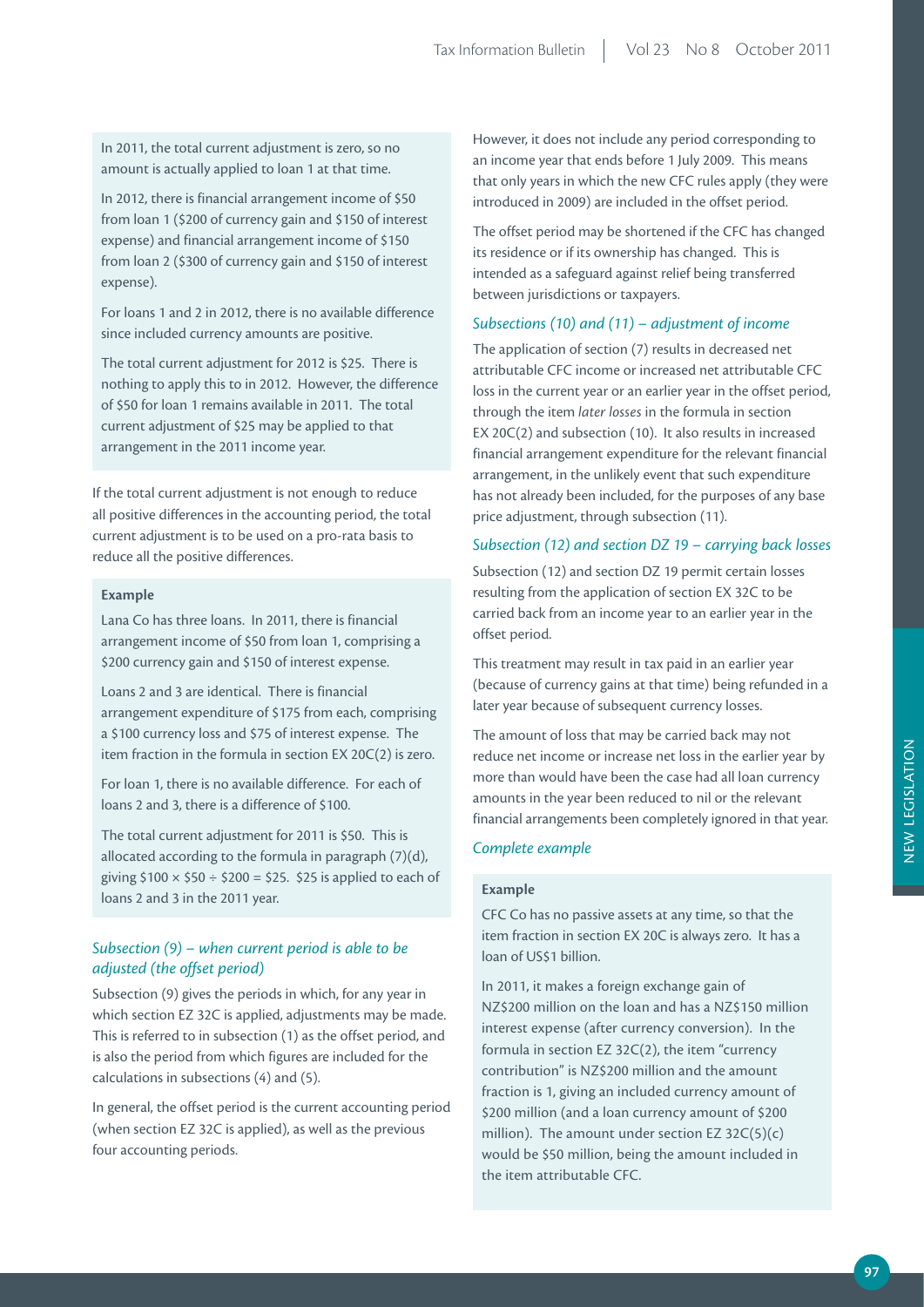In 2012, CFC Co makes a foreign exchange loss of NZ\$200 million and has a NZ\$150 million interest expense. The item "currency contribution" is – NZ\$200 million and the amount fraction is 0, giving an included currency amount of \$0 (and a loan currency amount of –\$200 million). The amount under section EZ 32C(5)(C) would be zero because the item fraction in  $EX$  20 $C(2)$  is zero.

The total amount of loan currency amounts is \$0 and the total of included currency amounts is \$200 million. This means that, in principle, up to \$200 million is available for adjustments. However, summing the total amounts of arrangement income and expenditure (not just those due to currency) gives \$50 million, so the total current adjustment in 2012 is limited to \$50 million. This is allocated against the 2012 year, so that "later losses" in section EX 20C(2) becomes \$50 million and \$50 million is subtracted from net attributed CFC income or loss.

Suppose that the CFC has no income or loss other than from its loan and the CFC investor has no income or loss from other sources. Then there is a \$50 million loss as a result of the operation of sections EZ 32C(7) and (10).

In 2011, if the loan had not been denominated in a foreign currency there would have been no net income, as opposed to \$50 million of net income. Similarly, if the loan had not existed there would have been no net income. Therefore, the amount given by subsection EZ 32C(13) in relation to the 2011 year is \$50 million. The loss of \$50 million in the 2012 year may be carried back to 2011, leading to a refund of income tax paid on 2011 income. The loss then ceases to be available in the 2012 year.

In 2013, suppose that there is income from the arrangement of \$100 million, made up of a foreign exchange gain of \$250 million and interest expense of \$150 million. At the end of 2013, the total current adjustment amount will be \$100 million (note that this is after removal of \$50 million because of the earlier adjustment made in 2012). This amount of \$100 million will be available to apply to the 2012 year.

## THIN CAPITALISATION – CONCESSION FOR GROUPS WITH LOW INTEREST DEDUCTIONS

*Section FE 6 of the Income Tax Act 2007*

Section FE 6, which includes a concession for groups of companies with low deductions for interest paid, has been amended to ensure it works as intended.

### **Analysis**

The Taxation (International Taxation, Life Insurance and Remedial Matters) Act 2009 widened the thin capitalisation rules in subpart FE to include New Zealand groups with investments in controlled foreign companies.

The wider rules included a concession for groups with deductible interest expenses of less than \$2,000,000. If the expenses were less than \$1,000,000 the thin capitalisation rules effectively did not apply at all. If the expenses were between \$1,000,000 and \$2,000,000 the thin capitalisation rules had limited effect.

The intention was always that when applying the concession, the relevant limits would be deductible interest expenses of the relevant group rather than the expenses of an individual taxpayer within the group. However, this was not reflected in the legislation as originally enacted.

Subparagraphs FE 6(3)(ac)(ii) to (iv) have been amended to make it clear that the concession relates to the interest deductions of the New Zealand group of a taxpayer.

#### **Example**

There are two members in the New Zealand group; X Co and Y Co. X Co has a "total deduction" amount under section FE 6(3)(a) of \$0.7 million and Y Co has a total deduction amount of \$0.5 million.

The group finance cost is \$1.2 million. Since this is between \$1 million and \$2 million, subparagraph (iii) applies. \$800,000 is the amount by which \$2 million exceeds the group finance cost.

For X Co, the ratio of the member finance cost to the group finance cost is \$0.7 million  $\div$  1.2 million = 7/12. The amount "adjust" in the formula in section FE 6(2) is therefore  $7/12 \times $800,000 = $466,667$ . For Y Co, "adjust" is \$333,333.

### **Application date**

The amendments apply from the date of introduction of the Taxation (Tax Administration and Remedial Matters) Bill, being 23 November 2010.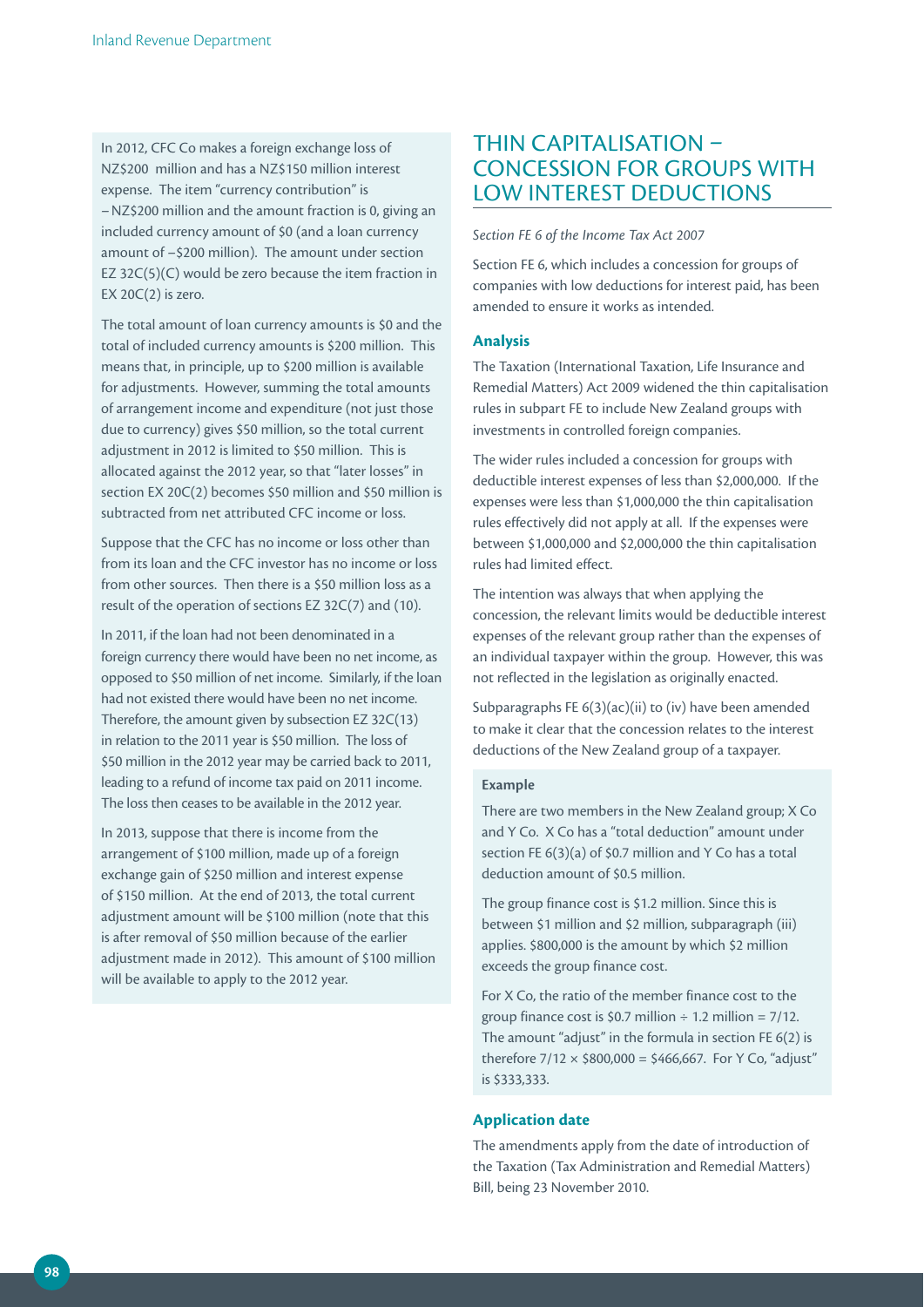## RING-FENCED LOSSES OF CONTROLLED FOREIGN COMPANIES – LOSSES INCURRED PRIOR TO ACTIVE INCOME EXEMPTION

### *Section IQ 2 of the Income Tax Act 2007*

Section IQ 2 has been substantially redrafted as part of an exercise to improve the clarity of subpart IQ in the rewritten Income Tax Act.

One effect of the redrafting is to clarify the application of the transitional rules in section IQ 2B. Section IQ 2B applies to losses incurred before an active income exemption for controlled foreign companies was introduced.

It is now clear that section IQ 2B applies to losses made available to a taxpayer by other companies in the same group, as well as to the taxpayer's own carried-forward losses.

## **Application date**

The relevant changes apply for income years beginning on or after 1 July 2009.

## FIXED-RATE SHARE REMEDIAL AMENDMENT

#### *Sections EX 46(10)(a) and YA 1 of the Income Tax Act 2007*

Section EX 46(10)(a) has been amended to fix an error that affects foreign fixed-rate shares held by individuals and trustees. Persons who have already filed tax returns will not face any additional tax, whether they had been applying the rules as they were intended to be applied or applied them in accordance with the unintended change.

### **Background**

The fair dividend rate method, which is the standard way of taxing offshore portfolio investment, is not available for certain debt-like investments referred to in the legislation as "non-ordinary shares".

The definition of a non-ordinary share is contained in section EX 46(10). Prior to 2009 section EX 46(10)(a) referred to "a fixed-rate share". This was changed to "fixedrate foreign equity" in 2009, which had the unintended consequence of limiting the provision to fixed-rate shares held by companies (whereas previously it also applied to individuals and trustees).

## **Key features**

The reference to "fixed-rate foreign equity" in section EX 46(10)(a) is changed to "a fixed-rate share". This is necessary because the definition of "fixed-rate foreign equity" in section YA 1 is limited to fixed-rate shares that are held by companies and so would exclude fixed-rate shares held by individuals and trusts.

In addition, some cross-references to section EX 46(10)(a) and subpart FE have been inserted into the section YA 1 definition of "fixed-rate share". These cross-references clarify the definition of "fixed-rate share" that applies in these cases (as the definition of "fixed-rate share" can have slightly different meanings in different parts of the Act).

## **Application date**

The amendment to section EX 46(10)(a) generally applies to income years beginning on or after 1 July 2009. However, in respect of those tax returns that have been filed for an income year beginning after 1 July 2009 and before 29 August 2011 any affected taxpayers are able to choose to retain the tax position that they included in those returns. This ensures that these taxpayers do not face any additional tax, whether they had been applying the rules as they were intended to be applied or applied them in accordance with the unintended change.

The new cross-references to section EX 46(10)(a) and subpart FE in the section YA 1 definition of "fixed-rate share" apply to income years beginning on or after 1 July 2009.

## INTEGRAL FEES WHERE THE MODIFIED FAIR VALUE METHOD APPLIES

*Sections EW 15(1)(a)(ii) and (b)(ii) of the Income Tax Act 2004 and the Income Tax Act 2007*

## **Key features**

The modified fair value spreading method is based on the fair value method and the consideration for the latter method is defined to ignore non-integral fees (an IFRS GAAP term). The consideration for the modified fair value method should also ignore non-integral fees. This was an oversight in the original legislation which has been amended by the Taxation (Tax Administration and Remedial Matters) Act 2011.

### **Application dates**

The amendments apply retrospectively from the application dates of the original legislation.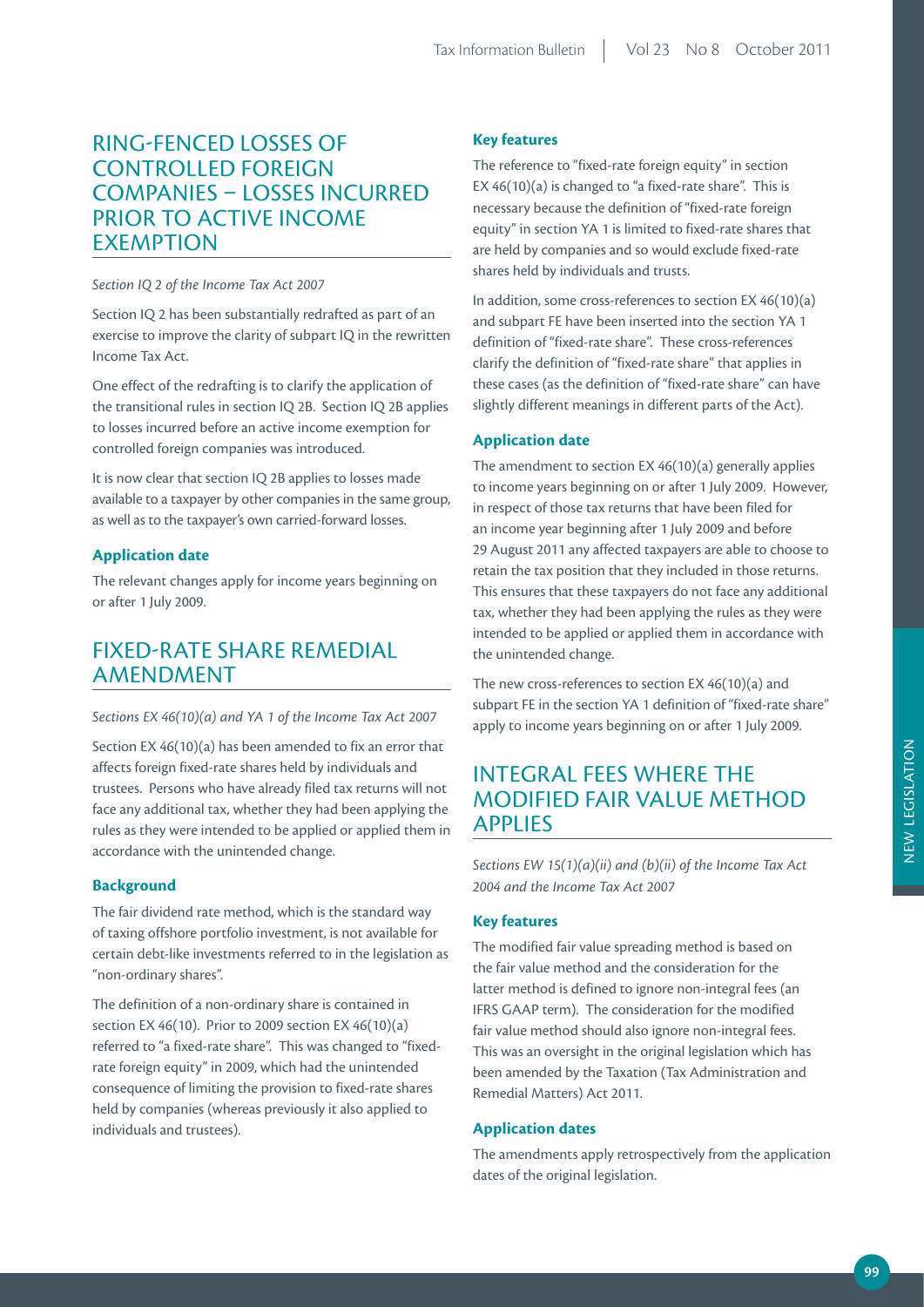## ANTI-ARBITRAGE RULES FOR THE USE OF THE FAIR VALUE METHOD

*Section EW 15D(2B)(b) of the Income Tax Act 2007*

## **Key features**

The anti-arbitrage rules were amended in 2009 to get them working as they were originally proposed, being to prevent income and expenditure being deferred/advanced on two financial arrangements which are in an IFRS designated hedging relationship. However, in amending the rules last year the ability to use the fair value method for financial arrangements which are used to hedge other financial arrangements (being agreements for the sale and purchase of property in foreign currency subject to determination G29) has been inadvertently denied. This oversight has been corrected in the Taxation (Tax Administration and Remedial Matters) Act 2011 and is very specific in its terms. No other changes to the application of the anti-arbitrage rules or the taxation of the other financial arrangements under Determination G29 are intended to result from this correction.

## **Application dates**

The amendments apply retrospectively from the application dates of the original legislation.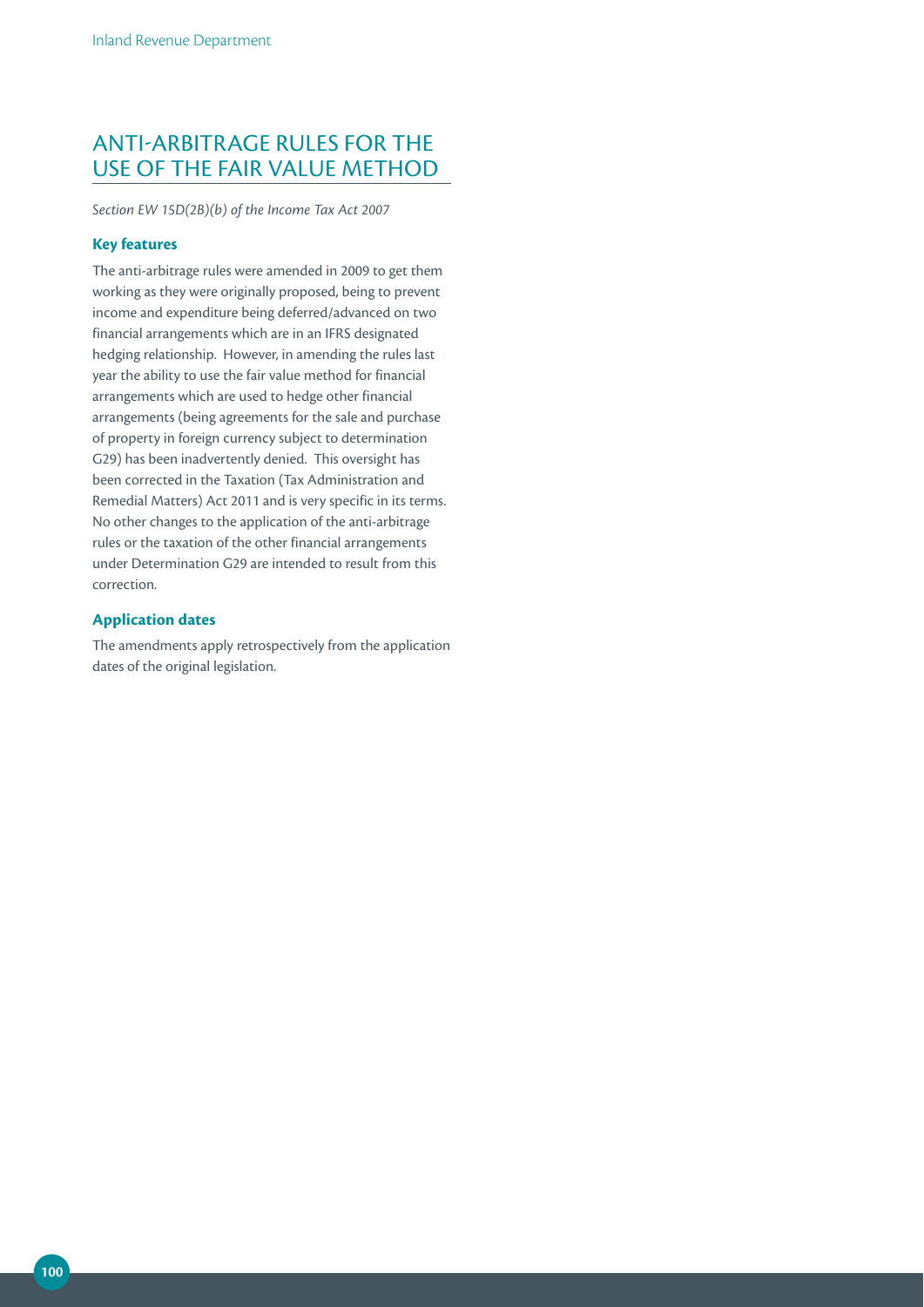# **LEGISLATION AND DETERMINATIONS**

This section of the *TIB* covers items such as recent tax legislation and depreciation determinations, livestock values and changes in FBT and GST interest rates.

## DETERMINATION DEP78: TAX DEPRECIATION RATES GENERAL DETERMINATION NUMBER 78

## **1. Application**

This determination applies to taxpayers who own depreciable property of the kind listed in the table below.

This determination applies from the 2010–11 and subsequent income years.

## **2. Determination**

Pursuant to section 91AAF of the Tax Administration Act 1994 the general determination will apply to the kind of items of depreciable property listed in the table below by:

**•**  adding into the "Manufacturers (not elsewhere specified)" and the "Shops" industry categories a new asset class, estimated useful life, and general diminishing value and straight line depreciation rates as listed below.

| <b>Asset class</b>                                       | <b>Estimated</b><br>useful life<br>(years) | DV rate<br>(% ) | <b>SL</b> rate<br>(%) |
|----------------------------------------------------------|--------------------------------------------|-----------------|-----------------------|
| Plumbing display<br>products and custom<br>display stand |                                            | 40              | 30                    |

## **3. Interpretation**

In this determination, unless the context otherwise requires, words and terms have the same meaning as in the Income Tax Act 2007 and the Tax Administration Act 1994.

This determination is signed on the 9th day of September 2011.

### **Rob Wells**

LTS Manager, Technical Standards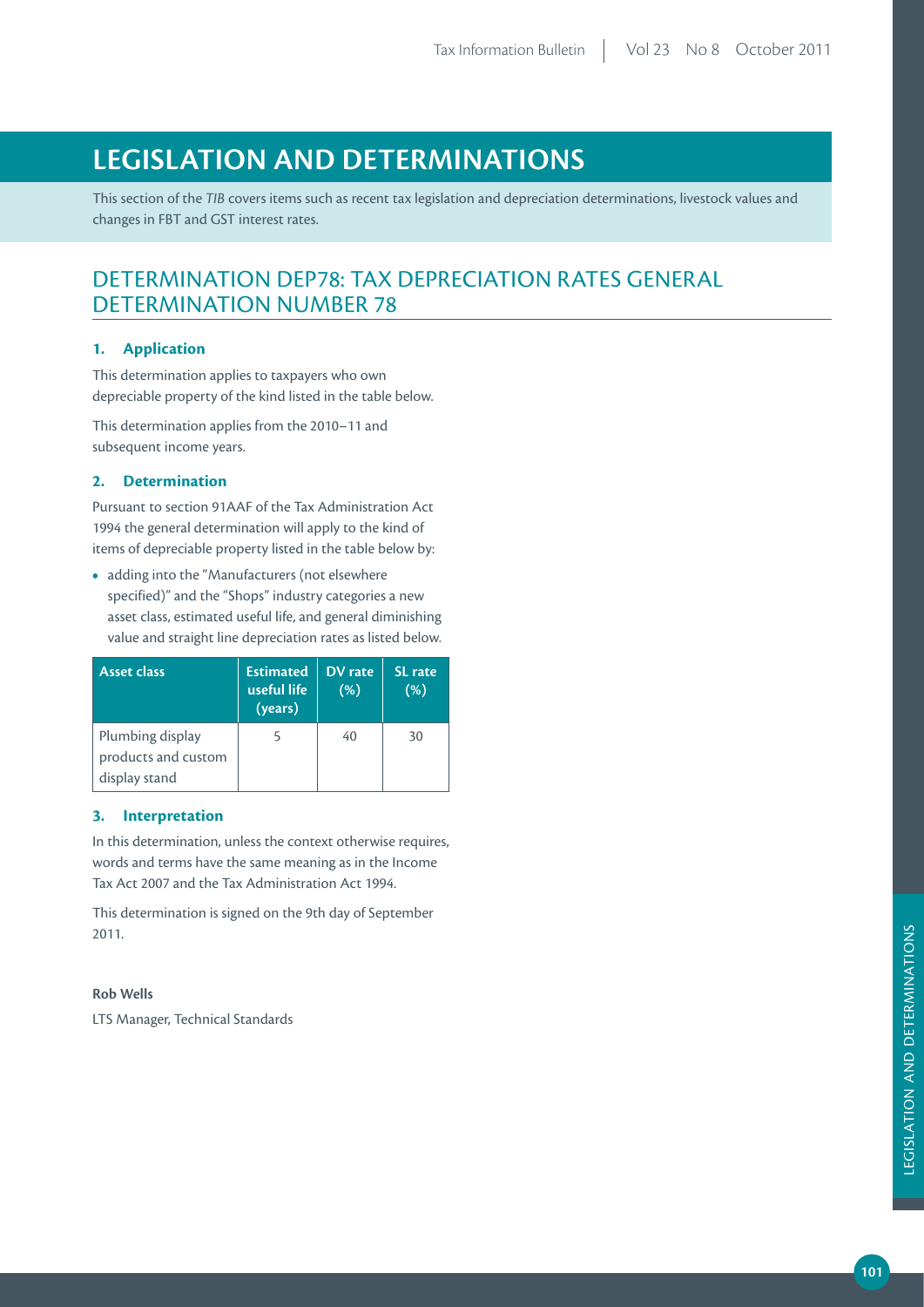# **LEGAL DECISIONS – CASE NOTES**

This section of the *TIB* sets out brief notes of recent tax decisions made by the Taxation Review Authority, the High Court, Court of Appeal, Privy Council and the Supreme Court.

We've given full references to each case, including the citation details where it has already been reported. Details of the relevant Act and section will help you to quickly identify the legislation at issue. Short case summaries and keywords deliver the bare essentials for busy readers. The notes also outline the principal facts and grounds for the decision.

These case reviews do not set out Inland Revenue policy, nor do they represent our attitude to the decision. These are purely brief factual reviews of decisions for the general interest of our readers.

## SUPREME COURT FINDS INCOME DIVERSION TO BE AVOIDANCE

| Case                 | Penny and Hooper v Commissioner of<br><b>Inland Revenue</b>                                            |
|----------------------|--------------------------------------------------------------------------------------------------------|
| <b>Decision date</b> | 24 August 2011                                                                                         |
| Act(s)               | Income Tax Act 1994, Tax<br><b>Administration Act 1994</b>                                             |
| <b>Keywords</b>      | Avoidance, income splitting, income<br>diversion, commercially realistic salary,<br>evidence exclusion |

### **Summary**

Two surgeons who used companies and trusts to divert what was previously personal income were held by the Supreme Court to have avoided tax under section BG 1 of the Income Tax Act 1994 ("ITA"). The structures they used were of themselves legitimate, but they were used in conjunction with artificially low salaries, paid to the surgeons personally, which amounted to tax avoidance.

#### **Impact of decision**

The Commissioner has released a revised revenue alert setting out his views on the practical implications of this highly precedential decision. The revenue alert can be found at **www.ird.govt.nz** (keyword: RA11/02) and in this issue of the *TIB*.

### **Facts**

The two plaintiffs are orthopaedic surgeons. Each practices in both the public and private sector. Initially each practiced on their own account but after a period they each incorporated their practices. Each surgeon was then employed by their company to undertake the services they provided as sole practitioners.

Mr Hooper began practicing in the private sector in 1989. The practice operated from a shared orthopaedic centre. In 1991, Mr Hooper and his wife were settlors of two "mirror trusts". The trustees of both trusts were their solicitor

and their accountant. The beneficiaries were the spouse, children and grandchildren. The trusts were established to buy a share of the premises occupied by Mr Hooper. In 2000, the practice arrangement was "restructured" and Hooper Orthopaedic Limited ("HOL") was formed. Mr Hooper was the sole company director. Mr Hooper then sold his practice to HOL. HOL employed Mr Hooper for a salary of \$119,990 between 2001 and 2003. He was the sole orthopaedic surgeon employed by HOL and as sole director he determined the salary. HOL received patient fees as income. HOL derived \$593,914 from patient fees in 2001, \$447,915 in 2002, and \$502,882 in 2003. During this time the mirror trusts received fully imputed dividends from HOL.

Mr Penny commenced practice as a private orthopaedic specialist in 1991. In 1997, he incorporated Penny Orthopaedic Services Limited ("POS") of which he was the sole shareholder. He also set up Orthopaedic Surgical Consulting Limited ("OSCL") and AC Penny Trust No 1 ("the Trust"). All shares in POS were owned by the Trust. The premises from which Mr Penny worked were initially leased by Mr Penny to POS and were later sold to the Trust. His orthopaedic practice was transferred to POS in February 1997. In April 1997, OSCL purchased the surgical and medical practice and goodwill from POS. After the restructuring, OSCL became Mr Penny's employer. OSCL received the patient fees as income. OSCL had incomes of \$484,779 in 2001, \$609,871 in 2002, and \$566,183 in 2003. In each of those three years his salary was set at \$99,996.

The salary alterations took effect around the time the top marginal tax rate was increased from 33 to 39 cents in the dollar.

The case summaries published in respect of the High Court and Court of Appeal decisions can be found in the "Case notes 2010" section of our website at **www.ird.govt.nz**

### **Decision**

The Court held unanimously that the arrangements constituted tax avoidance.

In a preliminary matter, the Court considered the operation of the evidence exclusion rule in section 138G of the Tax Administration Act 1994 ("TAA"). The Appellants argued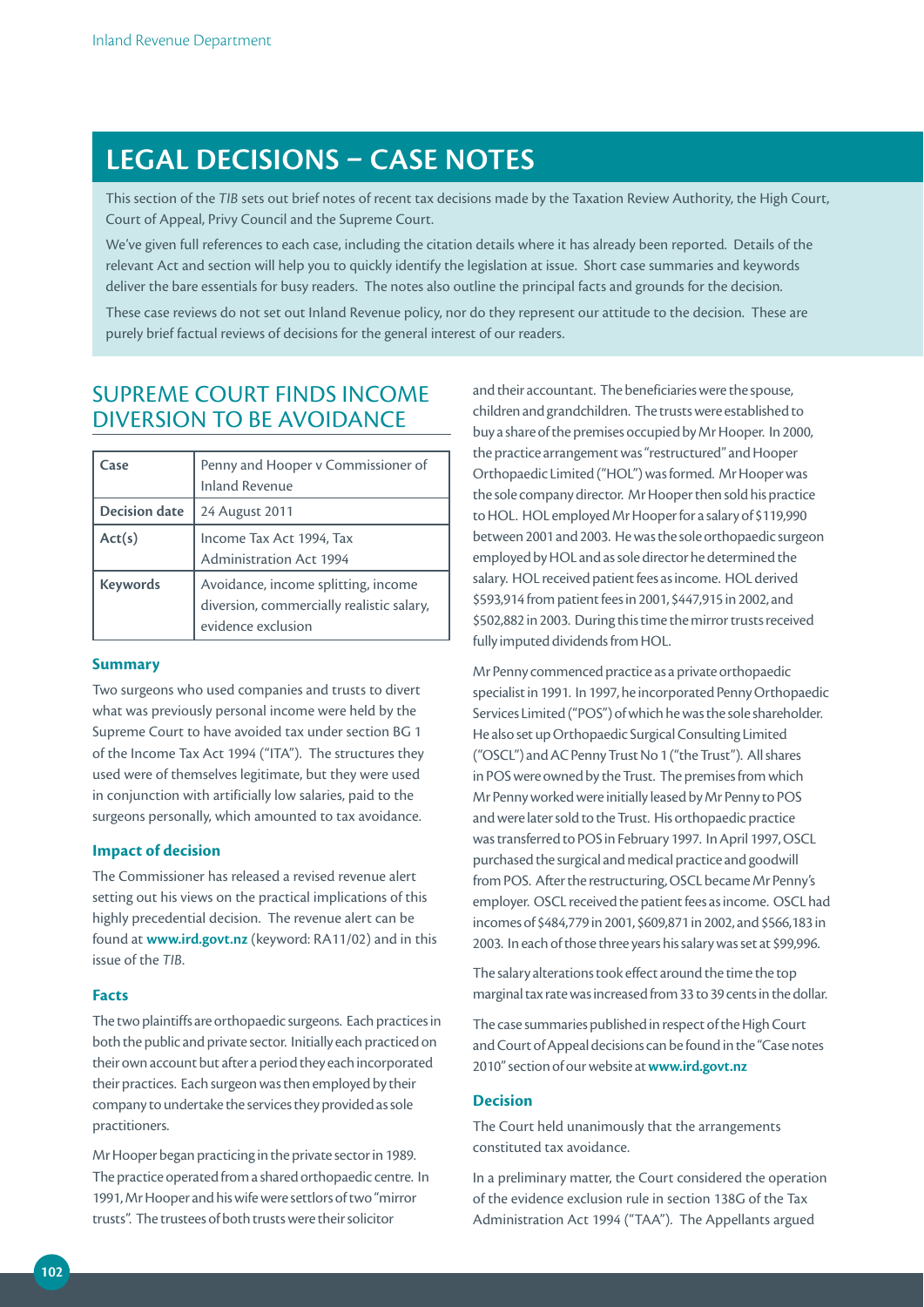that the Commissioner's evidence about loans made to the taxpayers by the Trust was excluded under section 138G of the TAA. The Commissioner, they argued, had not set these facts out as part of the "arrangement" until after the discovery process. The Court held that such was the function of discovery that these facts were not disclosed until then, and that in any event, the Commissioner was entitled to respond to certain statements in Mr Penny's SOP which entrained the loan issue.

The Commissioner had also argued that large parts of Mr Shewan's evidence in the High Court were inadmissible. The Supreme Court upheld the Court of Appeal's decision to disregard such argument in the guise of evidence. It went further to state:

It is undesirable and wasteful of time and effort of both parties when such material appears in expert briefs of evidence. The practice of including it should stop. If it persists, courts should require amended briefs to be filed.

On the substantive tax avoidance issue, the Court noted at the outset that the case differed from *Ben Nevis Forestry Ventures Ltd v Commissioner of Inland Revenue* [2008] NZSC 115, [2009] 2 NZLR 289. The Court stated that there was nothing wrong with the structure the Appellants had adopted, and that the use of such a "familiar trading structure" was a choice they were entitled to make.

Neither was there anything wrong with the Appellants being employed within that structure on a salaried basis. Further, the Court said there was nothing in the ITA that required salaries to be set at any particular level. There was thus no issue with any failure to comply with any express provision of the ITA and it was possible to move straight to a consideration of section BG 1.

The Court considered there were some instances where such an arrangement might not amount to tax avoidance, such as setting a salary to absorb profits, or to allow for business development or meet financial difficulties. However, "… if the setting of the annual salary is influenced in more than an incidental way by a consideration of the impact of taxation, the use of the structure in that way will be tax avoidance".

The Court then examined why the Appellants' salaries were set at the level they were. In so doing, the Court discounted arguments that such structuring minimised exposure to professional negligence claims. It noted that such protection already existed through accident compensation and insurance cover. The Court also observed that Mr Penny immediately borrowed the money back so that it "never left his hands".

This was not a revolutionary concept the Court said, referring to the 50-year-old Privy Council case o*f Peate v* 

*Commissioner of Taxation of Commonwealth of Australia* (1962–1964) 111 CLR 443, which concerned eight doctors restructuring a partnership into company shareholdings. In particular, the Court took notice of dicta within the decision of the High Court of Australia. As in the present matter, the Court in *Peate* found that it was not the novelty of trading through corporate structures that was offensive, but the way they used those structures to obtain tax advantages. Legislative and mechanical differences (such as reconstruction rules) had no bearing on the applicability of this authority to the present dispute.

Analysing other authorities, the Court held that the role of section BG 1 was, following *Challenge Corporation Ltd v Commissioner of Inland Revenue* [1986] 2 NZLR 513 (CA), to be "… able to thwart technically correct but contrived transactions set up as a means of exploiting the Act for tax advantages". Nor did any specific anti-avoidance rules (such as the Personal Services Attribution "PSA" rules) override the general anti-avoidance provision, which continues to have a residual function.

The Appellants argued that there was no concept of a "commercially realistic salary" within the ITA. The Court in response agreed that the choice of structures was open to taxpayers to address commercial or family needs. However, that can not be the case where a more than merely incidental purpose of the reduced salary is to obtain tax advantages. It also noted that legislation sometimes sanctions the choice of a lower tax rate, such as with the PIE regime (Portfolio Investment Entities), but such parliamentary contemplation must be obvious.

The Court considered also the applicability of two earlier authorities; *Hadlee v Commissioner of Inland Revenue*  [1991] 3 NZLR 517 ("*Hadlee*") and *Loader v Commissioner of Inland Revenue* [1974] 2 NZLR 472 (SC) ("*Loader*"). In the former, the Appellants argued that the context differed from the present matter and that an assignment was not to be compared with an outright sale. The Court considered that the case was nonetheless analogous but left open the question of whether *Hadlee* has wider application. In the case of *Loader*, a similar company/trust structure was set up to conduct an earthmoving business, and the taxpayer's salary was set at a level that left the company with substantial profits. Cooke J had held that the arrangement was not tax avoidance as there were accepted business and family reasons for so doing. The Court considered while tax saving was a motive, it was purely incidental and the Commissioner's attack on the arrangement was centred on the formation of the company rather than the setting of the salary level. Accordingly, the case was of little support to the Appellants' arguments in this case.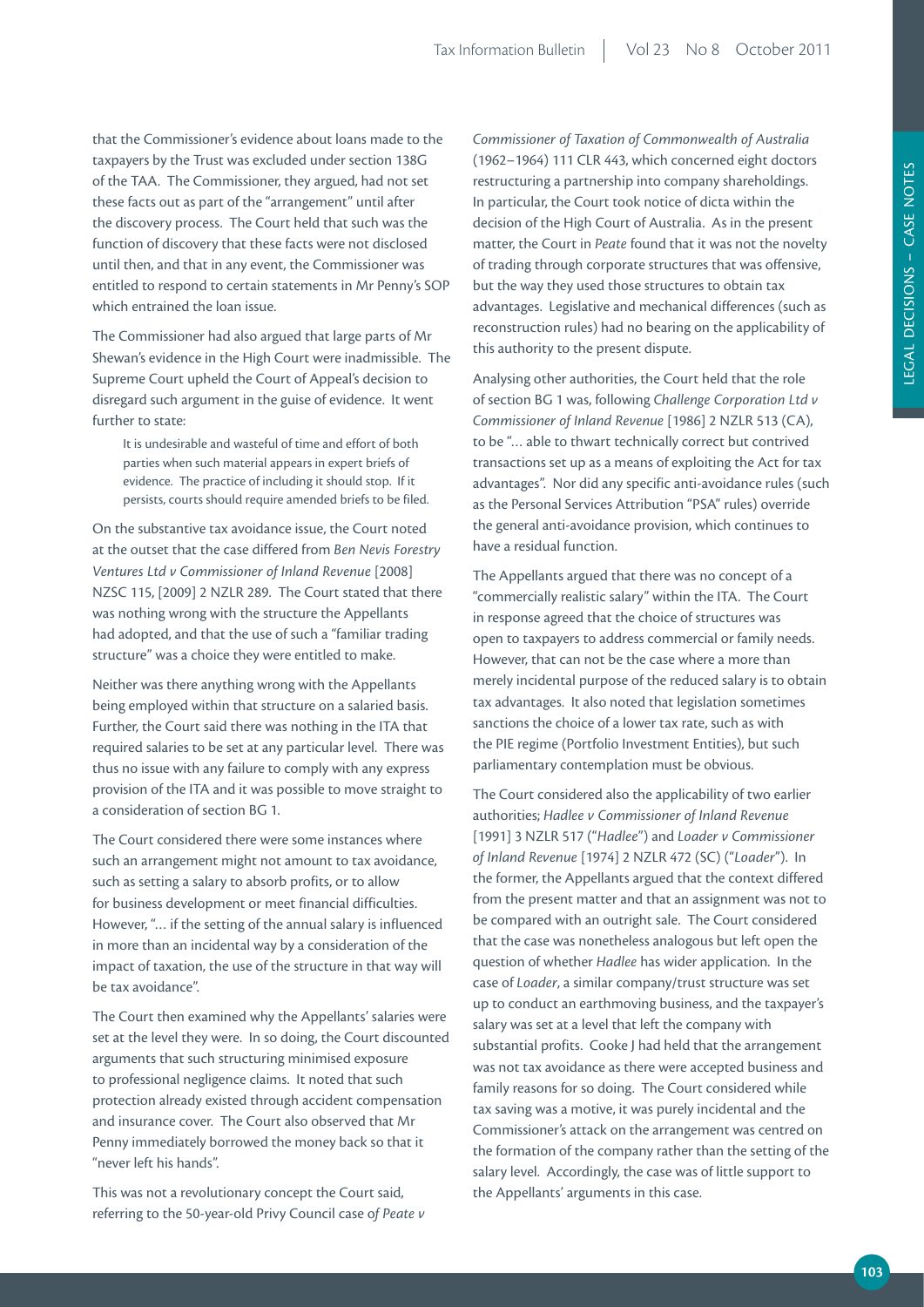### **Result**

The appeal was dismissed with costs of \$25,000 and reasonable disbursements to the Commissioner.

## ACCESS OPERATIONS JUDICIAL REVIEW

| Case                 | Tauber & Ors v Commissioner of<br><b>Inland Revenue</b>                                                                                  |
|----------------------|------------------------------------------------------------------------------------------------------------------------------------------|
| <b>Decision date</b> | 12 August 2011                                                                                                                           |
| Act(s)               | Tax Administration Act 1994, Judicature<br>Amendment Act 1972, New Zealand<br>Bill of Rights Act 1990, Declaratory<br>Judgments Act 1908 |
| <b>Keywords</b>      | Judicial review, section 16, access<br>operations, search and seizure,<br>reasonableness, lawfulness, validity                           |

#### **Summary**

Judicial review proceedings were filed by the applicants challenging the lawfulness and reasonableness of search and seizure operations undertaken by the Commissioner, pursuant to section 16 of the Tax Administration Act 1994 ("TAA"), on a number of business premises and private residences.

### **Impact of decision**

The Judge found no fault in the procedures followed by the Commissioner's access and removal teams, and shows they were methodical, justifiable and not unreasonable.

The judgment also confirms the decision of *Avowal Administrative Attorneys Ltd v District Court at North Shore*  [2010] 2 NZLR 794 ("Avowal"). That is that the statutory form of warrant is sufficient; the Commissioner need not exhaust alternative investigatory powers before relying on section 16 of the TAA; and other persons may accompany the officer executing the warrants so long as their presence is necessary for the effective exercise of the search and inspection powers.

The judgment highlights that judicial review is an inappropriate mechanism to challenge the issue, validity and execution of a search warrant. Fact-intensive issues of the reasonableness of the search and/or the excessiveness of any seizure are not appropriate in a judicial review context.

#### **Facts**

On 16 March 2011, as part of his investigation into the tax affairs of Messrs Tauber and Webb and entities associated with them, the Commissioner executed access and removal warrants in respect of residential and commercial premises

in Auckland and Hamilton. A total of eight sites were accessed: six in Auckland and two in Hamilton.

A total of 111 boxes of hard-copy books and documents were removed, along with approximately 9.5 terabytes of electronic media. Late on 16 March 2011, a blanket privilege claim was made over all hard-copy and electronic information removed. Subsequently the material was sealed in the offices of the Crown Solicitors in Auckland where it has remained since.

On 8 April 2011, the applicants filed a judicial review application challenging the lawfulness and reasonableness of the access and removal operations for the six Auckland sites.

## **Decision**

## *Were the section 16(4) and 16C(2) warrants too widely drawn, too general and lacking in specificity?*

Justice Venning first outlined the Commissioner's powers to obtain information as set out in Part 3 of the TAA, in particular sections 16 to 19. Under section 16 the only statutory criteria for access to information is that the Commissioner must consider it necessary or relevant for his statutory purposes. The warrant to access private dwellings under section 16(4) must be considered in that context. The District Court Judge need only be satisfied that the exercise of the Commissioner's functions requires access to private dwellings (along with the reasonableness requirements of section 21 of the New Zealand Bill of Rights Act 1990 ("NZ BoRA")).

The Court considered whether the warrants were too widely drawn and lacked specificity. Noting that the warrants were issued in the form prescribed by the Tax Administration (Form of Warrant) Regulations 2003, Justice Venning cited *Avowal*, a case also involving the Commissioner's search powers under section 16. Case law on this issue has confirmed that the statutory form of warrant is sufficient. The warrants could not be criticised because they followed and complied with the prescribed form.

The challenge that the warrants were too widely drawn and lacked specificity was dismissed.

## *Were the section 16(1) searches necessary and were the section 16(4) and 16C(2) warrants required to enable the exercise of the Commissioner's functions?*

The applicants submitted that the reasonableness of the access operation depended on whether the Commissioner had exhausted other less intrusive alternatives, such as asking for the information by telephone; applying to the District Court under section 17A of the TAA; seeking an interview under section 19 of the TAA and/or holding a targeted inquiry before a District Court Judge under section 18 of the TAA.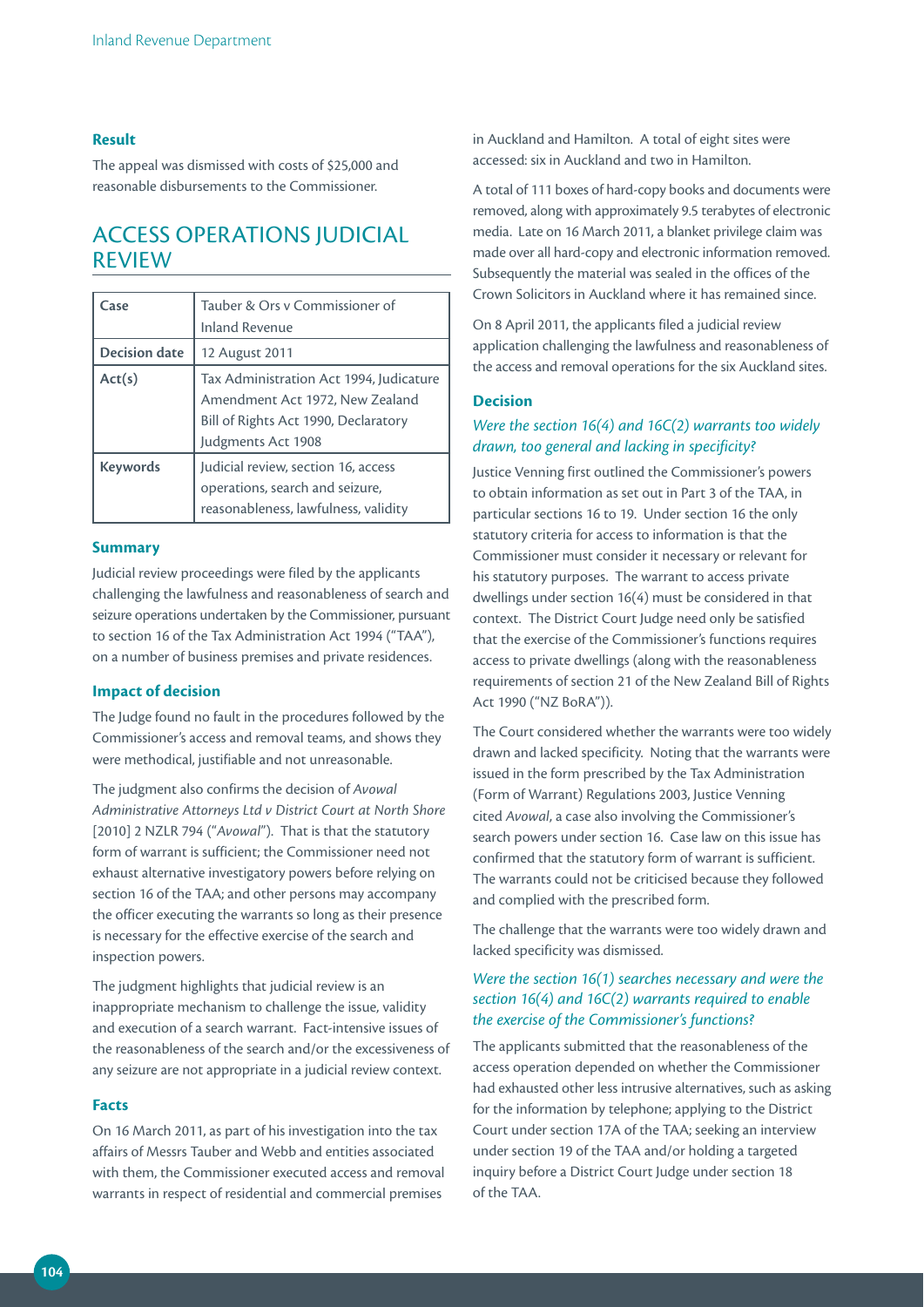Justice Venning again cited *Avowal* and noted that there is no requirement for the Commissioner to exercise all or any of his other powers in Part 3 of the TAA before choosing to use the access provisions in section 16. Furthermore, the question for the judicial officer considering whether to issue a warrant is whether the exercise of the Commissioner's functions under section 16 of the TAA requires access to a private dwelling. It was not for the judicial officer to second-guess or review the decision of the Commissioner to invoke his powers to obtain information under section 16.

Justice Venning found that it was not unreasonable for the Commissioner to have invoked his powers under section 16, including the power of access to private dwellings under section 16(4). It was entirely reasonable for the Commissioner to expect that relevant documentation would be found in the three private homes that were accessed. It was also not unreasonable for the District Court Judge to conclude that the exercise of the Commissioner's functions may have required the removal of books and documents for a full and complete inspection. The issue will always be whether access to private homes is required and whether the search of them in the circumstances of the case was reasonable.

The searches were found to be necessary and the section 16(4) and 16C(2) warrants were required and justified.

## *Were the searches carried out in an unreasonable manner?*

The applicants pointed to a number of factors that they alleged made the searches unreasonable. These factors were the excessive number of persons engaged in the search of the premises, the duration of the searches, the search of areas that were wholly irrelevant and of roof spaces, the perusal of intimate, personal and obviously irrelevant records, the parking of vehicles on private property, the officers remaining on the property during lunch times, damage to personal items and searches of records relevant to ongoing Taxation Review Authority (TRA) proceedings.

Justice Venning cited the Court of Appeal's decision in *Gill v Attorney-General* [2011] 1 NZLR 433 where it was noted that "the use of the rather blunt instrument of judicial review should rarely be permitted to be used to challenge the issue, validity and execution of a search warrant". Justice Venning stated that it was not possible to resolve the details and nuances of the factual issues concerning the searches on a judicial review application.

Nevertheless, Justice Venning went on to consider the applicants' complaints. As to the number of officers involved, the Commissioner's process of employing a team of officers was considered and approved in *Avowal*. Not

only did the warrants specify that the officer executing it may be accompanied by other person(s), each of the other persons had a role to play. Further there was a balance between the number of people involved in the search and the length of time the search will take. In this case, the number of persons involved in the search did not make it unreasonable.

The next complaint was that irrelevant areas were searched. Justice Venning noted how it was "not possible to rule out any particular areas of a dwelling as irrelevant as documents or books can be hidden or stored anywhere" [60]. His Honour noted further that the searches were focused. Processes were in place to deal with privileged material and occupiers were advised of their rights and given an opportunity to consult with a solicitor.

There were complaints that personal and irrelevant items were unnecessarily searched and inspected. Justice Venning found that this complaint could not be resolved in this judicial review application. However, it was noted that the searches of private bedrooms and living areas took a fraction of the total time spent on site.

Other complaints were made about cars parked on private property. Justice Venning noted section 16(2) of the TAA requires occupants to provide the Commissioner with all reasonable facilities and assistance for the effective exercise of his powers under the section. His Honour noted that the cars served a readily discernable function and that the provision of reasonable facilities in section 16(2) could extend to the provision of temporary parking facilities. The complaint about officers eating their lunches was similarly dealt with, in that section 16(2) requires the provision of reasonable facilities.

Mr Tauber complained that he was arbitrarily detained. Justice Venning found that Mr Tauber was not arbitrarily detained as he was free to leave the property once the search of his car was completed.

The final complaint about the conduct of the searches was that the access teams removed material relating to ongoing TRA proceedings. This was also said to breach section 27(3) of the NZ BoRA. Justice Venning cited *Vinelight Nominees Ltd & Anor v Commissioner of Inland Revenue* (2005) 22 NZTC 19,298 where this issue has been considered and referred to recently by the Court of Appeal in the decision of *Commerce Commission v Air New Zealand* [2011] 2 NZLR 194. The fact that there were TRA proceedings on foot did not constrain the Commissioner from exercising his search powers under section 16. There was no evidence that the dominant or principal purpose of the search was to obtain information relating to the TRA proceedings.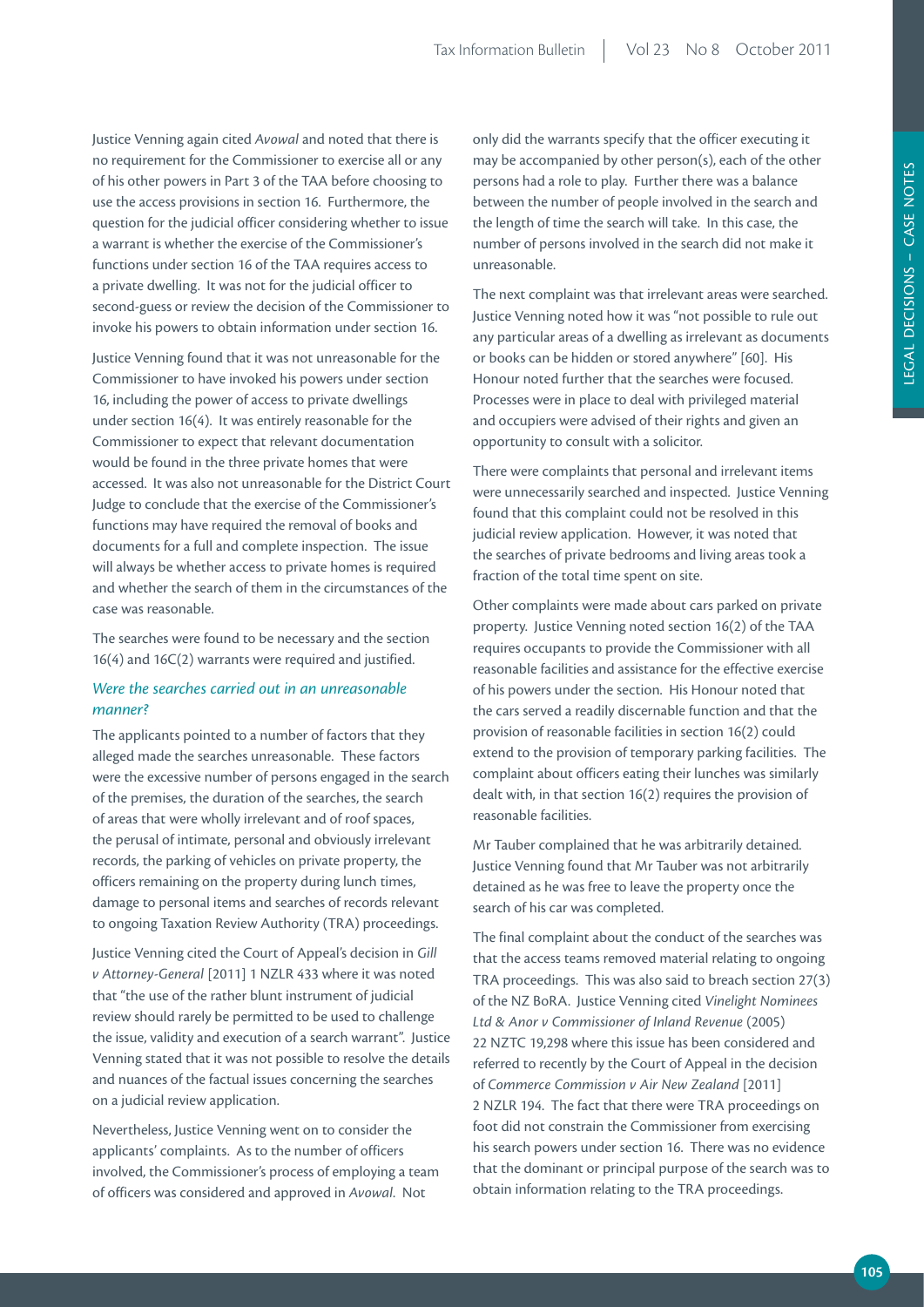Justice Venning concluded that the searches and seizures were not unreasonable in terms of section 21 of the NZ  $R_0R\Delta$ 

### *Was the application for the warrants deficient?*

The applicants submitted that much of what was put before the District Court Judge to justify the warrant application was erroneous and that the cumulative effect of it was that the affidavit as a whole was misleading to a material degree.

Justice Venning considered the separate allegations in the light of the *Tranz Rail Ltd v Wellington District Court*  [2002] 3 NZLR 780 (CA) decision where it was stated that "(c)ertainly there will be cases when it can be said that although something relevant has not been disclosed the non-disclosure can have made no difference". Correct information was put before the District Court Judge and statements were not made in bad faith. Whatever errors or failings contained in the affidavit were confined to emphasis only. In the context of a lengthy affidavit these were not found to be material and could not possibly have affected the District Court Judge's decision to issue the access warrants under section 16(4) and the warrants under section 16C(2) of the TAA.

The challenges to the issue of the warrants and subsequent search were not made out. The judicial review application was dismissed.

## JUDICIAL REVIEW OF TAX CREDIT CLAIM DISALLOWED

| Case                 | Irene Yeh Leng Goh v Commissioner of<br><b>Inland Revenue</b>                                        |
|----------------------|------------------------------------------------------------------------------------------------------|
| <b>Decision date</b> | 26 July 2011                                                                                         |
| Act(s)               | Injury Prevention Rehabilitation<br>and Compensation Act 2001, Tax<br><b>Administration Act 1994</b> |
| <b>Keywords</b>      | Gross benefit, domestic purposes<br>benefit, compensation                                            |

### **Summary**

A taxpayer's claim of tax credit against the Commissioner resulting from tax paid on compensation by the Accident Compensation Corporation ("ACC") was struck out for being untenable and for abuse of process.

### **Impact of decision**

This is a further case illustrating the inappropriateness of judicial review proceedings to challenge the correctness of an assessment.

### **Facts**

Between March 1998 and September 2005 ("the relevant period"), Ms Irene Goh ("Ms Goh") received the domestic purposes benefit ("the benefit") from the Ministry of Social Development ("MSD") as a result of her physical injury. The benefit paid by MSD included payment of PAYE to Inland Revenue on behalf of Ms Goh.

Ms Goh was later found to be entitled to compensation from ACC for the relevant period when she was in receipt of the benefit. ACC calculated the compensation by deducting an amount equivalent to the gross amount of the benefit paid by MSD for the relevant period.

ACC then, as was required by the relevant statutes, paid to MSD the net amount of the benefit and its tax component to Inland Revenue (\$10,049.08). It was ACC's payment of the tax to Inland Revenue that Ms Goh took issue with. She claimed that ACC had no right to pay the tax component as it was the net amount of the benefit that had to be repaid to MSD.

Ms Goh claimed the tax component of the benefit paid by ACC to Inland Revenue in the form of a tax credit for her tax income year ending 31 March 2006. Ultimately, the matter was considered by Inland Revenue's Adjudication Unit, which decided against Ms Goh.

Ms Goh commenced judicial review proceedings against the Commissioner, challenging the decision of the Adjudicator. The Commissioner applied to strike out Ms Goh's claim on the basis that her judicial review proceedings was an abuse of process and was untenable. The High Court agreed with the Commissioner and struck out Ms Goh's claim. She appealed to the Court of Appeal.

## **Decision**

### *Abuse of process*

The Court of Appeal agreed with Justice Woodhouse in the High Court that Ms Goh's challenge was about the validity of the Commissioner's assessment disallowing a tax credit. The appropriate remedy is through the dispute process and not by judicial review.

### *Claim untenable*

The Court also agreed with Justice Woodhouse that the benefit ACC had to pay MSD was the gross amount of benefit, which included the tax component part-paid to Inland Revenue. The inter-government arrangement provided under the statutes for Inland Revenue to reimburse MSD for the earlier tax component paid by MSD. Inland Revenue did repay the tax it received from MSD. The ultimate result was that Ms Goh lost nothing in the scheme of things and was not taxed twice.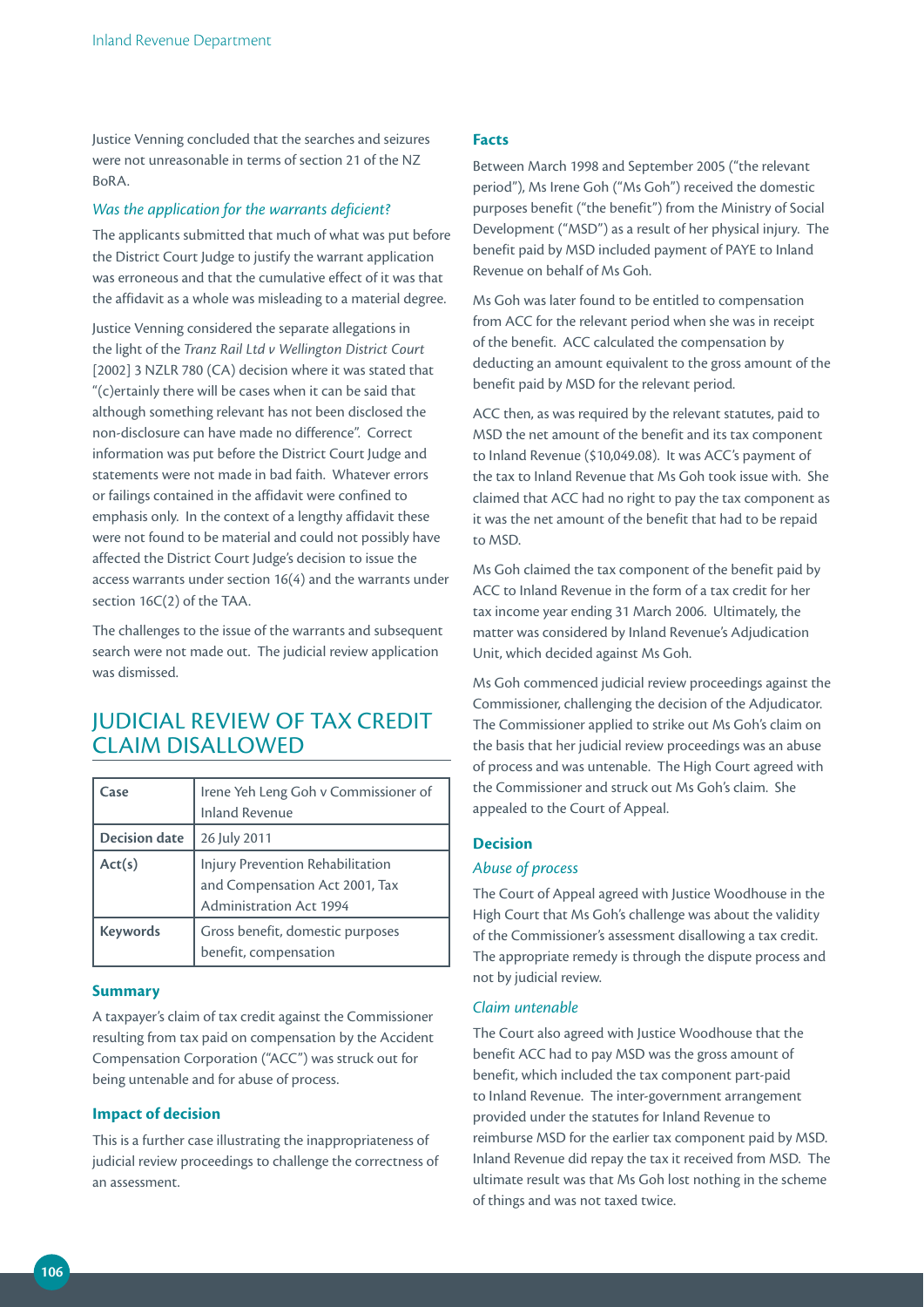# APPROVED ISSUER LEVY STRUCTURE FOUND TO BE TAX AVOIDANCE

| Case                 | VI Limited and WI Limited v                |
|----------------------|--------------------------------------------|
|                      | Commissioner of Inland Revenue             |
| <b>Decision date</b> | 5 August 2011                              |
| Act(s)               | Income Tax Act 1994, Tax                   |
|                      | <b>Administration Act 1994</b>             |
| <b>Keywords</b>      | Shortfall penalties, trust, investment     |
|                      | company, unacceptable position,            |
|                      | resident withholding tax, statute bar, tax |
|                      | avoidance and abusive tax position         |

#### **Summary**

Taxpayer WI Limited ("WIL") is a Hong Kong resident company. It incorporated a company VI Limited ("VIL") in New Zealand. WIL made substantial loans to VIL which were converted to redeemable preference shares in VIL. The Commissioner asserted that WIL was a New Zealand tax resident and accordingly should have resident withholding tax (RWT) as opposed to payment of an approved issuer levy (AIL). The Commissioner also asserted that the structure had a purpose or effect of avoiding non-resident withholding tax (NRWT) as tax avoidance.

The Taxation Review Authority (TRA) found in favour of the Commissioner on issues 1 to 4 but concluded that a shortfall penalty did not apply.

#### **Impact of decision**

The TRA has suggested that a subjective test for unacceptable tax position may be relevant where the case is complicated or the structure used appears compliant until "deeply analysed" and that an objectively unacceptable position may not be an "unacceptable tax position" for the purposes of the penalty provisions.

Further, it is implied from the decision that while the position may have a dominant purpose of tax avoidance (on an objective basis) the position may still be an "acceptable tax position".

#### **Facts**

WIL is a Hong Kong registered company, incorporated in 1982 when the C family resided in Hong Kong. In 1989, the family moved back to New Zealand and incorporated a company VIL to undertake property investment. In 1990, WIL made substantial loans to VIL which were converted to redeemable preference shares in VIL. These were redeemed in 1996 by VIL on the basis that their value was left as a debt owing by VIL to WIL as an "on demand" loan.

In May 1997, Mr and Mrs C transferred their shares in WIL to their three children who were appointed additional directors. A deed was executed recording that V Trust owed WIL over \$3 million (the loan owed by VIL to WIL was novated to the V Trust). The loan was repaid in 2005. An AIL was paid in respect of the interest payments.

The Commissioner accepted WIL remained a Hong Kong resident until 1998 (and again from 2004 onwards). The Commissioner asserted that from 31 March 1999 to 31 March 2003, WIL was a New Zealand tax resident and accordingly should have deducted RWT as opposed to AIL. The Commissioner asserted that for the purposes of the 2004 income year and following (and, should the Commissioner be incorrect in his residency arguments, also in relation to the 1999 to 2003 income years) a tax avoidance arrangement existed which had the purpose or effect of avoiding NRWT.

# **Decision**

The TRA found in favour of the Commissioner in respect of tax residency, filing RWT returns, statute bar issues and tax avoidance, however concluded that the shortfall penalty did not apply.

# **Residency**

The TRA accepted that the centre of management test in section OE 2(1)(c) of the Income Tax Act 1994 ("ITA") refers to day-to-day management at an administrative level and that the control test in section OE 2(1)(d) refers to directorial control, being something distinct from management on a day-to-day basis. Barber DJ also agreed that the residency test is a factual enquiry about actual control and actual management functions as opposed to de jure control or management. The TRA rejected the submission that in a period where little or no business was carried out there is "insufficient business to identify a place of either central management; or director control".

With respect to directorial control, the TRA also accepted that the law indicates that it is where the "brain which controls the company resides" even if the majority of the directors live elsewhere. Barber DJ also accepted that the control test is satisfied if control by the directors is exercised from New Zealand on a continuing basis and any occasional control from outside New Zealand is not relevant.

Barber DJ concluded on the facts that the centre of management of WIL was in New Zealand, based on a large amount of documentary and oral evidence. The TRA also agreed with the Commissioner that the directorial control was exercised by Mr C in New Zealand (even taking into account the fact that he considered the children as professionals could have resisted Mr C's advice had they thought it necessary).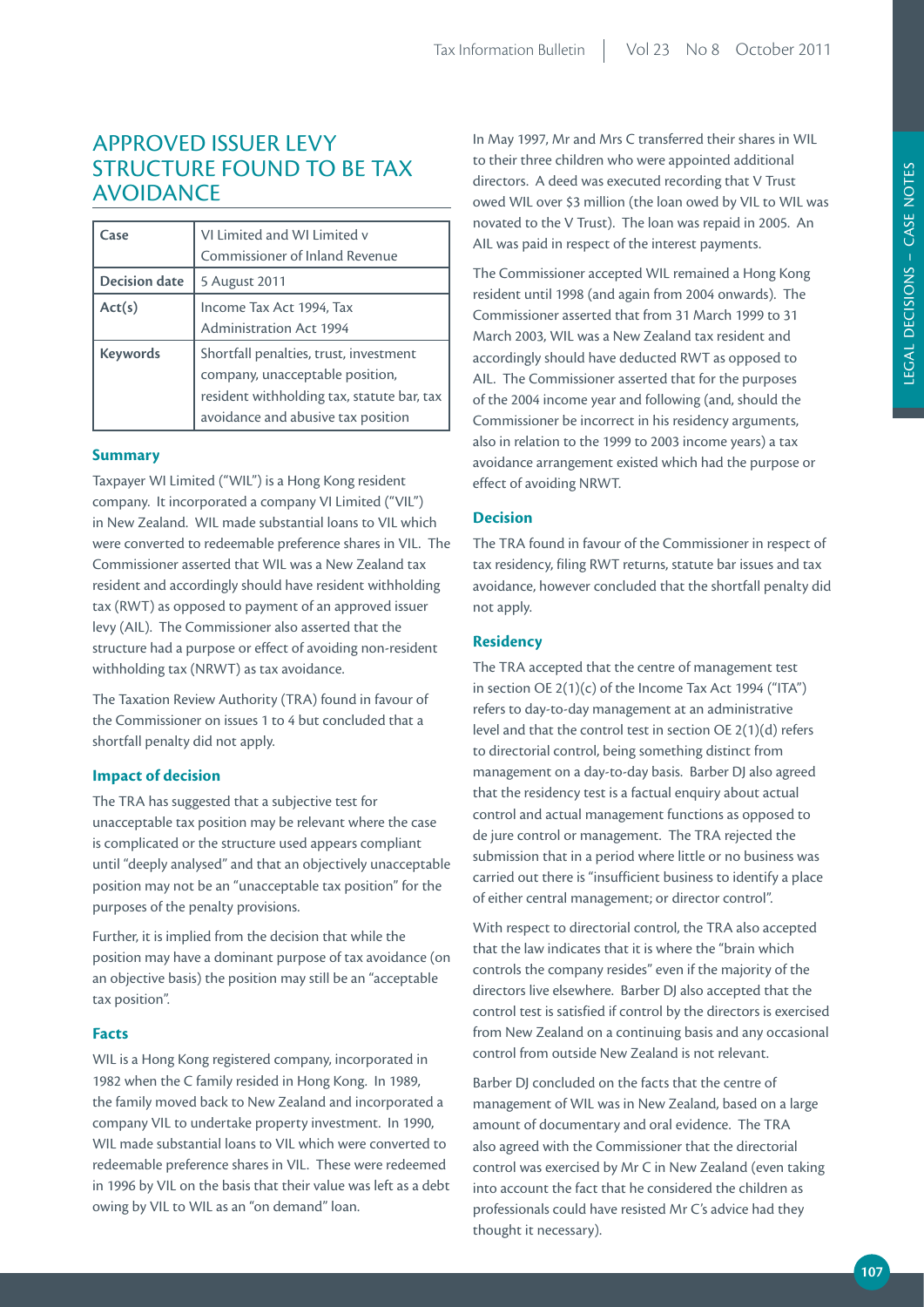In concluding on his residency remarks, Barber DJ again restated that the centre of management of WIL was carried out by Mr C in New Zealand. However, the TRA stated that it was *arguable* that Mr C also controlled the directorate of WIL and its decisions, accepting that to a large degree he was the controlling mind of the companies, but stating that as the children were all intelligent and sensible they could not be regarded as controlled by Mr C except to some degree by default (they respected their parents and their acumen and left it to Mr C to obtain and implement tax advice).

#### *Sections NF 2(4) and NF 5*

The disputants had raised a new argument that even if WIL was a tax resident, section NF 2(4) did not apply and so the V Trust was not required to pay RWT. The TRA accepted that the interest payments were made in the course or furtherance of V Trust's taxable activity of lending money, investing in shares, managing property and leasing cars. Accordingly, WIL was obliged to account for RWT.

The disputants had also argued that section NF 5 applied to excuse V Trust from accounting for RWT as it concluded the payment was non-resident withholding income on reasonable grounds and having made all reasonable enquiries. Barber DJ concluded that Mr and Mrs C needed to have obtained advice from the accountants (who had been instructed since 1996) to have reasonable grounds and to have made reasonable inquiries. The TRA accepted that there was no evidence of the disputants having received any such advice until May 2003. Accordingly, section NF 5 did not apply to excuse payment of RWT.

#### *Statute bar*

The disputants had argued that the filing of AIL returns precluded it from filing NRWT and RWT returns and, therefore, the AIL returns should be construed as the relevant RWT returns for the purposes of section 108 of the Tax Administration Act 1994 ("TAA"). Barber DJ accepted the Commissioner's submission that AIL returns are not RWT returns, noting these are prescribed in section 50 of the TAA as being the IR 15P form. Barber DJ also referred to section NF 13 of the ITA which provides that the provisions of the TAA apply to every amount a person is liable to pay in the RWT rules as if it were income tax.

The TRA also stated (citing *Miller v CIR* (1998) 18 NZTC 13,961) that it was irrelevant that there may be some overlap of information in the AIL and RWT returns. Barber DJ also referred to section NF 5 and noted that this provision excuses a person from the obligation to pay RWT when AIL returns are filed and all reasonable inquiries have been made, implying that if not all reasonable inquiries are made, the expectation is that RWT will be paid irrespective of whether AIL returns have been filed.

The disputants also argued that as annual IR 15S reconciliation forms had been filed (to account for RWT paid in periods not in dispute) arguably RWT returns had been filed. The TRA accepted the Commissioner's submission that the IR 15S does not constitute a return for the periods where no IR 15P was filed—it only reconciles the RWT paid in the periods where a return has been filed. Barber DJ stated that section 99(2) of the TAA deems the Commissioner to have made an assessment on the receipt of each IR 15P form.

Accordingly, section 108 did not apply and the assessments were not statute barred.

# *Tax avoidance*

The TRA referred to the *Ben Nevis Forestry Ventures Ltd v Commissioner of Inland Revenue* [2008] NZSC 115, [2009] 2 NZLR 289 decision, concluding there was a tax avoidance arrangement which frustrated the scheme of the AIL and RWT regimes and clearly had tax-induced features as its dominant purpose. The TRA rejected the disputants' submission that using a clear, concessionary provision (the AIL regime) could not frustrate the scheme and purpose of the TAA, concluding that the arrangement was contrived in that the disputants colluded to siphon profits from New Zealand investment companies into the V Trust and remit those profits to WIL at a 2% tax rate.

#### *Abusive tax position*

The TRA concluded that Mr C was relying on professional accounting advice and so was entitled to assume he was complying with "quite subtle tax laws" and the position taken was at least as likely as not to be correct. Barber DJ acknowledged that this was a subjective approach and the test is an objective test, but considered that in the context of a quite complicated case the "structures seem compliant until deeply analysed". Barber DJ stated that while he may be "stretching the point" and although he found the position taken was unacceptable, it was not an unacceptable tax position as defined.

With regard to the dominant purpose of tax avoidance element of the provision, despite stating that he considered the dominant purpose in the mind of Mr C was to pay as little tax as he needed as opposed to actually voiding tax, he stated that he could conclude on an objective basis that the dominant purpose of the arrangement was tax avoidance.

The TRA concluded that no penalty applied because the disputants did not take an unacceptable tax position.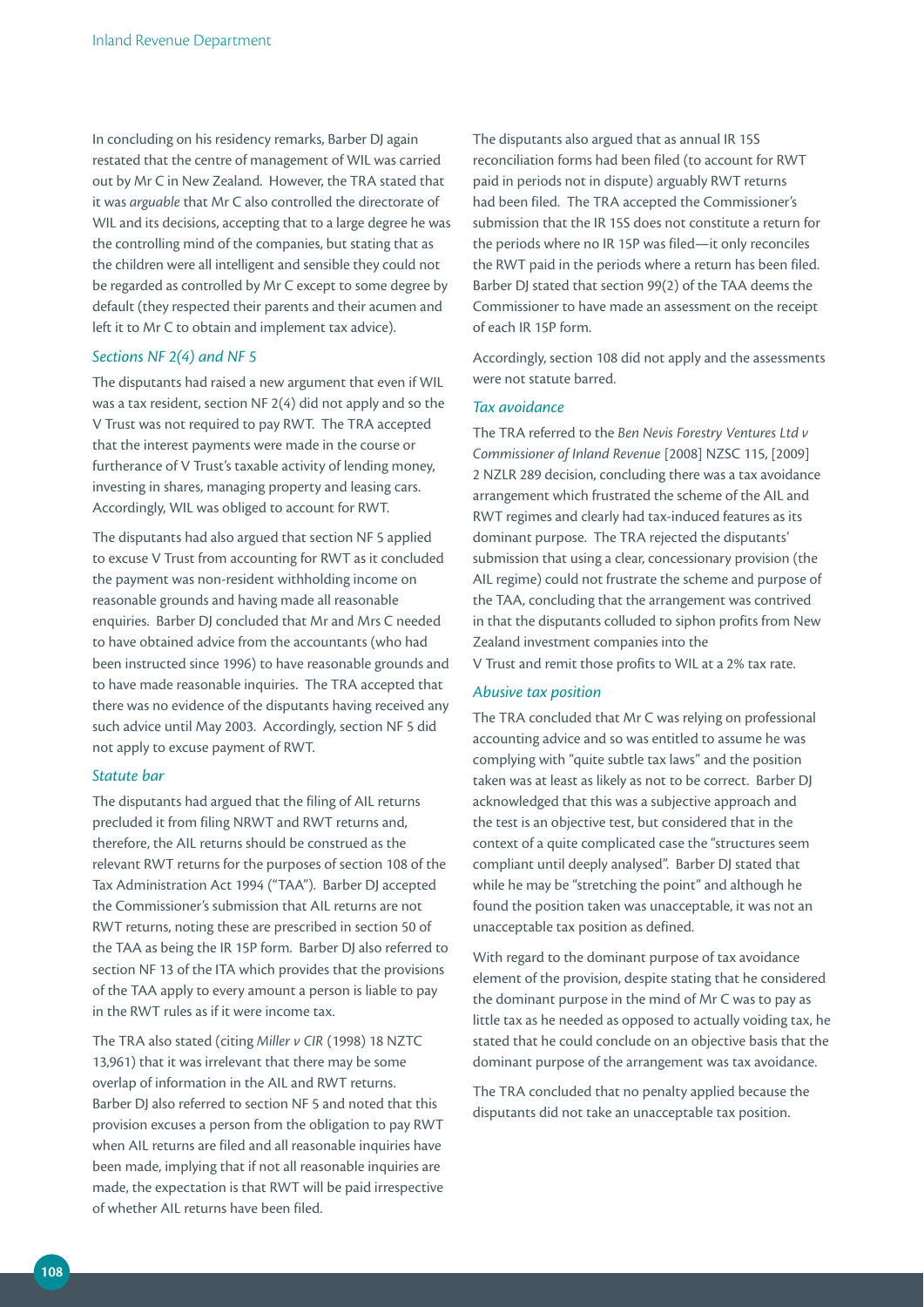# COMMISSIONER'S STRIKE-OUT APPLICATION PARTIALLY **SUCCESSFUL**

| Case            | Chesterfields et al v Commissioner of    |
|-----------------|------------------------------------------|
|                 | <b>Inland Revenue</b>                    |
| Decision date   | 5 August 2011                            |
| Act(s)          | <b>High Court Rules</b>                  |
| <b>Keywords</b> | Strike out, misfeasance in public office |

# **Summary**

The Commissioner was only successful in part in attempting to strike out the taxpayer's claim of misfeasance in public office by the Commissioner.

# **Impact of decision**

As this was a strike-out application, the Court assumes the correctness of the allegations found in the taxpayer's pleadings. This result does not ensure the taxpayer will be successful at the substantive hearing at which assumptions made for the purposes of considering a striking-out application are not made and the taxpayers must prove their case.

#### **Facts**

The parties have been involved in a long-running judicial review. The taxpayers are one individual (Mr Hampton) together with two partnerships involving that individual (in partnership with his then wife) and two companies of which Mr Hampton is the director.

The taxpayers have made a claim that the Commissioner was liable under the tort of misfeasance in public office and another claim, of malicious prosecution. Essentially seven alleged causes of action were disclosed by the taxpayers:

- 1. Failure by the Commissioner to make a decision on the GST returns filed by one of the plaintiffs for a number of years;
- 2. Failure by the Commissioner to abide by various alleged payment arrangements;
- 3. Failure by the Commissioner to remit penalties;
- 4. Non-disclosure of the Aronsen file notes—these notes allegedly prove the existence of instalment arrangements;
- 5. Failure to disclose the Aronsen file notes when using section 157 powers—also alleged against the Commissioner's counsel;
- 6. Failure to disclose the Aronsen file notes in discovery—also alleged against the Commissioner's counsel; and

7. Failure to comply with the New Zealand Bill of Rights Act 1990 ("NZ BoRA")—also alleged against the Attorney General.

The Commissioner sought to strike out the claims on the basis the claims could not possibly succeed.

# **Decision**

The Court struck out the sixth and seventh causes of action as untenable but did not strike out the others.

The sixth cause of action was struck out because witness immunity applies to the affidavit of discovery made in the course of the earlier litigation. The principle applicable is that those involved in the judicial process are immune from liability for anything said, written or done in the course of proceedings or immediately preparatory to those proceedings.

The seventh cause of action was struck out as the impugned conduct by the Commissioner (which the taxpayers argued the Attorney General had responsibility for under the NZ BoRA) was not an adjudication of the kind a tribunal was expected to make.

However, the first five causes were not struck out. In a complex decision, Associate Judge Osborne took guidance from *Reid v CIR* (2007) 23 NZTC 21,194 and [2007] NZCA 576.

In summary, Associate Judge Osborne concluded the following:

- a) While the five causes did not specify any breach of a statutory duty, there was sufficient ground to raise the tort of misfeasance, but these causes may need to be rephrased to do so clearly.
- b) It was possible the Commissioner could be held directly liable for the actions taken in his name.
- c) While no particular decision leading to malicious conduct was identified by the taxpayers, the plaintiff's were looking that the Commissioner's conduct generally and the Commissioner was arguably directly responsible for the impugned conduct.
- d) The Commissioner is arguably vicariously liable for the conduct of his employees but the taxpayers must establish whether or how this arises.
- e) Failure to make a decision may well become wrongful over time.
- f) Whether or not there was an improper motive or intention was a matter of evidence at the substantive trial.

He also concluded that Commissioner's counsel could be attached with liability in the circumstances. He rejected the Commissioner's submission that counsel was not a public officer, citing *NZDF v Berryman* [2008] NZCA 392 and accepted that it was at least arguable that counsel was in public office.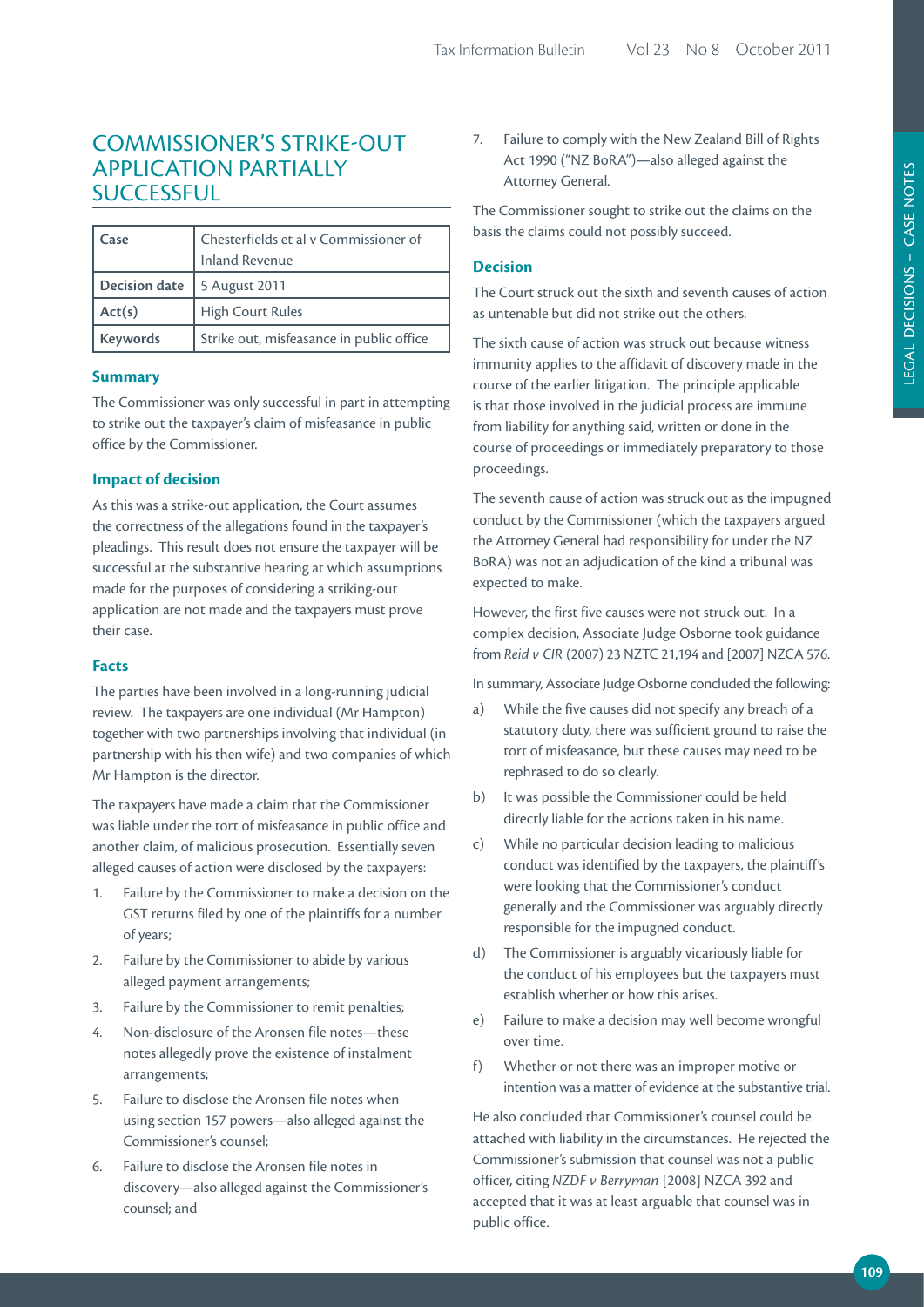# COURT OF APPEAL FINDS IN FAVOUR OF THE COMMISSIONER WITH REGARD TO APPLICATION OF CASTING VOTES AT A WATERSHED MEETING

| Case                 | Damien Grant & Steven Khov v<br>Commissioner of Inland Revenue                                                                    |
|----------------------|-----------------------------------------------------------------------------------------------------------------------------------|
| <b>Decision date</b> | 15 August 2011                                                                                                                    |
| Act(s)               | Companies Act 1993                                                                                                                |
| <b>Keywords</b>      | Voluntary administration, Deeds of<br>Company Arrangement ("DOCAs"),<br>casting vote, oppressive or unfairly<br>prejudicial DOCAs |

#### **Summary**

A casting vote can only be used to break a deadlock between a number of creditors for or against a Deed of Company Arrangement ("DOCA"). It cannot be used to overcome a shortfall in support from the creditors representing 75% of the company's total debt.

Furthermore any DOCA which does not take into account the Commissioner's preferential debt in liquidation may be terminated by the Courts.

# **Impact of decision**

The ruling confirms the Commissioner's interpretation of when a casting vote can be used in a watershed meeting.

# **Facts**

On 5 December 2008, the appellants were appointed voluntary administrators for three publishing companies. There was common ownership and directorship of the three companies (with a minor exception). The one of particular relevance to this matter is Jones Publishing Limited.

During a voluntary administration there must be a watershed meeting. At the watershed meeting a DOCA can be proposed. Under section 239AK(2) of the Companies Act 1993 ("the Act"), for a DOCA to be passed it has to be adopted by a majority in number (of the creditors) representing 75% in value (a "super-majority" of the total debt).

Jones Publishing Limited went into voluntary administration. At the watershed meeting a DOCA was proposed. The Commissioner voted against and the seven other creditors voted for the resolution. The Commissioner was owed roughly 30% of the total debt. Therefore, the seven other creditors did not get the required 75% supermajority. The appellants argued at the watershed meeting, and continued to argue in the Courts, that they were entitled to exercise a casting vote in this situation.

The Commissioner argued that the casting vote can only be exercised when required to break a deadlock in number (for example, five creditors vote for and five against) but not to break a deadlock between the number of creditors and the required super-majority of 75% of the total debt.

It is also significant to note that, while New Zealand legislation was clearly influenced by the Australian equivalent Act, New Zealand has enacted a super-majority provision whereas Australia only requires a plain majority.

The High Court had confirmed the Commissioner's view, and this was an appeal of that decision.

# **Issues**

There were two issues to be considered by the Court of Appeal:

- 1. The meaning of the term "casting vote" in section 239AK(3) of the Act—specifically whether an administrator, acting as chair of the watershed meeting, can exercise a casting vote when the majority of a company's creditors vote in favour of a resolution but lack the statutorily prescribed super-majority in value.
- 2. Whether a DOCA is oppressive or unfairly prejudicial under section 239ADD(2) of the Act if it fails to take into account the preferential position that a creditor would have had under the Act if liquidation had occurred and, if this happened in this case, whether the Court should use its discretion to terminate the DOCA.

# **Decision**

Regarding the casting vote issue; the chair of a watershed meeting may only use a casting vote where (as per Stephens J):

the votes for and against the resolution are equal in number (Condition 1). But before the casting vote may be used, the votes in favour of the resolution must also represent at least 75 per cent of the value of the debt (Condition 2). In other words, **a casting vote can only be used to break a numerical deadlock so as to comply with Condition 1. It cannot be used to make up any shortfall in relation to value under Condition 2**.

```
[Emphasis added]
```
Regarding the DOCA being oppressive or unfairly prejudicial by not taking into account the Commissioner's preference on liquidation; the Court of Appeal agreed with the High Court that termination of a DOCA is likely if consequent priorities in liquidation are not acknowledged by the DOCA. Stevens J said:

We have no doubt that it is completely artificial to consider only the position at the time of the voting process. To exclude from the assessment what will happen on liquidation is to view only half the story … It is now the norm in cases of voluntary administration for the Commissioner's preferential debts to be recognised in the DOCA.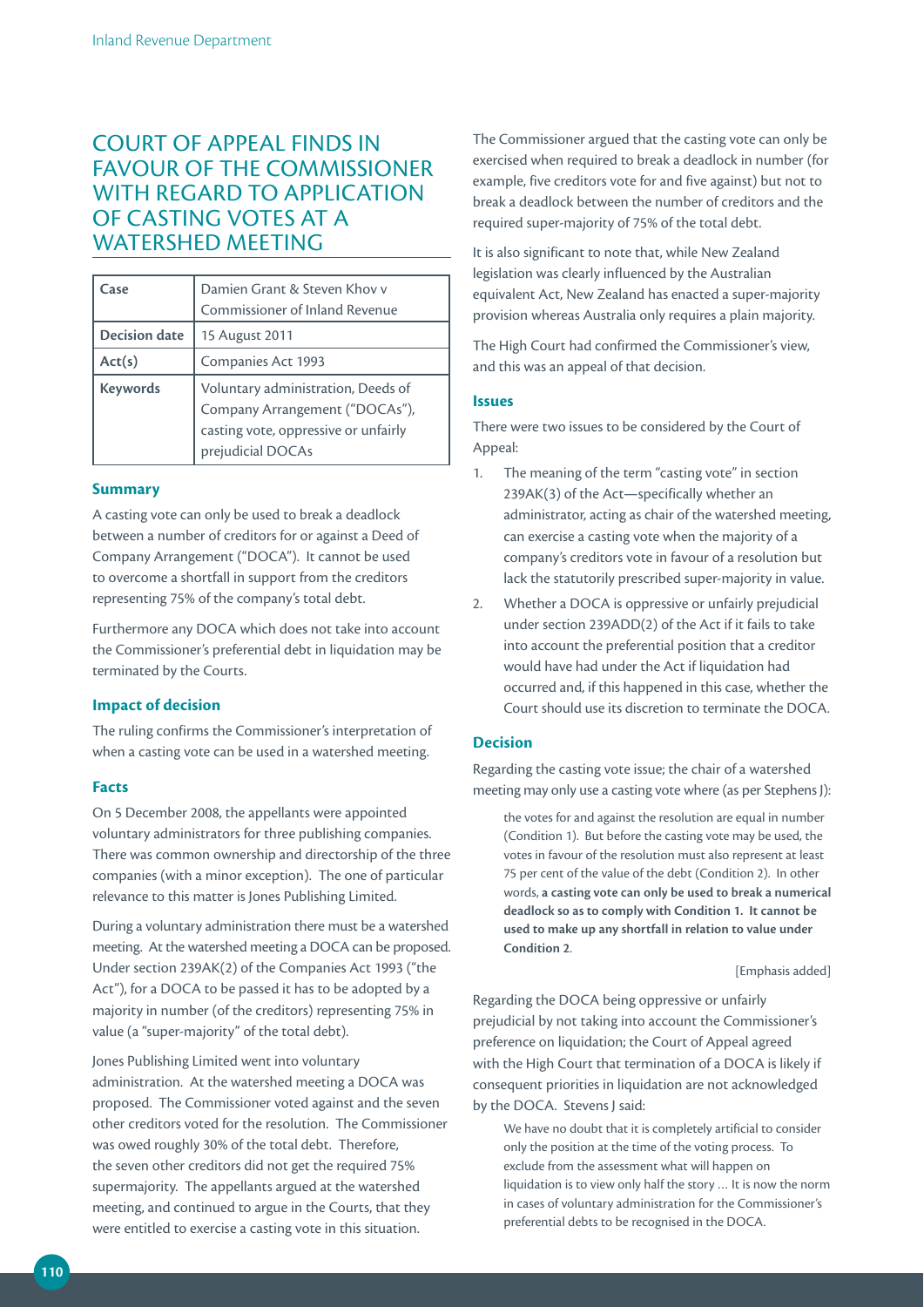# GST DEREGISTRATION ISSUE TO BE HEARD BY THE SUPREME COURT

| Case                 | Lewis Gaire Herdman Thompson v<br>Commissioner of Inland Revenue |
|----------------------|------------------------------------------------------------------|
| <b>Decision date</b> | 22 August 2011                                                   |
| Act(s)               | Goods and Services Tax Act 1985                                  |
| <b>Keywords</b>      | Deregistration, GST                                              |

## **Summary**

The Supreme Court has granted the appellant leave to appeal.

# **Impact of decision**

The case law on deregistration as set out in *Lopas v Commissioner of Inland Revenue* (2006) 22 NZTC 19,726 (CA) may be reviewed and either confirmed or overruled.

### **Facts**

Mr Thompson (the appellant) applied to the Supreme Court for leave to appeal the decision of the Court of Appeal dated 5 April 2011.

# **Decision**

The Supreme Court granted the appellant leave to appeal on the following grounds:

- a) When did the appellant become entitled to be deregistered for GST purposes?
- b) In light of that determination, and the circumstances in which they took place, did the second and third sales of land attract GST?